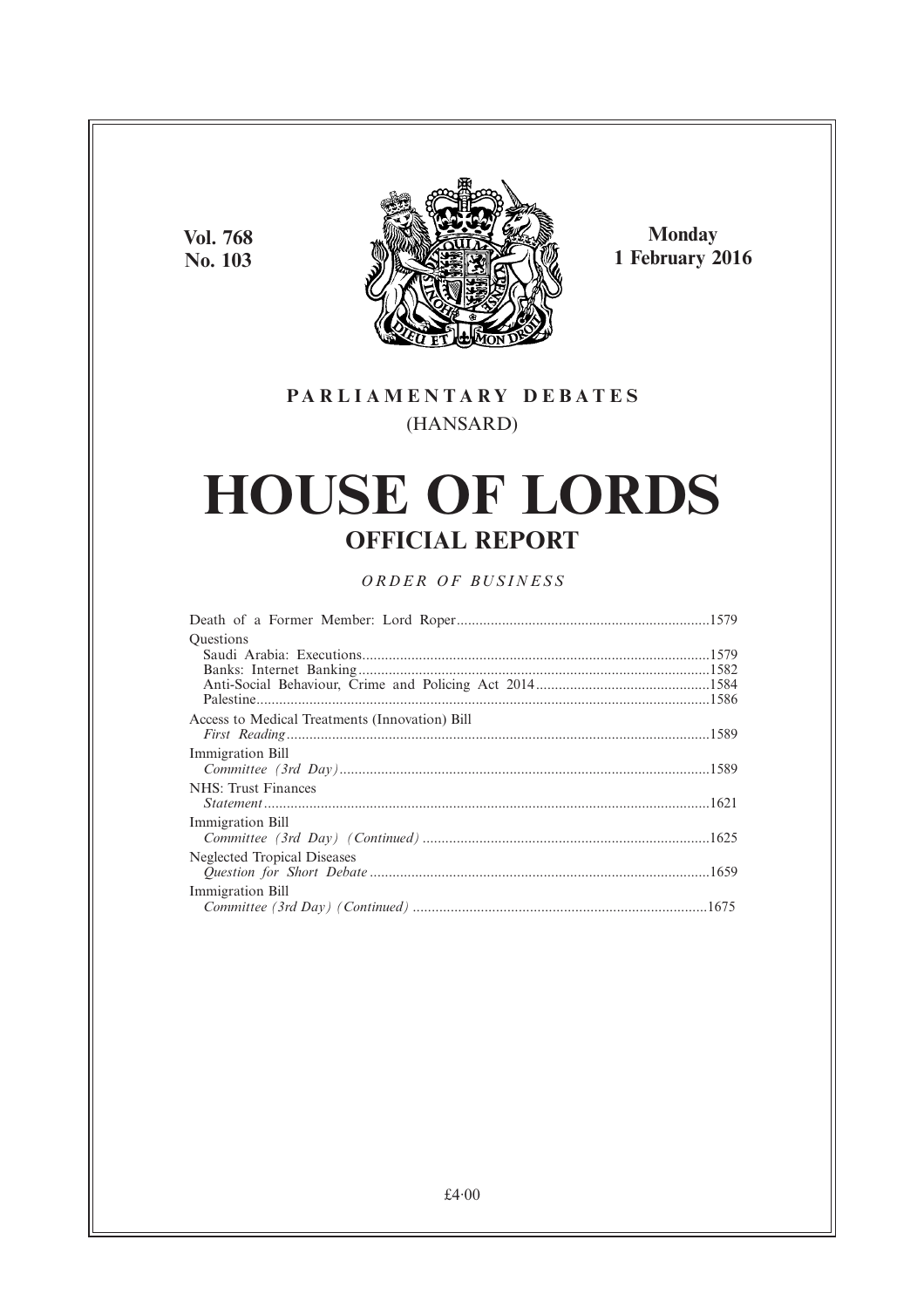Lords wishing to be supplied with these Daily Reports should give notice to this effect to the Printed Paper Office.

No proofs of Daily Reports are provided. Corrections for the bound volume which Lords wish to suggest to the report of their speeches should be clearly indicated in a copy of the Daily Report, which, with the column numbers concerned shown on the front cover, should be sent to the Editor of Debates, House of Lords, within 14 days of the date of the Daily Report.

> *This issue of the Official Report is also available on the Internet at* www.publications.parliament.uk/pa/ld201516/ldhansrd/index/160201.html

| PRICES AND SUBSCRIPTION RATES                                                                                                         |
|---------------------------------------------------------------------------------------------------------------------------------------|
| DAILY PARTS                                                                                                                           |
| Single copies:<br>Commons, £5; Lords £4                                                                                               |
| Annual subscriptions:<br>Commons, £865; Lords £600                                                                                    |
| LORDS VOLUME INDEX obtainable on standing order only.<br>Details available on request.                                                |
| BOUND VOLUMES OF DEBATES are issued periodically during the<br>session.                                                               |
| Single copies:<br>Commons, £65 (£105 for a two-volume edition); Lords, £60 (£100 for a<br>two-volume edition).                        |
| Standing orders will be accepted.                                                                                                     |
| THE INDEX to each Bound Volume of House of Commons Debates is published<br>separately at £9.00 and can be supplied to standing order. |
| All prices are inclusive of postage.                                                                                                  |

The first time a Member speaks to a new piece of parliamentary business, the following abbreviations are used to show their party affiliation:

| <b>Abbreviation</b> | <b>Party/Group</b>                  |
|---------------------|-------------------------------------|
| <b>CB</b>           | Cross Bench                         |
| Con                 | Conservative                        |
| <b>DUP</b>          | Democratic Unionist Party           |
| GP                  | Green Party                         |
| Ind Lab             | <b>Independent Labour</b>           |
| Ind LD              | <b>Independent Liberal Democrat</b> |
| Ind SD              | <b>Independent Social Democrat</b>  |
| Ind UU              | Independent Ulster Unionist         |
| Lab                 | Labour                              |
| LD                  | Liberal Democrat                    |
| LD Ind              | Liberal Democrat Independent        |
| Non-afl             | Non-affiliated                      |
| PC.                 | Plaid Cymru                         |
| <b>UKIP</b>         | UK Independence Party               |
| UUP                 | <b>Ulster Unionist Party</b>        |

No party affiliation is given for Members serving the House in a formal capacity, the Lords spiritual, Members on leave of absence or Members who are otherwise disqualified from sitting in the House.

© Parliamentary Copyright House of Lords 2016,

*this publication may be reproduced under the terms of the Open Parliament licence, which is published at www.parliament.uk/site-information/copyright/.*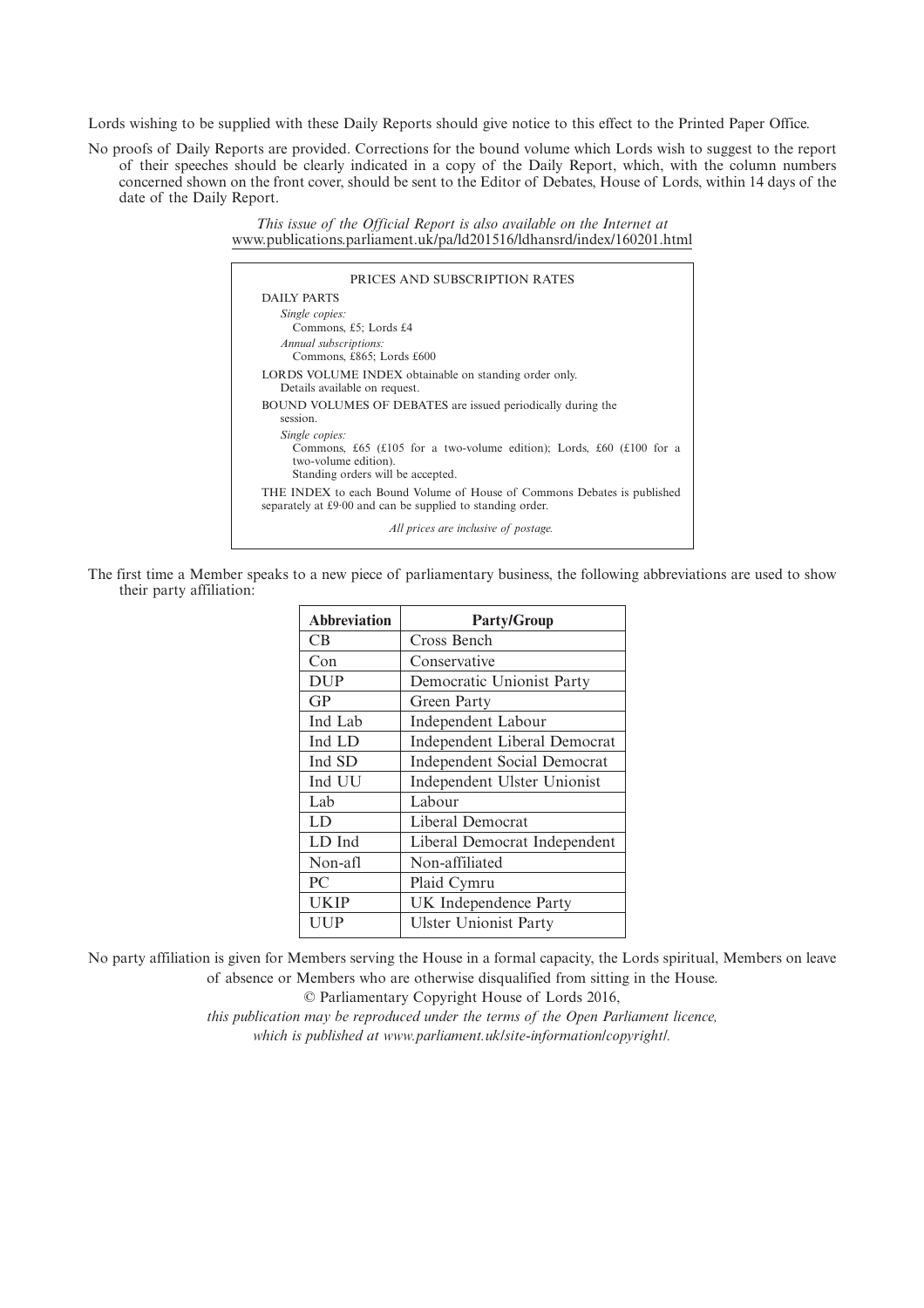## House of Lords

*Monday, 1 February 2016.*

#### *2.30 pm*

*Prayers—read by the Lord Bishop of Norwich.*

#### **Death of a Former Member: Lord Roper**

*Announcement*

*2.36 pm*

**The Lord Speaker (Baroness D'Souza):** My Lords, I regret to inform the House of the death on 29 January of the noble Lord, Lord Roper. On behalf of the House, I extend our sincere condolences to the noble Lord's family and friends.

## **Saudi Arabia: Executions**

*Question*

*2.36 pm*

#### *Asked by Baroness Falkner of Margravine*

To ask Her Majesty's Government what discussions they have had with the government of Saudi Arabia regarding the executions of political activists.

**The Minister of State, Foreign and Commonwealth Office (Baroness Anelay of St Johns) (Con):** My Lords, the British Government are firmly opposed to the death penalty in all circumstances and in every country. We have expressed our concern to the Saudi authorities, most recently during my honourable friend Tobias Ellwood's visit to Riyadh on 25 January—last week. The British Government do not shy away from raising legitimate human rights concerns, but we believe that we will be more successful discussing cases privately with Saudi Arabia than criticising it publicly.

**Baroness Falkner of Margravine (LD):** My Lords, it is widely reported that in King Salman's first year of office, 2015, Saudi Arabia executed more people than in any of the previous 20 years. Many of those people were executed for political dissent. The last time we discussed this, on 13 January, the noble Baroness was urged from all sides of this House to express those concerns to the Saudi Government. She has just told us that they have done so. What was the Saudi Government's response, and will they distinguish between political dissent and other crimes?

**Baroness Anelay of St Johns:** My Lords, during his visit, Tobias Ellwood had meetings with members of the National Society for Human Rights, the Saudi Arabian Ministry of Foreign Affairs and members of the Shura Council. He also met advisers, so he covered a wide variety of people with whom he could have this conversation. Naturally, as I explained in my Answer, we prefer to make our points in a private environment. The Saudi Arabian Government and others in Saudi Arabia are clear that we will not stop coming forward with our views on each and every case where someone has been arrested and faces the death penalty.

**Lord Elton (Con):** My Lords, the Minister said that we deplore executions for political reasons in all countries. Have our representations been equally private and powerful with Iran?

**Baroness Anelay of St Johns:** My Lords, of course, our diplomatic relationship with Iran has only recently resumed, and it is important that we are able to nurture it. Iran will be under no misunderstanding about the strength of opinion of the British Government—indeed, of all British Governments in recent decades—that the death penalty is wrong in principle, wrong in practice and can undermine a successful society.

**Lord Singh of Wimbledon (CB):** My Lords, I cannot understand why we make only private representations to Saudi Arabia. Is not public condemnation much more effective?

**Baroness Anelay of St Johns:** No, my Lords, our experience has been that with certain countries that is not the case and it can in fact be counterproductive. We are always careful to ensure that we make best use of our diplomatic voice in private. Saudi Arabia is not the only country that responds better to that kind of exchange. However, that does not stop me from being as public about this matter as I am today.

**Lord Soley (Lab):** My Lords, the Iranian and Saudi Governments are both extremely volatile. As we know, what is happening in Saudi spills over into Yemen and if we are not careful, it will also spill over into Bahrain. I ask the Minister to exercise as much pressure as we can on the Saudi Government to understand that it is almost impossible to defend them at times, given the behaviour of their regime.

**Baroness Anelay of St Johns:** My Lords, the point lying behind the words of the noble Lord, Lord Soley, is certainly right: all countries must have regard to the fact that their actions may lead to regional instability. It is important in the Gulf and Middle East that all countries recognise the impact their actions can have.

**Lord Wright of Richmond (CB):** My Lords, is the noble Baroness able to comment on reports that the execution of a young man under the age of 18 was in itself a breach of Sharia law?

**Baroness Anelay of St Johns:** My Lords, I am aware that there is a newspaper report to the effect that one person expected to be an adult at the time of his execution may not have been, but there is not yet proof of that. Certainly, with regard to three juveniles being held at the moment under a penalty that includes the death sentence, we have been given assurances, including most recently by the Saudi Foreign Affairs Minister, that those sentences will not be carried out. Of course, whatever we think of Sharia law—we may have different views on it—some countries have the death penalty and we need to work to ensure that it is removed.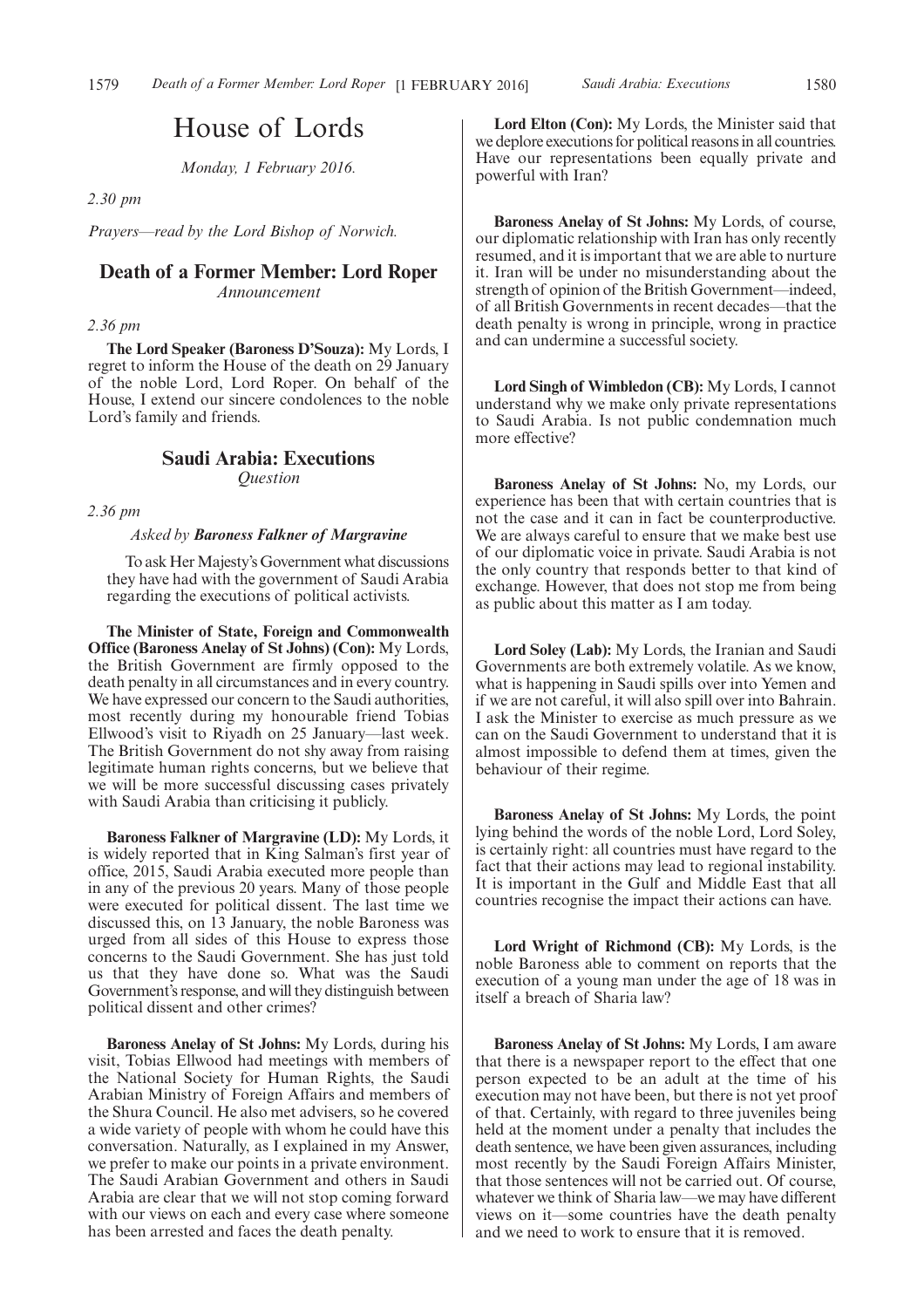**Baroness Anelay of St Johns:**My Lords, it is important in all countries, whether there is either a Shia majority or a Shia minority, that all those holding the faith are treated with respect. It is worth noting that when Shia members at a mosque were killed so appallingly by a suicide bomb this weekend, the Sunni Foreign Minister not only ensured he made a public statement but commiserated with the Shia minority.

**Lord Hughes of Woodside (Lab):** My Lords—

**Lord Naseby (Con):** My Lords—

**Lord Trefgarne (Con):** My Lords—

**The Lord Privy Seal (Baroness Stowell of Beeston) (Con):** My Lords, it is the turn of the Conservative Benches. I urge noble Lords to allow the Minister to sit down before they stand up to ask the next question.

**Lord Trefgarne:** My Lords, I welcome my noble friend's preference for private representations in this matter. Would she not agree that megaphone diplomacy is almost always less effective in the long run and is therefore not to be supported? Will she also bear in mind the importance of our commercial relations with Saudi Arabia, not least in the defence field?

**Baroness Anelay of St Johns:** My Lords, megaphone diplomacy can indeed be counterproductive. One must consider its use in each and every country. Our trade relationship with Saudi Arabia is important from the point of view of security but also complements our work on human rights. Our work on human rights is never in any way diminished by our trade relationship with Saudi Arabia.

**Lord Hughes of Woodside:** My Lords, while not disputing in any way the efforts made by the Minister in her quiet diplomacy, there is no evidence whatever that that is working—in fact, the opposite is true. Is it not time to speak out clearly and loudly, making it plain to the Saudis exactly how we feel publicly?

**Baroness Anelay of St Johns:** My Lords, I have to disagree with the noble Lord when he says that it has not been working. One of the factors is that constant work behind the scenes can lead to some joint understanding of, for example, the introduction of the EU minimum standards with regard to the implementation of the death penalty—that it should not apply to those who are pregnant, who have learning difficulties or who are minors. So with that, and perhaps with women's rights, it is important to point to where there have been changes for the better.

#### 1581 *Saudi Arabia: Executions Banks: Internet Banking* [LORDS] 1582

#### **Banks: Internet Banking** *Question*

*2.45 pm*

#### *Asked by Lord Sharkey*

To ask Her Majesty's Government what assessment they have made of the number of failures of retail banks' software systems to provide internet banking to customers.

**Lord Ashton of Hyde (Con):** My Lords, it is the responsibility of firms to ensure the resilience of their IT systems. However, the financial authorities take the resilience of the sector seriously, which is why the Financial Conduct Authority and the Prudential Regulation Authority recently completed a technology resilience review of the largest UK retail deposit-taking firms. The review's outcomes have not been published, but the authorities are developing work plans to ensure that further improvements are made to IT systems, and customers protected.

**Lord Sharkey (LD):** Two years ago, the FCA said:

"We want to make sure that the banks have resilient IT systems in place that are able to cope with consumer demand, so customers aren't left financially stranded or disadvantaged".

It has not happened. HSBC alone had three systems failures in January, the latest last Friday, the most critical day of the month. Even the Bank of England systems collapsed at the end of 2014. Can the Minister say that the banks are devoting sufficient time and resource to long-term solutions and not just looking for an even more short-term patch? What assurance can he give that the FCA is really on top of all this?

**Lord Ashton of Hyde:** My Lords, it is true that there have been incidents, but none as serious as the one that occasioned the "Dear Chairman" review in 2012. Since then, they have not been as serious as that. I assure the noble Lord that the FCA and the PRA are taking this very seriously. They have initiated a second "Dear Chairman" exercise, which has sought to assess the improvements made since the first exercise and the extent to which good resilience practices are embedded with those firms. The regulators are aware that firms are spending considerable amounts on their IT systems.

**Lord Reid of Cardowan (Lab):** My Lords, given the significant dislocation and inconvenience caused by recent non-malign interventions on the bank systems, what degree of confidence does the Minister have that they are in a position adequately to protect against malign interventions, such as hacking, breaches of privacy, and theft of financial details and indeed of finance itself?

**Lord Ashton of Hyde:** My Lords, it would be very unwise for anyone to say that they were totally confident that cyberattacks are totally protected against. What I can say is that the Government are taking it seriously, and the Chancellor has announced that they have doubled spending on cybersecurity to £1.9 billion. The Financial Policy Committee has been given a remit by the Chancellor specifically to look at operational resilience. The PRA has financial stability as its core remit.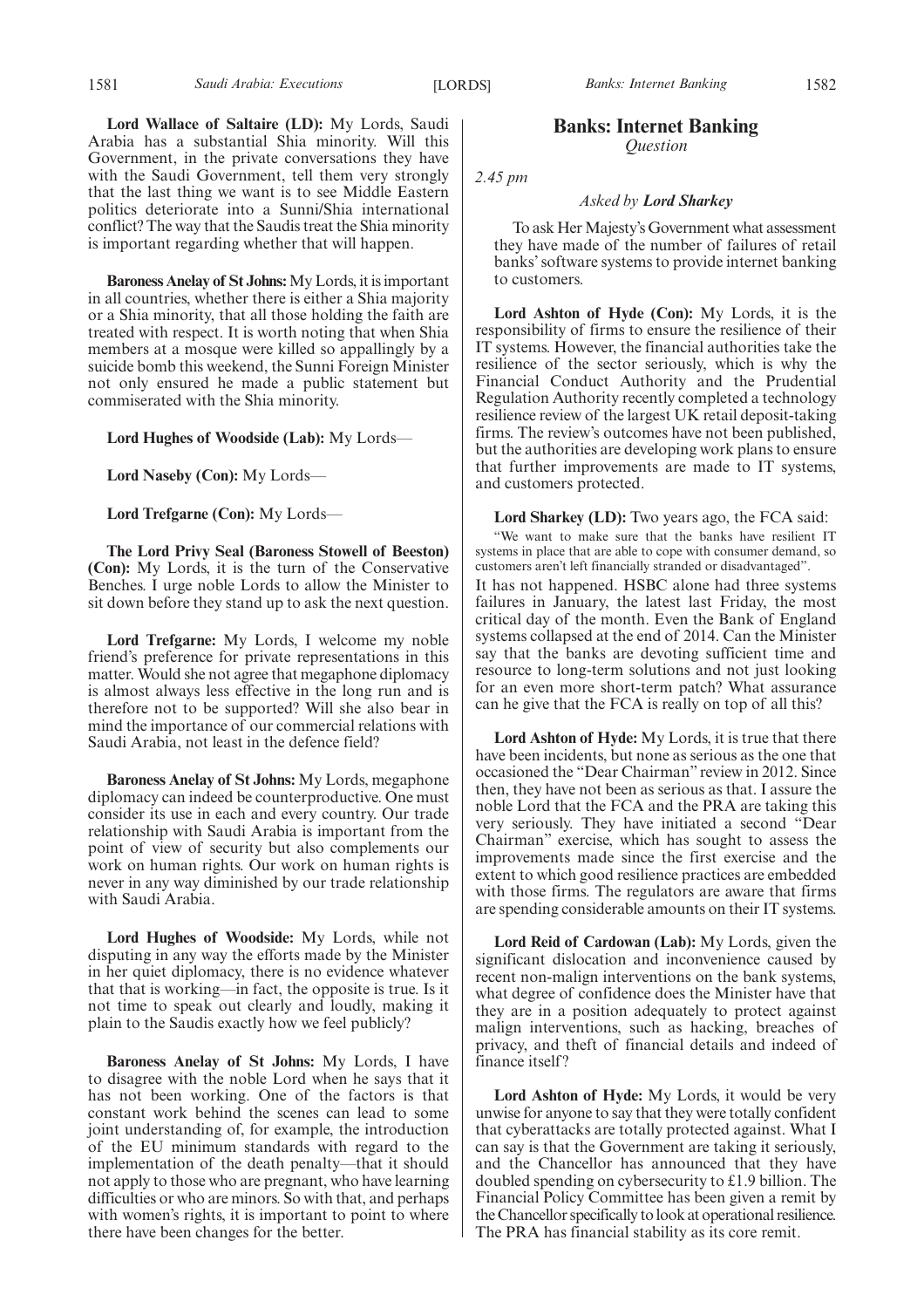**Baroness Hayter of Kentish Town (Lab):** The people who suffer most from this are indeed the customers, particularly on the last occasion—on what was probably their first pay day this year. What action are the Government ensuring is taking place to make sure that those consumers can be compensated without each of them having to take their own case and prove their own personal discomfort?

**Lord Ashton of Hyde:** Of course, the point of setting up the regulatory system is that it is for the regulators to deal with consumer detriment, which is exactly what the Financial Conduct Authority has done. I believe that the banks involved in this have said that they would not allow consumers to suffer detriment.

**Lord Flight (Con):** My Lords, does the Minister recognise that part of the problem is that the long-standing banks have computer systems that go back a long way and which are often very difficult to modernise? They cannot suddenly turn off the whole of their system for a fortnight and put in a brand new one, so existing systems keep getting added to until the scope for mistake and failure if anything gets greater.

**Lord Ashton of Hyde:** I accept that old IT systems are more difficult to modernise than starting from scratch. That is why many challenger banks are now in the pipeline, ready to compete with the older banks. The Government support challenger banks and encourage customers who wish to change their banks to do so, and 2.1 million customers have done so under the CASS system.

**Baroness Kramer (LD):** My Lords, the unmodernised IT systems that the noble Lord, Lord Flight, just described add to the cost of every transaction by every customer. Does the Minister believe that this is an issue of customer detriment that ought to be investigated by the FCA? Will he back long-term bank investors who have been calling for far more disclosure of how the banks spend their IT money so that they can identify risks and support the banks that are making the necessary long-term investment?

**Lord Ashton of Hyde:** I agree that disclosure should take place within market norms, and that commercial organisations should be encouraged to disclose. I completely accept that. As far as the expense is concerned, it is a bit difficult; either we want the banks with old IT systems to bring them up to date or we do not, and to do so will cost money.

**Lord Broers (CB):**My Lords, what are the Government doing to pursue the perpetrators of fraud on the internet? The Select Committee several years ago recommended that the American practice be used, whereby those defrauded on the internet are required to report that fraud to the police before the bank is allowed to deal with it. Are the banks are obliged to report fraud to the police so that someone can pursue it in a co-ordinated way?

**Lord Ashton of Hyde:** I will write to the noble Lord to be absolutely specific about that, but fraud is fraud, whether it takes place on the internet or any other way, and banks are required to obey the law for internet fraud as any other.

**Lord West of Spithead (Lab):** In support of my noble friend Lord Reid, this problem is getting exponentially worse. Is it not right to say that banking and the money markets are effectively part of our critical national infrastructure? As was just said, although we are now encouraging people to report attacks on their systems, there have been some huge attacks—for example, on the New York Stock Exchange—where victims have refused to comment on it because they are scared of denting investor confidence. It is crucial that these things are reported so that we can learn lessons and move forward.

**Lord Ashton of Hyde:** I am not sure the noble Lord is correct that the problem is getting exponentially worse. However, I accept that the threat is evolving and changing all the time, and we certainly cannot be complacent. The Government have set up the Computer Emergency Response Team to co-ordinate responses to cybersecurity incidents that threaten critical national infrastructure, and it is certainly the case that the regulators require all firms to report any cyber-related or operation-related incidents in their IT systems to the regulator.

#### **Anti-social Behaviour, Crime and Policing Act 2014** *Question*

*2.52 pm*

#### *Asked by Lord Clement-Jones*

To ask Her Majesty's Government what assessment they have made of the impact on informal and spontaneous busking and on homeless people of the Anti-social Behaviour, Crime and Policing Act 2014 and guidelines made under that Act.

**TheParliamentaryUnder-Secretaryof State,Department** for Transport and Home Office (Lord Ahmad of Wimbledon) **(Con):** My Lords, the Government have not carried out any such assessment. However, we have made it clear in the statutory guidance that anti-social behaviour powers should not be used against reasonable activities such as busking, where this does not cross the line into anti-social behaviour.

**Lord Clement-Jones (LD):** My Lords, that is not particularly reassuring. There is a real problem: scores of public space protection orders, thousands of community protection notices and tens of thousands of dispersal notices have already been issued routinely on an arbitrary basis against street entertainers, young people and the homeless for many legitimate, non-harmful activities such as busking, skateboarding and even carrying a golf bag. This is chilling. Is it not high time that we took stock of these powers and amended the guidance—and, if necessary, the primary legislation before our freedoms are eroded any further?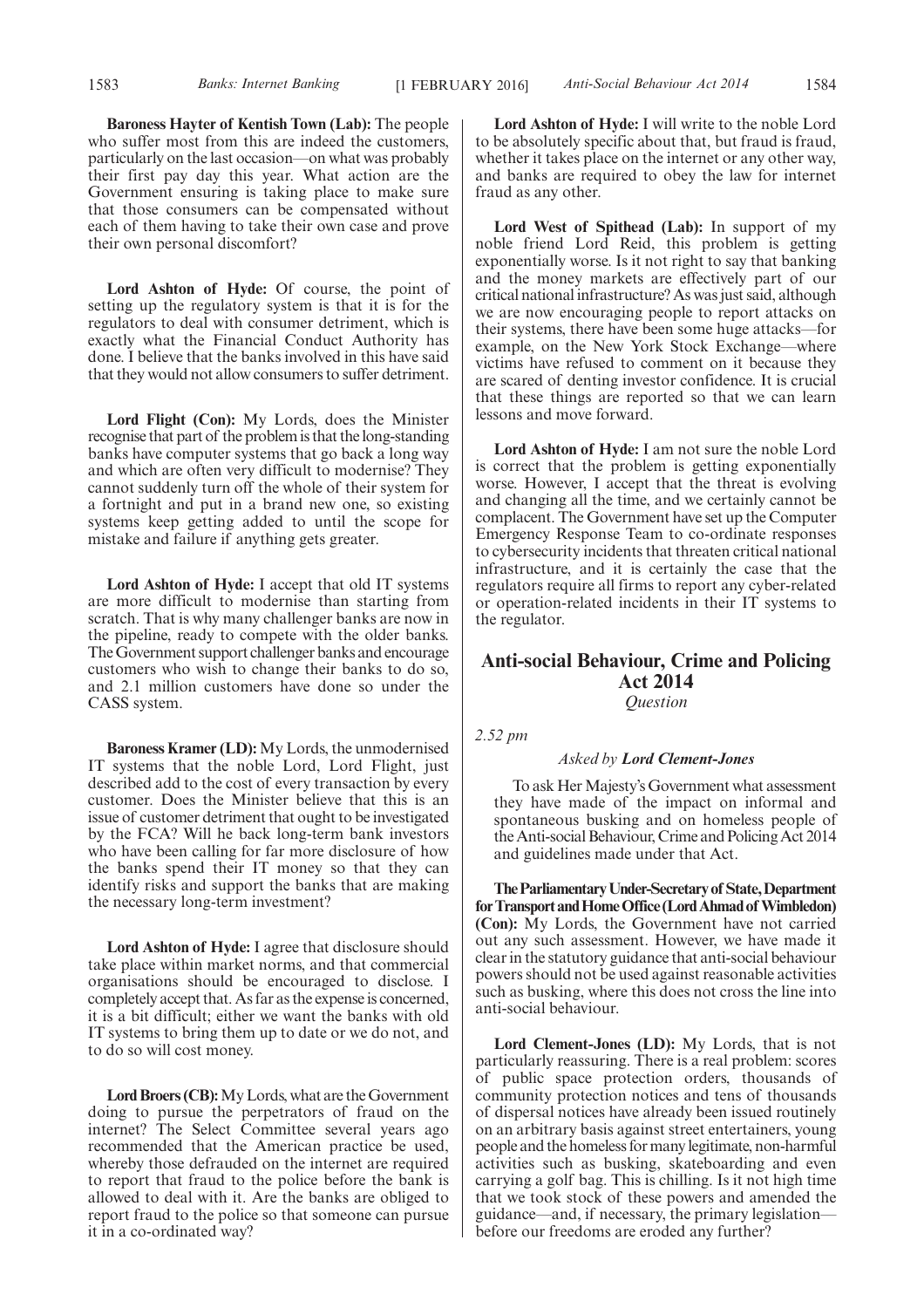**Lord Ahmad of Wimbledon:** I think that the position of the Government is very clear on this. Buskers are not criminalised. Indeed, we have seen some very good initiatives being taken at a local level. The noble Lord will be aware of the Busk in London initiative right here in London. What we need to see is more voluntary arrangements in place at a local level. I believe that about seven or eight councils have thus far signed up to the London voluntary code. We need to encourage the remaining boroughs out of the 32 to do so as well.

**Lord Paddick (LD):** My Lords, in December last year the Metropolitan Police justified the use of the Anti-social Behaviour, Crime and Policing Act to prevent a busker performing in Romford on the grounds that, "street performing attracts thieves as large crowds gather".

Yet they do not seem to take any action when even larger crowds gather to watch street performing in Covent Garden. Will the Minister accept that better statutory guidance is needed to avoid heavy-handed policing?

**Lord Ahmad of Wimbledon:** What is required is for local councils to learn and look towards good practice. We have seen examples of good practice in place and have also seen how the Act has been used effectively—the transition from having 19 elements within the anti-social behaviour orders to having six has helped. But this is very much a matter for local authorities. We have seen good practice around the country, which needs to be replicated in those areas where we have seen such acts as the noble Lord just described.

**Lord Brooke of Alverthorpe (Lab):** My Lords, can the Minister give a stronger assurance to the Lib Dems that they will not be prosecuted for skateboarding?

**Lord Ahmad of Wimbledon:** I assure the Lib Dems that if they were to break into song, they would not be prosecuted.

**Lord Spicer (Con):**If the noble Lord, Lord Clement-Jones, is suggesting that police powers are forcing people to sleep rough on the streets, perhaps it is relevant to ask whether it is not true that there are now 20 times as many hostel places appropriate for people sleeping on the street as there are people sleeping on the street?

**Lord Ahmad of Wimbledon:** My noble friend raises an important issue in relation to housing and the need for more effective social housing. The challenge for all of us across the country, not just for central government but for local government as well, is to ensure good-quality, affordable housing for all. We all want to see the eradication of street sleeping.

**Baroness Armstrong of Hill Top (Lab):** My Lords, does the Minister understand that one of the big problems out there is the very steep rise in rough sleeping? There are not enough beds, either hostel beds or other sorts of beds such as detox beds, for them to go into. There has been an unprecedented rise since before 1997 in the number of people sleeping rough on our streets, which is giving local authorities and others massive problems. What will the Government do about it?

**Lord Ahmad of Wimbledon:** The noble Baroness's question goes wider than busking, but I can tell her that of course the Government have taken action; they have undertaken the biggest housebuilding programme that we have seen for decades. It is important that we work with local authorities to identify where the housing challenges are, face up to that crisis and address the housing issue. As I have already said, the issue of housing is a challenge not just for us in central government but across the country for local government as well.

**Lord Rosser (Lab):** I remind the Minister that the Question refers to homeless people—it is not exclusive to busking—and therefore the question from my noble friend was entirely legitimate. The reality is that the number of households accepted as homeless has risen by over a third since 2010, while the number of people who sleep rough has increased by over 50%. The Minister seeks to tell us about all the measures the Government are going to take, but could he tell us why they allowed this situation—the increase since 2010 in the number of homeless people and the number of people sleeping rough—to arise in the first place?

**Lord Ahmad of Wimbledon:** The noble Lord should also look at the record prior to 2010 and what his own party did. We have taken forward the biggest housebuilding project that we have seen for decades. There is an acute problem as regards the housing crisis and people sleeping rough on our streets; we are seeking to address it, but we must work hand in glove with local authorities.

**Baroness Farrington of Ribbleton (Lab):** My Lords, will the Minister care to comment on the availability—and on government policy on the availability—of housing for homeless people? In my experience, few of the people I have met who are homeless and sleeping on the streets will benefit from the Government's housing policy, which is to build lots of houses, including those at £400,000. How much do the Government believe should be spent specifically on the homeless?

**Lord Ahmad of Wimbledon:** The Government have taken a raft of different initiatives on building affordable houses and a raft of different initiatives to encourage home ownership. The Rent to Buy scheme is another good example of what the Government have looked towards—ensuring innovative solutions to the housing challenges people face, including those who are looking to buy a home for the first time.

#### **Palestine**

#### *Question*

*3 pm*

#### *Asked by Baroness Tonge*

To ask Her Majesty's Government whether they plan to recognise Palestine as a state.

**The Minister of State, Foreign and Commonwealth Office (Baroness Anelay of St Johns) (Con):** My Lords, the United Kingdom retains the right to recognise a Palestinian state when we judge it can best help bring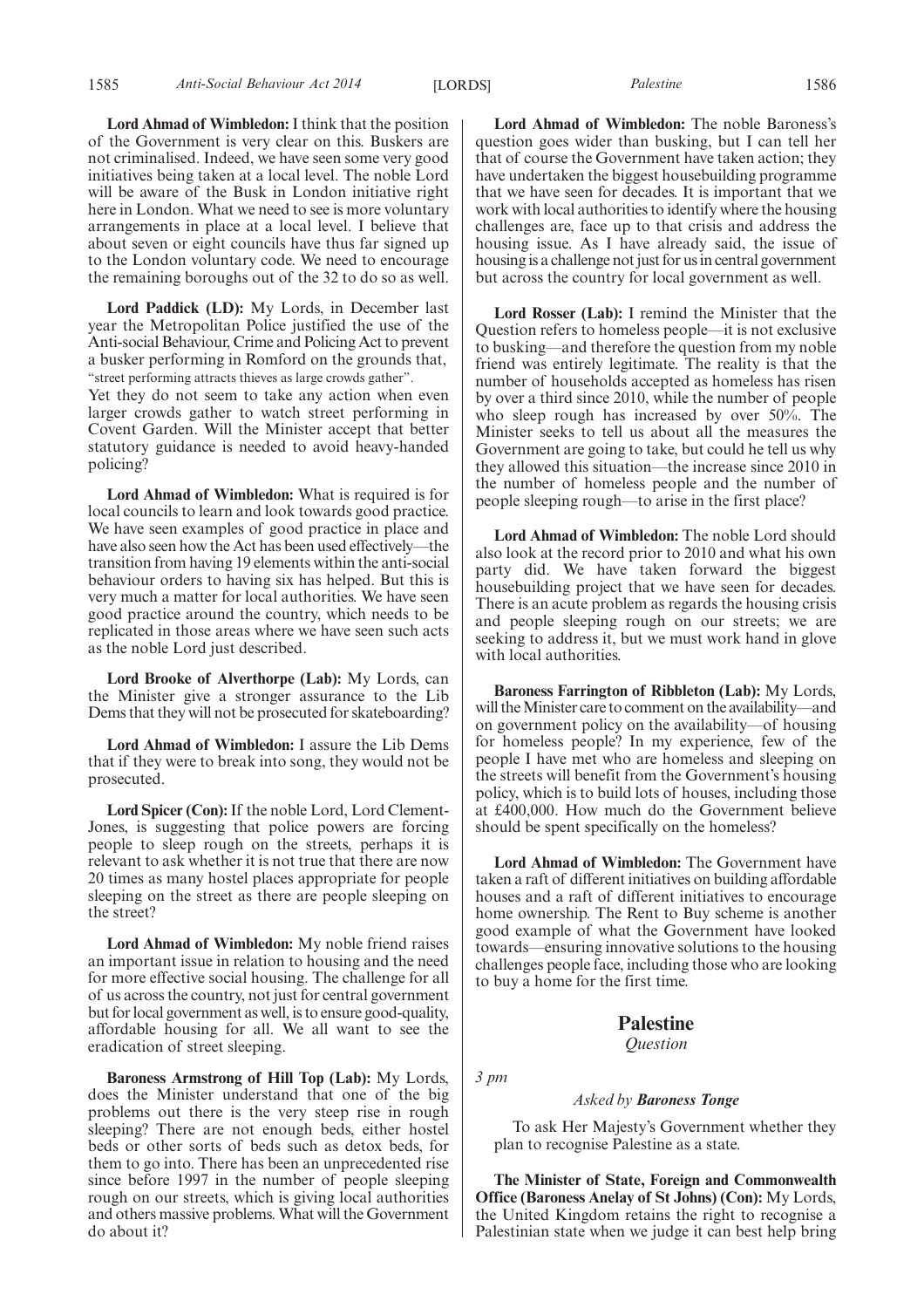about peace. We strongly believe that achieving a negotiated solution to the conflict is a priority and that bilateral recognition alone would not end the occupation.

**Baroness Tonge (Ind LD):** I thank the Minister for that Answer—the usual answer, if I may say so. Is she aware that, at the United Nations General Assembly on 22 December last year, the UK representatives voted for a resolution that recognised the,

"Permanent sovereignty of the Palestinian people in the Occupied … Territory, including East Jerusalem … over their natural resources"?

Could the Minister please explain to the House how the Palestinians can have this control unless we follow the example promised by the French Government in the last 24 hours since their offer of talks has broken down? Can we not do this and recognise Palestine as a sovereign state and persuade other countries to do so? Will the Minister also explain how, in the mean time, the Government will seek to protect the few remaining natural resources that the Palestinians have before Israel takes them all?

**Baroness Anelay of St Johns:** My Lords, the noble Baroness refers to a United Nations resolution. She may be aware that our team in the United Nations, led by Ambassador Matthew Rycroft, negotiate the best terms they can with regard to resolutions so that the language is as close to being realistic as possible, but there always have to be compromises on those matters. We did so against the background of maintaining the policy that I set out in my first Answer: that it is important that we have a negotiated solution. That is when there would be a two-state solution, and that would be followed by a discussion about the ownership of resources. Sadly, we are not in that position yet. I note what the noble Baroness says with regards to the reports today that the French Foreign Minister, Monsieur Fabius, has announced that the French will try to organise an international conference on the Middle East peace process in the coming weeks. Whatever conferences we have, and however welcome an exchange of views, the only thing that will bring about peace is for both Israel and the Palestinians to come together to agree those terms; terms that I have set out in detail on previous occasions.

**Lord Polak (Con):** My Lords, history teaches us that, when an Arab leader has direct talks with Israel, the result is territorial compromise and peace—look at Jordan and look at Egypt. Does the Minister agree that, instead of political point-scoring, Members of this House—I draw the attention of the House to my non-financial interests—could use their influence with the leadership of the Palestinian Authority to encourage them to stop inciting their young people, and really help the Palestinian people by encouraging them to return to the negotiating table without delay?

**Baroness Anelay of St Johns:** My Lords, all those who have the interests of peace at heart will want to bring together the sides that disagree to negotiate. I notice that, just recently, Secretary-General Ban Ki-Moon made the following comment,

"as we continue to uphold the right of Palestinians to selfdetermination, let us be equally firm that incitement has no place, and that questioning the right of Israel to exist cannot be tolerated".

**Lord Grocott (Lab):** My Lords, we all like the language of a negotiated solution, and sooner or later that is what must happen. But does the Minister agree that there is an increasingly uncomfortable comparison between the way in which the international community responds when Russia is involved in breaches of international law by violating its boundary with its neighbouring country and the response of the international community towards Israel, which for more than 50 years has violated international law by the occupation of a neighbouring country, by the building of a wall and by the continuing illegal occupation that makes a two-state solution nearly impossible? Is it not time that we had a more robust response to these flagrant breaches of international law?

**Baroness Anelay of St Johns:** My Lords, the noble Lord is right to point out that the Israeli occupation of the Palestinian territories flouts international law. We have made that clear in the past. We have urged Israel to obey the law and have pointed out that it should withdraw. The position that Israel takes on occupying Palestinian territories makes it more difficult to achieve the two-state solution that we wish to see.

**Lord Pannick (CB):** My Lords, did the Minister see the report in the *Times* last week that two Palestinian journalists in Gaza had been arrested and tortured by Hamas because they had written newspaper articles critical of that administration? Can she assure the House that there is no question of recognising a Palestinian state associated with Hamas until basic civil rights are respected?

**Baroness Anelay of St Johns:** My Lords, we have made it clear that Hamas needs to stop its aggressive actions and sending its rockets into Israel and that the Palestinian Authority needs to take responsibility and control of the administration in Gaza to avoid incidents such as that described by the noble Lord.

**The Lord Bishop of Norwich:** My Lords, does the Minister agree with the position taken in October 2014 by the Catholic Bishops' Conference of England and Wales and the Church of England bishops that,

"it is the reasonable aspiration of all peoples to belong to a state and enjoy the merits of full and active citizenship"?

Although the security of Israel is an absolute requirement, would not a principled recognition of Palestinian statehood facilitate rather than hamper renewed negotiations?

**Baroness Anelay of St Johns:** My Lords, I do not believe that it would. It would not of itself bring about what we need, which is an agreement for a two-state solution. It would be throwing away a key negotiating card.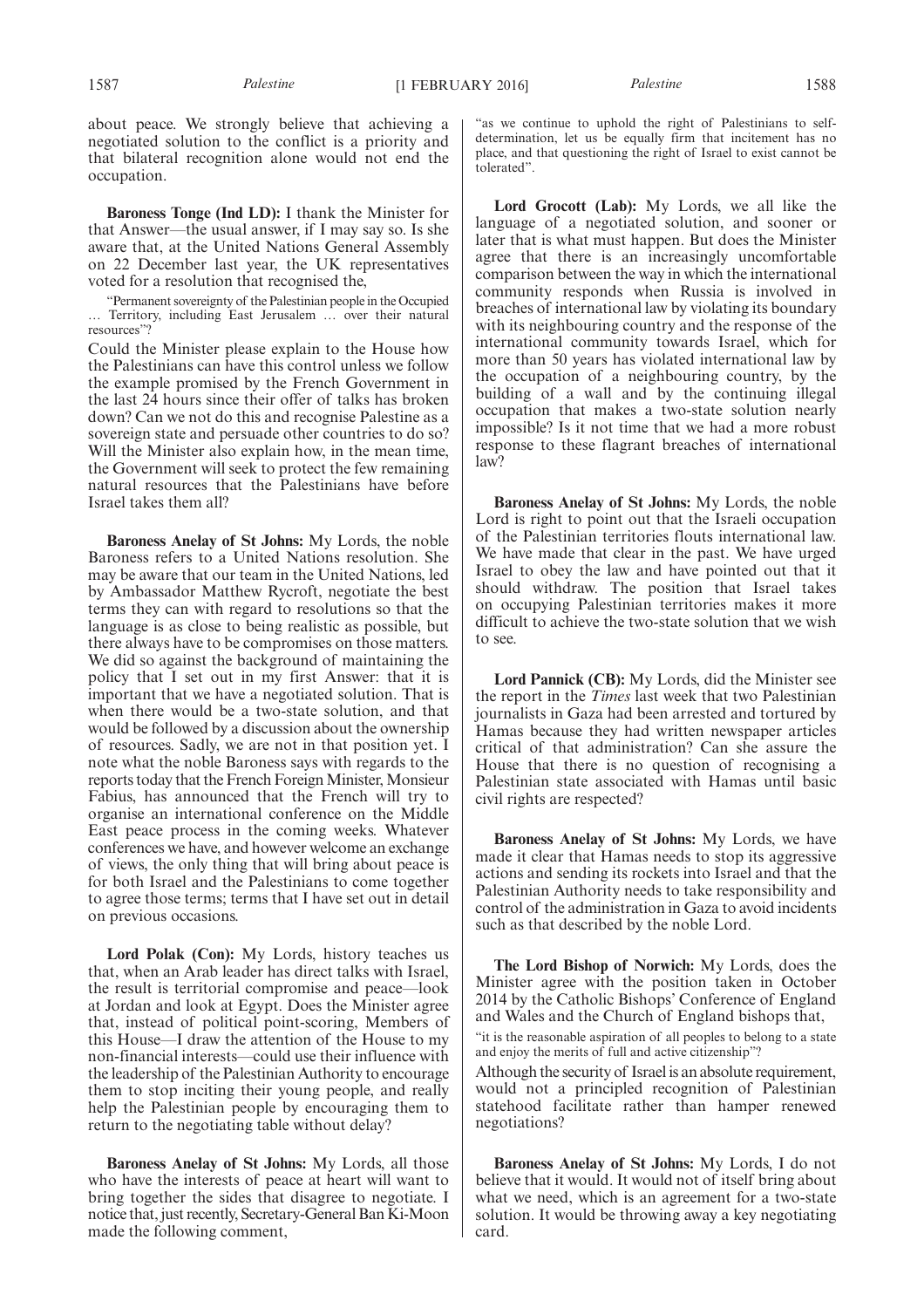#### **Access to Medical Treatments (Innovation) Bill**

*First Reading*

*3.07 pm*

*The Bill was brought from the Commons, read a first time and ordered to be printed.*

#### **Immigration Bill**

*Committee (3rd Day)*

*3.09 pm*

*Relevant documents: 7th Report from the Constitution Committee, 17th, 18th and 19th Reports from the Delegated Powers Committee*

#### *Clause 17: Powers to carry out searches relating to driving licences*

#### *Amendment 160 Moved by Lord Paddick*

**160:** Clause 17, page 18, line 9, at end insert "and the authorised officer has reasonable grounds to believe the power should be exercised urgently."

**Lord Paddick (LD):** My Lords, Amendment 160 is tabled in my name and that of my noble friend Lady Hamwee, and we also have Amendments 161 and 162 in this group. We have considerable misgivings about the powers provided under the clause that I will address in a moment. Under subsection (3)(c) an authorised officer who is not a constable can enter and search premises for a driving licence only if a senior officer, such as an immigration officer not below the rank of chief immigration officer, has given authority in writing. However, subsection (4) states that that written authority, "does not apply where it is not reasonably practicable for the authorised officer to obtain the authorisation of a senior officer before exercising the power".

Our amendment would introduce the additional condition that,

"the authorised officer has reasonable grounds to believe the power should be exercised urgently".

It may not be reasonably practical for the authorised officer to obtain the authorisation of a senior officer simply because it is not possible to make contact with the senior officer whether because of communication issues or that no senior officer is available immediately. In such cases the authorised officer should make a decision as to whether there are reasonable grounds to believe that it is necessary to exercise the power there and then. In the absence of any urgent need, the authorised officer should have to wait until higher authority is obtained from the senior officer.

Amendment 161 refers to proposed new Section 25CC(5) in circumstances where a driving licence has been seized and retained by the Home Office, which under paragraph (a) is until a decision is taken to revoke it. Our amendment seeks to place a time limit on that decision so that a driving licence cannot be retained for longer than one month from the date of seizure unless it is being revoked. It does not seem reasonable to us that someone whose driving licence is not in the end revoked should have his licence withheld from him indefinitely while a decision is made. Amendment 162 seeks clarification of subsection (5)(b) of the proposed new section. Clearly a driving licence that is being held by the Home Office must be retained until it has been revoked, until the time limit for lodging an appeal has passed, or until the appeal is determined. But it is not clear what is meant by retaining a driving licence if it is "subsequently revoked". Can the Minister tell us what is intended by that phrase; what is it subsequent to?

Also included in the group is the intention to oppose the question that Clauses 17 and 18 stand part of the Bill, and I wish to address our opposition to both of these clauses. As I mentioned at Second Reading, when I was a police constable in the years leading up to the Brixton riots in 1981, police officers would routinely stop motor vehicles being driven by black men in particular and frequently arrest them on suspicion that they may be illegally in the country. The usual reason given was that they were a suspected overstayer. These arrests happened routinely simply because the person who was being stopped was evasive or did not appear to be co-operative. Together with the use of the offence of being a suspected person loitering with intent to commit an indictable offence under the Vagrancy Act 1824, commonly known as "sus", and the disproportionate use of stop and search, a problem that continues to this day, relations between the police and the black community deteriorated to such an extent that the Brixton riots, or uprising, was the result. A conscious decision was taken by senior police officers in the light of such deterioration that the police service would no longer proactively enforce immigration law. Instead, police officers would help and support the Immigration Service if called upon to do so. The arresting of black drivers on suspicion of being overstayers stopped, to the considerable benefit of police/community relations.

Clause 18 creates an offence of driving when unlawfully in the United Kingdom. A person found guilty can receive a sentence of imprisonment, a fine or both, and the court can order the forfeiture of the car that was being driven by that person. It is police officers who have the power to stop motor vehicles and require the driver to produce their driving licence, not immigration officers. The burden of enforcing this part of the Bill will fall on police officers, and when I say "burden", I mean it. The Government will want to see this law enforced. The police will come under pressure to proactively enforce immigration law for the first time in almost 30 years—30 years after the police service made a conscious decision to back away from proactive immigration law enforcement because of the damage that it was causing to police community relations.

#### *3.15 pm*

The Minister may say, "Well, that was 30 years ago and a lot of progress has been made between the police and certain sections of the community in terms of police community relations". I would say to him that the National Black Police Association—the current National Black Police Association—is also opposed to these clauses. It cites a survey of more than 10,000 drivers, conducted by Her Majesty's Inspectorate of Constabulary and published in March last year, showing that 7% to 8% of white drivers responded that they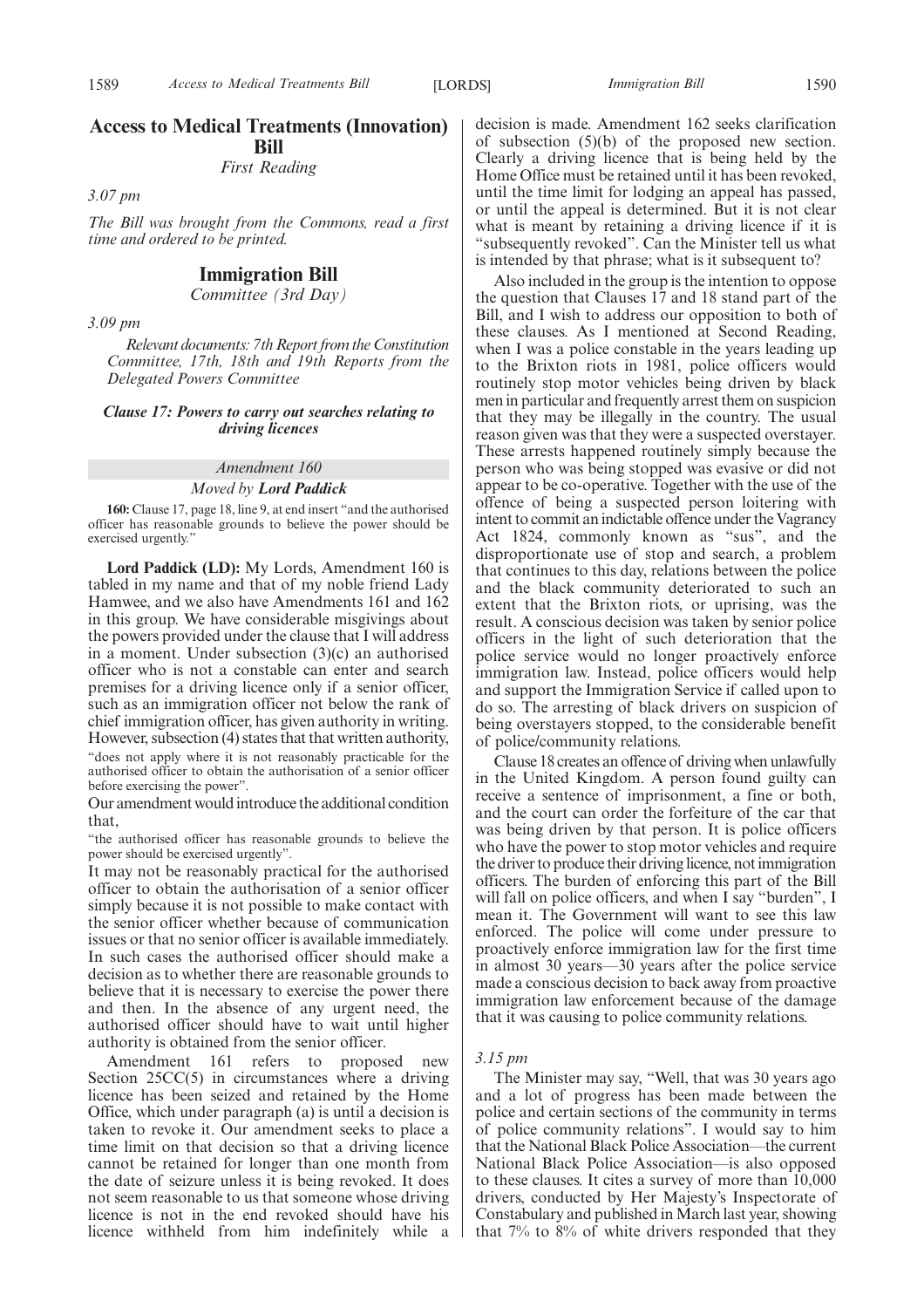1591 *Immigration Bill Immigration Bill* [1 FEBRUARY 2016] 1592

were stopped in their vehicles by the police in the previous two years, whereas 10% to 14% of black drivers were stopped. Black drivers were more likely to have their vehicle searched and not to be given reasons for being stopped. Meanwhile, white drivers were more likely to be arrested and prosecuted than black drivers. This suggests that black drivers are more likely to be stopped by the police for no reason, and 73% of black respondents believe that the police unfairly target people from black and minority ethnic backgrounds for traffic stops. As I said, that survey was conducted by Her Majesty's Inspectorate of Constabulary and published in March last year.

Liberty, in its briefing on the Bill, concludes that as there is an existing power to stop vehicles without reason, so added to this by the Bill, there would be nothing to prevent routine stops to ascertain immigration status which, as I have said, was what happened 30 years ago, and which caused so much damage to police community relations. An issue that we did not have 30 years ago was racial profiling of people who look like Muslims, on suspicion that they may be terrorists. In addition to young black men, in particular, being stopped driving by the police, we might add this time round, if this clause comes into effect, dark-skinned, bearded people also being targeted by the police in this way.

It will not be white Australians, New Zealanders, Canadians or Americans who will be stopped by the police to establish whether they are driving unlawfully in this country. If this law makes it on to the statute book and the police come under pressure to produce results, the majority of people stopped on suspicion of this offence will be black, British people who were born in this country. The people least likely to carry a document to prove that they are not an illegal immigrant are British people who were born here. What happens then? Fear not, we have Clause 17: "I am sorry, officer, I don't have my driving licence on me". If the officer believes that the driver is being evasive or obstructive, or that he may well be illegally in the country, he can then,

"enter and search any premises … occupied or controlled by the person",

to search for his driving licence. A completely innocent British-born driver could end up having his home entered by the police without a warrant to search for his driving licence. While most people are given a form and seven days to produce their driving licence, we could end up in a situation where innocent, British drivers, suspected of being illegal immigrants, can have their home searched by the police.

These powers are disproportionate and could have significant impact on what are in some parts of the country already strained relations between the police and the black community. They should not be part of this Bill. We have seen recently the Home Secretary take bold steps to try to address the issue of disproportionality and stop and search—for example, changing the provisions of Section 44 of the Antiterrorism, Crime and Security Act, to ensure that there is reasonable suspicion before somebody can be stopped and searched on suspicion of terrorism, whereas before no suspicion was required. Yet, the Bill seems to be going in the opposite direction.

Only yesterday the Prime Minister announced an inquiry by David Lammy into, among other things, why black people are disproportionately represented in the criminal justice system in general and in the prison population in particular. I can give Mr Lammy a heads up on this: that issue begins with the disproportionate stopping and searching of black people. These clauses are likely to make that disproportionality worse. I beg to move.

**Baroness Lawrence of Clarendon (Lab):** My Lords, I shall speak on the question of whether Clauses 17 and 18 should stand part of the Bill. Clause 18 proposes the creation of an offence of driving when unlawfully in the United Kingdom. Clause 17 proposes related search and seizure powers to be used by the police, immigration officers and others. I shall look at the practical, real-life implications of the driving provisions set out in the Bill.

We already have a law—Section 163 of the Road Traffic Act 1988—which allows for road traffic stops to be conducted by police without a reason. Traffic stops affect BME people disproportionately and are seen by BME drivers as a discriminatory tool. As the noble Lord, Lord Paddick, mentioned, a survey conducted by HMIC in 2014 found that 7% to 8% of white drivers had been stopped in their vehicle in the last two years, compared with 10% to 14% of black and minority ethnic drivers. Some 70% of black respondents agree or strongly agree that the police unfairly target people from an ethnic minority for traffic stops.

This is an incredibly serious problem for the police, who must command the trust and confidence of the community that they serve. But rather than addressing the issue, the Government intend, through the powers in the Bill, to pave the way for routine immigration checks during traffic stops to ascertain whether an individual is driving while an illegal immigrant. Noble Lords do not need to take my word for it: Met Chief Superintendent David Snelling told the Public Bill Committee in the other place that this is how he thinks the power would work in practice.

It is not hard to foresee the impact of such a move on police/community relations: police conducting traffic stops—which disproportionately affect BME drivers—and checking on their immigration status; police and immigration officials interchangeably searching individuals and their premises for driving licences on the basis that the individual is suspected of being here unlawfully. The Government's *Policy Equality Statement* says that a decision to search a driver or their premises cannot be based on race, but, as the Race Equality Foundation points out:

"This ignores current evidence on car stops".

It is small wonder that, as the noble Lord, Lord Paddick, said, the National Black Police Association warned that the Bill could return the UK back to,

"the bad old days of the SUS laws",

and create,

"the conditions for making every person of colour in the UK a priori suspect, and a potential illegal immigrant".

Many members of the House have lived through times when relations between the police and BME communities were in a critical condition. It is often in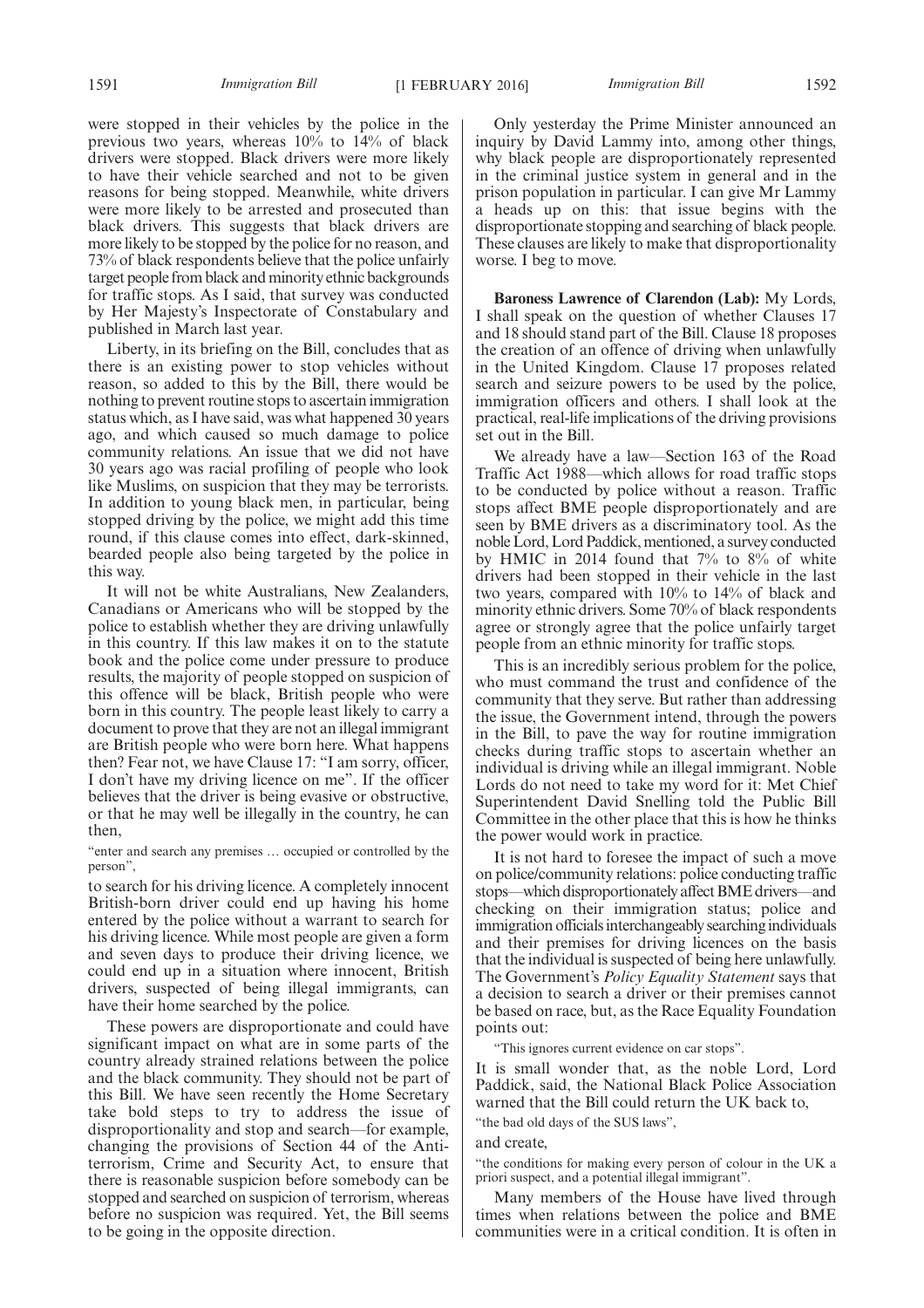[BARONESS LAWRENCE OF CLARENDON]

the area of powers to stop, search and question individuals that the spectre of discrimination has grown up. In his 1981 report, Lord Scarman identified unquestionable evidence of unfair stop and search being used on black people under the notorious sus laws. In 1999, the Macpherson report identified a clear core of racial stereotyping in stop and search, noting:

"If there was one area of complaint which was universal it was the issue of 'stop and search'. Nobody in the minority ethnic communities believes that the complex arguments which are sometimes used to explain the figures as to stop and search are valid. In addition their experience goes beyond the formal stop and search figures recorded under the provisions of the Police and Criminal Evidence Act, and is conditioned by their experiences of being stopped under traffic legislation, drugs legislation and so called 'voluntary' stops".

The Government argue that this new offence is about cracking down on unlawful immigration but it will affect countless British citizens. Inevitably, black and Asian Brits will bear the brunt. The enforcement of this offence, together with lax traffic powers, will lead to discriminatory interference with the right to private life of these citizens.

Provisions allowing for intrusive, discriminatory stops have continued to be one of the greatest flashpoints for police and BME communities, but in recent years significant progress has been made. The Home Secretary has played her part by taking positive steps to reduce the discriminatory impact of stop and search. In 2014, she told Parliament that,

"nobody wins when stop-and-search is misapplied. It is a waste of police time. It is unfair, especially to young, black men. It is bad for public confidence in the police".—[*Official Report*, Commons, 30/4/14; col. 833.]

She is right, and I hope that she can be persuaded to bring the same insight to the provisions of this Bill.

**Baroness Afshar (CB):** I support the amendments to Clause 17, not least because alienating youths born and bred in this country results in their choosing to leave it to fight with groups that accept them, be it in terms of their creed or their colour. The measure will create active enemies of this country. It is unwise to do that to young people raised in this country with hope who then find themselves treated as terrorist suspects.

**The Lord Bishop of Southwark:** My Lords, I share some of the concerns of the noble Baroness, Lady Lawrence, who sketched out the problems with enacting this clause. As the Government rightly tell us, reasonable suspicion is a well-established precept in English law and policing practice. However, this does not mean that it is infinitely elastic in its application. A prior question needs to be asked when legislating: is it applicable in this circumstance, and with what effect?

This House is entitled to ask the Minister to consider that there will be circumstances where to exercise such judgment will involve the very real danger of identifying individuals who have leave to remain or who are not even subject to immigration control. Surely that would be an intolerable imposition. We know all too well that our fellow citizens do not take to being stopped for unfounded reasons.

Thus I return to the question I asked at Second Reading, which was not to query the idea of reasonable suspicion in all its existing applications but simply to ask what will constitute reasonable suspicion in these circumstances. A concrete example from the Minister would help.

The peril of such a path is made all the more obvious by the knowledge that alternative powers already exist, without this sort of provision. I trust that the Government will listen to the concerns expressed in this House about this clause and remove it from the Bill.

#### *3.30 pm*

**Baroness Sheehan (LD):** My Lords, I rise to lend support to the noble Baroness, Lady Lawrence, and to my noble friend Lord Paddick, in opposing the Questions that Clauses 17 and 18 stand part of the Bill. The two clauses extend stop, search and seizure powers—powers that have a long history of being acknowledged as contributing to racial disharmony and breakdown in community cohesion. In 1981, Lord Scarman, in his reports on the Brixton riots, concluded that mass use of stop and searches were a direct cause of the riots.

As recently as 2014, announcing reforms to stop and search under the Police and Criminal Evidence Act, the Home Secretary, Theresa May, said that,

"when innocent people are stopped and searched for no good reason, it is hugely damaging to the relationship between the police and the public. In those circumstances it is an unacceptable affront to justice".—[*Official Report*, Commons, 30/4/14; col. 831] BME people in Britain today suffer such affronts to justice usually with a certain amount of stoicism. However, this Bill seeks to expand powers of stop, search and seizure. It is inevitable—and I would go as far as to say it is the Government's intent—that the number of stop and searches of those from visible ethnic minorities would increase under the powers contained in this Bill.

There is a great deal of documented evidence that current car stops are disproportionately targeted at those from BME backgrounds. I refer to the survey carried out by Her Majesty's Inspectorate of Constabulary, already cited by my noble friend Lord Paddick and the noble Baroness, Lady Lawrence. Rather than going over the figures again, I draw attention to the sample size of the survey—more than 10,000—and contrast that with the evaluation of the pilot carried out in the West Midlands, on which the Government are basing their evidence for rolling it out nationally which has happened today.

The Race Equality Foundation expresses concern that the Government have produced no policy equality statement on these stop, search and seizure provisions, and I share that concern. I hope that the Minister will address that. Such respected bodies as Liberty and the National Black Police Association have expressed deep concerns about the potential of Clauses 17 and 18 to foster distrust and disharmony between the police and the public. Both organisations express regret that the good work of the Home Secretary to date to undo some of the harm associated with previous inappropriate use of stop and search will be undermined by the proposals under Clauses 17 and 18.

It seems that a great deal of power already resides with the Home Office to revoke the licences of illegal immigrants, without resort to a measure that would exacerbate the situation and damage the public's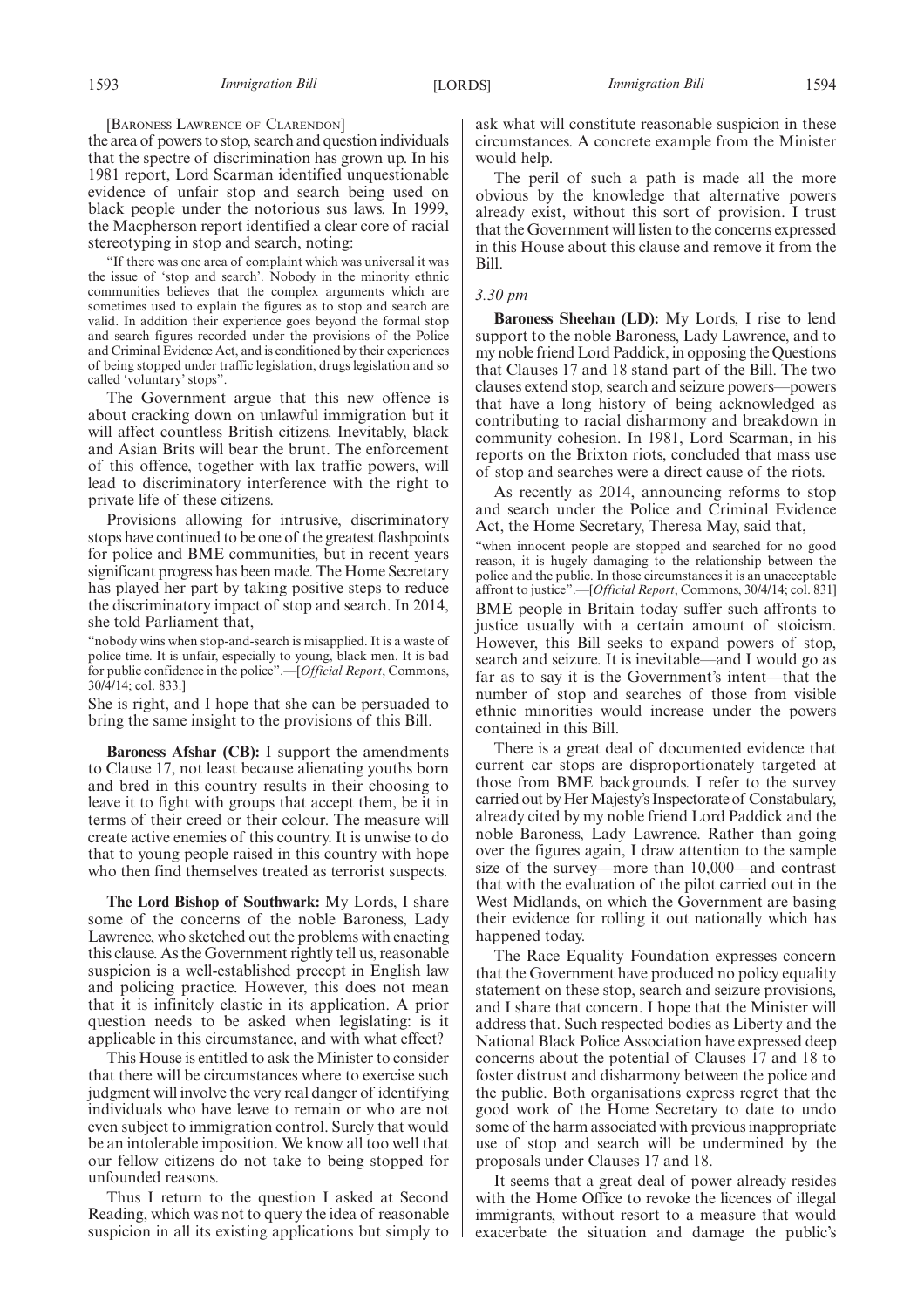relationship with the police, who, as the NBPA rightly says, would become the "whipping boy" for immigration officers.

If the Government wish to tighten these measures further, perhaps they would be better to consider tightening the issuance and monitoring of licences by the DVLA, and extending the same responsibilities and duties to that body as they are seeking to deliver to private landlords.

**Lord Alton of Liverpool (CB):** My Lords, I hope the Minister will listen, as I know he usually would, to the contributions that have been made on all sides of your Lordships' House, but especially to those of the noble Lord, Lord Paddick, and the noble Baroness, Lady Lawrence.

As those contributions were being made, my mind went back to those riots in 1981, of course not just in Brixton but in Toxteth in Liverpool. I had been a young Member of Parliament for about 18 months. In the weeks before the riots occurred, I had raised on the Floor of the House in another place the dangerous relationship that had been deteriorating between police and public in that part of Liverpool. Sir Kenneth Oxford was then the chief constable on Merseyside and he took a very provocative view towards the black community in that neighbourhood. I was not entirely surprised when, on a hot summer's night in 1981, I was asked to come urgently to Upper Parliament Street, where two and a half days of rioting began, in which 1,000 policemen ended up in the local hospital. I dread to think what would have happened if guns had been so readily and easily available on the streets then as they often are now.

As a result of those riots, I visited the home of the young man who had been involved at the very outset, Leroy Cooper, who was a constituent of mine. I sat with him and his father as they described to me how the trigger had taken place on the street in Lodge Lane in Liverpool as an overzealous policeman confronted this young man. It was a traffic incident, which plays exactly into the amendments before your Lordships' House today—not a car but a motorcycle—and, as a consequence of the anger that had been building up for some time, it erupted and riots occurred which had a devastating effect.

The overuse of stop and search powers at that time, which had been part of the incident, was set aside in the months and years that followed and a much different form of policing emerged. Bernard Hogan-Howe, who became the assistant chief constable on Merseyside, played a leading part in the introduction of strong community policing, having learned the lessons of what had gone before. It would be a tragedy if we were now to turn the clock back. I hope therefore that the Minister will think very carefully about and look at the terms of this very good amendment, Amendment 160, which says that,

"the authorised officer has reasonable grounds to believe the power should be exercised urgently".

It does not take away the powers. As the right reverend Prelate said, those powers already exist in plenty of statute if there is a need to intervene. But something that could be used and seen as a deliberate attack on one part of our community will do nothing to enhance community relations. It will not foster good policing in our cities and could actually have a deleterious effect.

For all those reasons, I hope that the Minister will think very carefully about the arguments that have been deployed today. If he cannot agree today, I hope he will at least hold meetings with Members of your Lordships' House between now and Report to see whether this could be modified.

**Lord Rosser (Lab):** My noble friend Lady Lawrence of Clarendon has eloquently set out the reasons for her concerns about Clauses 17 and 18, which create an offence of driving when unlawfully in the UK and give powers to carry out searches relating to driving offences. The Bill provides a power for an authorised officer—police or immigration officers or third parties designated by the Secretary of State—to search premises, including a vehicle or residence, where the officer has reasonable grounds for believing that an individual is in possession of a driving licence, is not lawfully resident and the licence is on the premises.

As has already been said, the National Black Police Association has expressed concern at the potential of these provisions to undermine vital work promoting good relations between police and the communities they serve, saying that they could result in a return to the days of sus laws and the police being seen as part of the Immigration Service. Evidence indicates that black and minority ethnic drivers are around twice as likely to be stopped as white drivers.

The situation will not have been made any easier by evidence given by the police to the Commons Public Bill Committee when, as my noble friend Lady Lawrence of Clarendon said, a Metropolitan Police chief superintendent explained that they already had a power to stop any vehicle to ascertain ownership and driver details and, having done that, they would then inquire into whether the driver had the authority to drive that vehicle. He went on to say that, to fall within the new provisions in the Bill that we are debating, the police would then most likely need to do a further check with the immigration authorities, which at that stage would give them reasonable grounds—but not necessarily proof—based on a search of the immigration database to believe that the person driving was an illegal immigrant. In other words, these clauses relating to driving could effectively result in adding a routine immigration check into a traffic-stop regime which many in black and minority ethnic groups already regard as operating in a discriminatory fashion.

The points that have been made by my noble friend Lady Lawrence, the noble Lord, Lord Paddick, the right reverend Prelate the Bishop of Southwark and others about the impact of these two clauses on fostering distrust and disharmony between the police and the public require a full and considered response from the Government, including the Government's assessment of the impact on community cohesion if they disagree with what has been said on these proposed measures. This is yet another potential example in the Bill of measures that are intended by the Government to encourage illegal migrants to depart, by making it harder for them to live and work here, having highly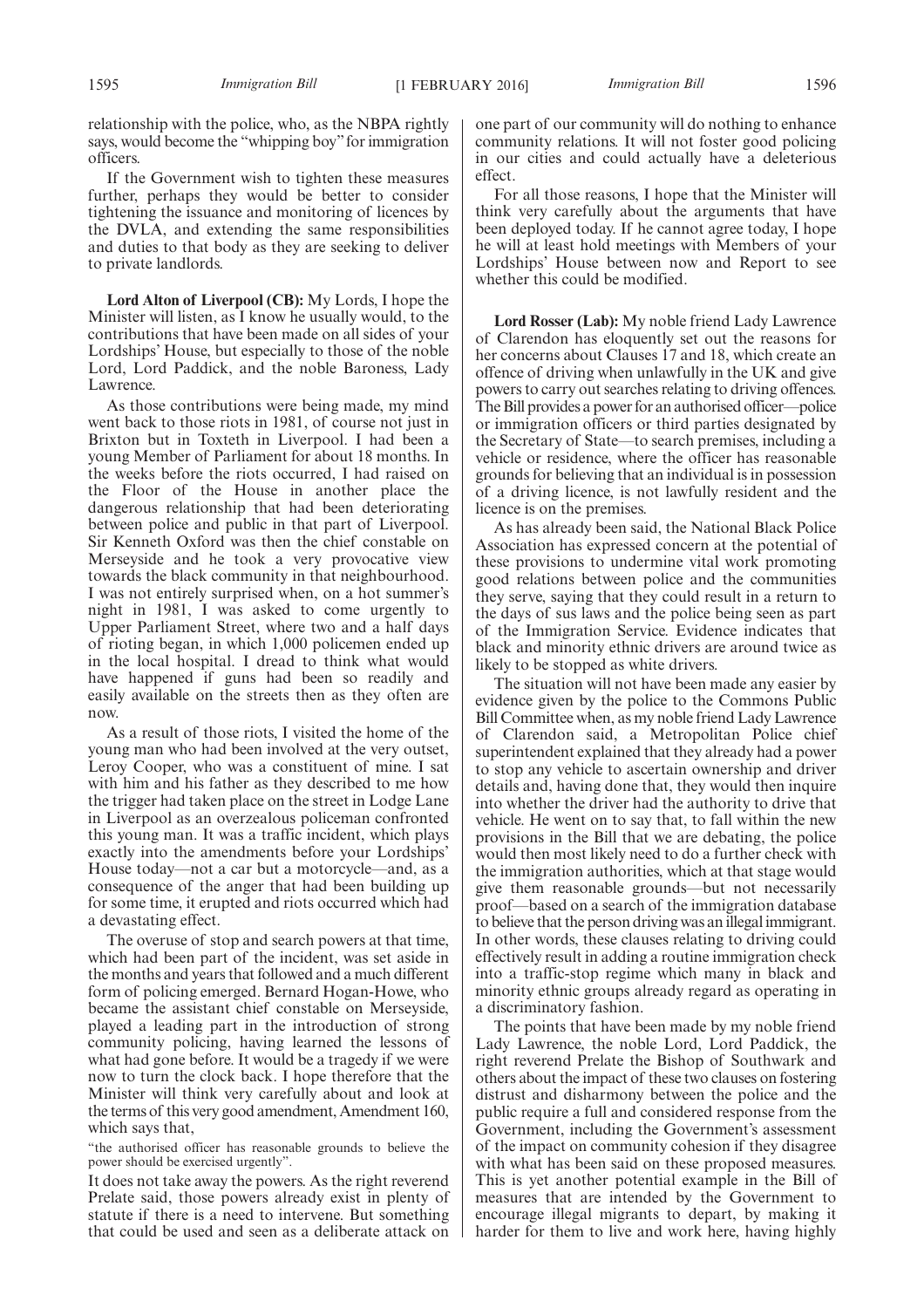[LORD ROSSER]

likely unintended adverse consequences—this time for the role of the police, community relations and racial harmony.

**The Minister of State, Home Office (Lord Bates) (Con):** My Lords, I thank the noble Lord, Lord Paddick, for moving his amendment and giving us the opportunity to discuss these important matters. Perhaps I may make some general remarks on the clauses, setting out the Government's position, and then seek to respond to the very legitimate questions raised by noble Lords.

Clause 17 provides the power for an authorised officer, such as an immigration or police officer, to search people and premises and seize a UK driving licence held by a person not lawfully resident in the UK. It is envisaged that the power will be used primarily by immigration officers as an adjunct to their normal enforcement activities where immigration offenders are apprehended in the community. This represents the best opportunity to remove from circulation UK driving licences which are being used by illegal migrants. This power can be exercised only where there are reasonable grounds to conduct a search: it cannot be used to randomly target members of the public. The power contained in the clause will be used by the police only as a part of targeted, intelligence-led policing.

The Government are clear that this clause will not undermine their work in reforming police stop-and-search powers, nor will it result in random stop and searches being conducted by immigration officials. Home Office immigration enforcement officers would use the power where they, for example, visit a property or place of employment in response to intelligence received. With the exception of a constable, authorised officers must generally also obtain the consent of a senior officer before conducting a search of premises, unless it is not reasonably practicable to do so. A seized licence must be returned to the holder if a decision is taken not to revoke it, or where the holder successfully appeals against a revocation.

Amendment 160 would therefore add an extra constraint on when the power to enter premises to search for a driving licence may be used without the authorisation of a senior officer. This is unnecessary. Clause 17 provides that before searching premises an authorised officer must obtain the authorisation of a senior officer, unless it is not reasonably practicable to do so. Amendments 161 and 162 are also unnecessary. The arrangements introduced by the Immigration Act 2014 for the revocation of UK driving licences held by illegal immigrants are well established and operating effectively. They are not subject to significant delays, which would warrant introducing hard and fast time limits for the retention of seized licences pending revocation action.

Amendment 162 would limit the ability to retain licences if they are revoked after being seized. This conflicts with one of the main aims of the clause: namely, to remove revoked licences from circulation. It is already a criminal offence under the Road Traffic Act 1988 to retain a revoked licence but, despite this, only a very small proportion are returned.

#### *3.45 pm*

Clause 18 creates a new offence of driving a vehicle on a road or other public place when the driver of the vehicle is not lawfully in the UK and provisions regarding the detention and forfeiture of vehicles used in the offence. A person guilty of this offence will be liable on summary conviction to imprisonment of up to six months or a fine. Where a person is arrested for this offence, the vehicle believed to be used in the commission of the offence may be detained. This clause also provides the Secretary of State with the power to make provision, by regulations, about the circumstances in which a vehicle may be released from detention. On conviction for the new offence, the court may also order forfeiture of the vehicle used. A person with an interest in the vehicle may however apply to the court to make representations as to why the vehicle should not be forfeited. No forfeiture order can be made unless interested parties have been given the opportunity to make their representations.

Now I come to the main concerns in the debate, which surround how the police are going to use the powers being provided. In response to the noble Lord, Lord Paddick, and the noble Baroness, Lady Lawrence, the Government are clear that this provision will not undermine reform of police stop-and-search powers and will not undermine community cohesion. The police will first have to have cause to stop a vehicle. At this point, I turn to the point raised by the right reverend Prelate the Bishop of Southwark, who asked for examples of those circumstances. Reasonable suspicion may occur where a vehicle has been stopped for a suspected driving offence, the police have checked the circumstances of the driver, as appropriate, and those checks have revealed a match against a Home Office record. The search is therefore intelligence-led, not a random search of a member of the public. I draw noble Lords' attention to the policy equality statement which accompanies this Bill and sets out very clearly in section 3 what the power to search for UK driving licences means in practice. The cause cannot be based on a person's race or ethnicity. The stop must be for an objective reason. Once a vehicle has been stopped, the police check the circumstances of the driver. The provision will not therefore lead to stop and searches of vehicles in order to check the immigration status of the driver.

A number of noble Lords have recognised the significant steps forward which the Home Secretary has taken in seeking to improve the way stop and search is conducted. That is to address the type of scenario that the noble Lord, Lord Alton, outlined, which occurred 30 years ago in Liverpool. This is what she said at the National Black Police Association's conference in October 2015:

"We made sure officers are clear what 'reasonable grounds' of suspicion are, so that its use is both legal and reasonable—because Her Majesty's Inspectorate of Constabulary said that over a quarter of stop and searches were unlawful. We brought in much greater transparency and required police forces to record the outcome of each and every stop and search—because only one in ten stop and searches led to an arrest. And we gave communities the ability to hold their police force to account through a 'community trigger', which means that the police must explain how stop and search powers are being used should concerns be raised. And I am delighted that the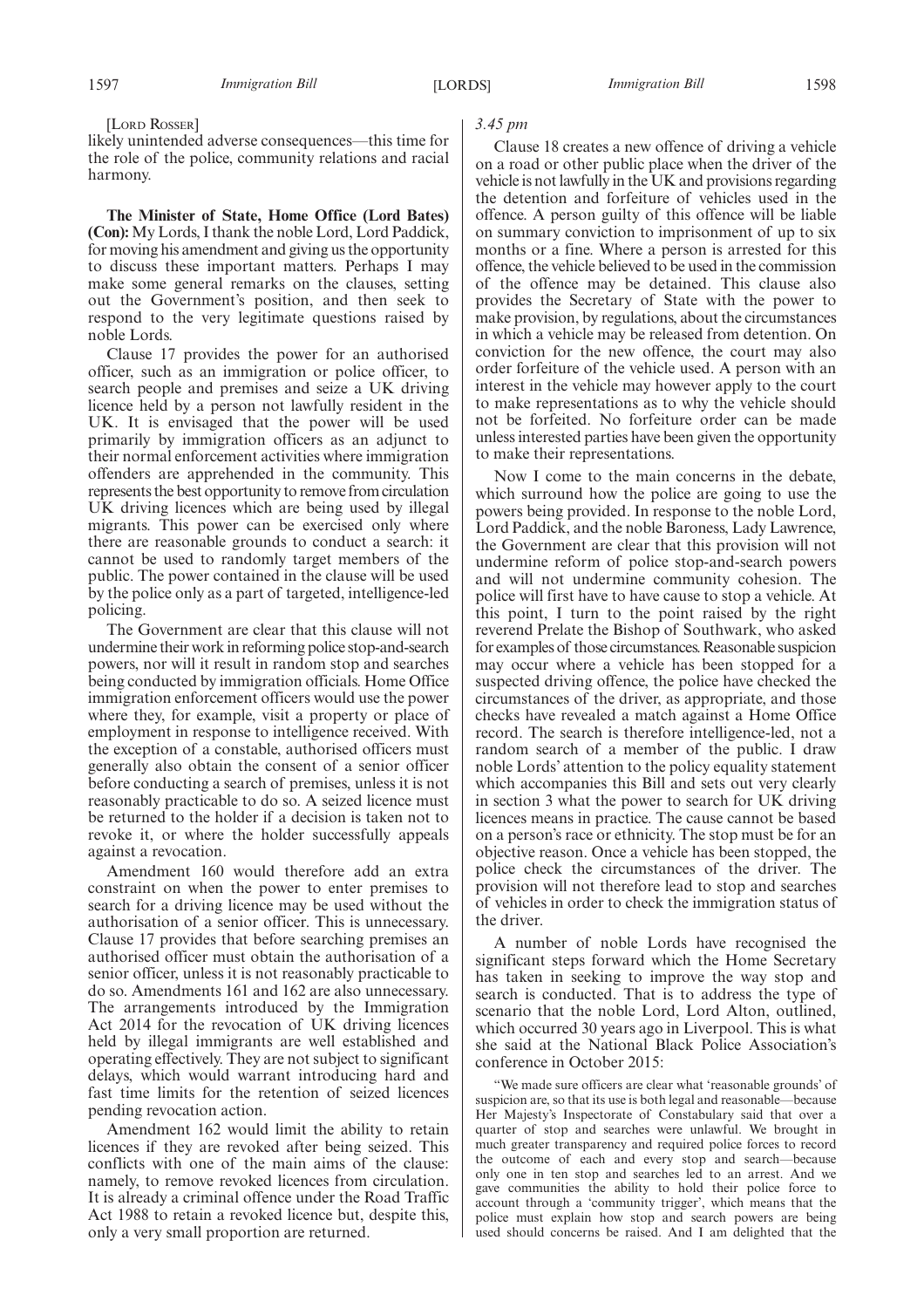43 police forces in England and Wales, plus British Transport Police, have all voluntarily signed up to our Best Use of Stop and Search Scheme".

Moreover, the use of stop and search fell sharply in 2014-15. It was down by 40%, compared with 2013-14, to 540,870. This continues the recent downward trend. This is the largest year-on-year fall and sees the lowest number of stop and searches in a year since the current series began in 2001-02. The number of Section 60 stops, for which reasonable suspicion is not required, fell by  $73\%$ , compared to  $2013-14$ , to  $1,082$  stops. Moreover, the Government announced a number of measures in 2014. Among them were: commissioning the College of Policing to review national stop-and-search training; including stop and search in the new HMIC PEEL inspections; commissioning HMIC to conduct a thematic inspection into other stop-and-search powers; introducing a strictly voluntary Best Use of Stop and Search Scheme to createmore transparent and accountable use of stop and search; revising the PACE code of practice to make clear what constitutes reasonable grounds for suspicion—the legal basis for stop and search; mapping stop and search on Police.uk; exploring quick and efficient stop and search; and recording on the emergency services network.

The noble Lord, Lord Paddick, asked what "subsequently revoked" means in Clause 17. Clause 17 provides the power to seize unrevoked licences. Subsequently revoked means revoked after seizure.

A number of noble Lords referred to the comments by Chief Superintendent David Snelling in another place. In his evidence to the Public Bill Committee last year, he indicated that the police would use this power in the context of intelligence-led policing. If police have cause to stop a vehicle, they may then check the circumstances of the driver. If the driver is found to be an illegal migrant, their vehicle may be detained under these powers. In applying these new powers, the police will first have to have cause to stop a vehicle; for example, for a suspected motoring offence. They may then check the circumstances of the driver. There are, therefore, a series of objective steps that will be followed. This clause will not result in the police randomly stopping cars in order to check the immigration status of the driver. In the light of these points, I hope the noble Lord will agree to withdraw this amendment at this stage.

**Lord Alton of Liverpool:** Will the noble Lord tell your Lordships what will be done then to monitor whether we return to the stop-and-search regime that he described, where only one in 10 stops had any real legitimacy? Will there be accountability? Will statistics be published every year so we know how often the power has been used and how often it has been successful?

**Lord Bates:** Under one of the proposals introduced for stop-and-search powers, we are now collecting those data. The ability to make the statements that I have, about how stop and search has actually been reduced, is a very good thing. This is such a sensitive area but also one where I believe a significant amount of good work has been done in policing. We would not want anything in this to in any way undermine that wider effort to improve community cohesion and trust between the police and the communities which they serve. I would be very happy to organise a meeting with interested Peers between Committee and Report to explore this area further, to try to offer further reassurances and to hear more about any specific concerns.

**Lord Kennedy of Southwark (Lab):** I do not think the noble Lord has really answered the concerns raised by my noble friend Lady Lawrence or by the noble Lord, Lord Paddick, who was an experienced police officer in the Brixton area—he talked about the problems of the Brixton riots and so on. Whatever the intentions of the provisions, there are real concerns about what will happen in practice. Could he say a little more about that?

**Lord Bates:** The noble Lord is right to point to the immense experience of many noble Lords who have spoken, such as that of the noble Lord, Lord Paddick, in policing and of the noble Baroness, Lady Lawrence, in representing victims of crime over many years. That is why I am suggesting, in the light of the concerns that have been expressed, that we ought to look at this. Sometimes there is an overfocus on this particular element, without recognising the wider context of the Bill. This is not being targeted simply through stopand-search powers but is consistent with the wider aim to reduce the ability of people who are here illegally to live a normal life while in the UK—such as by having bank accounts, being able to rent properties, being able to work and gain employment, or being able to gain a driving licence. In the wider context, it fits, but there are some specific concerns here. It is a very sensitive area. Therefore, I am very happy to meet noble Lords to discuss it further.

**Lord Paddick:** My Lords, I thank all noble Lords who have spoken, particularly the noble Baroness, Lady Lawrence of Clarendon. Our Amendments 160 to 162 are technical in nature, and so was the Minister's response, so I will read *Hansard* with interest. The major issue is with Clause 17, where the Minister has not answered our concerns. He talked about justification for this being where the police stop somebody and then a match is found against a Home Office record. That implies that the police would have to carry out an immigration check on the individual to establish whether an immigration offence had been committed. They are being pushed into proactively enforcing immigration law in a way that they have not previously.

**Lord Bates:** Again, I defer to the noble Lord's great experience, but I understand that that is part of normal practice when they establish the identity of the individual whom they have stopped for a suspected offence: that they try to establish that identity from the databases available to them.

**Lord Paddick:** My Lords, my understanding is that a routine check of the Home Office immigration database is not a normal part of a stop check.

The Minister says that the stop must not be based on race or ethnicity, but Her Majesty's Inspectorate of Constabulary research, to which I and other noble Lords referred, shows that drivers are being targeted on that basis. The Minister has not given the Committee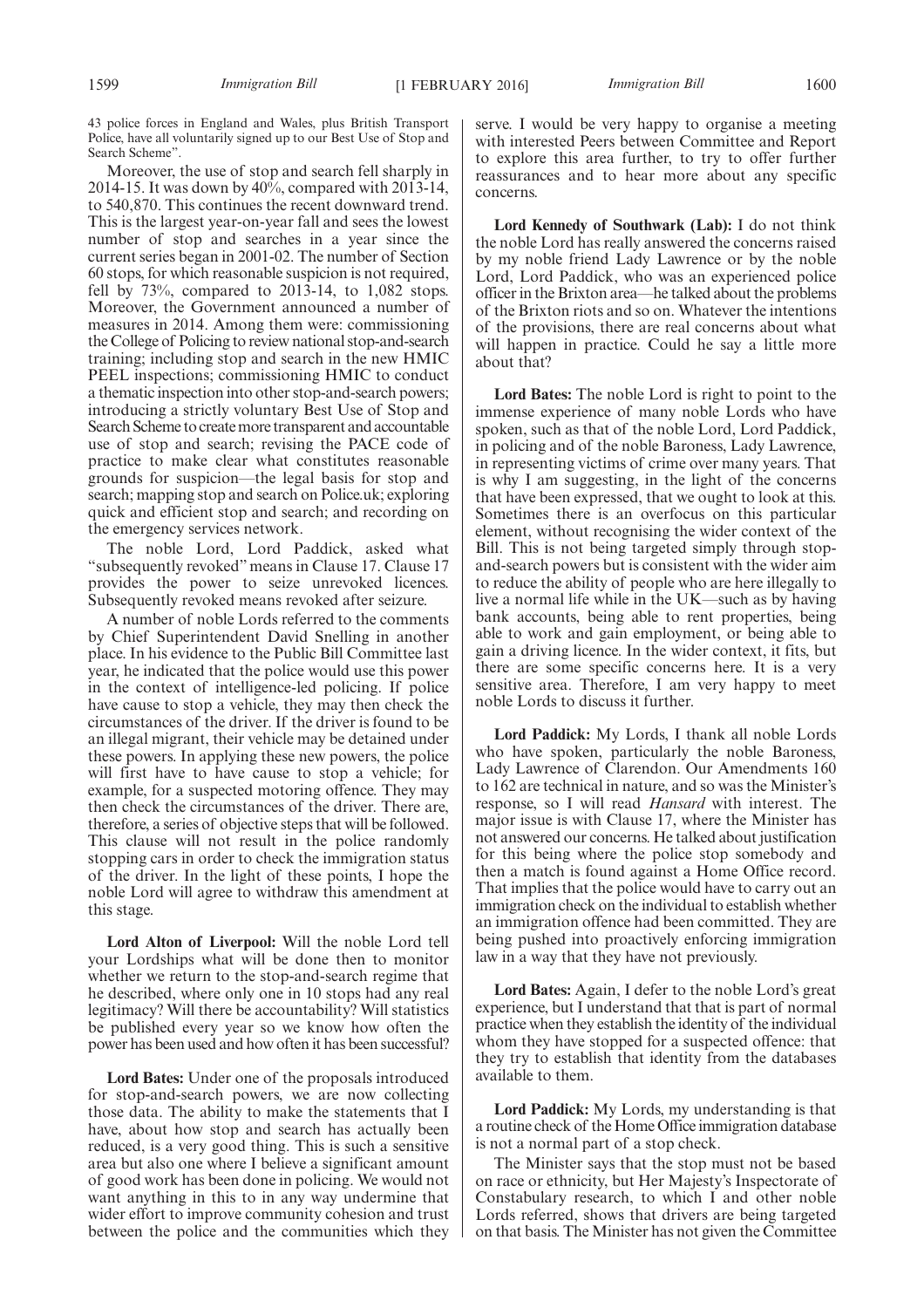#### [LORD PADDICK]

any reassurance that things will be different under these powers. The Minister said that the Home Secretary, in addressing the National Black Police Association, admitted that a quarter of stop and searches by police are unlawful. The clauses extend the powers of the police to carry out stop and searches.

In answer to the noble Lord, Lord Alton of Liverpool, the Minister talked about monitoring. The fact is that police stops of vehicles under the Road Traffic Acts are not routinely recorded. This is something that we need to look into in the meeting with the Minister and other interested noble Lords, which I very much look forward to.

The Minister has heard from both sides here: from someone who has been a victim of racism and from someone who has previous experience of enforcing immigration law as a police officer, and the detrimental effect that that has had on police-community relations. I was in the Brixton riots, I was behind a plastic shield, and I felt the anger of the black community in those days towards the police. I do not want us to go back to anything like that situation—particularly, as the noble Lord, Lord Alton, said, bearing in mind the greater availability of firearms these days. However, I am very grateful to the Minister for agreeing to meet us to discuss those things, and I beg leave to withdraw the amendment.

*Amendment 160 withdrawn.*

*Amendments 161 and 162 not moved.*

*Clause 17 agreed.*

*4 pm*

#### *Clause 18: Offence of driving when unlawfully in the United Kingdom*

#### *Amendment 163*

#### *Moved by Lord Rosser*

**163:** Clause 18, page 20, line 31, at end insert—

"( ) A person does not commit an offence under subsection (1) if, at the time of driving a motor vehicle, he or she had a reasonable belief that he or she had a legal right to remain in the United Kingdom and acted in good faith."

**Lord Rosser:** As was said in the previous discussion, the Bill creates a new criminal offence where a person, "drives a motor vehicle on a road or other public place at a time when the person is not lawfully resident in the United Kingdom". Of course, this new offence is part of the Government's objective, as set out so clearly in the Explanatory Notes, of,

"making it harder to live and work illegally in the UK",

to encourage those who do not have the appropriate immigration status to "depart voluntarily" and, where they do not do so, to use other measures in the Bill to "support enforced removals". As with the new offence of illegal working for employees, however, there appears to be no defence for this new offence in relation to driving.

The purpose of our amendment is to seek to provide such a defence for those prosecuted for driving while illegally in the UK if they can show that they had reason to believe that they had the legal right to be here. For example, there is the kind of person who has been sponsored but, unbeknown to them, there is something wrong with the sponsorship. As a result, they may fall foul of this new offence because they do not have the status they should, although they had reasonable belief of their right to be here and acted completely in good faith. Having a criminal record has serious implications for a person under immigration control, as such records can never be spent for immigration and nationality purposes, must always be declared and can form the basis for refusing a person leave, settlement or citizenship.

During the debate on this issue in the Commons, the Solicitor-General confirmed that effectively there was no defence for this new criminal offence. He said in response to a question on this point that a person who was prosecuted for this new offence would have the opportunity to,

"put in mitigation about their belief as to whether they were legally present in the UK, and that would affect any sentence that might be passed".

Of course, that is about mitigation of sentence, not a defence to the charge for which a person can be sent to prison for 12 months. The second point made by the Solicitor-General was that,

"the Crown Prosecution Service will have guidance to ensure that migrants are not inappropriately prosecuted for this",

new criminal offence. He went on:

"Should a migrant be able to genuinely show that they believed themselves to be legally present, the public interest test … would apply".

In other words, as with the offence of illegal working for which there is no defence for those employed, it would be up to the Director of Public Prosecutions rather than Parliament to decide whether there is a defence against an offence for which there is no such provision made in the Bill.

In the Commons, the Government accepted and recognised the reasons behind this amendment but maintained that it was "very broad", "very subjective" and would create scenarios in which,

"a defendant might claim they had reason to believe they were in the UK legally, simply because they had misunderstood the date on which their leave expired".

Yet that is precisely the kind of question that the DPP and Crown Prosecution Service will presumably have to resolve in carrying out the Solicitor-General's view that if a migrant can genuinely show that they believe themselves to be legally present, the public interest test would apply. Why then can the courts not be relied on to make appropriate decisions on reasonable belief, as called for in this amendment, and thus put a defence against this new offence in the Bill, debated and agreed by Parliament?

When the question was raised in the Commons debate about why this new offence was needed at all, since it appeared that the police were not seeking this new power and had not found any gap in their ability to deal with drivers who do not have regular status, the Solicitor-General, replying for the Government, said that there was,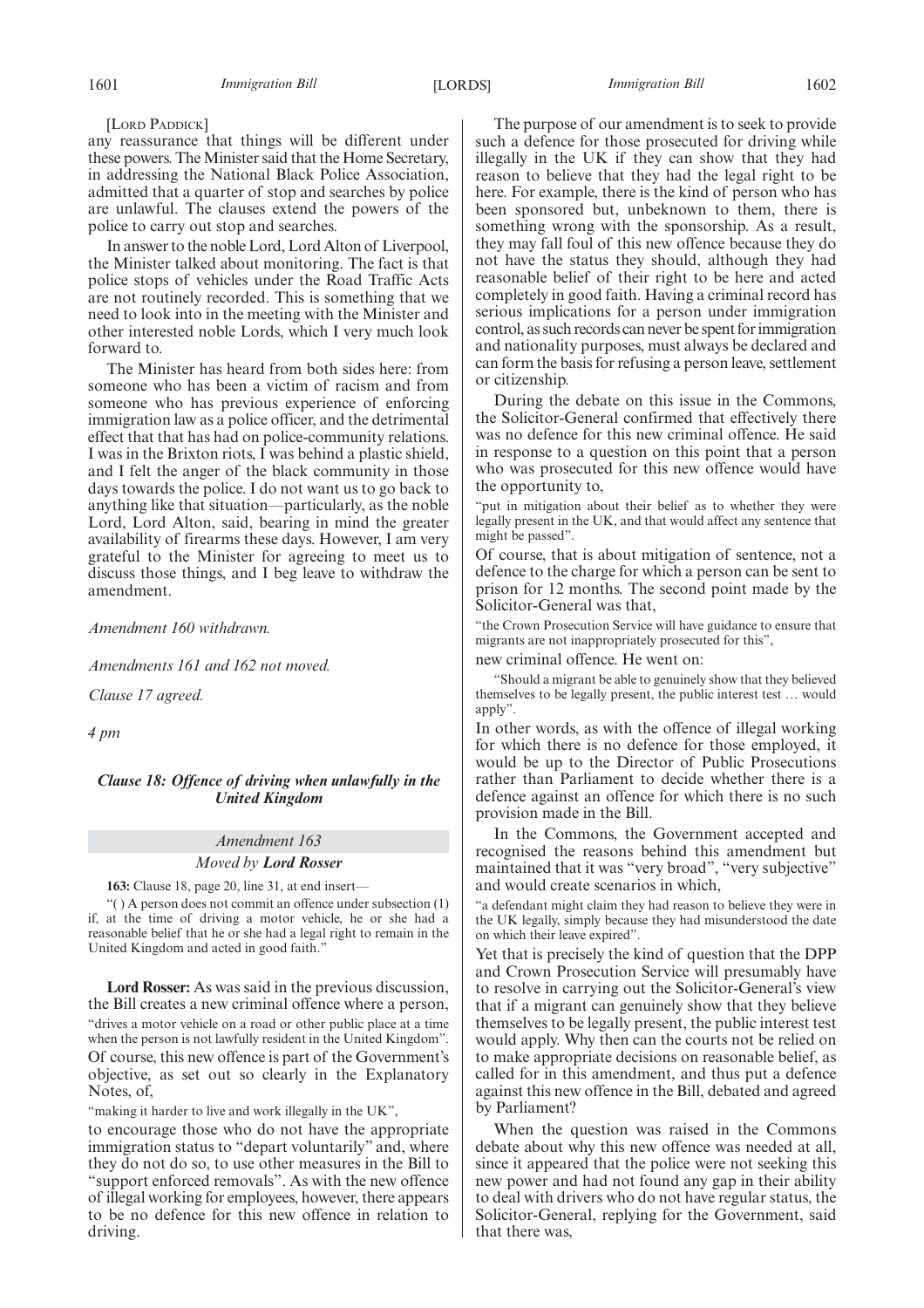"a loophole involving people who are unlawfully here … who are driving with foreign-issued licences".—[*Official Report*, Commons, Immigration Bill Committee, 3/11/15; cols. 307-08.]

For my benefit and to get it on the record, could the Minister spell out in detail what the existing problem is in relation to people who are here unlawfully and who drive with foreign-issued licences, as opposed to those here unlawfully but driving with British driving licences or no driving licence at all, and which can be resolved only with the creation of this new offence? It would also be helpful if the Minister in his response—I hope it will be favourable but am not too sure of that—could place on record the Government's assessment of the extent to which this new criminal offence of driving a motor vehicle while not lawfully resident in the United Kingdom will reduce the number of people not lawfully resident in the United Kingdom, and the basis on which that conclusion has been reached. I beg to move.

**Lord Paddick:** My Lords, I support the noble Lords, Lord Rosser and Lord Kennedy of Southwark, in their Amendment 163. It does not seem an absolute offence. Therefore, Amendment 163 seems reasonable.

We have Amendments 164, 169, 171, 172, and 173 in this group in my name and that of my noble friend Lady Hamwee. Amendment 164 would add to new Section 24D by placing a time limit on the time taken to make a decision whether to prosecute, when someone has had their vehicle detained, having been arrested for driving when unlawfully in the United Kingdom, of one month from the date of arrest. It could well be that the person arrested is a professional driver, who relies on the vehicle for their livelihood and, if that person turns out to be innocent of the offence, it could have serious implications for him if the vehicle is not returned to him promptly.

Amendment 169 is designed to restrict the ability to detain the vehicle if it belongs to a third party. Could the Minister clarify whether it is intended to detain vehicles innocently lent to others who are subsequently found to be in the UK illegally?

Amendments 171, 172 and 173 are to query the issue of all premises warrants, in new Section 24E(6)(b) and 24E(7), to search any premises owned or controlled by the person arrested for driving illegally to detain the car he was driving—particularly, as stated in new Section 24E(10), when such an all premises warrant cannot be issued in Scotland. Can the Minister explain why such a wide-ranging warrant is necessary in England and Wales but not in Scotland?

The Government also have Amendments 174 and 175 in this group, which widens the power even further, not just to all premises but not restricting such a power to a constable only, which is what was in the Bill originally. Surely, the power is broad enough as it is.

**Lord Bates:**My Lords, I have a couple of amendments in the group, so I shall speak to those first and then turn to the amendments in the names of the noble Lords, Lord Rosser and Lord Paddick.

The government amendments in this group relate to the Secretary of State's powers to make regulations governing the detention of vehicles used in committing the new offence of driving when unlawfully in the UK and to the criminal justice procedure for the offence in Scotland. Amendments 165 to 168 remove unnecessary references to the procedure applicable to solemn criminal procedure in Scotland, as opposed to summary procedure, since the offence is a summary-only offence in Scotland. Clause 18 provides a regulation-making power covering the destination of any proceeds from a vehicle being forfeited and disposed of. Amendment 170 extends this power to enable regulations to specify the destination of the proceeds of charges made for detaining a vehicle. This is necessary to ensure that it is possible for the charges to cover the cost of detaining the vehicle to be paid either to the police or to a private contractor who is detaining a vehicle on behalf of the police. Clause 18 provides that all premises and multi-entry warrants can be applied for in Scotland by an immigration officer. Amendments 174 and 175 remove this possibility to ensure compliance with the Scottish criminal justice system, which does not currently include provision for either all premises or multiple entry warrants. I invite noble Lords' support for these amendments at the point when they are moved.

I turn to the issues raised in the other amendments. Amendment 163 would have the effect of introducing a presumption that ignorance of immigration status provides a defence against conviction. The overwhelming majority of illegal immigrants will be fully cognisant of their status, having entered the country unlawfully or deliberately overstayed their visa. The requirements imposed by the amendment are open to vague and inconsistent interpretation and may provide a perverse incentive for some migrants to avoid communication with the Home Office and/or their legal representatives in order to establish the necessary doubt as to whether they could "reasonably" be expected to have known they were required to leave the UK.

Not all those who have entered the UK illegally or attempt to remain illegally in the UK have a history of communication with the Home Office. These are arguably the types of illegal migrant that this legislation is intended to deter. It would be a bizarre outcome should this group be better protected as a result of this amendment than those who have engaged with the authorities.

Where a migrant honestly believes that they have lawful status—for example, because they have been misled by a rogue legal adviser—this will be taken into account in considering whether prosecution would be appropriate in the public interest, and clear guidance to that end will be provided. Should a migrant be able to genuinely evidence that they believed themselves to be legally present, it is highly unlikely that it would be in the public interest to prosecute.

In light of these points, I hope that the noble Lords, Lord Rosser and Lord Kennedy of Southwark, will feel able to withdraw their amendment. Given the concerns about the strict liability nature of this offence, I may reflect further on this matter before Report.

The amendments proposed by the noble Lord, Lord Paddick, which are also in the name of the noble Baroness, Lady Hamwee, represent a significant potential weakening of the powers necessary to enforce the law and realise the intended benefits of this part of the Bill. Amendment 164 would require that a decision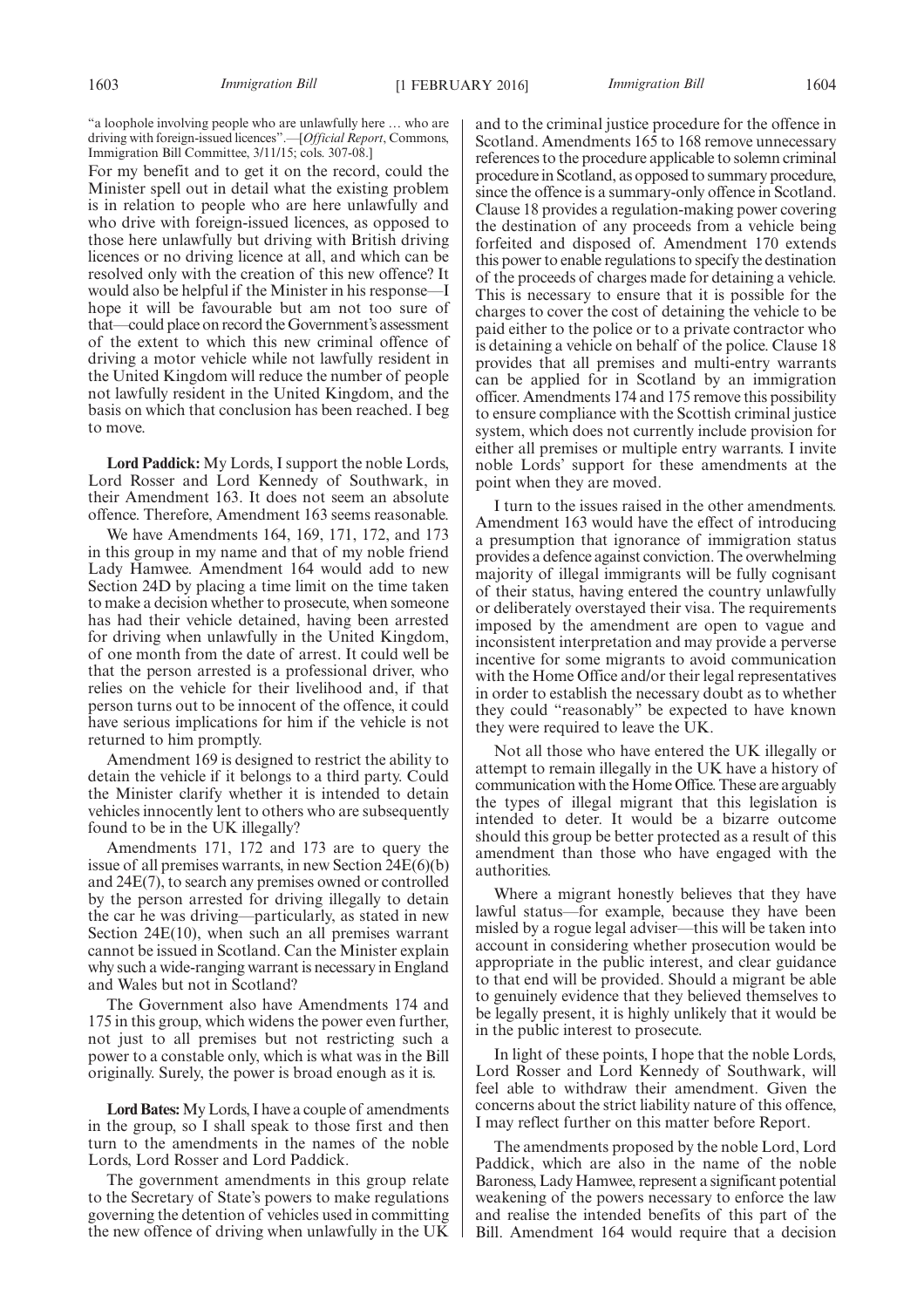#### [LORD BATES]

whether to charge a person with this offence or institute criminal proceedings be taken within a month of the arrest date. It is right that decisions on whether to prosecute a person for a criminal offence should be taken promptly, but the proposed amendment would introduce an arbitrary time limit and create an additional, and in our view unnecessary, administrative burden on the relevant agencies.

Amendment 169 would have the effect of disallowing the detention of the vehicle if it was under the person's control. This would defeat the principal purpose of the clause, which is to prevent illegal immigrants driving on our roads. I understand that noble Lords may have intended to probe how the legislation will operate where an illegal migrant is apprehended driving a vehicle belonging to someone else, and that vehicle is detained by the police. That is not an unusual scenario in the context of motoring offences, and the Bill provides appropriate safeguards to deal with just that situation. I draw noble Lords' attention to new Section 24D(8), which provides a power for the Secretary of State to make regulations about the release of a vehicle that has been detained. This power covers the circumstances in which a vehicle should be released to a third party who has an interest in it, such as the vehicle's owner. Where a person has been convicted of the new offence created by Clause 18, the courts will have the power to order the forfeiture of the vehicle used in the offence. However, a third party with an interest in the vehicle may apply to the court to have the vehicle returned to them.

Amendments 171 to 173 would significantly reduce the potential success of a search for a motor vehicle by removing the ability to apply for an all-premises warrant to search multiple premises. The power contained in the clause to apply for an all-premises warrant, which allows any premises occupied or controlled by a specified person to be searched, is consistent with the Police and Criminal Evidence Act 1984, which applies in England and Wales, and the equivalent order in Northern Ireland.

The provisions within the clause and within wider immigration legislation specify that the search power may be exercised only to the extent that it is reasonably required. In order to issue an all-premises warrant, the justice of the peace needs to be presented with reasonable grounds that it is necessary. Limiting the scope of searches to premises specified at the outset of an inquiry negates any possibility of using evidence gained during the initial inquiry that provides reasonable grounds to believe that a further search of additional premises would be successful. In the context of this clause, for instance, this might have the perverse effect of preventing officers who have searched one vehicle lock-up from also searching the one next door, despite information suggesting that the vehicle is kept there.

#### *4.15 pm*

The noble Lord, Lord Rosser, asked why the offence is needed. This immigration provision is designed to make it harder for illegal migrants to remain in the UK. The provision operates in parallel with other measures contained within the Immigration Bill. Although illegal migrants may have their driving licences revoked under provisions contained in the Immigration Act 2014, we cannot revoke foreign-issued licences. This means that, currently, illegal migrants may drive legally if they hold a valid licence issued overseas. Clause 18 closes this loophole. I should also say that the Director of Public Prosecutions will produce guidance with input from my Home Office officials as to how the CPS will operate this with regard to this offence.

Given that response, I hope that the noble Lord will feel able to withdraw his amendment; I will move mine when the time comes.

**Baroness Hamwee (LD):** My Lords, I am emulating the noble Lord, Lord Kennedy, in retreating to the Back Benches to intervene at this late stage. I was glad to hear the Minister say that the Government would consider further the issues raised by the noble Lord, Lord Rosser, in Amendment 163. The Minister did not quite address—again, I emulate the noble Lord, Lord Kennedy—the point made by the noble Lord about the desirability or otherwise of dealing with the matter either through the CPS taking a view as to whether to prosecute or through sentencing. I hope that the Government will consider whether it might be better not to have a strict liability offence rather than leaving it to the CPS to consider whether it is in the public interest to prosecute in a particular case.

**Lord Bates:** My Lords, the strict liability nature of this offence is consistent with some similar driving offences. It is an offence, for example, to drive whilst disqualified or drive otherwise than in accordance with a licence, regardless of whether or not you realised that you were committing an offence. Therefore, we believe that that is consistent, but obviously, I will look carefully at what the noble Baroness has said and if need be I will respond in writing to her.

**Baroness Hamwee:** My Lords, you are more likely to know whether you are disqualified than whether there is a problem over leave to remain.

**Lord Rosser:** I thank all noble Lords who have taken part in this relatively brief debate, and I thank the Minister for his response and for his willingness to look again at this issue of absolute liability with regard to this new offence prior to Report.

My feeling at the moment is that the Government want a defence to be available, but want it to be exercised through the DPP and the Crown Prosecution Service through not prosecuting cases rather than putting it in the Bill. Of course, if the DPP and the Crown Prosecution Service came to the conclusion that they did not think that there was a case for somebody to say that they believed that they had the appropriate status to be in this country and they were prosecuted, when it got to court the court would not have a chance to look at the grounds that had been put forward, because it would be an absolute offence and the individual would presumably be found guilty.

I hope that the noble Lord will look hard at this issue as to whether it is better for the courts to make the decisions on whether an individual has made a case that they genuinely believed they had the appropriate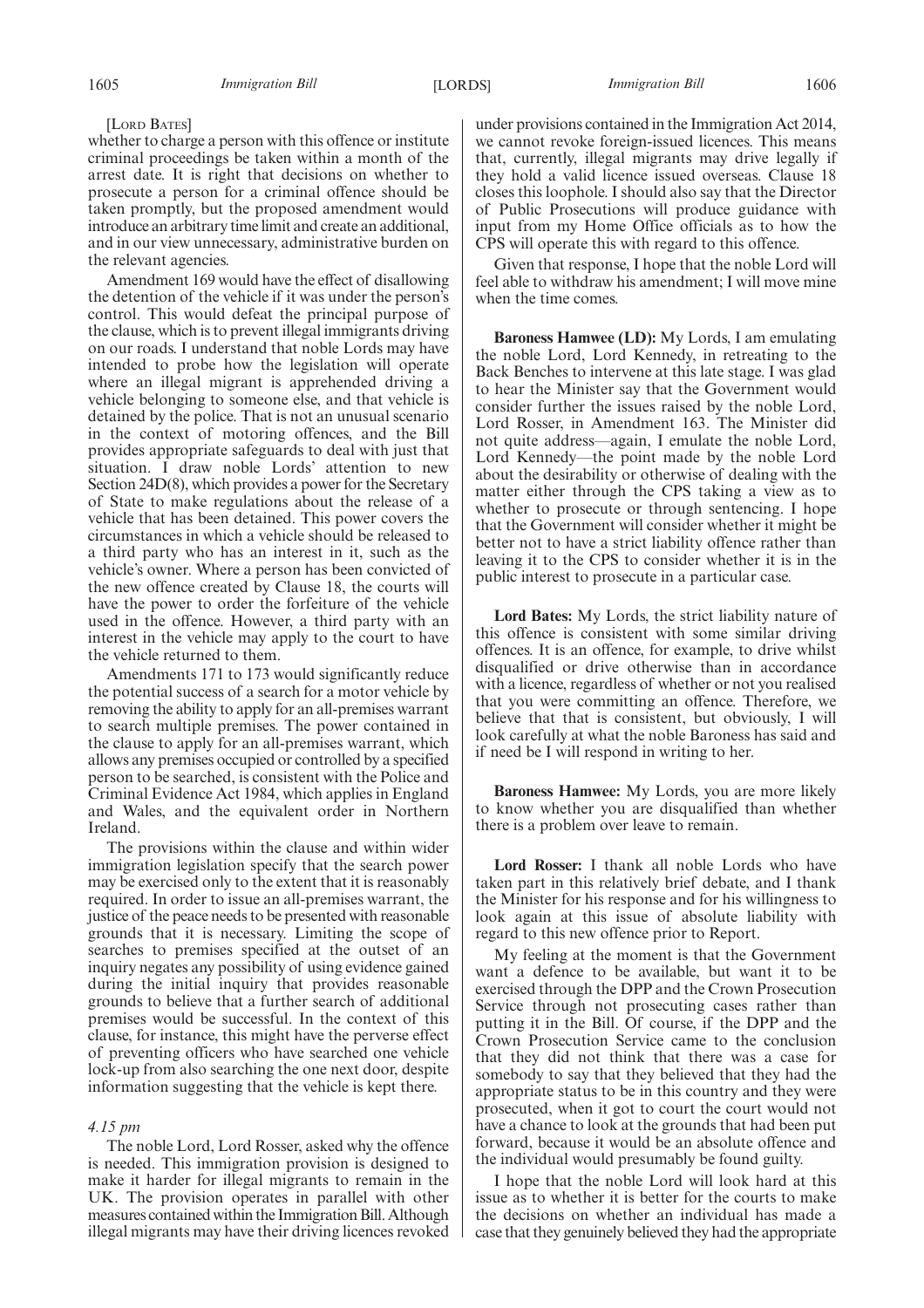immigration status with regard to this offence. However, I am grateful for what the Minister has said and I beg leave to withdraw the amendment.

*Amendment 163 withdrawn.*

*Amendment 164 not moved.*

*Amendments 165 to 168*

*Moved by Lord Bates*

**165:** Clause 18, page 21, line 27, leave out "65 or"

**166:** Clause 18, page 21, line 28, leave out "discharged or"

**167:** Clause 18, page 21, line 34, leave out "on petition"

**168:** Clause 18, page 21, line 34, leave out "an indictment or" and insert "a"

*Amendments 165 to 168 agreed.*

*Amendment 169 not moved.*

*Amendment 170*

#### *Moved by Lord Bates*

**170:** Clause 18, page 22, line 8, at end insert—

"( ) as to the destination of payments made in compliance with such a condition;"

*Amendment 170 agreed.*

*Amendments 171 to 173 not moved.*

*Amendments 174 and 175 Moved by Lord Bates*

**174:** Clause 18, page 23, line 24, leave out "authorising entry on premises by a constable"

**175:** Clause 18, page 23, line 26, leave out "by a constable"

*Amendments 174 and 175 agreed.*

*Clause 18, as amended, agreed.*

*Clause 19 agreed.*

#### *Amendment 176*

#### *Moved by Baroness Doocey*

**176:** After Clause 19, insert the following new Clause—

"Ability to pay the immigration health surcharge incrementally In section 38 of the Immigration Act 2014 (immigration health charge), in subsection (3)(c), after "State" insert ", including allowing the Surcharge to be paid in multiple payments"."

**Baroness Doocey (LD):** My Lords, Amendments 176 and 177 seek to address two key issues affecting migrants not covered in the Bill. Amendment 176 deals with the immigration health surcharge, which came into effect last April. This requires migrants from non-European economic areas to pay an upfront health charge of £200 a year for each member of the family, including children, when they apply to have a visa renewed or submit an application for leave to remain in the UK. The charge is designed basically to cover any NHS care that the migrant or their family might need while their application is being processed, but it does not take account of how long each migrant has lived in the UK, their financial situation or whether they have dependent children. The people involved are largely industrious non-EEA citizens who have lived and worked in the UK for many years, but they face unsurmountable bills when they come to renew their visa. This causes major problems because almost half of them are in low-paid employment.

Irrespective of their financial situation, if they apply for leave to remain in the UK—which, if granted, is normally for a period of two and a half years—they must pay the health surcharge of £200 per person, per year, plus an administration charge of £649 per person. So a mother with three children would need to raise £2,000 to pay the health charge and a further £2,500 to pay the administration charge. That is a total of more than £4,500. Families unable to pay cannot renew their visa even in circumstances where an extension would be likely to be granted. So they are faced with a stark choice: they either find the money or they face destitution or deportation.

A simple, practical solution to this problem would be to allow these migrants to pay the health charge in instalments, rather than upfront. This would make a very significant difference. I urge the Government to consider this, not least because it would cost practically nothing to do it.

Amendment 177 seeks to extend the categories of migrant exempted from the health charge to cover people who have fled domestic violence, and dependent children. I recently visited the Cardinal Hume Centre in Westminster, which does outstanding work in this area. I met one of the many people there helping, whom I will refer to as Ruth. Ruth was originally from Kenya and came to the UK with her husband on a two-year spouse visa. But after they had had their two children, her husband became both physically and sexually violent. Like most people in this situation, Ruth was terrified to do anything about it. But she eventually plucked up the courage to flee, and is now living in a domestic violence refuge. Her husband, of course, kept control of all the papers, so she had no idea that her documents had expired. So here we have a woman who has been abused; she has had to flee her home; she has two children to care for; she has got no job; and she has got no money. How on earth can she possibly raise the money in order to pay the health charge and application fee that her family need in order to renew her visa?

Women in these situations are extremely susceptible to exploitation. Their reliance on the charity of others can leave them vulnerable, with nowhere to turn when things go wrong. Enforcing this charge just strengthens the hand of the abusers, because people—women in particular—feel unable to escape their partner or their situation because of fears of deportation or destitution. At the moment, asylum seekers, victims of human trafficking and those under humanitarian protection are already, rightly, exempted from the health surcharge. The amendment would extend that exemption to abused parents and their children.

In theory, a fee waiver system is available for migrants unable to pay the visa application fee. However, in practice, it is simply not working. Many migrants are being denied this waiver despite significant evidence to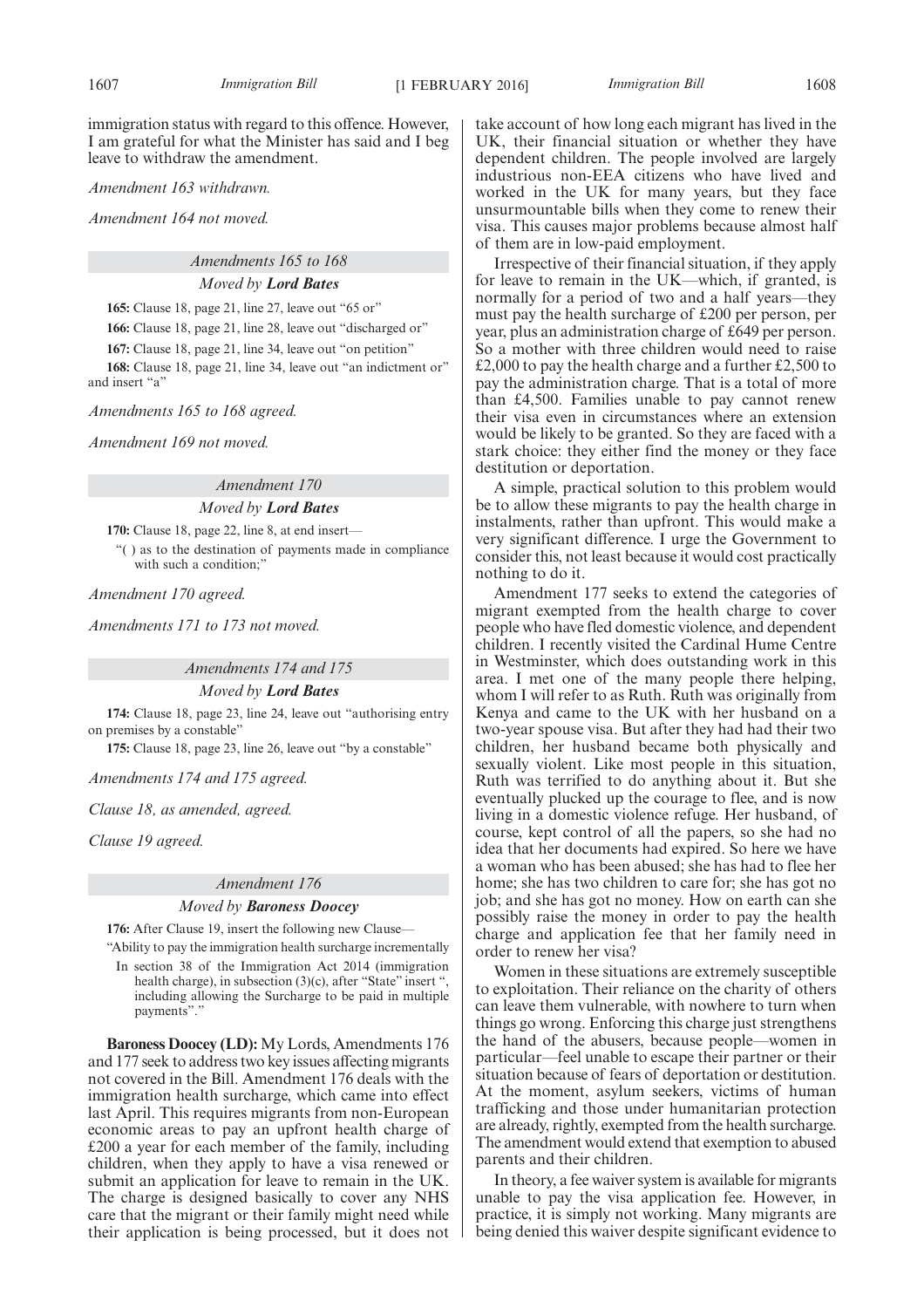[BARONESS DOOCEY]

show that they meet all the criteria; I have many examples that I would be happy to share with the Minister. So I hope that the Government will consider extending these exemptions to victims of domestic violence and their dependents. I beg to move.

**Lord Alton of Liverpool:** My Lords, I am a signatory to Amendments 176 and 177 so ably moved by the noble Baroness, Lady Doocey. Amendment 176 provides for the ability to pay the immigration health surcharge incrementally, as the noble Baroness explained, and Amendment 177 deals with exemptions from the immigration health surcharge.

As the noble Baroness said, the fee waiver system, which is supposed to protect migrants unable to afford visa application fees, is simply not working in practice. All the evidence suggests that the fee waiver system is currently failing the very families who need it most. By way of illustration I will refer to another case from the Cardinal Hume Centre which is within Division Bell distance of the Palace of Westminster, where we are meeting today. Among its other clients, the centre is working with a lone parent who has four children, all aged under 18. In that context, I would be grateful if the Minister, when he comes to reply, will consider the implications therefore of Article 24 of the United Nations Convention on the Rights of the Child, which states that parties who are signatories to that convention, as we are,

"shall strive to ensure that no child is deprived of his or her rights of access to such health care services".

Also, perhaps he will comment on the applicability of this to all children, regardless of their immigration status, which is further emphasised in the Committee on the Rights of the Child's *General Comment No. 6*, paragraph 12, which states that,

"the enjoyment of rights stipulated in the Convention are not limited to children who are citizens of a State party and must … be available to all children—including asylum-seeking, refugee and migrant children—irrespective of their nationality, immigration status or statelessness".

In the case of this lone parent with her four children, the fees to extend her family's leave to remain, including the health surcharge, will be in excess of £6,000. Due to the threat of destitution, that family is currently supported by a London local authority, but they are still struggling to meet essential living costs, yet the Home Office has refused the fee waiver application, despite significant evidence being provided by the centre and the client. Perhaps the Minister, like the noble Baroness, Lady Doocey, would like to visit the centre to see that family for himself and talk to them so that the illustrations that the noble Baroness and I have given can be taken into account as he comes to consider these arguments between now and Report.

Sadly, these are just illustrative examples of many cases that could be raised today. If accepted, the admirable amendments tabled by the noble Baroness, Lady Doocey, would simplify the existing rules and give proper protection to all survivors of domestic violence, not just those who have been granted the destitute domestic violence concession.

The current protections and exemptions are far too narrow in definition. One unacceptable consequence is that professionals in the field report that many women remain deterred from leaving abusive relationships. As the Office for National Statistics points out in its *Focus On: Violent Crime and Sexual Offences 2011-12* for England and Wales, published on 7 February 2013, women are "more likely" to be the victims of domestic violence than men and can be left in a precarious and dangerous situation as a consequence of abuse. It is therefore imperative to simplify the rules and exemptions in this regard as much as possible to ensure that all victims of domestic abuse, in particular women, are properly supported and protected.

The burden of sourcing the necessary money to pay the health surcharge causes many families and individuals great distress. Granting applicants the option of paying the fee incrementally, as the noble Baroness described, would be a significant step in easing the strain and worry on those affected by the charge. Incremental payments would be a particular benefit to domestic workers, who tend to be on low pay, typically no more than the minimum wage, and who have to save not only for the application fees but also for the health surcharge and other essential living costs. This leaves them in a very precarious and vulnerable financial position and inevitably can make them susceptible to exploitation as they may have little option but to borrow money from people with few scruples to pay the necessary fees upfront.

We should also consider the impact that the burden of sourcing this money has on the cohesion and durability of families. As research from the Tavistock Institute shows, financial stress and being in poverty add to the risk of family breakdown. The introduction of incremental payments would make the charge more manageable as applicants would not face the intense pressure of sourcing large sums upfront. Overall, these amendments represent a sensible, modest solution and a way of mitigating many of the unreasonable challenges that migrants encounter when seeking to extend their leave to remain. I am therefore very happy to support them.

#### *4.30 pm*

**Baroness Lister of Burtersett (Lab):** My Lords, I was pleased to add my name to these amendments. They strike me as being reasonable and modest, and a very strong case has already been made by the noble Baroness, Lady Doocey, and the noble Lord, Lord Alton. ILPA also makes the case for allowing payment to be made by instalments:

"The sum at stake, the £200, £150 for students may appear modest. It is not. Factor in that it is a payment per year, that there will be a levy for each family member and then consider average earnings in different countries and exchange rates with the UK and it acts as a bar to entry … Any health levy payable prior to arrival risks presenting a barrier for those nationals of countries where earnings are low and currencies weak relative to the UK. Similarly if a person must pay the levy for their entire period of leave up front: to do so exacerbates the effect of existing disparities". The Anti Trafficking and Labour Exploitation Unit has provided a case study which again illustrates the difficulties that upfront payments can create for low-paid workers:

"F is a domestic worker from South Asia. She has leave to remain granted under the rules for domestic workers in place before April 2012. In 2015 she sought to extend her leave to remain. She faced an application fee of £649 and a health surcharge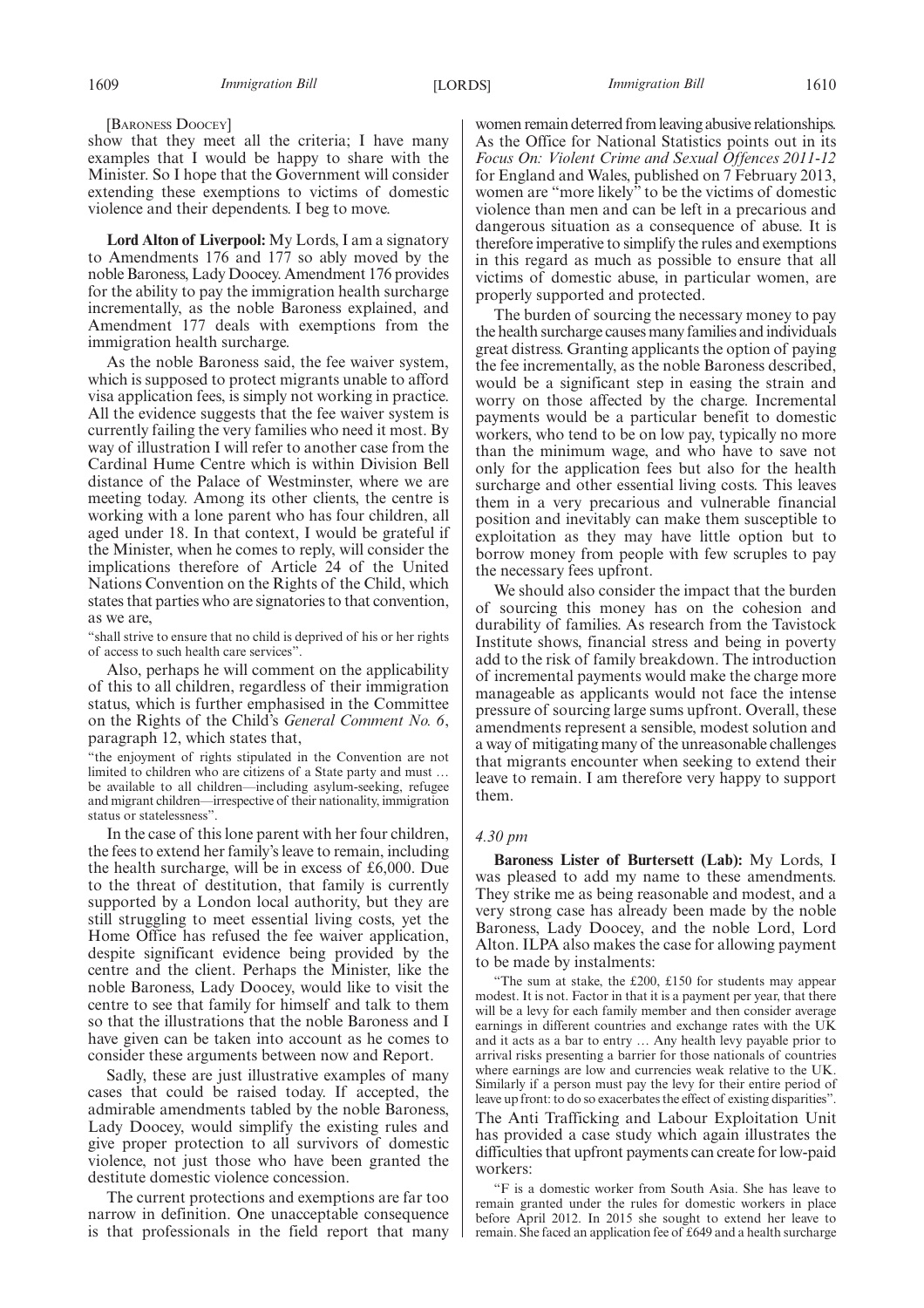of £200 so a total of £849 to pay up front. This was more than her monthly wage of £800. From our experience, someone working in a minimum wage job is virtually certain to have their application for fee remission refused, even when human rights is the main focus of the application, which is not the case for domestic worker visa extensions who could not therefore hope to be given a fee waiver. F had to borrow the money from her employer which on this occasion was possible. Not all employers would be willing to assist in this way"

I suspect that rather few employers would do so. It continues:

"For a domestic worker to find that much money up front inevitably necessitates borrowing, which can put a vulnerable person further at risk. To save that much money each month can be a huge task for someone on a minimum wage income but is more manageable than an upfront payment. The fee for such applications will go up to £811 in 2016 in addition to the health surcharge".

I suspect that all of us in this House live pretty comfortably, so for us to make a payment like that upfront is something that we probably do not even think about. It might just be a slight nuisance. We must put ourselves in the shoes of someone for whom making such an upfront payment is a huge burden, and something that seems impossible to comprehend. The difference it would make to them to be able to pay in instalments is enormous. It is important that we try to think what it means to the people for whom we legislate.

The exemptions also seem to me very fair. I was going to make reference to the UNCRC, but the noble Lord, Lord Alton, has already made it. There are questions about whether charging children is compatible with those provisions. To exclude victims of domestic abuse would simply build on the existing exemptions under the destitution domestic violence concession, without introducing a new principle. On the question of destitution, the briefing that I had from the Caritas Social Action Network gave the example of someone who was not considered destitute for this purpose because they had £60 in their bank account, but they were homeless. Perhaps I should know the answer, but will the Minister tell us the criteria for destitution when deciding on such cases? I hope that he will look kindly on these very reasonable, very modest and very just amendments.

**Lord Hylton (CB):** My Lords, I support these two amendments—in particular, where they deal with exemptions for children who cannot be expected to have large earnings and for victims of domestic violence. May I suggest to the Minister that he consults on this his noble friend Lady Anelay of St Johns? After all, she has worldwide responsibilities for protecting women in particular but also, no doubt, children against violence, whether domestic or arising from wars and civil conflicts. It would be paradoxical for us to go to considerable lengths to get better worldwide protection while diminishing it or removing it from people here.

**Baroness Hamwee (LD):** My Lords, I support my noble friend in these two amendments. They have been described as modest; I think they are remarkably modest in the light of the descriptions that we have heard. I would say to the noble Baroness, Lady Lister, that I would think twice about £640.

We are told that immigration fees are charged on the basis largely of cost recovery. Does this administration charge reflect the cost of administration? I find it quite interesting. It makes me wonder not only about the efficiency of it but that so much more is being paid for the administration than for the health service. When the proposals for a health surcharge were first mooted, there was a lot of debate about the dangers of either driving people underground or deterring people who have a right to a service from seeking it because they do not quite understand how it all works and fear that they might be prejudicing their own immigration status by seeking health advice and health treatment. My noble friend has raised immensely important points.

**The Earl of Sandwich (CB):** My Lords, the noble Baroness just said what I would have said, so I add only one plea to the Minister: would he please explain the point of the regulations? We have discussed them before on previous immigration Bills and they keep coming back because they are so obviously unfair. We have to know whether they are intended as a deterrent, because if they are they will not have the slightest effect.

**Lord Rosser:** I rise very briefly just to say that I await the Government's response with interest. I am not sure what the argument will be against being able to pay the immigration health surcharge incrementally. On exemptions from the surcharge, if the Government will not go down the road of the amendment, I await with interest to hear what their argument is for not having these exemptions.

**Lord Bates:** My Lords, I shall make some general points in response to the amendment from the noble Baroness, Lady Doocey, which we had the opportunity to discuss outside the Chamber a little bit before we reached this stage. I took the opportunity to look into it in more detail with officials.

For those reading this in the *Official Report*, it might be helpful if I address the point made by the noble Earl, Lord Sandwich, about the reason for this provision. The total cost of visitors and temporary migrants accessing NHS services in England alone has been estimated at £2 billion per year in 2013. Around £950 million was spent on temporary migrants, such as students and workers, from whom no charge was recoverable. Non-EEA temporary migrants—workers and family—here for more than 12 months had a weighted average cost to the NHS of just more than £800 per head, and a total estimated gross cost to the NHS of more than £500 million per year. Non-EEA students—for any length of stay—had a weighted average cost to the NHS of just more than £700 per head, with a total gross cost to the NHS of £430 million per year.

Noble Lords will be aware that the Immigration (Health Charge) Order 2015, made under the Immigration Act 2014, requires that non-EEA temporary migrants who make an immigration application to come to the UK for six months or more, or who apply to extend their stay in the UK, make a direct contribution to the NHS via payment of an immigration health surcharge. The Home Office collects the charge as part of the immigration application process and payment of it is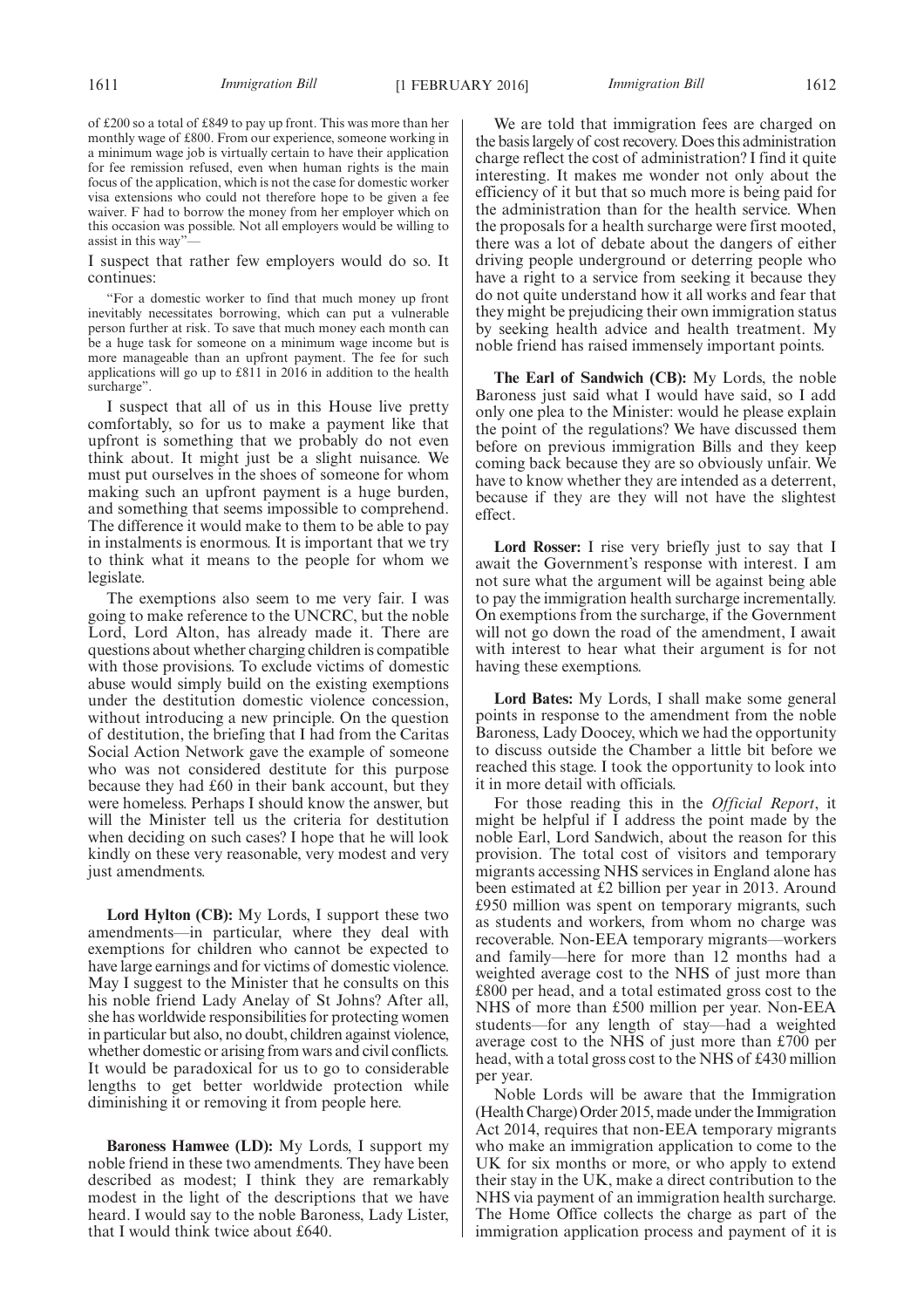mandatory. If the charge is not paid, the applicant is not processed. Temporary migrants pay upfront an amount that covers the entire period of their permission to stay in the UK. Where an application is refused, rejected or withdrawn, the charge is fully refunded.

The charge has been set at a competitive level of £200 per annum per migrant, and at a discounted rate of £150 per annum for students—well below the true cost to the NHS of treating these migrants, as stated in my opening remarks. It is also set below the rate that migrants expect to pay for health insurance in competitor countries, such as Australia and the USA. For example, a student applying to Harvard in the USA would, in most cases, have to pay a fee of around £600 per year to access basic health services. To access Harvard's most comprehensive health plan would cost an additional £1,500 per year. In contrast, the surcharge for a foreign student applying to the UK would be only £150 per year.

Upfront payment of the full amount of the charge covering the length of the visa period is administratively far simpler than requiring migrants to make multiple payments of the appropriate amount to the Home Office and the Home Office enforcing such a requirement. Any movement to an instalment approach would bring with it considerable administrative and operational burdens. An observation has already been made by the noble Baroness, Lady Hamwee, on the administrative costs. The amendment would raise them. Home Office staff would need to ensure that payments were being made. If they were not, they would need to chase payment and, in some cases, enforcement action might be required, which could involve curtailing a person's leave.

Payment by instalments would also lead to confusion about entitlement to free treatment and place unnecessary administrative burdens on the NHS, as NHS staff would have to check at each contact with a patient that they were up to date with their payments. There would also be uncertainty about whether our health system would actually receive all the expected income from the surcharge, which would be an unwelcome prospect for the NHS.

#### *4.45 pm*

Multiple payments would also require significant changes to the IT system which is an integrated part of the online immigration application process and which currently has no mechanism for visa applicants to make further payments at a later stage without manual intervention. It would be difficult, complex and costly, therefore, to enforce payment of the charge once the visa had been issued, and would put at risk some of the income generation necessary for our health services. Some noble Lords have, during the debate, noted that Home Office resources are limited. We should not divert valuable resources away from the important task of dealing with those illegal migrants who do most harm to our society to manage what would be an overly complicated surcharge payment system.

**Baroness Lister of Burtersett:**I may have misinterpreted what the noble Lord said, but I think that he used the phrase "simpler than requiring instalments". However, it is not the intention of the amendment to require instalments but rather to allow them to be used in what may be a very small number of cases—I do not know whether that is the case—of people who simply cannot pay upfront. Has he made any estimate of what proportion of people are likely to ask to pay by instalments, because I do not think it is assumed that that would be the default position?

**Lord Bates:** If you offered interest free credit in the commercial world, I guess that probably most people would take advantage of it. Therefore, the cost might be quite significant, unless the noble Baroness is proposing an additional charge for accessing the system through an instalment process, which I do not think she is. The points I made earlier related to the current system. I have not just arrived at this point, as it were. When the noble Baroness, Lady Doocey, raised this issue with me—the week before last, I think—I checked with officials and looked at the system. I was told that it is very difficult because at the moment everything is up front—the costs and everything—and the boxes have to be ticked in order to move on to the frame. As I say, we are not making a spurious objection to the measure. I have more to say on that, but I will now address Amendment 177.

Amendment 177 seeks to exempt children and victims of domestic violence from the charge. Following extensive debates in Parliament during the passage of the Immigration Act 2014, the Government put safeguards in place to protect vulnerable groups. The Immigration Act 2014 provides the Secretary of State with the power to exempt certain categories of applicant from the requirement to pay the immigration health charge. These categories arelistedin Schedule 2 to the Immigration (Health Charge) Order. Current exemptions include children who make an immigration application or who are looked after by a local authority and a person who applies for limited leave under the Home Office concession known as the destitute domestic violence concession. In the case of the latter, these are individuals who are here as partners of British citizens who are settled here, and can consequently apply for settlement. Individuals who are in the UK for less than six months or who have not paid the charge can still access NHS services, although some of these might be chargeable. However, a key principle of the NHS is that medical treatment which is urgent or immediately necessary in the judgment of a clinician is never withheld from anyone, irrespective of their chargeable status.

Furthermore, since April 2015, treatment that is needed as a consequence of domestic violence is exempt from charge to all overseas visitors, regardless of whether or not they have paid the immigration health charge. This includes both physical and mental health needs. The only stipulation is that the visitor has not come to the UK for the purpose of seeking that treatment.

**Lord Alton of Liverpool:**I am grateful to the Minister for giving way. Before he moves on, he will recall that I raised the issue of our obligations under Article 18 of the United Nations Convention on the Rights of the Child. Has he taken advice from officials and Law Officers as to whether we are compliant in doing the very minimum, as he has described to the House today?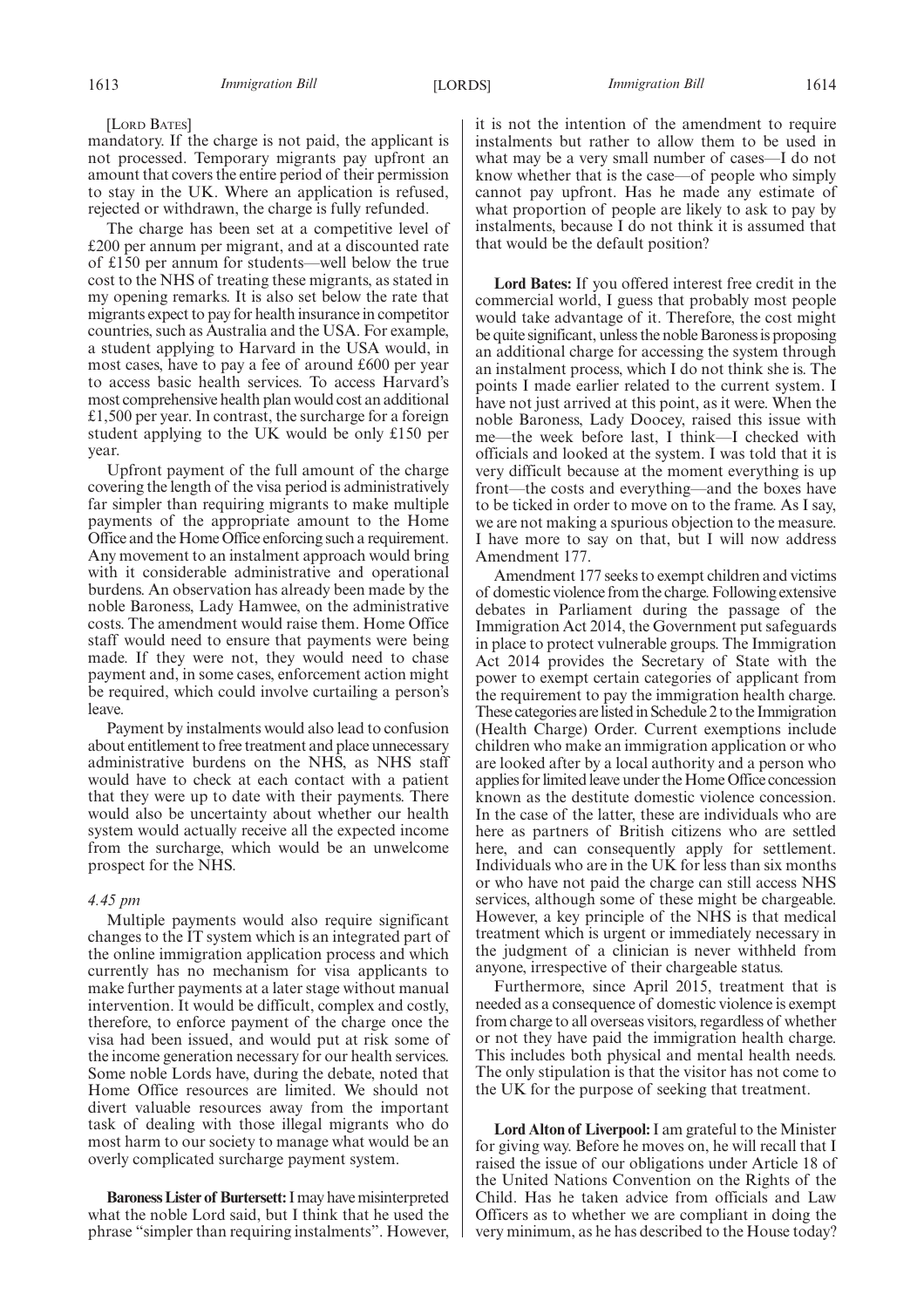**Lord Bates:** On that point, which I was just coming to, migrants making an application for asylum or humanitarian protection, or a claim that their removal from the United Kingdom would be contrary to Article 3 of the European Convention on Human Rights, will be exempt under the existing rules.

A question was asked, very reasonably, about definition. The explanation is quite lengthy, so perhaps I might put it in writing to the noble Baroness, Lady Doocey, and copy it to other interested Members. I know that that information would be useful ahead of day four of consideration in Committee, when other related issues will be considered.

On the points made by the noble Lords, Lord Hylton and Lord Alton, and the noble Baroness, Lady Lister, children who are visiting the UK with their parents or guardians or whose parents are here unlawfully are generally not entitled to free NHS hospital treatment. However, they will always be provided with immediately necessary and urgent treatment, even if their parents have not paid in advance or are likely to be unable to pay afterwards. But some particularly vulnerable children are exempt from the charge—for example, refugees, those looked after by a local authority and victims of human trafficking. We do not intend to establish a blanket exemption for children, as this poses a significant risk that people would bring their children to the UK to seek treatment for existing serious illnesses. No child is deprived of access to health services, but in some cases this will have to be paid for, unless an exemption applies.

The noble Lord, Lord Alton, asked about the Cardinal Hume Centre, which I have heard of by reputation. I would be very happy to accompany him with one or two officials, ahead of Report stage, to see the work going on there and to hear about the practical concerns. That would be a good part of testing out what we are doing. However, the Government believe that those who make use of NHS services must pay for them. The immigration health charge is collected as a direct contribution to the NHS. Children are as likely to make use of NHS services as adults, and it is therefore only right that parents and guardians bear the responsibility of paying a charge for their child, except in the type of situation I have identified. Those who pay the charge will then receive free NHS treatment for the duration of their lawful stay in the United Kingdom.

With these explanations and that commitment to explore this issue further ahead of Report, particularly in relation to the Cardinal Hume Centre, I invite noble Lords to consider withdrawing their amendments at this stage.

**Lord Hylton:** Before the noble Baroness decides what to do about this group of amendments, I ask the Minister to reflect between now and Report on whether Section 38 of the Immigration Act 2014 is compatible with the agreements we have with other EU states for reciprocal health and welfare benefits. If it is not, that would seem to me to reflect very badly on our current efforts to renegotiate membership.

**Lord Bates:** I am very happy to reflect on that. Perhaps I will include the response to that with the response on destitution that I promised the noble Baroness.

**Baroness Doocey:** I thank all noble Lords who have spoken to this amendment. I really feel saddened that the Government will not even consider something as basic as allowing people to pay a health charge by instalments—certainly that is the message that is coming through loud and clear. We have heard excuses about an IT system that does not work—when has any government IT system ever worked for anything? I am afraid that just does not wash at all.

The Minister said that mothers ought to pay for their children. I do not think anyone would disagree in principle, but in the case that I mentioned of Ruth, who came here and is now destitute, living in a shelter, how on earth could she possibly raise the money to pay £200 for each child and herself to renew her visa? She just cannot. She has no job; she has no home; she has been abused. In those circumstances, surely the Government could think again. There is no way that people in this situation can raise the money. It is not a question of them not wanting to; they are physically unable to do so. I am very disappointed.

The Minister made great play about the cost of changing the systems and collecting money, but what about the costs that are being incurred day after day because the visa waiver system is not being applied properly? I have evidence—which, I repeat, I am very happy to go through with the Minister—of case after case of the applicant being turned down up to four times and then on the fifth occasion being accepted. What about the cost of all the staff involved in that—what about the cost of the lawyers? Why are the Government not concerned with that? If the Government managed to run the fee waiver system properly, they might have sufficient funds to pay the tiny charge that will be necessary in order to let these people pay their health charge by instalments.

I hope that the Minister might come and talk to me and some of these people, and see for himself that these problems are real. I would be very happy to share with him all the issues and all the evidence that has been accumulated. I hope that he might accept that invitation and think again and not just close it off now. For now, I beg leave to withdraw the amendment.

*Amendment 176 withdrawn.*

*Amendment 177 not moved.*

#### *Schedule 4: Bank accounts*

#### *Amendment 178*

#### *Moved by Baroness Hamwee*

**178:** Schedule 4, page 90, line 26, leave out "may" and insert "shall"

**Baroness Hamwee:** My Lords, the amendments in this group are in my name and that of my noble friend Lord Paddick. They concern the provisions about bank accounts—the restrictions on bank accounts and, more particularly, the requirement for banks to make checks and the opportunities for the Secretary of State to apply for a freezing order prohibiting the use of the account.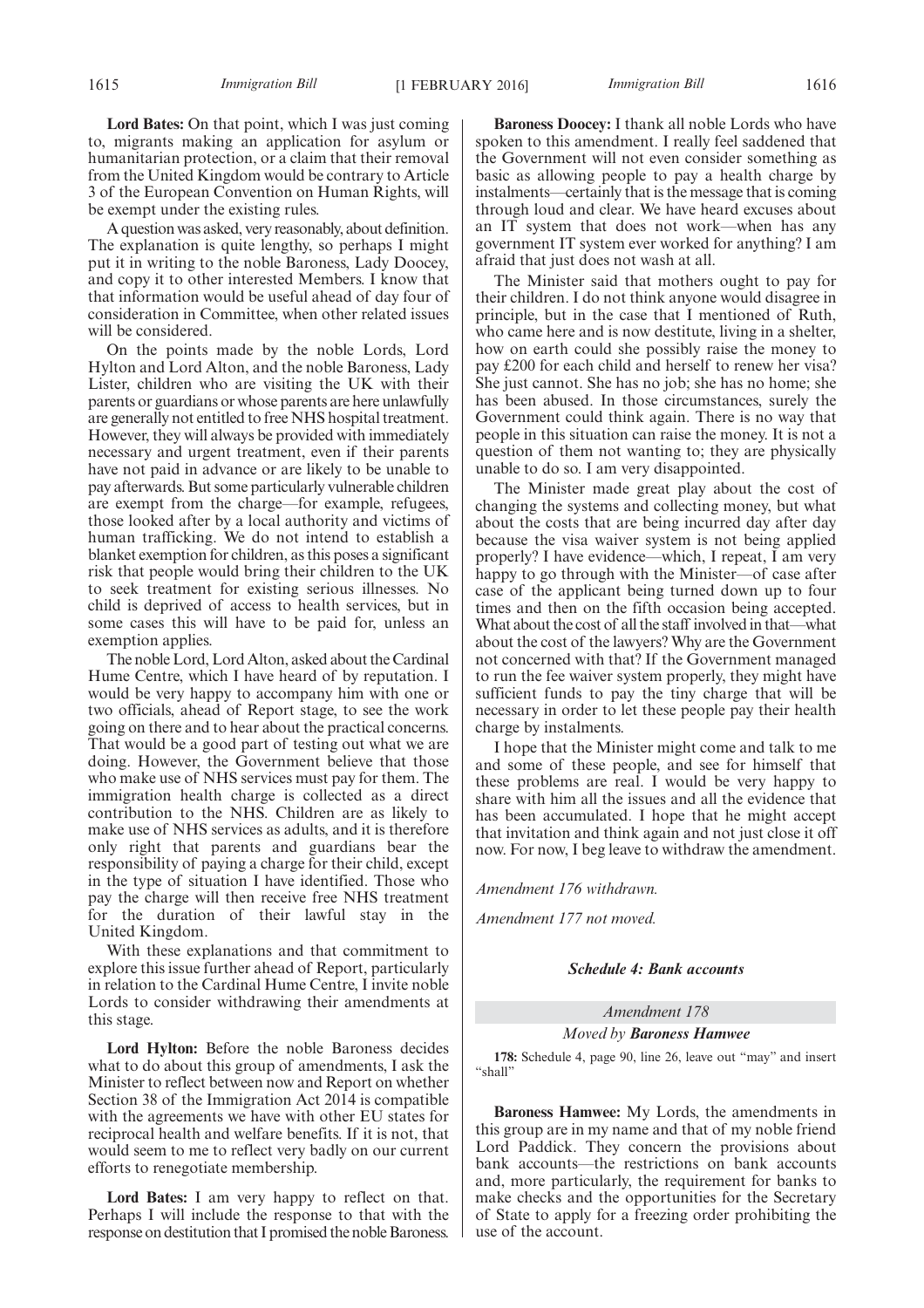#### [BARONESS HAMWEE]

I accept that all these provisions are to be reviewed within five years of the schedule coming fully into force. I am glad to see that in the Bill. We are often told that of course all legislation is routinely reviewed after three years so I do not know the significance of the five years or the particular significance of it coming "fully" into force. Is there some plan that perhaps the Minister can share with the Committee for the gradual implementation of the provisions?

Amendment 178 would provide that an exception shall—not may—make certain provisions. I assume that "may" in new Section 40D(4) is legislation speak for "shall" but as we so often say, if that is what it means, it would be nice if it said so, because the day will come when a court says, "Parliament knew what it was saying when it said 'may' not 'shall'", and that what we meant was that the matter was permissive not mandatory. Amendment 179 is to probe why the right of appeal is to be limited to a current order. That may relate to perhaps the major issue in this group: compensation.

#### *5 pm*

Amendment 180 would allow the court specifically to order compensation. It appears necessary as, when the matter was debated in the Public Bill Committee in the Commons, the Minister confirmed that compensation did not fall within the incidental or consequential orders that the relevant appeal court can make under the Bill. This concerned the Joint Committee on Human Rights, of which I am a member. It has written to the Home Secretary to raise the issue of compensation where a bank account is frozen and this results in financial loss to an individual, or an innocent third party who sustains an actual loss, as a result of an error on the part of the Home Office. The JCHR wrote that,

"the availability of compensation could be a relevant factor in judging compliance with the right to peaceful enjoyment of possessions in Article 1 to Protocol 1 of the European Convention on Human Rights".

That may sound slightly arcane to your Lordships but it is an additional argument to the one that it would, frankly, be right for the Home Office to pay compensation if it makes an error.

The Government have said that they are confident that any errors could be resolved "in real time"—I suppose that means immediately—and that compensation is perceived to be disproportionate in the case of an error. If it can be resolved, why are the Government worried about paying compensation and why would it be disproportionate? The chair of the JCHR, Harriet Harman, has said that given these factors,

"it is not clear why … compensation … is perceived to be disproportionate",

and, in the measured language that is always used in these circumstances, went on to write that an amendment might be considered to provide for payment of compensation.

As I understand it, there will be no independent oversight of the operation of these provisions and no opportunity for an individual to challenge the closure of the account, or to challenge incorrect or unreliable information that has led to that closure. My noble friend Lady Doocey referred to the reliability or otherwise of NHS IT systems. I do not think that that is solely the experience within the NHS. What if databases are not absolutely correct and up-to-date? I guess that I would not be the only noble Lord today who may have had the odd problem with an error regarding the operation of a bank account so, while our banks are wonderful institutions as well, the Government's responses are a bit too comforable.

Almost finally, Amendment 181 would provide that an application to freeze an account could be made only if it is overwhelmingly in the public interest in respect of the particular account holder. We know that so much of this Bill is directed at deterring would-be immigrants coming to this country, and I fear that this is another bit of message-sending. I would like to be reassured that an account holder's particular and individual circumstances are considered.

Amendment 182 is consequential. Amendment 183 would provide that regulations under these new sections of the Immigration Act 2014 would be affirmative instruments. I beg to move.

**Lord Kennedy of Southwark:** My Lords, the amendments in this group are all in the names of the noble Baroness, Lady Hamwee, and the noble Lord, Lord Paddick, and concern the regulations set out in Schedule 4 to the Bill about bank accounts and the processes around freezing orders. These amendments generally seek to improve this section of the Bill by bringing greater clarity to the process. Amendment 180 provides for the court to be able to award compensation, which seems reasonable to me. If a court has allowed an appeal, it has presumably determined that it was wrong to freeze the account in the first place. Taking into account how long the order was in force and the inconvenience to the person or body and being able to award an amount of compensation do not seem unreasonable, taking all relevant factors into account. If the noble Lord, Lord Ashton of Hyde, thinks that this is adequately covered in Section  $40E(3)(b)$ , it would be useful if he could say so when he responds to the debate.

I am not sure whether Amendment 182 has the desired effect when looking at Section 40C and the proposed amendment. Amendment 183 would increase the number of regulations that are subject to the affirmative resolution procedure, which is very welcome. I know the noble Lord, Lord Ashton, said recently that I never agree to negative procedures. That is just not the case. However, all sides of the House have voiced concern about the Bill, and the more regulations that are covered by the affirmative procedure, the better.

This section is on access to services. Clause 13 is about tenancies and landlords, who can potentially go to prison for up to five years and be fined. I could not find anything about directors of banks if bank accounts are opened improperly. What happens to bank directors? They seem to be able to get away scot free. It would be useful if the noble Lord will respond on what happens about bank accounts.

**Lord Ashton of Hyde (Con):** Amendment 178 would require, as opposed to permit, provision for reasonable living and legal expenses to be included in a freezing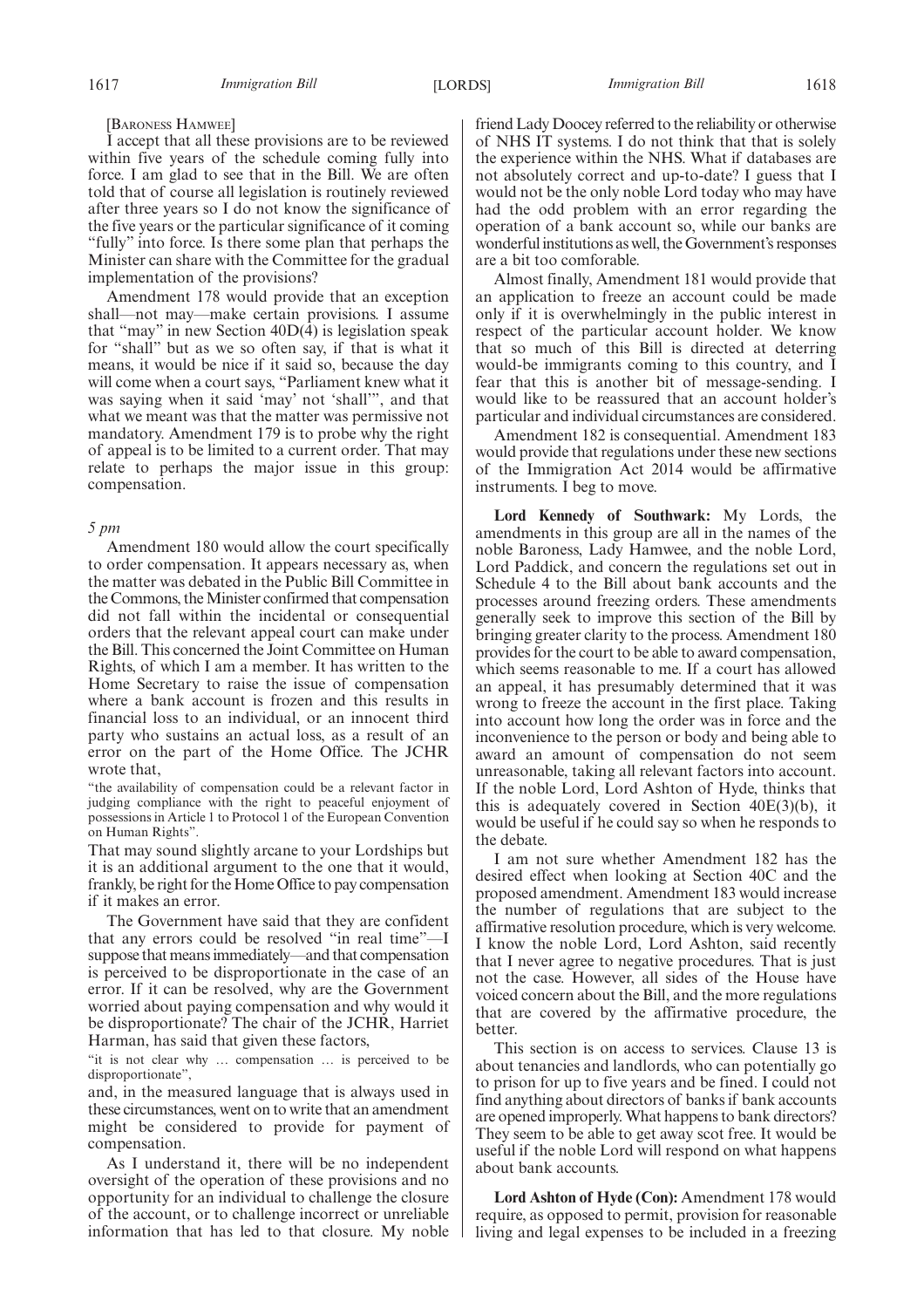order. Amendments 179 and 180 would permit an appeal to be made against an order that is no longer in force and allow courts to order compensation. Amendments 181 and 182 would mean freezing orders could be applied for or maintained only if that is overwhelmingly in the public interest. Amendment 183 would make nearly all the regulation-making powers in these provisions subject to the affirmative resolution procedure. I take back what I said about the noble Lord, Lord Kennedy: I am sure he addresses the affirmative and negative procedures with the due consideration they deserve, and he is eminently flexible.

The noble Lord will know that the Bank of England Bill, which is currently before the other place, puts in a new regime which gives specific responsibility to individual senior managers for various duties. Therefore, individual bank directors will not be able to escape as they have in the past.

**Lord Kennedy of Southwark:** May I press the Minister on this serious point? There are serious provisions for landlords who commit offences, but there is nothing about bank directors. The Minister should reflect on that and come back with regulations. I know he is busy on another Bill, but this is an important matter.

**Lord Ashton of Hyde:** I absolutely agree that it is an important matter. I do not necessarily think that this is the place for it, given that this is an immigration Bill, but I will certainly reflect, along with my noble friend the Minister, on what he said. But it may not be something for this Bill.

Significant safeguards against error are built into the bank account provisions. We already share with banks details of illegal migrants who are liable to removal or deportation and have no open application or appeal. These data are subject to rigorous checks. There will be a further check under the new provisions before the bank takes action to close an account or the Home Office applies to freeze it—in which case, of course, a court is also involved.

As the code of practice will set out, applications for freezing orders will be reserved for a small number of cases with significant funds. The person's circumstances, including the risk they pose to the public and their immigration history, will be carefully considered. I agree that it must be in the public interest to freeze an account, but not that the legislation needs to say so. We want people with no right to be here to leave the UK. Applying for and monitoring orders will involve a cost to the Government and the courts. They will only be used where we believe it to be necessary. This will be where a person's history and behaviour make it both difficult and very desirable to remove them. They will also have to have enough money to make freezing it until their departure a significant incentive to leave.

Freezing orders will not cause destitution. The court has a broad discretion to make exceptions, with reasonable living and legal expenses explicitly included. In some cases another source of funds may mean that such provision is not required. Standard provision for such expenses will normally be included when an order is first applied for. Affected persons can apply to the court to have an order varied or discharged, and the

Home Office can support an application where it agrees with it. This would allow orders to be swiftly varied on the papers without a hearing.

Courts can consider complicated circumstances, and there is discretion as to which accounts are included. Further detail will be set out in rules of court and guidance. It is appropriate to provide for an appeal to a higher court, but it would be wasteful where an order is not in force. Nor do we believe that it is necessary to make provision for compensation. The risk of an order being erroneously imposed is extremely small. In addition to the checks outlined above, the court will have to be convinced that the order is appropriate and proportionate. I have already explained how it may be swiftly varied if necessary.

I turn to Amendment 183. Key regulation-making powers in these provisions are already subject to the affirmative resolution procedure. Of those subject to the negative procedure, all but one concern matters of administrative detail. The Government continue to work with representatives of the financial services sector to ensure that these provisions are effective without imposing an excessive burden on business. The remaining regulation-making power is to bring into force the code of practice on when a freezing order will be applied for. It is right that the code is laid before Parliament, so that the Government's intentions for the orders are clear, but ultimately it will be the court that decides if a freezing order is made. The negative procedure is therefore appropriate. The Delegated Powers Committee has made no criticism of the powers in this schedule and has recommended no changes.

The noble Lord, Lord Kennedy, asked about new Section 40E(3), which I confirm would allow a court to order compensation on appeal. However, there is no route to compensation if an order is lifted before it is appealed. The noble Baroness, Lady Hamwee, asked how an account closure can be challenged if the Home Office data were wrong. Individuals whose accounts are subject to closure will be informed by the bank of the reason, provided it is lawful to do so. If, despite all the checks, a person still considers that they are lawfully present, and that incorrect information has been provided, they will be given the information they need to contact the Home Office swiftly so that any error can be rectified. As is currently the case with data provided to Cifas, the Home Office will be able to correct any error in real time—as the noble Baroness mentioned—so that the person's details will be immediately removed from the data which are shared with the banks.

The noble Baroness also talked about the Joint Committee on Human Rights. I have explained why I do not think this is necessary, but we will consider with care any further representations from the committee.

There was a question on why there is compensation provision for errors made in closure orders but not in freezing orders. There will be repeated checks on the Home Office data and careful consideration of an individual's circumstances before a freezing order is applied for. The court must also be convinced that the order is appropriate and proportionate. In the light of those comments, for the moment, I ask the noble Baroness to withdraw her amendment.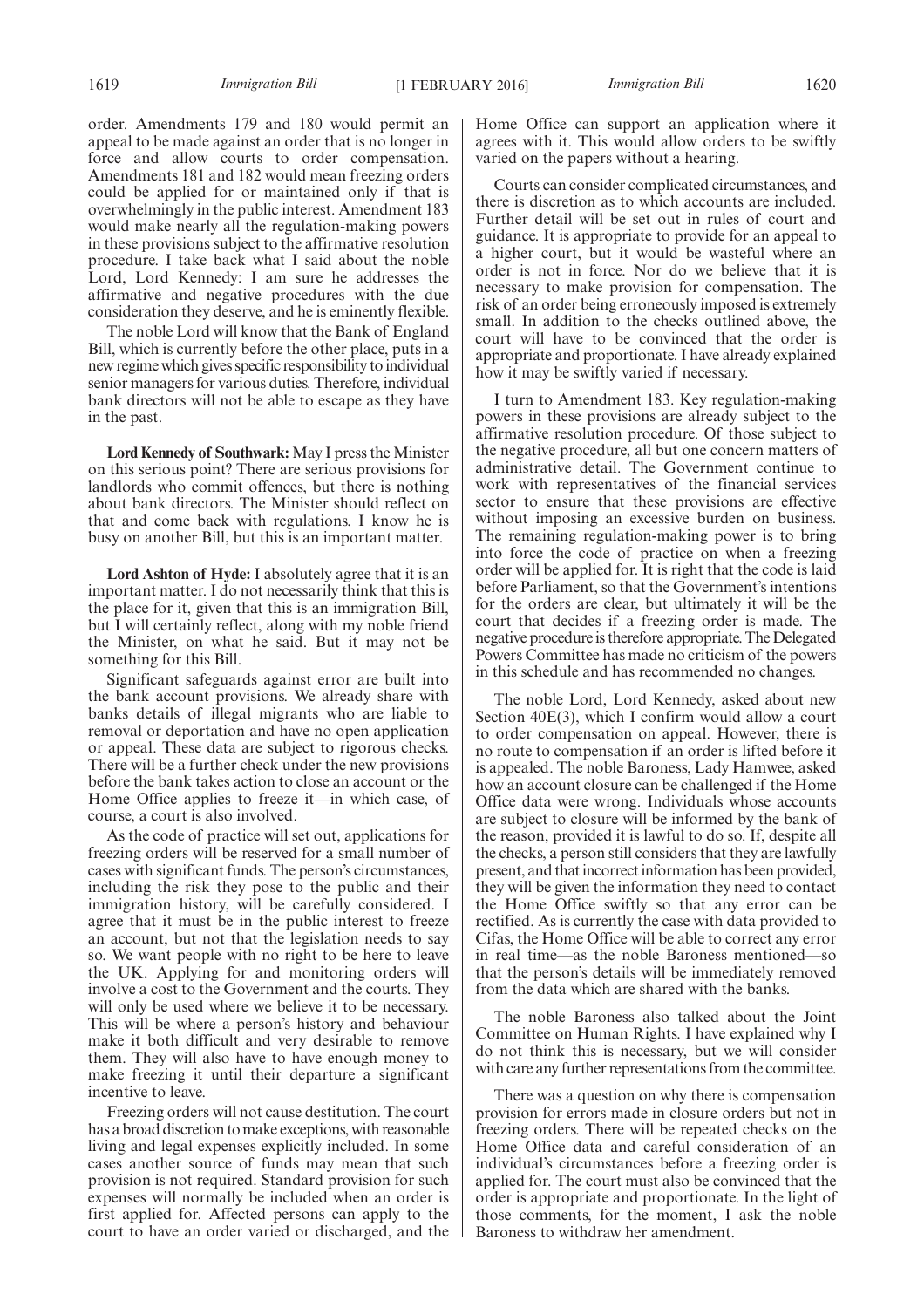*5.15 pm*

**Baroness Hamwee:** My Lords, I am glad to have confirmation that compensation falls within the phrase "incidental or consequential orders": that was not how I read, or misread, the previous debate.

The noble Lord, Lord Kennedy, made a really interesting point that was not fully answered. Unless there is a liability on the bank, we will not get to the point of considering whether individual directors have any liability. The Minister said that there would be no place for that in an immigration Bill; there is no place for a lot of the provisions in the Bill.

Overwhelmingly, I get the message: "We should not worry about it. Everything can be put right if it goes wrong, so there is no need for provision for compensation". A different way of putting that is, "We won't worry about it. Probably compensation would be appropriate only rarely, because things will be put right as soon as they go wrong, if they go wrong at all".

But clearly we need to move on to other business so, at this point, I beg leave to withdraw the amendment.

*Amendment 178 withdrawn.*

*Amendments 179 to 183 not moved.*

*Schedule 4 agreed.*

*House resumed.*

#### **NHS: Trust Finances** *Statement*

#### *5.17 pm*

**TheParliamentaryUnder-Secretaryof State,Department of Health (Lord Prior of Brampton) (Con):** My Lords, with the leave of the House, I shall now repeat as a Statement the response to an Urgent Question on NHS finances given in the other place by my honourable friend the Minister for Care Quality. The Statement is as follows:

"The House will know that in 2014, the NHS itself set out its plans for the next five years, which included a front-loaded funding requirement of £8 billion. Because of our strong economy, the Government have been able to honour that request and will be funding it in full, including a down payment of £2 billion in this financial year ahead of the spending review period. Next year, there will be an increase of £3.8 billion and, taken together, we shall therefore be providing £10 billion towards the NHS five-year forward view.

Within that context, a number of hospital trusts are running a financial deficit—in large part because of the need to staff wards safely after what was learned in the aftermath of the scandal of Mid Staffs. It is also the case that the best hospitals have begun to transform along the lines required by the NHS *Five Year Forward View*, but some have not, and this has made the management of their finances all the more difficult.

NHS Improvement expects that NHS hospital trusts will report an overall deficit for the current financial year, 2015-16. Savings achieved in the rest of the NHS have ensured that this overall deficit will be offset, so that the system as a whole will achieve financial balance. For the next financial year, NHS Improvement will continue to work with trusts to ensure that they improve their financial position. To help them in this endeavour, the department has introduced tough controls on the costs of staff agencies, a cap on consultancy contracts and central procurement rules, as proposed by the noble Lord, Lord Carter, in his review on improving hospital efficiency. The House should know that the savings identified by the noble Lord total £5 billion a year by 2020. The chief executive of NHS Improvement, Jim Mackey, is confident that, taken together, these measures will enable hospital trusts to recover a sustainable financial position next year".

That concludes the Statement.

#### *5.19 pm*

**Lord Hunt of Kings Heath (Lab):** My Lords, I thank the noble Lord for repeating the Answer to the Urgent Question in the other place. If ever the inadequacy of the 2012 Act needed illuminating, the Minister has certainly done that today. The reality is that we have two separate regulators giving exactly opposite instructions to NHS trusts. The CQC tells hospitals that they are unsafe and should increase their clinical staff—I do not believe that one single report by the CQC has not said that they need to increase their clinical staff. On the other hand, Monitor and the NHS TDA tell hospitals to cut staff.

Like me, the Minister has been chairman of an NHS foundation trust. What on earth are the chairman and board meant to do when they receive this conflicting advice from the regulators, all dressed up in gobbledegook and ambiguity to cover the regulators against the nonsense they are coming out with? What does the Minister say to the King's Fund? On Saturday, it said that, three years on from the report into Mid Staffs,

"which emphasises that safe staffing was the key to maintaining quality of care, the financial meltdown in the NHS … means that the policy is being abandoned for hospitals that have run out of money'

The Minister said that the settlement secured by the Department of Health in the spending review would sort out the financial pressures that hospitals are under. I know nobody actively serving on the front line of the NHS who believes that there is any chance whatever of that happening over the next five years. Monitor and the TDA have written to every hospital asking them to take urgent steps to regain control of their budgets, including headcount reductions. Was the Minister or the Secretary of State aware that that letter had been sent? Did it receive ministerial approval?

Finally, on the question of the £8 billion that the NHS was meant to have asked for, I point out to the Minister that the NHS did not ask for it; it was the NHS Commissioning Board, which is not the NHS. Again, I know of nobody of any repute in the NHS who thought that £8 billion was anywhere near enough. Would the Minister confirm that even the NHS Commissioning Board in its *Five Year Forward View* said that the £22 billion required in efficiency savings would be a huge stretch? Can he confirm the £5 billion identified by my noble friend Lord Carter? There seems to be a big gap between that £5 billion and the £22 billion.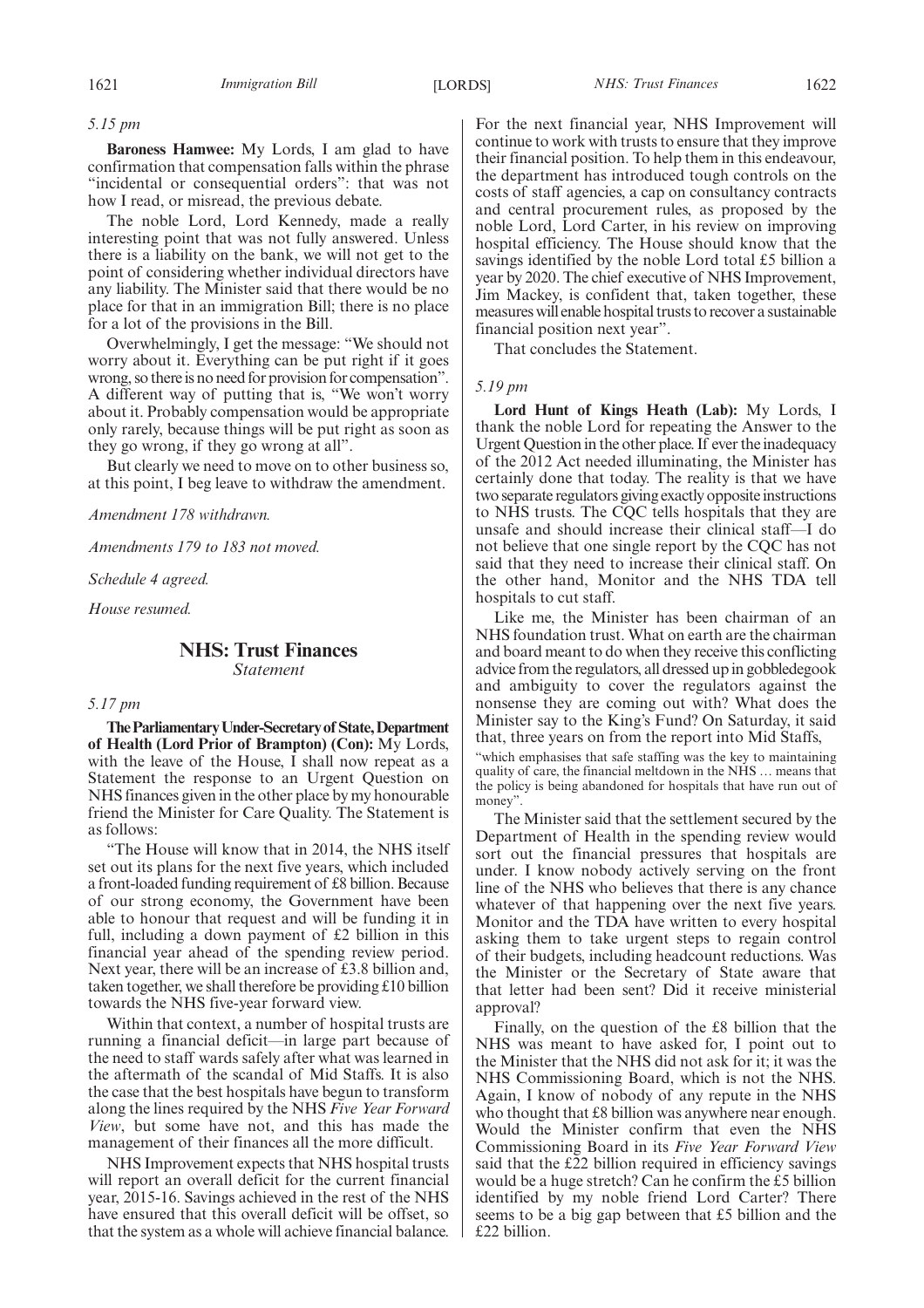**Lord Prior of Brampton:** My Lords, the noble Lord asked a number of questions. Starting in reverse order, the *Five Year Forward View* was signed by not just the NHS Commissioning Board but also all the ALBs. Of course the £22 billion is a huge stretch. No one denies that and it requires a transformation in the way in which healthcare is delivered in this country. In terms of efficiency savings, the requirement for next year is 2%. We expect that to continue at around 2% to 3% over the five-year period.

I come to the noble Lord's other questions. There is not a direct conflict between safe staffing levels, efficiency and financial balance. In good hospitals, the three go together. Of course I accept that there have been tensions and it is not surprising, looking back on it, that the reaction to what happened at Mid Staffs led to a number of hospitals increasing staffing levels very rapidly. I remember talking to the noble Lord when he was chairman of a trust—as I was at the time, or I might have been at the CQC—and of course I understand those pressures. All boards of all hospitals must live with those pressures and come to the right balance. I accept that the newly reinvigorated CQC has added to some of the pressures on hospitals to increase the level of staffing.

On the King's Fund, I have not seen the report that the noble Lord mentioned and that reference to the "financial meltdown". We expect to break even across the NHS this year. There is £3.8 billion extra spend going into the NHS next year and we hope that when all the plans have come in from the hospital trusts we will be in reasonable shape.

The noble Lord referred to the letter sent out, which I think was leaked in the *Guardian*, which led to this Urgent Question. I did not see the actual letter before it went out, but there is nothing in it that comes as a big surprise.

**Baroness Walmsley (LD):** My Lords, a good example of NHS trusts doing what the Government have asked them to do and working together to deliver care more efficiently is the Uniting Care Partnership in Cambridgeshire and Peterborough, which collapsed after only eight months. We are told that the three NHS entities involved in the contract will continue to deliver care under the new model without disruption. If this is able to be done, why was so much money wasted in the bidding process? Could not they have worked together anyway? How much did the whole process cost and how much was paid to their advisers, the Strategic Projects Team, which did not seem to realise that the contract at the agreed price was simply undeliverable? Is not it clear that the CCG simply did not have enough money to deliver those services?

**Lord Prior of Brampton:** I think that the noble Baroness's party was in government when that contract was negotiated, although it seems a bit churlish to remind her of that. The fact is that, as we move to these new ways in which to deliver care, risk is going to have to be taken. Some of the new ways in which we do it are not going to work. In this case, it clearly did not work. It was a very big project—£800 million in total value, I believe, over five years, for older people in Cambridgeshire. It was a highly complex contract and, tragically, it has not worked out. I shall have to come back to the noble Baroness if I can about how much it cost in fees.

**Lord Warner (Non-Afl):** My Lords, the Minister mentioned the chief executive of NHS Improvement in very approving terms. Is he aware that that same chief executive told the House of Commons Public Accounts Committee that the sector's deficit for the current financial year, 2015-16, looks,

"like it is heading towards £2.5 billion or perhaps even north of that".

Capital to revenue transfers and "accounting adjustments" will kick in before April to bring the number down. Does that mean that the much-touted £3.8 billion that will come into the NHS next financial year, 2016-17, already has £2.5 billion to be offset against it before the financial year starts?

**Lord Prior of Brampton:** My Lords, it is true indeed that Jim Mackey mentioned those figures. He is hoping that he can get that deficit down to £1.8 billion by the end of the year as a result of some of the capital to revenue and other accounting adjustments to which the noble Lord referred. We are also hoping that the reduction in agency spend will start to have a big impact in the final quarter of the year. We will get the third quarter results in two weeks' time, when we will have a better idea as to where we will end up at the end of the year.

**Lord Patel (CB):** Correct me if I am wrong, but the noble Lord mentioned in his Statement imposing a tariff on agency staff, cutting down on consultancy fees and the potential savings that the report of the noble Lord, Lord Carter, might produce—although most people doubt that it will. Where does he think that the finances of the NHS will be on 1 April 2017? What is his prediction?

**Lord Prior of Brampton:** The cap on agency staffing rates and on agency staff has really started to apply only in the past six weeks. So far, it looks as if we are making significant progress there. As I said in answer to the Question, the NHS is receiving £3.8 billion of extra funding in the forthcoming year. We believe that that will enable it to restore its finances to a proper balance by April 2017.

**Baroness Finlay of Llandaff (CB):** What are the Government going to do about the haemorrhage of finances into the PFI deals, given that £11.8 billion of buildings will have cost the country £79 billion by the time 31 years comes round? By then those buildings might very often not be fit for purpose because things have moved on so fast. Year on year there is a haemorrhage of money from the NHS to finance these deals. Last year, £2 billion went in that direction.

**Lord Prior of Brampton:** It is clear that a number of these PFI deals were massively expensive and have put huge pressure on a relatively small number of trusts. However, the fact is that we have entered into these long-term contracts and there is no way of getting out of them. I am afraid that it is a cost that the NHS will have to continue to bear.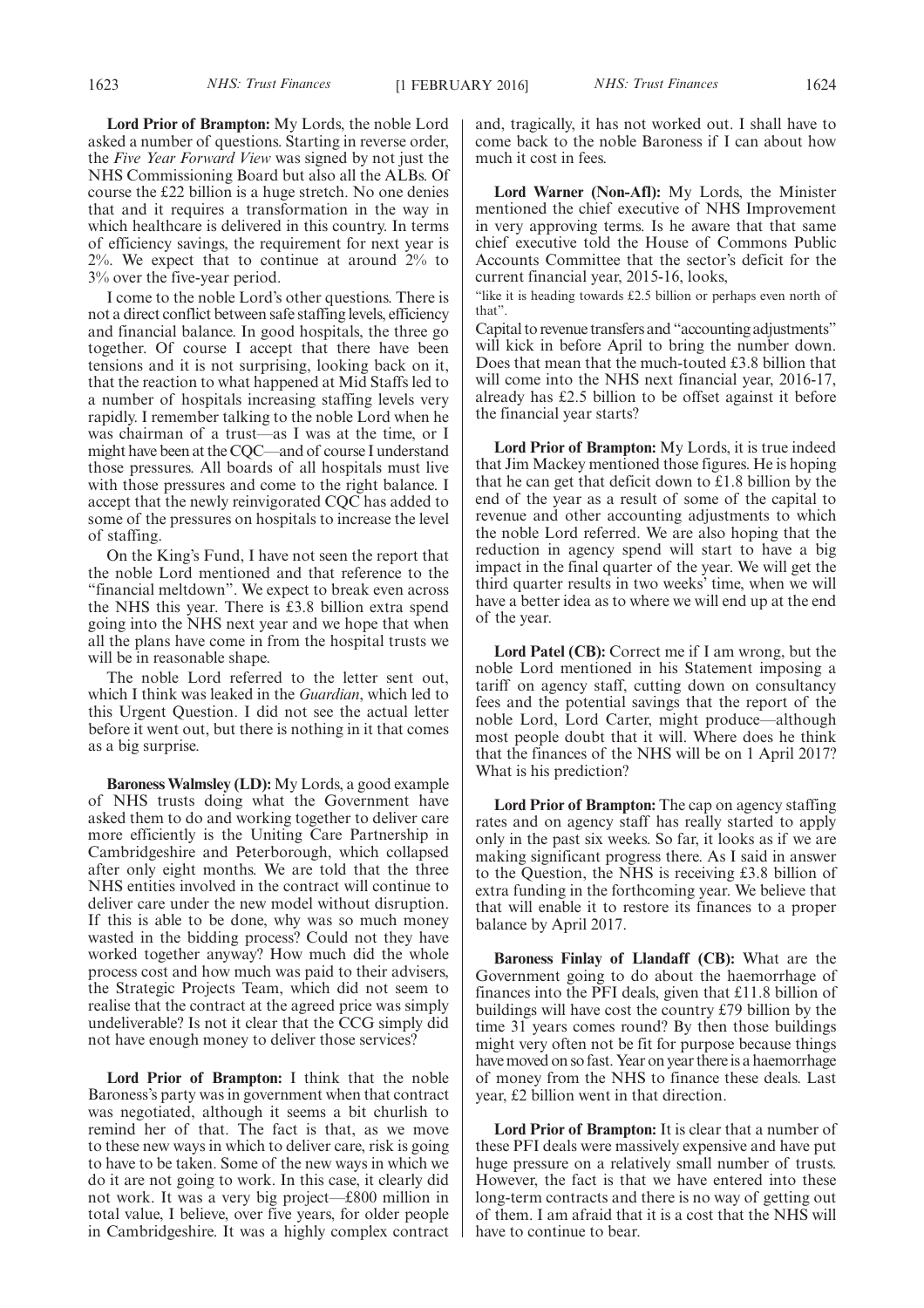#### **Immigration Bill**

*Committee (3rd Day) (Continued)*

*5.30 pm*

#### *Clause 20: Powers in connection with examination, detention and removal*

#### *Amendment 184*

#### *Moved by Lord Paddick*

**184:** Clause 20, page 25, line 12, out "should" and insert "is required to"

**Lord Paddick (LD):** My Lords, Amendment 184, in my name and that of my noble friend Lady Hamwee, concerns the power of immigration officers to examine the immigration status of those entering the UK. Clause 20(2) inserts the ability of the immigration officer to curtail existing leave to enter the UK. The amendment would replace the consideration of whether the leave "should be" curtailed, which implies an inappropriate degree of discretion, and substitute "is required to" be.

Also in this group is our opposition to Clause 21 standing part of the Bill. It seems disproportionate that immigration officers should have the power to search premises simply to establish whether an employer should be given a civil penalty for employing an illegal worker, or to establish whether a landlord should be given a civil penalty for leasing a property to a disqualified person. Immigration officers already have powers to search for evidence in relation to criminal offences related to these two activities. Surely it is only in the most serious cases, where a criminal prosecution would at least be being considered, that it would be appropriate for immigration officers to search premises in this way. It is rare for powers of search to be granted in connection with civil penalties in British law, and Clause 21 should not undermine such a principle.

We also oppose Clause 22 standing part of the Bill. This clause allows an immigration officer who is lawfully on premises to seize anything that he thinks may be evidence of any offence, under any legislation, if he thinks it necessary to prevent the evidence being concealed, lost, altered or destroyed. Initially, this appears a sensible approach, to obviate the need to call for police assistance when something is discovered that is not related to an immigration offence—for example, discovering what appear to be class A drugs.

Police officers receive extensive training in securing and preserving evidence, and in the questioning of suspects in relation to the discovery of evidence during searches. In addition to the need to carefully question the subject about the ownership of the items in question, since usually the owner of the premises denies that the item belongs to them, there is the question of whether photographic or forensic evidence is required in situ. I have been involved in searches of premises, and there have been many cases of police being involved in searches of premises where the very facts that the substance in question was on the premises and who it belonged to have been questioned subsequently in court. It is something of which the police have now had extensive experience, and they know how to handle these situations. I suggest that it would take a lot of training and experience for immigration officers to reach the level of expertise necessary to ensure that convictions subsequently take place. Either immigration officers will require extensive, and necessarily expensive, training in evidence preservation and the questioning of those suspected of non-immigration offences, or there is a real danger that valuable evidence will be lost in such cases.

There is also the question of what I might call false positives, when immigration officers seize items that they wrongly believe to be evidence of an offence and then pass them on to the police, placing a significant administrative burden on the police to process, secure and subsequently return the items to the owners. With significant cuts to police resources, the last thing the police need is for immigration officers to dump innocent items on them that they then have to deal with. We therefore believe that Clause 22 should not be part of the Bill. I beg to move.

**Lord Kennedy of Southwark (Lab):** My Lords, Amendment 184 and the two clause stand part debates in respect of Clauses 21 and 22 give an important opportunity to explore here exactly what the intention is behind the clauses. It is important that the Minister carefully sets out what he believes are the reasonable grounds for immigration officers to conduct a search for documents in respect of illegal working or leasing premises to disqualified persons obtained in the commission of an offence. Will the Minister set out what he means by a search of the premises? At any point, would that include a search of the person? How would that be conducted?

These are very sensitive matters and I want to be satisfied that proper processes are in place, and that people are treated with respect. We often need to remember that asylum seekers have not always had a good experience of meeting officials of the state in other countries, and we must ensure that actions are taken in a proportionate manner and to the highest professional standards. I have the highest regard for the officers who undertake this work for the Immigration Service; they do a very difficult and challenging job.

The noble Lord, Lord Paddick, made an important point when he talked about the extensive experience and knowledge that police officers have when it comes to conducting searches and preserving evidence to secure convictions. Are we confident that the immigration officer would have this knowledge? The noble Lord makes another important point when he talks about the burden of bureaucracy arising from items taken during a search that are then passed on to police but in the end do not secure any convictions because there is no offence at all.

**Lord Alton of Liverpool (CB):** My Lords, before the Minister replies to the noble Lords, Lord Kennedy and Lord Paddick, may I add a word in support of their points, particularly the point about proportionality that has just been made by the noble Lord, Lord Kennedy? Why does the Minister feel we need to add to those powers that immigration officers already have, as set out in chapter 16 of the Home Office *Enforcement Instructions and Guidance*?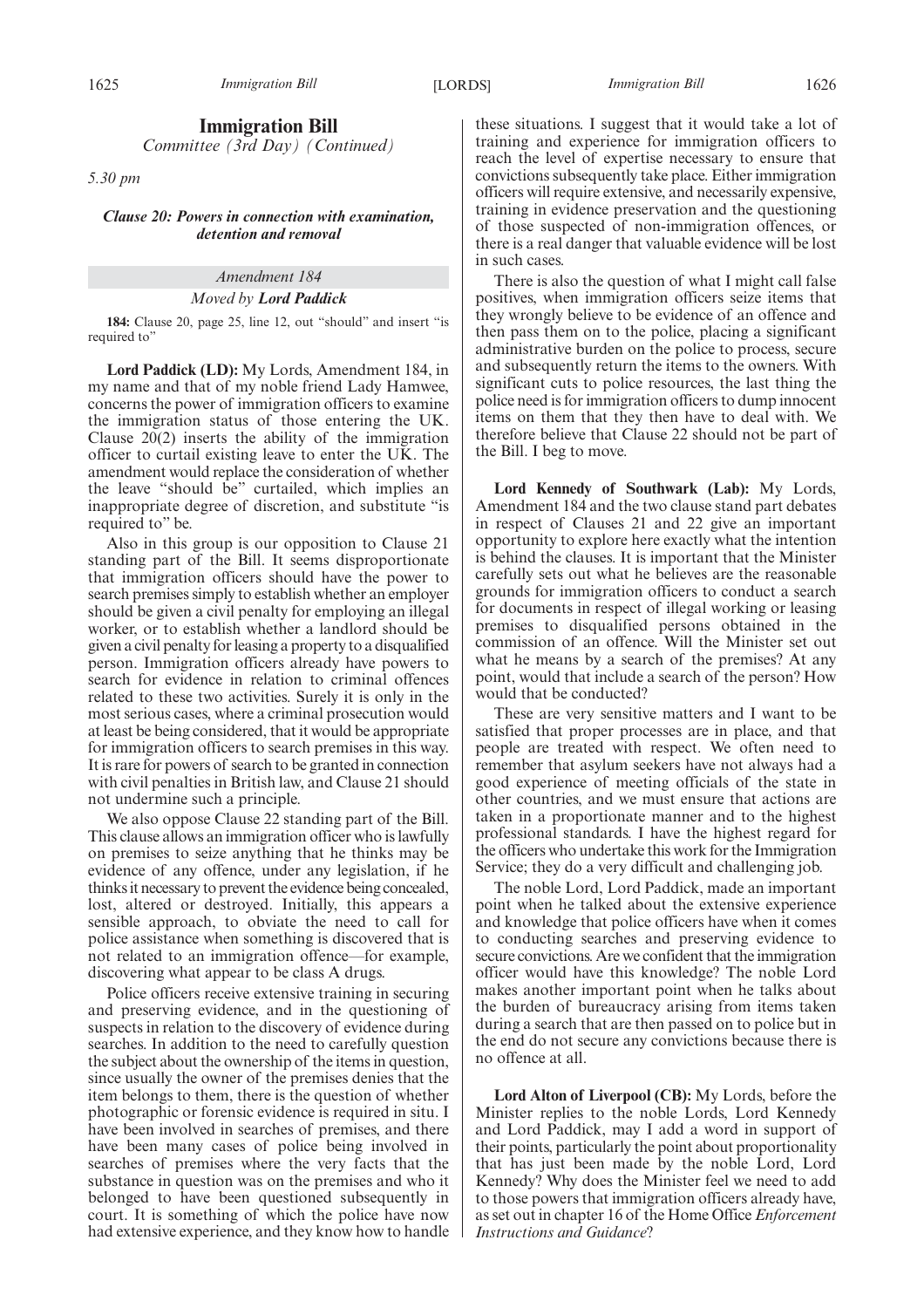Would he also comment on the extensive powers that immigration officers already have to search without warrant in connection with a criminal offence? What is envisaged here, as I try to understand it, is to give those same officers powers to search premises without a warrant, in circumstances where they do not have any reasonable suspicion that a criminal offence has been committed. Is that the case? Is there no restriction in this clause authorising an immigration officer to act only where it is not practicable to obtain a warrant? If that is so, this is quite an extension of powers, and one that is disproportionate in the way that the noble Lord, Lord Kennedy, has described.

**The Advocate-General for Scotland (Lord Keen of Elie) (Con):** I am obliged to the noble Lords, Lord Paddick, Lord Kennedy and Lord Alton, for their observations on these provisions. I shall begin with Amendment 184, which seeks to insert the phrase "is required to" in place of "should", and explain why that would not be appropriate. As I observed, Amendment 184 seeks to ensure that an immigration officer's power to examine a person for the purpose of making a decision to curtail their leave is limited to whether the person's leave is required to be curtailed. The use of the words "should be", which appear in Clause 20, reflects the wording already included in paragraph (2) of Schedule 2 to the Immigration Act 1971, which refers to examination on the basis of whether a person should be given leave or refused it. It naturally follows that the power to examine for the possible purpose of making a curtailment decision is on the same basis. Indeed, it would be rather strange if one test differed from the other in that context.

The effect of the amendment would be to fetter the Secretary of State's discretion under the Immigration Act 1971 to decide when a person's leave should be curtailed. The basis on which leave may be curtailed is set out in the Immigration Rules. Some of these are mandatory probations and some are discretionary. An example of a discretionary ground on which leave may be curtailed is when the Secretary of State considers it undesirable to permit a person to remain in the United Kingdom in light of his or her conduct, character or associations. Immigration officers therefore need to be able to question a person to ascertain whether curtailment is or is not appropriate. I can reassure the noble Lord that immigration officers may question only people who have already entered the United Kingdom for immigration enforcement purposes where they already have some information, or reasonable grounds for suspecting, that the person is in breach of immigration law. Therefore it would be wholly inappropriate, having regard among other things to the terms of the Immigration Rules, to put in this amendment in the form of a requirement rather than a discretion.

Clause 21 gives immigration officers a power to search premises for documents that might help in determining whether a civil penalty should be imposed on an employer or landlord. This power may be exercised only where immigration officers are already lawfully on premises. I will come back to this point in the context of the observations from the noble Lord, Lord Alton; it is not a question of dispensing with the requirement for a warrant, but I will address that point directly. A primary role for immigration enforcement activity is the disruption of illegal working and illegal renting. We believe it is fitting for immigration officers to have specific administrative search powers where they are exercising powers for a non-criminal purpose.

Immigration officers already have powers to search for evidence of the offence of employing illegal workers and will do so for the new offence of leasing premises to a disqualified person. However, as I am sure noble Lords will agree, it is often more appropriate to impose a civil penalty than to pursue a criminal prosecution. Immigration officers provide employers and landlords with an opportunity, during a visit to the relevant premises, to supply evidence that they have undertaken right-to-work checks before taking any enforcement action. If an employer or landlord is able to do this, no further action is taken against them.

While I understand that some noble Lords may have concerns regarding the reasonableness of having a power of search in the context of a civil penalty, where immigration officers have established through existing powers that a migrant does not have a right to work or a right to rent, and the employer or landlord is unable to demonstrate that they have made the appropriate checks, it does not seem unreasonable for the immigration officer to be able to search for evidence such as payslips or timesheets, tenancy agreements and letting paperwork. This is especially important in cases where a migrant claims simply to be a guest at residential premises or "assisting", for example, in a restaurant.

While search powers in the civil penalty context are relatively rare, they should not be disregarded purely on this basis when there is a compelling case for introducing them. By equipping immigration officers with these new powers, the Home Office should be enabled to make better-informed decisions as to whether liability for a civil penalty has arisen and help to ensure that only non-compliant landlords and businesses are faced with civil penalties. To put the matter shortly, it would be rather strange if, having made provision for civil penalty, we should say to immigration officers, "You have the power to search if you intend to pursue a criminal prosecution but you have no power to search if you intend to take the lesser step of imposing only a civil penalty". For that reason, Clause 21 is considered material to these provisions.

#### *5.45 pm*

Clause 22 provides a power for immigration officers to seize anything they may find in the course of exercising a function under the Immigration Acts while lawfully on premises where they believe that it has been obtained in the consequence of committing a crime, or where it is evidence of an offence. Clause 22 allows them to seize such an item but only to prevent it being concealed, lost, altered or destroyed, and to retain it unless a photograph or copy is sufficient. It is sometimes the case that, while searching premises using immigration powers, immigration officers may encounter quite clear evidence of a criminal offence. Presently in such circumstances they are required to contact the police and invite them to attend the premises in the hope that perhaps some further steps may be taken to retain the relevant material. In the mean time,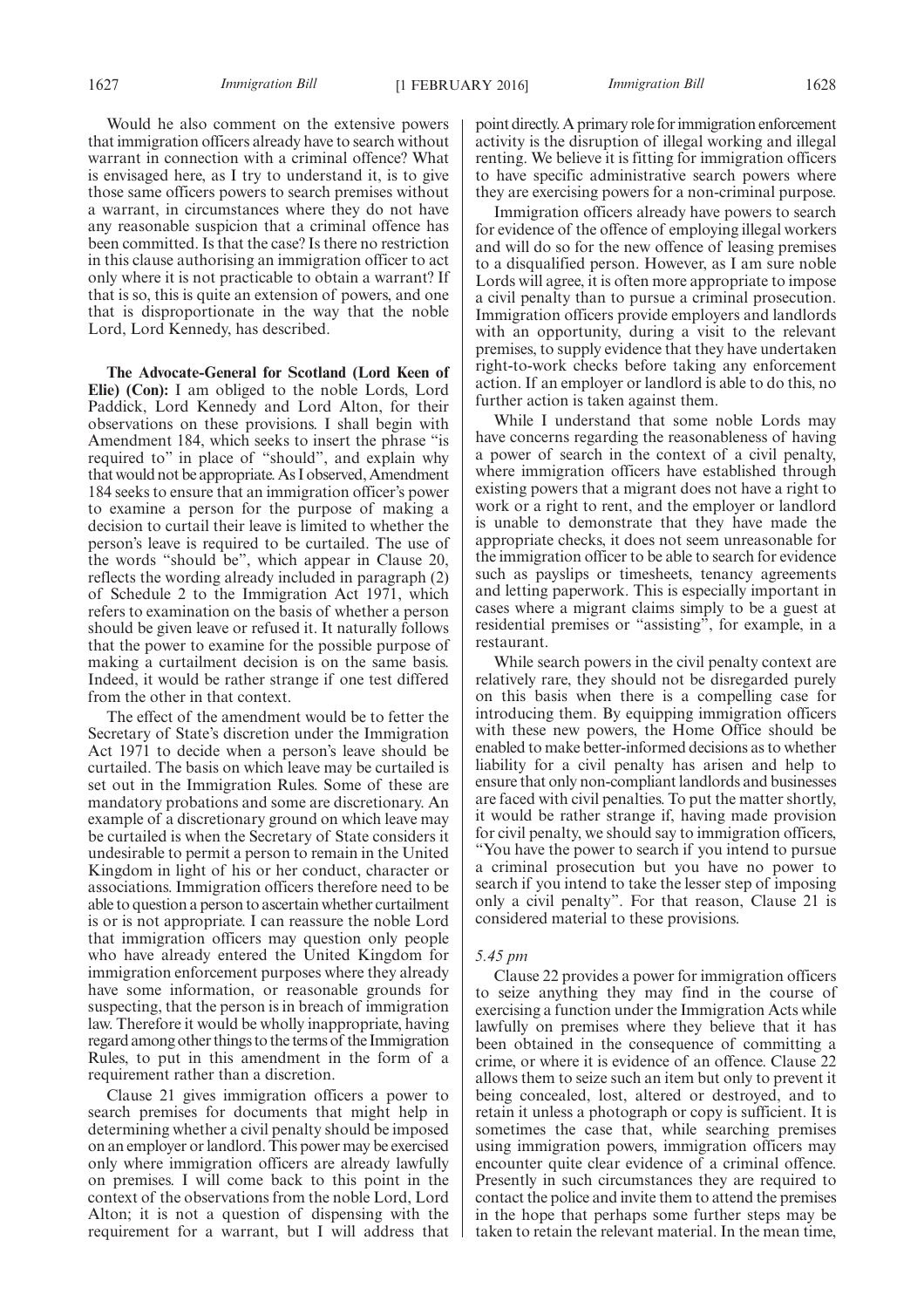[LORD KEEN OF ELIE]

they have no power to prevent that material being removed, destroyed or simply taken away somehow, which seems a somewhat unusual situation for them to be left in.

This power will therefore enable immigration officers to retain such material in circumstances where they are already lawfully on premises, either by virtue of a warrant or because they have been given entry but only for the purpose of preserving that evidence. They will not be responsible for the chain of evidence through, for example, to a prosecution. They will take steps to hand that evidence over to the police at the first available opportunity. For that purpose, they will be trained with regard to obtaining that evidence. I make clear, to reassure the noble Lord, Lord Kennedy of Southwark, that there is no provision in Clause 22 for any search of the person. That power will not be conferred on immigration officers in this context.

As regards proportionality, it respectfully appears to us that it is appropriate and proportionate that immigration officers who encounter material which on the face of it is the product of some criminal act should be able to at least preserve that evidence pending its availability to the investigative authorities. I add that, in fact, some immigration officers have power under Section 19 of the Police and Criminal Evidence Act 1984 to search for and recover evidence of a crime. However, that power is exercised only when the relevant immigration officers have gone through the full training that would also be available to police officers. Therefore we accept that that is an exceptional case. Here there will be suitable training for immigration officers for the purpose of seizing and retaining evidence of a criminal act.

**Lord Alton of Liverpool:** My Lords, I am grateful to the Minister for what he said about the training of immigration officers. But before he goes on to the next point in his argument, does he recall that in 2014, in the case of R v Ntege and Others, his honour Judge Madge stayed the prosecution because of both bad faith and serious misconduct? He held:

"I am satisfied that officers at the heart of this prosecution have deliberately concealed important evidence and lied on oath". In addition, in 2010, in Abdillaahi Muuse v Secretary of State for the Home Department, the Court of Appeal concluded that the conduct of what was then the Immigration and Nationality Directorate in the unlawful imprisonment of Mr Muuse,

"was not merely unconstitutional but an arbitrary exercise of executive power which was outrageous".

How can the Minister, in extending the powers that already exist for immigration officers, ensure that there is not a repetition of those sorts of cases?

**Lord Keen of Elie:** Clearly, I will not comment on the detail of individual cases in this context. Those findings were made, and clearly they indicate conduct that was wholly unacceptable, and—let us add—quite exceptional, with two cases cited in many years. It is regrettable that those events occurred, but let us remember that they are isolated events. As regards the general powers of immigration officers, they will be provided with training and guidance on the use of their powers and are given enforcement instructions in guidance.

**Lord Kennedy of Southwark:** My Lords, on that very point, I know that the Minister cannot do it today, but would he be prepared to write to noble Lords, or to the noble Lord, Lord Paddick, and explain what that training and guidance will be? He said it would be very extensive, and I am sure it will be, but I wonder how long it will take, what the cost will be and how practical it will be.

**Lord Keen of Elie:** I should add that the guidance on immigration officers' use of powers is set out in the enforcement instructions and guidance, which are published on the UK Government website. But I would be content to write to the noble Lord to set out an outline of the proposed training for those immigration officers who are going to have the limited power conferred by Clause 22 with regard to the preservation of evidence that they believe has been the product of some criminal act.

There was one further point made by the noble Lord, Lord Paddick, about the false positive, as he termed it, and the administrative burden. I respectfully suggest that that burden will be no greater than the burden imposed upon police officers in circumstances where immigration officers believe that they have encountered the product of a criminal act and then telephone or radio the police and invite them to attend a premises. So there is a question of balance here, but it is not, on the face of it, going to be a disproportionate burden when compared to the present circumstances in which the matter is, in any event, brought to the attention of the police.

**Lord Paddick:** My Lords, I thank the noble Lords, Lord Alton of Liverpool and Lord Kennedy of Southwark, for speaking to this group. I also thank the Minister for his explanation of Amendment 184. I will read with care what he said on that particular amendment.

As far as Clause 21 is concerned, which is the power to search premises simply to establish whether a civil penalty should be imposed, I am a little confused, because I am not sure how an immigration officer can establish whether a breach of the law is something that should be responded to by way of criminal prosecution or by civil penalty until the search of the premises and the necessary paperwork has been found. If the immigration officer has reasonable cause to suspect that a criminal offence has been committed, there is an existing power to carry out that search. Now it may be that in the course of that search, using the power under the suspicion of a criminal offence having been committed, the paperwork is found to show that it is not a serious breach and therefore that a civil penalty would be more appropriate. But the search can still be conducted without a specific power to search on the basis of a civil penalty.

The Minister said that having the power to search on the basis of a civil liability would ensure that only non-compliant employers and landlords would have action taken against them. But surely a compliant employer will offer up the necessary documentation and a search without the consent of the employer or landlord will not be required. Therefore, again, I do not see why that power is necessary.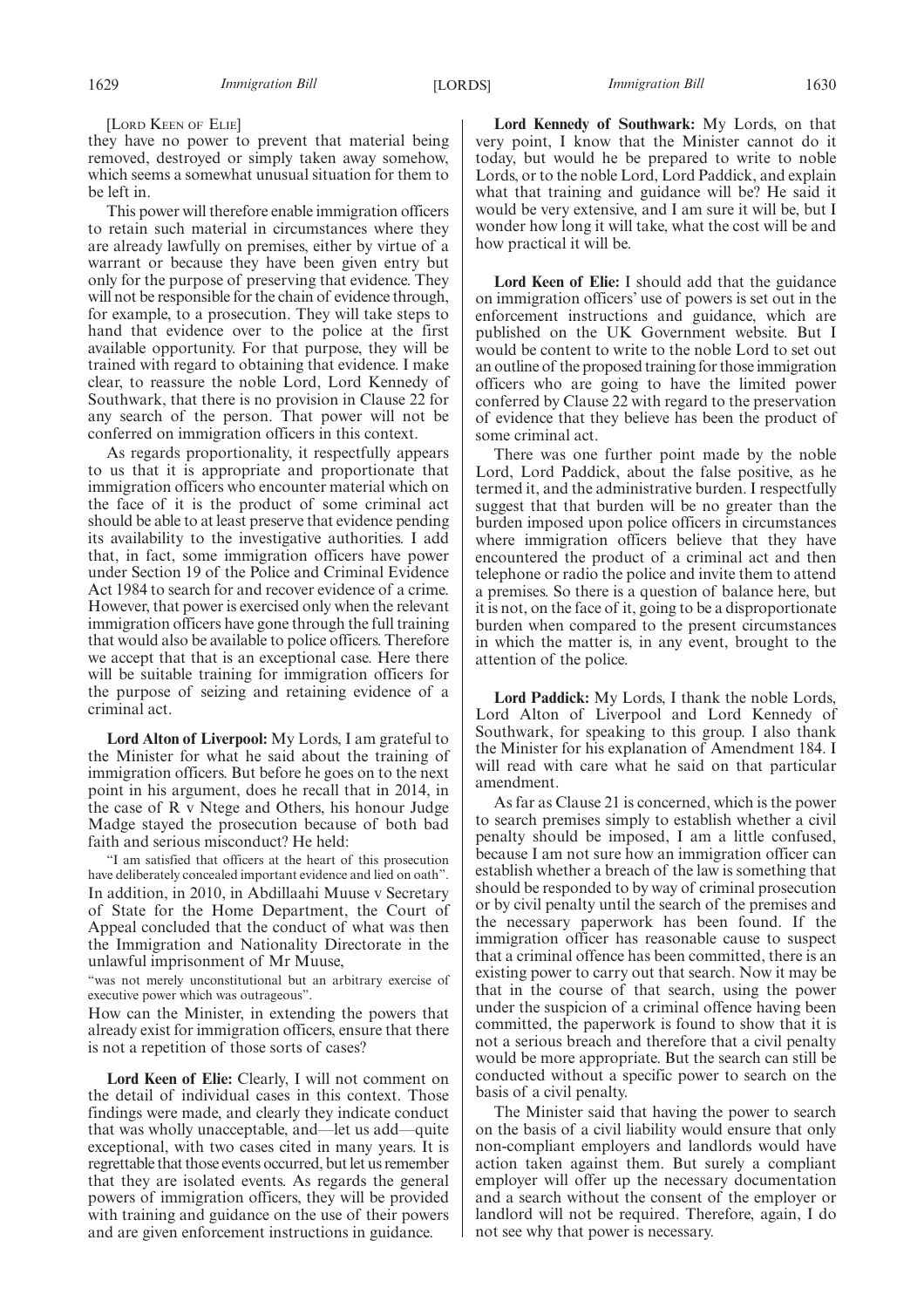As far as Clause 22 is concerned, if it were simply a case of restraining people who were on the premises from interfering with something that was believed to be evidence of a criminal offence while the police are called and come to investigate the matter, I might be a little more sympathetic. But the Minister kept talking about seizing and retaining property, and said that immigration officers would not be in the evidence chain. Clearly, if they seize and retain the property, they are in the evidence chain: the police cannot give evidence of the fact that the property was in the premises if the immigration officer just appears at the police station with the property and tells the police officer, "I found this".

As I said earlier, it is very important to question people in situ about, for example, a bag of drugs. It may be necessary for there to be forensic examination of those drugs for, say, fingerprints or perhaps even DNA, or for the property to be photographed in situ. That is something that I would have confidence that only the police would think about, rather than an immigration officer who is there to enforce the law on immigration rather than to deal with these other, arguably more serious, offences.

As far as the administration burden is concerned, with property being taken and given to the police versus the time that the police would have to spend going to collect the property from the premises, with the greatest respect, I do not think that the Minister realises the administrative burden that goes with police seizing property and the problems associated with it. I say that it would be a disproportionate burden on the police were immigration officers able to seize such property. But, at this stage, I beg leave to withdraw my amendment.

*Amendment 184 withdrawn.*

*Clause 20 agreed.*

*Clauses 21 to 24 agreed.*

*Clause 25: Search for nationality documents by detainee custody officers etc*

#### *Amendment 185*

#### *Moved by Lord Paddick*

**185:** Clause 25, page 31, line 30, leave out ", or intends to make,"

**Lord Paddick:** My Lords, I beg to move Amendment 185 standing in my name and that of my noble friend Baroness Hamwee. We also have Amendments 186 through to 193 in this group.

Amendment 185 relates to the power of detainee custody officers, prison officers and prison custody officers to search for nationality documents. The powers set out in Clause 25(6) can be exercised not only when the Secretary of State has made a deportation order in relation to the individual but, as stated in Clause 25(2)(b), when the Secretary of State "intends to make" a deportation order. The briefing from the Immigration Law Practitioners'Association expresses serious concerns about the new powers to conduct searches for nationality documents, including strip searches, in the light of the concerns expressed about the treatment of vulnerable persons in immigration detention made by the all-party parliamentary groups on refugees and on migrants. That review was conducted by Stephen Shaw and others.

On the particular issue of the amendment, if the Government mean to extend the power to include cases where the Secretary of State has fulfilled the procedural requirement to give formal notice of her intention to make a deportation order, this should be in the Bill, rather than the current wording, which is simply,

"intends to make, a deportation order".

Amendments 186, 187, 188 and 189 relate to the circumstance where a nationality document has been seized but the person is not removed from the United Kingdom. Clause 25(13) states that the Secretary of State "may" arrange for the document to be returned, but surely she is under an obligation to return the document, so Amendment 185 seeks to replace "may" with "shall". Amendment 192 covers the same point in relation to documents seized by a detainee custody officer or a prison officer.

Amendment 187 refers to Clause 25(13)(b), which goes on to say that a document can be disposed of and not returned if the Secretary of State thinks that it would not be appropriate to do so. Can the Minister explain in what circumstances a search for a nationality document might produce a document that is not required as part of the process of deporting an individual but should nonetheless be disposed of rather than returned? For example, the Immigration Law Practitioners' Association reminds us that passports, one of the "nationality documents" listed in the Bill, remain the property of the issuing authority. As such, the Secretary of State has no right to dispose of these documents as she thinks fit.

#### *6 pm*

Amendment 193 covers the same point in relation to a document seized by a detainee custody officer or prison officer in Clause 26(7)(b) and Amendment 212 covers a similar point in Clause 29(10) and (11) in relation to a document supplied to the Secretary of State by a public body. The amendment suggests that the document is returned to the person who supplied it rather than being disposed of.

Amendment 188 relates to Clause 25(14)(b), which states that if it is it necessary to return a document and it was not found on someone, it should be returned to, "the location in which it was found".

The amendment suggests as an alternative that the document should be returned to the person who appears to be entitled to it. It is difficult to envisage that a document seized as potential evidence of an immigration offence would not contain any information about the person to whom it belongs. As it stands, Clause 25(14)(b) could allow for a document that subsequently turns out to be stolen to be replaced where it was found. The Immigration Law Practitioners'Association has pointed out a flaw in this amendment in cases where someone is seeking asylum and the returning of a nationality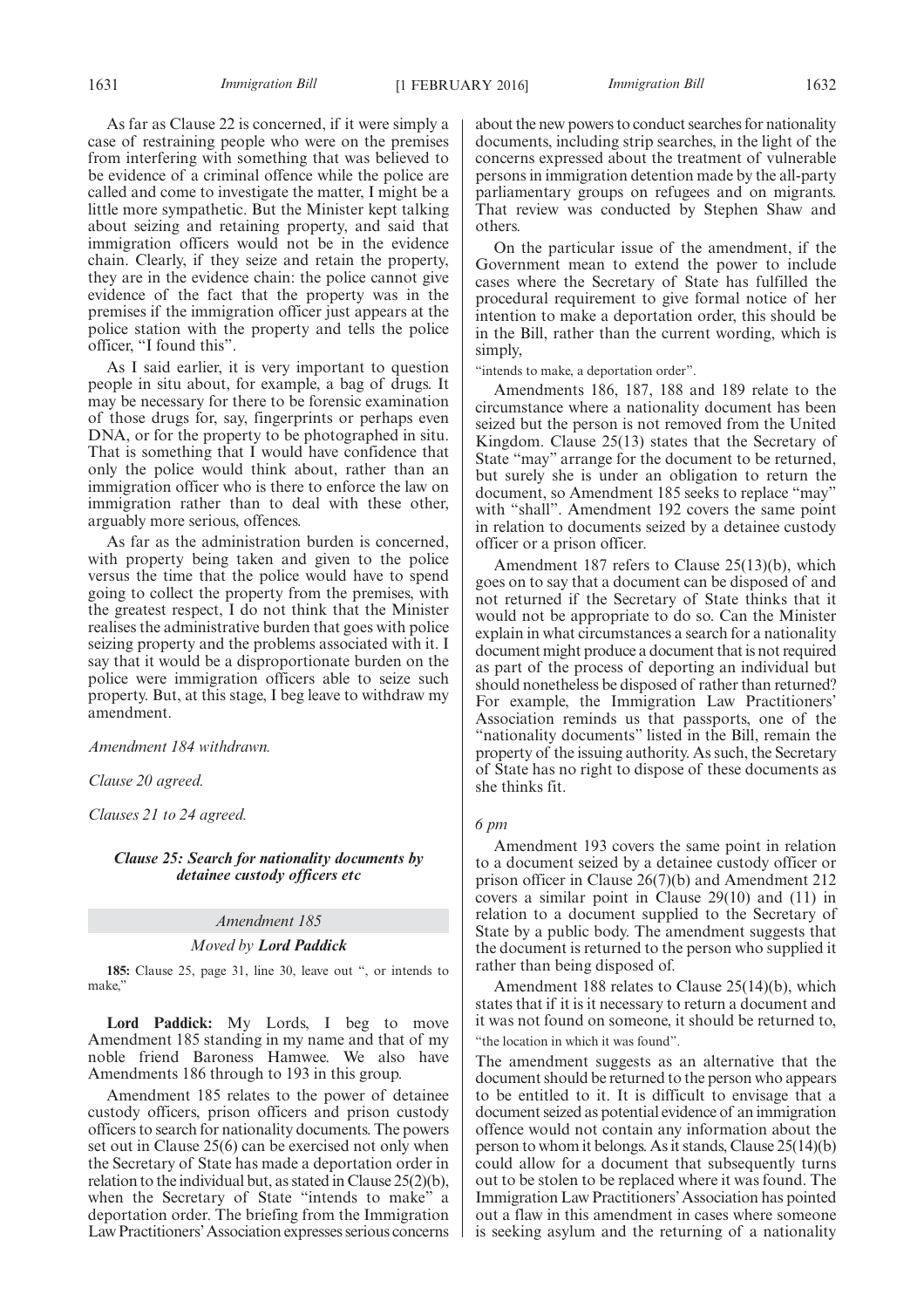[LORD PADDICK]

document to the person's country of origin may place them in danger, but we can address this defect in our amendment on Report if necessary. Amendment 190 covers the same point for a document seized by a detainee custody officer in Clause 26(5)(b).

Amendment 189 was originally intended to challenge the inclusion of "citizenship" and documents that show where the person has come from or is going to in the definition of nationality documents, but we now accept that Section 44(5) of the UK Borders Act 2007 gives a similarly broad list of documents. However, the Immigration Law Practitioners' Association points out that in the UK Borders Act a,

"inationality document' means a document showing ... the individual's identity, nationality or citizenship",

whereas this provision defines a nationality document as a document which,

"might ... establish a person's identity, nationality or citizenship"a significant widening of the power.

The document that indicates where a person has travelled from could include a guidebook, personal diary or hotel receipt. Will the Minister explain how a personal diary or a travel guide could be defined as a nationality document? If the Government want to be able to search and retain any document found, they should say so on the face of the Bill. Amendment 213 is on the same point in relation to nationality documents supplied by the police, local authorities and other public bodies at Clause 29(11) and (14).

Amendment 191 relates to Clause 26(6), which states:

"The Secretary of State may retain a relevant nationality document",

discovered during a search of a person detained,

"while the Secretary of State suspects that … a person to whom the document relates may be liable to removal from the United Kingdom … and … retention of the document may facilitate the removal".

Surely there must be a reasonable level of suspicion before the document can be retained rather than simply a gut instinct or a feeling of suspicion. I beg to move.

**Lord Alton of Liverpool:** My Lords, during the excellent remarks of the noble Lord, Lord Paddick, in introducing his amendments and talking about these clauses, he referred to Stephen Shaw's report and I want to ask the Minister some questions about that. He will know that the All-Party Parliamentary Group on Migration produced a pretty damning report on immigration detention, which led to the former Prisons and Probation Ombudsman, Stephen Shaw, being asked to investigate the treatment of vulnerable persons in detention. His report was published on Thursday 14 January, so another place had no opportunity to discuss that when it was considering the Bill, but we have a chance now to ask the Minister some questions about it in the context of these clauses.

Has the Minister had a chance to read the report in detail? It criticises the conduct of searches in immigration detention centres and it gives cause for further scrutiny of these provisions. The Minister himself, in his remarks on the previous set of amendments, said that things such as strip-searching would not be permitted, but I was concerned to read a number of accounts in Stephen Shaw's report that involved male detention staff in searches of women, although not with the removal of clothes, and of women's rooms in Yarl's Wood. I am particularly interested in the situation there, as, thanks to the Minister, my noble friend Lord Hylton and I have been able to arrange a visit to Yarl's Wood on Wednesday morning. I am glad that we will have the opportunity to put some of these questions directly to the staff who run that facility.

Mr Shaw says in his remarks:

"It is of the greatest importance that the proportion of female staff at Yarl's Wood is increased … In the meantime, Serco should only conduct searches of women and of women's rooms in the presence of men in the most extreme and pressing circumstances, and there should be monitoring and reporting (to Home Office Detention Operations) of these cases".

In recommendation 35 of the report, he states:

"I recommend that the service provider at Yarl's Wood should only conduct searches of women and of women's rooms in the presence of men in the most extreme and pressing circumstances, and that there should be monitoring and reporting of these cases".

During that review, Stephen Shaw identified evidence that the Home Office policy of not searching detainees, especially women, in the view of other people, is not always followed. I was struck by some examples that he gave. He said that:

"As far as the practices at Heathrow, Lunar house and Eaton House are concerned, the evidence of this review is that the Home Office's policy that detainees (especially women) should not be searched in view of other people is not always followed".

For instance, talking about Heathrow Terminal 3, Mr Shaw says, at paragraph 3.175:

"A female detainee was searched in front of several people" At paragraph 3.227, talking about Lunar House, he says:

"Detainees were searched in an area where they could be seen by others in the main holding room".

At Eaton House, at paragraph 3.240, he says:

"A female detainee was searched in the holding room by the Tascor escort who had arrived to take her to Colnbrook. This was in front of a male detainee and a male member of staff".

Clearly, given the vulnerable position of detainees, particularly women, who are held as immigration detainees, and the lack of compliance by detention custody staff with existing policies on searching detainees, it would be highly inappropriate to extend those powers of search to include searches for the purpose of identifying nationality documents, particularly where they are so broadly defined in the way that the noble Lord, Lord Paddick, has already described to the Committee. When he comes to reply, I would be grateful if theMinister could tell us how the Government intend to respond to Stephen Shaw's observations and recommendations.

**The Earl of Listowel (CB):** My Lords, having visited Yarl's Wood several times in the past, I have noted the deep anxiety of those resident there. Anything like this will be particularly disturbing to them, so that should be kept in mind.

We must always draw attention to concerns about the treatment of these vulnerable individuals, but we must also commend the Government when they take steps to protect such individuals and treat them with respect. I take this opportunity to pay tribute once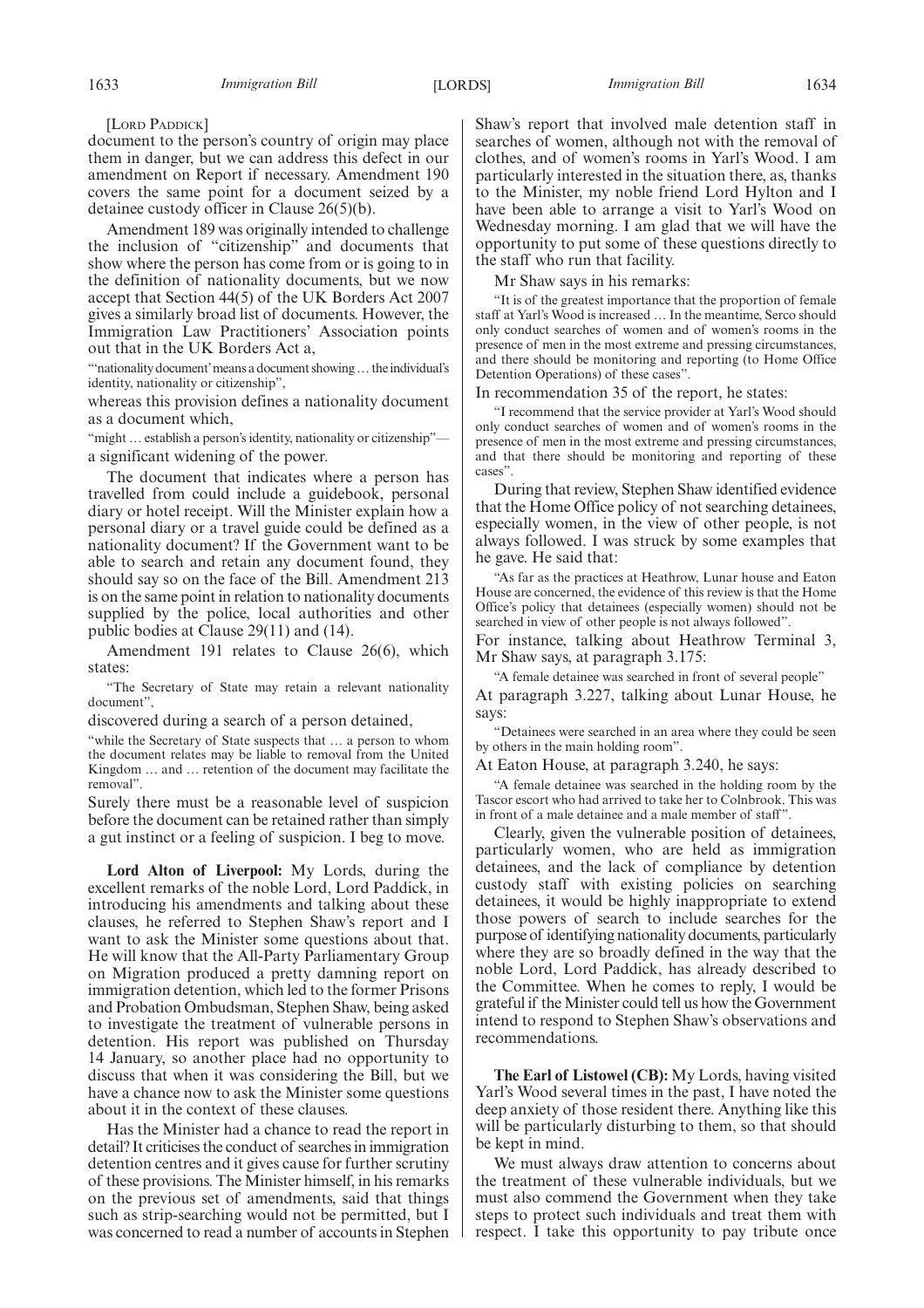again to the last coalition Government, which took children and families out of these settings. Many of us were very concerned at the large numbers of families who were detained at Yarl's Wood, often for many months on end. I remember speaking to a 16 year-old girl who was there with her mother and her six or seven year-old sister for nine months. It is very much to the coalition Government's credit that they decided to change the system.

**Lord Keen of Elie:** I am obliged to noble Lords. I shall begin by addressing the points raised by the noble Lord, Lord Alton, and the noble Earl, Lord Listowel, in the context of the report from Stephen Shaw. Of course the background to this was the detailed *Report of the Inquiry into the Use of Immigration Detention in the United Kingdom* by the All-Party Parliamentary Group on Refugees and the All-Party Parliamentary Group on Migration, of which the noble Baroness, Lady Hamwee, was a member. That led to the appointment of Stephen Shaw, and as the noble Lord, Lord Alton, has observed, he recently reported on this matter. My noble friend Lord Bates, upon receipt of that report, made a Statement to the House in which he pointed out that the Government welcomed the important contribution that Stephen Shaw had made to the debate about effective detention and accepted the broad thrust of his recommendations. That will be the subject of a further response in due course, and certainly I hope before the Report stage. I hope that the noble Lord, Lord Alton, will allow me to defer any detailed comments on the points he raised until that further response is made. But what I add is that we welcome observations that he may have to make following his visit to Yarl's Wood on Wednesday. His comments will be received in the appropriate spirit because this is a demanding area and one in which the Government are willing to seek to respond to the broad thrust of the recommendations that Stephen Shaw has made.

I turn to Amendment 185, moved by the noble Lord, Lord Paddick, but before doing so I will make this observation. He spoke about strip searches. I take issue with that term. There are full searches but they are not strip searches. It may be that he wishes to come back on that, but I take issue with the term "strip searches"; they are full searches.

**Lord Paddick:** Can the Minister tell us the difference between a full search and a strip search?

**Lord Keen of Elie:** It is set down in detail, but in general it means that someone is not stripped. It means that articles of clothing are removed and returned in turn, but without them being stripped.

I return to Amendment 185, which would limit the Secretary of State's ability to direct officers to search for nationality documents to those in respect of whom she has made a deportation order under Section 5(1) of the Immigration Act 1971, preventing its use for those whom she intends to deport. It may help if I explain that the Secretary of State, in accordance with regulations made under Section 105 of the Nationality, Immigration and Asylum Act 2002, issues a written notice to those foreign national offenders who are liable to deportation under Section 5(1) of the Immigration Act 1971 stating that she intends to seek a deportation order against them. Such persons may be detained by virtue of paragraph 2(2) of Schedule 3 to the Immigration Act 1971. Therefore, the reference to "intends to" is simply a way to ensure that such persons are within the ambit of the new powers while in detention. Being able to direct a search for nationality documents once a person has received such a notice but before a deportation order is made reduces the risk of documents being destroyed when the person knows that deportation is a realistic prospect. That is the purpose of the provision in its present form and why we resist the proposed amendment.

Amendments 186 to 188, 190, 192 and 193 seek to limit the Secretary of State's disposal options on nationality documents which are not used to remove a person, by ensuring that they must be returned to the person who was previously in possession of them or who appears to be entitled to them. On that last point the noble Lord, Lord Paddick, is of course right to say that the country which issues a passport is the proprietor of that passport, while the person to whom it is issued is the user. It is therefore that country which is entitled to claim ownership, as it were, of the passport document. That touches upon the point he mentioned about the potential risk of returning a document to an issuing authority creating a danger for a person in particular circumstances. That is a point I will take away and consider because it had not immediately occurred to me in this context.

The reason why the Secretary of State should be given the wider power indicated in the present clauses is because there may be circumstances in which she would wish to remove from circulation forged or counterfeit documents. The idea that, having identified a passport as forged or counterfeit, she should return it to the person who had been using it seems a little unusual. It is in these circumstances that the wider power is sought.

#### *6.15 pm*

Amendment 189 reduces the definition of "nationality document" to those which might establish a person's identity, nationality or citizenship. The noble Lord, Lord Paddick, was quite right to notice that this provision does in fact follow on from Sections 44 and 45 of the United Kingdom Borders Act 2007, which contain powers for immigration officers and constables to search for nationality documents, but with a wider definition than the one suggested by Amendment 189. The reason for that is that there may be circumstances in which it is important to identify the place from which a person came, or indeed the place to which they were intending to go, in the context of whether or not they should be subject to deportation. The noble Lord also asked how or why a hotel receipt, travel guide and other such documents might be considered relevant. In that context they would be considered relevant because they might disclose the first place of safety that a person had arrived at within the European Union, for example, where the provisions of the Dublin agreement apply. It is therefore entirely appropriate that one should be able to search for such documents. They could provide a trail in circumstances where a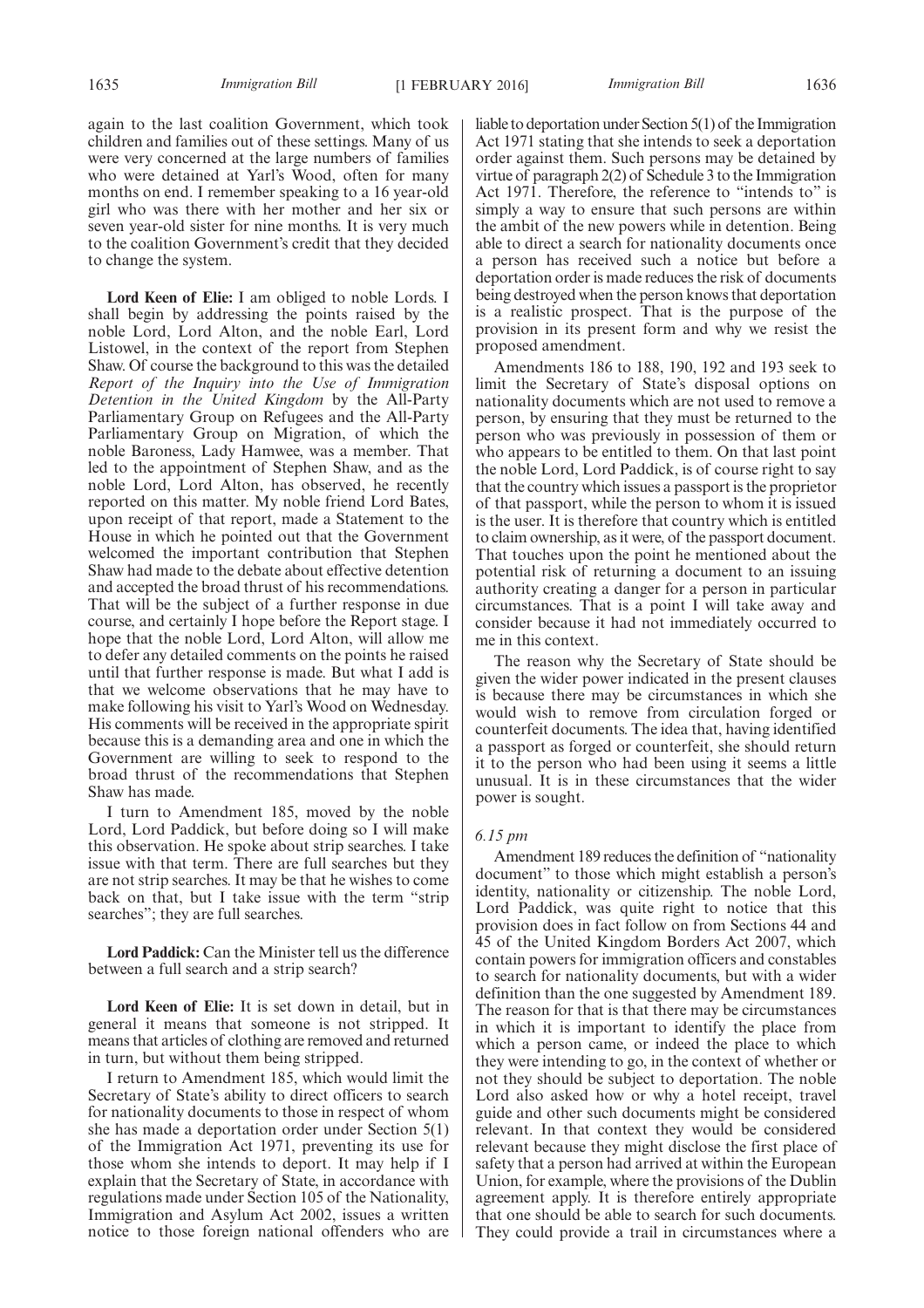[LORD KEEN OF ELIE]

person may have been seeking to make repeated asylum applications in a whole series of countries once they had arrived in a relatively safe environment.

Finally, Amendment 191 seeks to ensure that the Secretary of State may retain a relevant nationality document only if she is reasonable in her suspicion that the person to whom the document relates may be liable to removal from the United Kingdom and that the document may facilitate that removal. All Ministers must comply with public law principles when exercising public functions. This includes the requirement to act reasonably. If those delegated to use such powers do not do so, that may be challenged in the courts by means of judicial review. It is therefore implicit that the Secretary of State will act reasonably in exercising the power to retain nationality documents. I should also emphasise that the wording used in Clause 26(6) is consistent with that used in Section 17 of the Asylum and Immigration (Treatment of Claimants etc.) Act 2004 regarding the retention of documents that come into the possession of the Secretary of State or an immigration officer in the course of exercising an immigration function. There is consistency in the proposed legislation.

In light of these points, I hope that the noble Lord will agree to withdraw his amendment.

**Baroness Hamwee (LD):** My Lords, I think that some Members of your Lordships' House are still struggling to work out how a search which is complete in bits sequentially is different from a strip search. However, what I want to say at this point is that I am not the only Member of your Lordships' House, or indeed the only Member present today, to take part in the inquiry by the all-party groups to which the Minister referred. The noble Baroness, Lady Lister, was also an energetic member of the group.

**Lord Keen of Elie:** The noble Baroness is of course quite right and I apologise to the noble Baroness, Lady Lister, for omitting her name from the reference. Of course it is acknowledged that the report was the precursor to Stephen Shaw's helpful and incisive report on this matter. I am obliged for that.

**Lord Paddick:** My Lords, I am very grateful to the Minister for his explanation. As noble Lords will be aware, many amendments at Committee stage are probing amendments, so the explanations given by the Minister on this occasion have been very helpful.

On Amendment 185, I mentioned that the Secretary of State has to serve a notice on people—a formal notice of the intention to make a deportation order. The Minister pointed to that as being the meaning in the Bill. I asked the question: if that is the case why is that wording not on the face of the Bill rather than the rather vague wording that is currently there? Maybe the Minister can reflect on that between now and the next stage.

As far as the definition of nationality documents is concerned, I accept that under the Dublin agreement, as long as we are a member of the European Union, it is important to establish the first place of safety in terms of where the person should apply for asylum. I am reassured that Secretaries of State must at all times act reasonably. On that basis, I beg leave to withdraw the amendment.

*Amendment 185 withdrawn.*

*Amendments 186 to 189 not moved.*

*Clause 25 agreed.*

#### *Clause 26: Seizure of nationality documents by detainee custody officers etc*

*Amendments 190 to 193 not moved.*

*Clause 26 agreed.*

*Clauses 27 and 28 agreed.*

#### *Schedule 5: Amendments to search warrant provisions*

**The Deputy Speaker (Baroness Fookes) (Con):** Before I call the noble Lord to move his Amendment 194, I should point out that if it were agreed it would not be possible to call government Amendment 195 in the name of the noble Lord, Lord Bates, as it would be pre-empted.

#### *Amendment 194*

*Moved by Lord Paddick*

**194:** Schedule 5, page 94, line 13, leave out from "application" to end of line 17

**Lord Paddick:** My Lords, I move the amendment in my name and that of my noble friend Lady Hamwee. We also have Amendment 201 in this group.

Amendment 194 relates to Schedule 5 and amendments to the search warrant provisions in the Immigration Act 1971. We have already debated all premises warrants under Amendments 171, 172 and 173 in relation to the seizure of vehicles driven by someone illegally in this country. These provisions relate to search warrants issued to search for personnel records and nationality documents, and again allow any premises owned or occupied by the person specified in the warrant without having to specify the premises. The only thing I would say to that is that the explanation given under those previous amendments appeared to be simply to bring the Immigration Act into line with the Police and Criminal Evidence Act. Will the Minister say whether there are other specific reasons why all premises warrants would be valuable in the circumstances?

Amendment 201 is to probe the extension from one month to three of the time during which a search warrant issued under the Immigration Act 1971 can be executed. I accept that these provisions bring Immigration Act search warrants into line with those issued, predominantly to the police, under the Police and Criminal Evidence Act 1984, as amended by Section 15 of the Serious Organised Crime and Police Act 2005. However, is this necessary or safe in immigration cases?

The Immigration Law Practitioners' Association points to evidence in the March 2014 report of the Independent Chief Inspector of Borders and Immigration in relation to the use of the power to enter business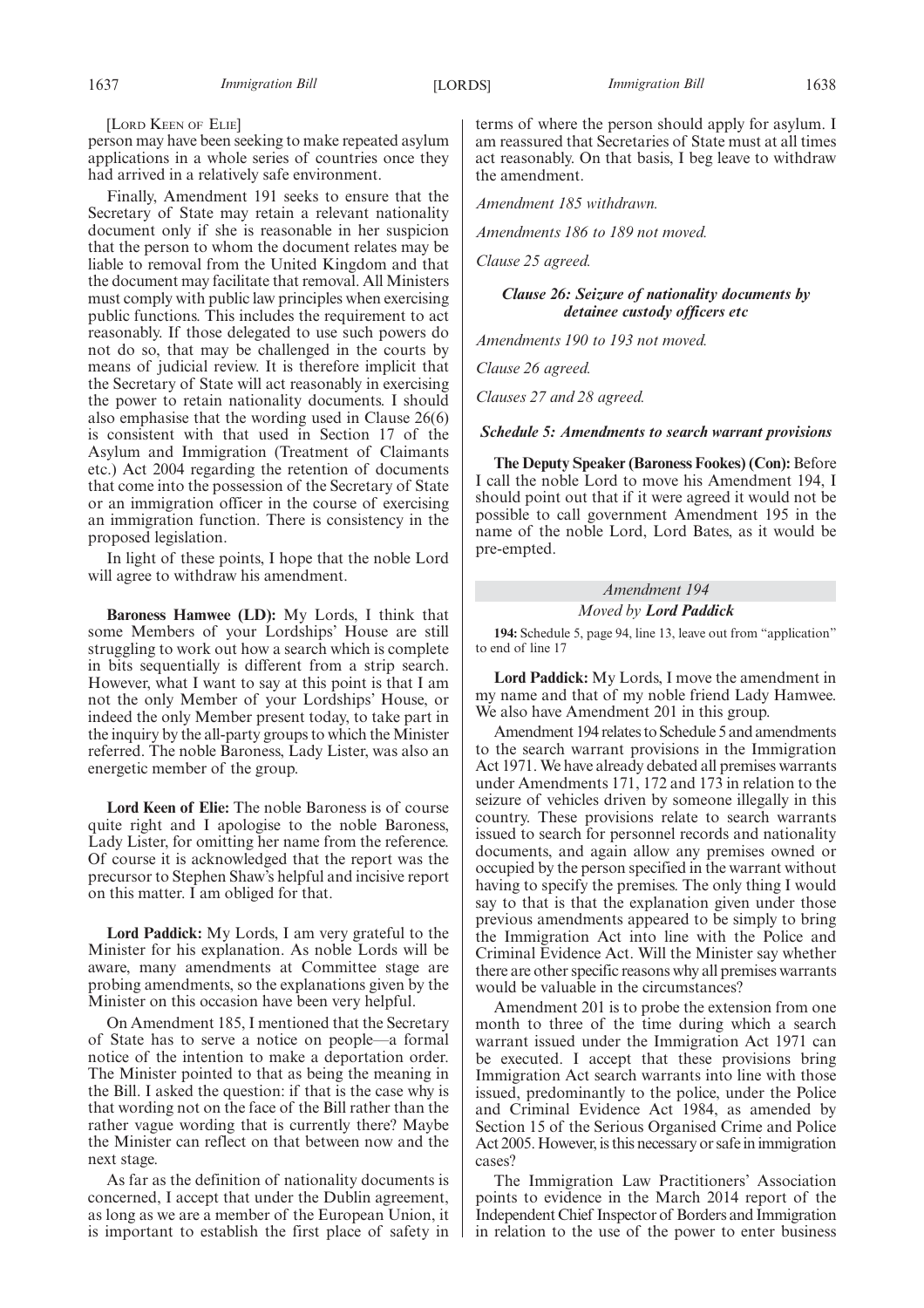premises without a warrant by immigration officers. It found that in 59% of the cases examined, the required justification had not been made out. I appreciate that this provision is to extend powers given by warrant but the chief inspector's report indicates the need for increased, not less scrutiny by the courts of the powers used by immigration officers. I beg to move.

**Lord Keen of Elie:** My Lords, I am obliged to the noble Lord. As he indicated, Amendment 194 would remove the ability for immigration officers to seek an all premises warrant where they have a power to enter and search premises for material which is likely to be relevant evidence of an immigration offence under the 1971 Act. As the noble Lord anticipated, one purpose of this is to bring the provisions on such warrants into line with those for police warrants under PACE.

In addition, Amendment 201 is intended to do the same thing, but I should perhaps explain that when the immigration warrants were originally provided for, as running for one month, that was in parallel with the time that a police warrant would run under PACE. Subsequently, the warrant under the Police and Criminal Evidence Act was extended to a three-month period, so they fell out of sequence. The difficulty is that, from time to time, there are joint immigration officer and police operations which involve warrants being granted, and it is not convenient that the immigration warrant should be a period of one month while the police warrant is for a period of three months. The purpose of Amendment  $\overline{2}01$  in particular is simply to bring the time limit back into line with that which applies for police warrants.

Coming back to Amendment 194 and the use of all premises warrants, it is considered appropriate that an all premises warrant should be available to immigration officers, not only because that is consistent with the form of warrant available to police officers pursuing their own powers but because there are many circumstances in which an all premises warrant will be required for effective recovery of material pertaining to either illegal working or potential offences in respect of landlords and illegal renting. For example, where you have someone who has a number of restaurants employing persons who may be suspected of being illegal immigrants, you may have a warrant in respect of particular premises and then discover that all the records are actually kept elsewhere—in an office, a lock-up, or something of that kind. Therefore, it is appropriate that all the premises that are subject to the control of a particular employer should be available under the warrant, otherwise we would have a very long, drawn-out, step-by-step process of knocking down one domino, going from one warrant to the next one, and so on. It is in these circumstances that it is considered appropriate that an all premises warrant should be allowed in the case of immigration officers. I hope that that addresses the concerns or reservations expressed by reference to Amendments 194 and 201. In a sense, they bring immigration warrants into line with police warrants, but they were in line with police warrants before the amendment to the Police and Criminal Evidence Act. In addition, there are substantive reasons why it is practical and effective for immigration officers to have an all premises warrant facility available to them.

Government Amendments 195 to 200 and 202 to 209 may look rather complex, but have at their core a very simple proposition; that is, in Scotland it is not lawfully possible to secure an all premises warrant and a multiple entry warrant. Therefore, it is necessary to ensure that immigration officers operating in Scotland do so within the bounds of the Scottish criminal justice system.

**Lord Kennedy of Southwark:** I see the need for the amendments, but will the noble and learned Lord explain further how we have had to come to this stage in the Bill—I assume that it was drafted in the Home Office, checked and rechecked, and then went all through the Commons—and now we find that we have to table an amendment because these powers are not available in Scotland? I am surprised that we had to come to this stage to realise that point.

**Lord Keen of Elie:** It may be that the Scots only recently had a look at it. I am not in a position to elaborate, but I hope that the noble Lord will accept that as a potential explanation.

**Lord Kennedy of Southwark:** That is very helpful, thank you.

#### *6.30 pm*

**Lord Keen of Elie:** I shall go on to deal with government Amendment 214B, which is not concerned with warrants per se, but to clarify that the person who can undertake the role of custody review officer under Section 24A of the Criminal Law (Consolidation) (Scotland) Act 1995 includes a police inspector and is not limited to a person of equivalent rank. In Scotland, immigration officers currently have a power to detain pending arrest, and charge forimmigration and nationality offences under Section 24 of the 1995 Act, which is similar to arresting a person pending charge in England, Wales and Northern Ireland. Under Section 24A of that Act a "custody review officer" may authorise an extension of the period for which a person can be held in detention under Section 24. This role has always been undertaken by a police inspector and the amendment is simply to ensure that there is no possible ambiguity in the provision that provides for this operational practice. Amendments 214C and 214D are minor and technical and simply remove redundant wording from the Bill.

I hope that these explanations will satisfy noble Lords and that they will feel able not to press their amendments, and I shall move the government amendments.

**Lord Paddick:** My Lords, I am grateful to the Minister for the explanations that he has given. I still have concerns relating to the Chief Inspector of Borders and Immigration's report on immigration officers' use of powers to enter premises without a warrant. In 59% of cases examined the required justification had not been made out. Giving immigration officers similar powers to those of police officers to enter any premises owned or occupied by the person named in the warrant and to do it over an extended period where it is not a joint operation with the police still causes me some concern.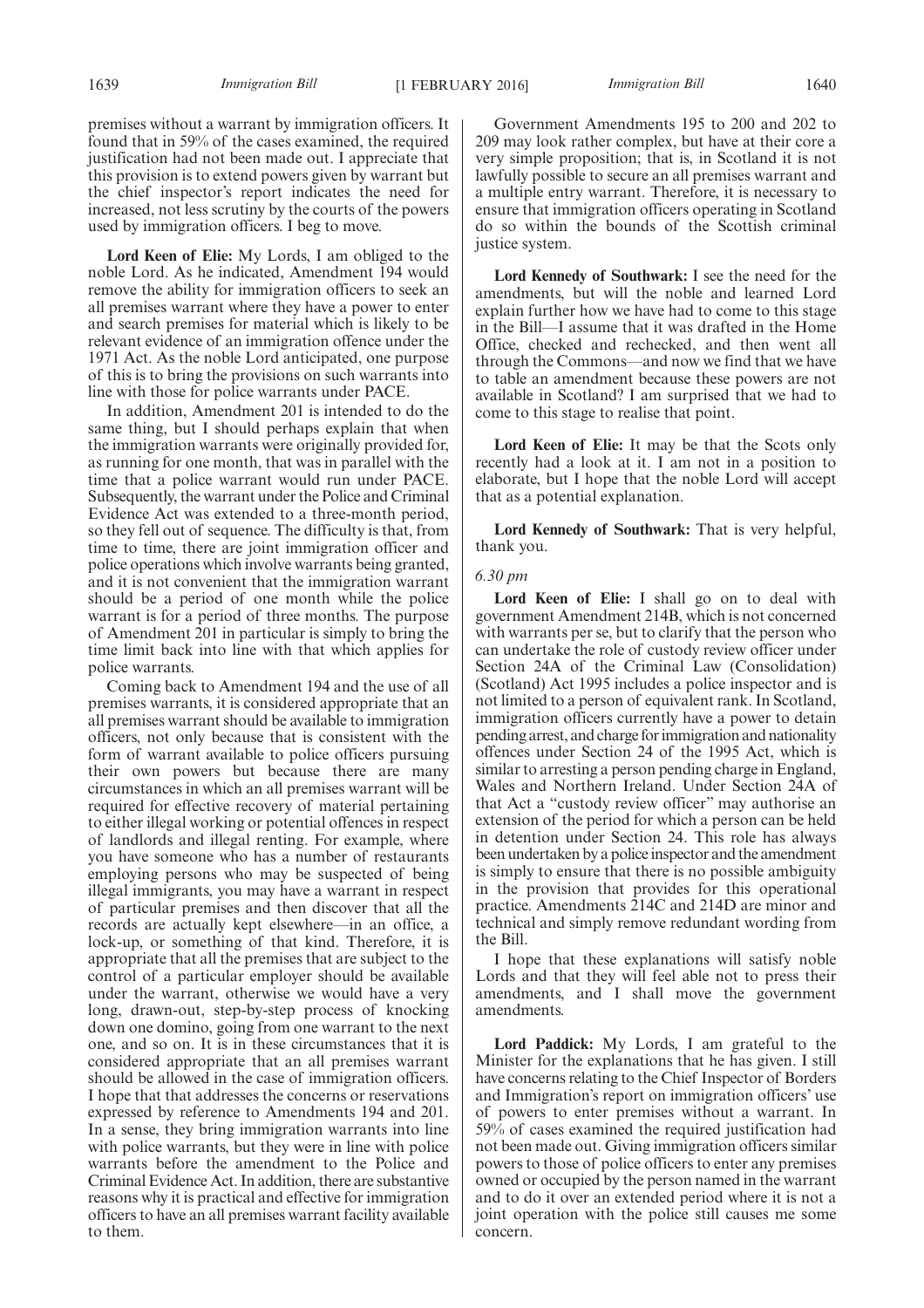[LORD PADDICK]

I am not sure whether there is similar malpractice, so far as police officers are concerned, in the execution of PACE warrants, but the Chief Inspector of Borders and Immigration's report seems to suggest that the exercise of powers by immigration officers is not perhaps as thorough as it is by police officers. My concerns remain, but at this stage I beg leave to withdraw the amendment.

*Amendment 194 withdrawn.*

#### *Amendments 195 to 200*

#### *Moved by Lord Keen of Elie*

**195:** Schedule 5, page 94, line 14, after "(b)" insert "subject to subsection (2A),'

**196:** Schedule 5, page 94, line 29, after "(1C)" insert "Subject to subsection (2A),"

**197:** Schedule 5, page 94, line 35, at end insert—

"( ) After subsection (2) insert—

"(2A) A justice of the peace in Scotland may not issue—

(a) an all premises warrant under this section, or

(b) a warrant under this section authorising multiple entries.""

**198:** Schedule 5, page 95, line 7, after "(b)" insert "subject to subsection (3C),"

**199:** Schedule 5, page 95, leave out lines 21 to 26 and insert—

"( ) After subsection (3) insert—

"(3A) Subject to subsection (3C), the warrant may authorise entry to and search of premises on more than one occasion if, on the application, the justice of the peace is satisfied that it is necessary to authorise multiple entries in order to achieve the purpose for which the justice issues the warrant.

(3B) If it authorises multiple entries, the number of entries authorised may be unlimited, or limited to a maximum.

(3C) A justice of the peace in Scotland may not issue—

- (a) an all premises warrant under this section, or
- (b) a warrant under this section authorising multiple entries."

**200:** Schedule 5, page 96, line 35, leave out "28FB(1C)" and insert "28FB(3A)"

*Amendments 195 to 200 agreed.*

*Amendment 201 not moved.*

#### *Amendments 202 to 209*

#### *Moved by Lord Keen of Elie*

**202:** Schedule 5, page 97, line 36, leave out "28FB(1C)" and insert "28FB(3A)"

**203:** Schedule 5, page 98, line 4, after "(b)" insert "subject to sub-paragraph (6BA),"

**204:** Schedule 5, page 98, line 17, after "(6AC)" insert "Subject to sub-paragraph (6BA),"

**205:** Schedule 5, page 98, line 24, at end insert—

"( ) After sub-paragraph (6B) insert—

"(6BA) A justice of the peace in Scotland may not issue—

(a) an all premises warrant under this paragraph, or

(b) a warrant under this paragraph authorising multiple entries.""

**206:** Schedule 5, page 98, line 26, leave out "(6AC)" and insert "(6BA)"

**207:** Schedule 5, page 98, line 38, after "(b)" insert "subject to subsection (3A),"

**208:** Schedule 5, page 99, line 6, after "(2C)" insert "Subject to subsection (3A),"

- **209:** Schedule 5, page 99, line 12, at end insert—
- "( ) After subsection (3) insert—
- "(3A) A justice of the peace in Scotland may not issue—
- (a) an all premises warrant under this section, or
- (b) a warrant under this section authorising multiple entries."

*Amendments 202 to 209 agreed.*

*Schedule 5, as amended, agreed.*

#### *Clause 29: Supply of information to Secretary of State*

#### *Amendment 210*

#### *Moved by Lord Paddick*

**210:** Clause 29, page 36, line 2, after second "State" insert "reasonably"

**Lord Paddick:**My Lords, in moving Amendment 210, in my name and that of my noble friend Lady Hamwee, I shall speak to Amendments 211 to 213 and Amendment 215.

Amendment 210 suggests the addition of "reasonably" in the power of the Home Secretary to direct public agencies to supply documents, so that she must "reasonably suspect", rather than simply "suspect", that someone may be liable to deportation under new Section 20A(2). Amendment 211 suggests a similar change to the power of the Secretary of State to retain such a document. Amendment 212 requires the Secretary of State to return a nationality document that is no longer required to the person who supplied it, as previously debated on Amendment 188.

Amendment 213 again queries extending the definition of "nationality document" from "a document showing" the individual's "identity, nationality or citizenship", to one that "might establish" the individual's "identity, nationality or citizenship", as previously debated on Amendment 189. I do not think that the Minister addressed in that debate the broadening of the definition from a document "showing" the individual's identity to one that "might establish" their identity. That is a considerable broadening of the definition.

Amendment 215 would insert a new clause after Clause 30 relating to complaints and the investigation of serious concerns relating to the conduct of immigration officers. It suggests that a commission be established to,

"make recommendations about the establishment of an independent oversight body",

for immigration officers and other authorised officers, in so far as they exercise powers available to immigration officers. My understanding is that the Independent Police Complaints Commission currently investigates complaints against immigration officers, but only relating to powers similar to those exercised by the police. There is not one overall coherent complaints investigation or recording system. Would the Minister confirm this? Even if the IPCC has a role, we believe that such arrangements may be inadequate and should at least be reviewed to ensure that they are effective.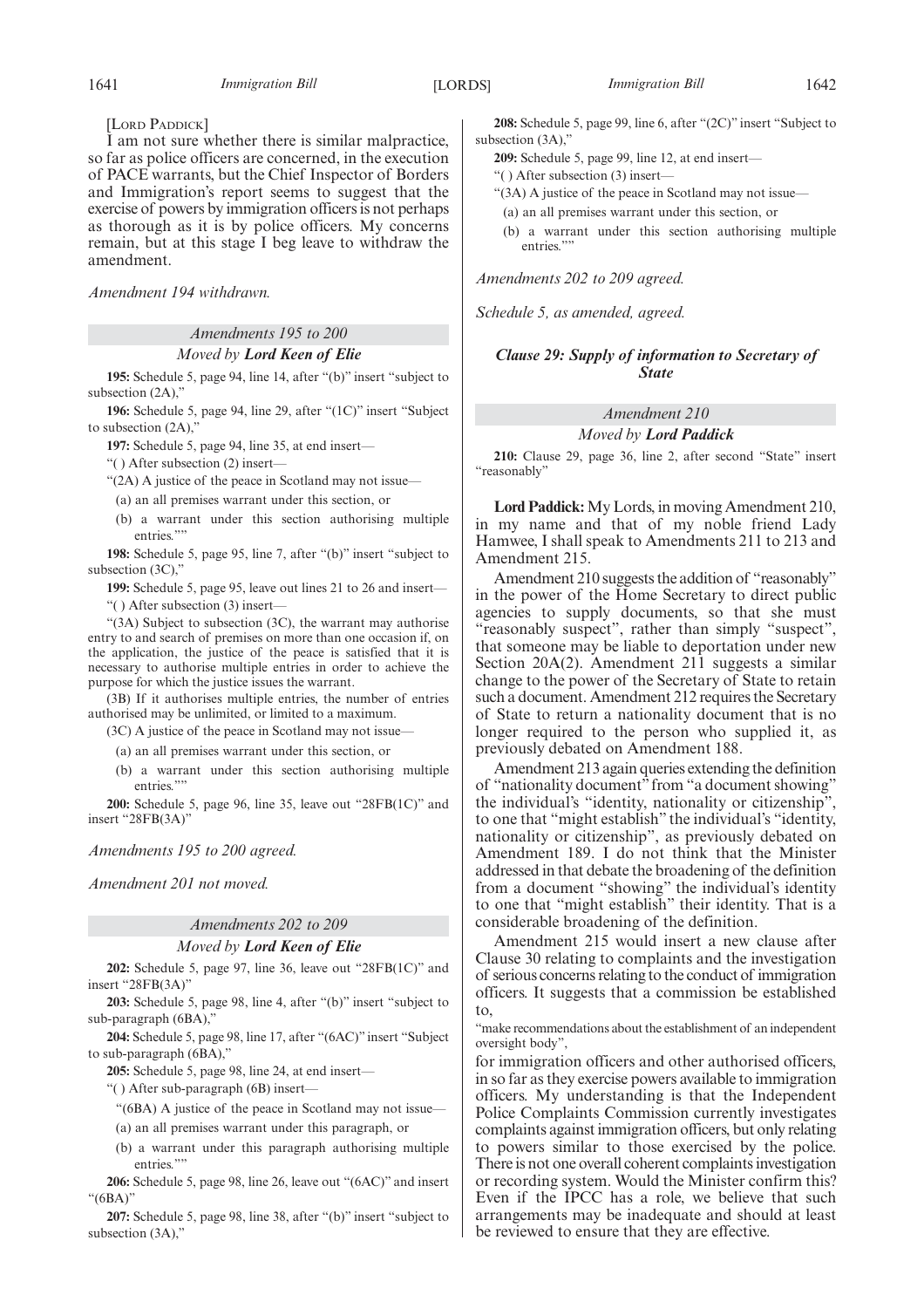The Independent Police Complaints Commission is fighting an uphill struggle to win the trust and confidence of the public in general, and the black and minority ethnic communities in particular. Those most likely to come into contact with immigration officers are those seeking asylum and others in a very vulnerable position. The likelihood that such people will have a good understanding overall of their rights and the standard of conduct expected of immigration officers and other authorised officers is far less than among those born in this country or who have lived here for some time. Indeed, the way they may have been treated by officials in their own country may well be far below the standard expected of immigration officers and other authorised officers in the UK.

In all the circumstances, it seems that there is at least a question that needs to be examined as to whether the existing arrangements by which long-standing residents of the UK—well-versed in their rights and the conduct expected of officials—can have their concerns about the police and immigration officers investigated are adequate for asylum seekers and those newly arrived in the United Kingdom. I beg to move.

**Lord Kennedy of Southwark:** My Lords, this group of amendments concerns the supply of information to the Secretary of State and the establishment of a commission for standards for immigration officers. I was somewhat surprised that without Amendment 212 or something similar—it may need refining—it would be left to the Secretary of State to dispose of nationality documents as they think appropriate, without any further clarifications. It would be useful if the noble and learned Lord, Lord Keen, would confirm that there is no question that these documents will not be returned to the person when they are no longer needed by the Secretary of State or their officials. I understand that we would not want to return the documents to someone who had no right to have them, but if they have been obtained lawfully they should go back to them.

Amendment 215 requires the Secretary of State to establish a commission to make recommendations for an independent oversight board to set standards for immigration officers. Given the sort of powers that immigration officers exercise as public officials, it is right that we should have in place a proper process to look at complaints about their conduct and standards. It would be helpful if the noble and learned Lord were to set out what happens at present. Is this safeguard in place with regard to certain things but not to others, as the noble Lord, Lord Paddick, indicated? Does the noble and learned Lord think that the present system is adequate in all respects?

**Lord Keen of Elie:** I am obliged to the noble Lords, Lord Paddick and Lord Kennedy of Southwark, for their observations on these provisions.

Amendments 210 and 211 are essentially the same as those previously discussed in relation to Amendment 191 in seeking to ensure that the Secretary of State may direct a person to supply a relevant nationality document only—and may retain that document only—if she acts reasonably in her suspicion that the person to whom the document relates may be liable to removal from the United Kingdom, and that the document may facilitate that removal.

Amendment 213 is the same as Amendment 189, put forward to Clause 25, in seeking to limit the definition of "nationality document". The noble Lord, Lord Paddick, observed that I had not addressed the distinction between the term "showing" and the term "might establish". It respectfully appears to me that it is the distinction between that which is explicit on the face of a document and that which may be inferred from its terms. The terms of a document may not on their face show a particular position but an analysis of the terms of that document would lead to an implication about the source of the document, the person using it or the background of that person. So I suggest that it is the distinction between a document being explicit on its face, and giving rise to what might be termed a circumstantial evidential route to a determination with regard to a person's nationality or route of travel.

Amendment 212 differs slightly from those previous amendments to Clauses 25 and 26 on the Secretary of State's power to dispose of documents which she no longer wishes to retain in that it requires the document to be returned to the person who supplied it. However, to answer the question raised by the noble Lord, Lord Kennedy, we again face a difficulty when the Secretary of State is provided with documents which are clearly forged or counterfeit. The desire is to ensure that these should not remain in circulation and therefore be returned to someone who would put them back into circulation or use them again. I hope that that satisfies the noble Lord. It should be acknowledged that some of the bodies supplying documents will not be in a position to establish whether they are forged or fraudulently obtained—but, generally speaking, Immigration Enforcement personnel are able to determine that from the analysis of documents.

As we have discussed, Clause 29 contains powers that enable the Secretary of State to require public authorities, subject to certain conditions, to supply nationality documents to the Home Office for immigration purposes. Schedule 6 lists those public authorities to which the new duty applies. Government Amendment 214A is quite straightforward in terms of its effect in that it adds education bodies to that list: these are schools and further and higher education providers across the United Kingdom. This power will be exercisable only where the Secretary of State suspects that a person to whom the document relates may be liable to removal from the United Kingdom in accordance with a provision of the Immigration Acts, and that the document may facilitate the removal.

I wish to be absolutely clear that this is not a power to require education bodies or, indeed, any of those listed, to collect data or information on behalf of the Secretary of State, or to seize documents from people, as it applies only where the Secretary of State has reasonable grounds for believing that a nationality document is already lawfully in the possession of the relevant body—that is to say, that they hold the document for the purposes of their own functions.

#### *6.45 pm*

On the new clause proposed in Amendment 215, I fully understand the value of having standards for the actions of immigration officers, the handling of complaints against them and the investigation of serious concerns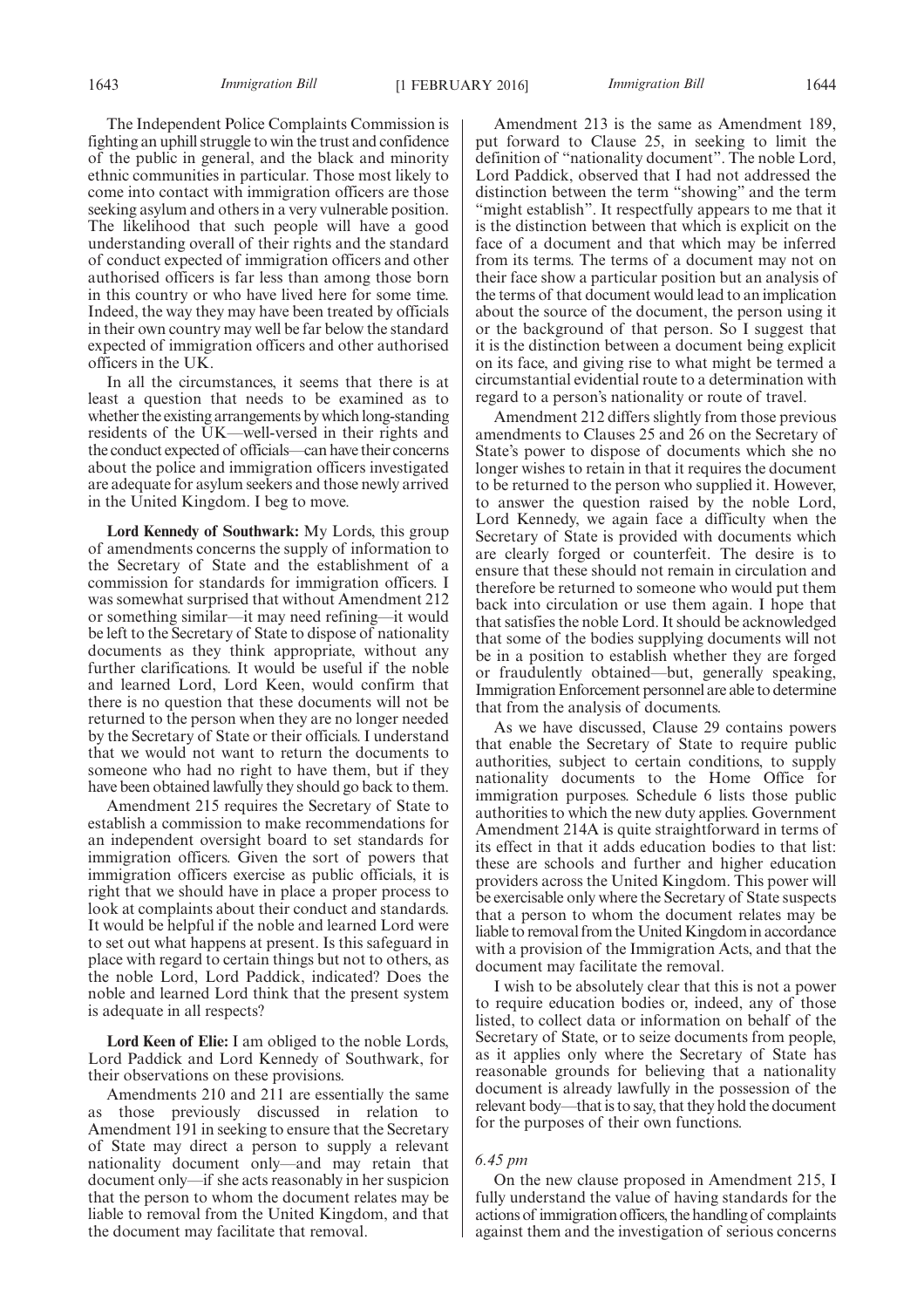[LORD KEEN OF ELIE]

about their conduct. It is vital that the public are able to make complaints where they feel they have been mistreated by immigration officers, and, of course, it is right that serious incidents are subject to independent scrutiny. Indeed, it is precisely because of our commitment to protecting the public that we have ensured that adequate oversight mechanisms are in place for all areas of Great Britain and Northern Ireland.

In England and Wales, the Independent Police Complaints Commission provides oversight of serious complaints, matters of conduct and incidents involving immigration officers exercising enforcement powers. The Police Ombudsman for Northern Ireland's remit mirrors that of the IPCC, enabling oversight of serious incidents, complaints and conduct matters in Northern Ireland where immigration enforcement powers are exercised.

In Scotland, the Crown Office and Procurator Fiscal Service has the remit to investigate deaths and allegations of criminality in respect of immigration matters. In addition, all complaints about immigration officers who are exercising enforcement powers in Scotland may be investigated by the Police Investigations and Review Commissioner.

Furthermore, the United Kingdom's border and immigration functions as a whole are subject to the independent scrutiny of the Chief Inspector of Borders and Immigration, who was cited a little earlier by the noble Lord, Lord Paddick. Detention staff are also subject to a number of oversight and monitoring bodies. Her Majesty's Inspector of Prisons has a statutory responsibility to report on the conditions and treatment in not just prisons but all places of immigration detention in the United Kingdom; the Parliamentary and Health Ombudsman can conduct unannounced inspections; and detainees may ask for complaints to be reviewed by the independent Prisons and Probation Ombudsman.

The role of the Independent Chief Inspector of Borders and Immigration was created by Section 48 of the UK Borders Act 2007. It has been in place for a number of years and is believed to work effectively and efficiently. Guidance on how complaints are managed and resolved by UK Visas and Immigration, Immigration Enforcement and Border Force is publicly available on the Government's website. This includes information about the complaints management structure, types of complaints handled, dealing with complaints, service complaints, minor misconduct complaints, serious misconduct complaints, special circumstances, complaints from children and complaints for the purposes of financial redress. Complaints may be raised at a local level to a senior officer within the relevant immigration compliance and engagement team which conducted the search. Complaints about serious misconduct are allocated to, and investigated by, the immigration Professional Standards Unit.

So there is a wide-ranging series of bodies available to ensure that complaints from the public are properly handled and effectively disposed of. I again point to the observations made a little earlier by the noble Lord, Lord Paddick, about the use, or alleged misuse, of warrants in circumstances where they have been employed by immigration officers. That points up the fact that there is a very effective monitoring system in place. In these circumstances, I urge noble Lords to accept government Amendments 214A and 214B and invite the noble Lord, Lord Paddick, to withdraw his amendment.

**Lord Kennedy of Southwark:** The noble and learned Lord has gone through the various bodies to which we can complain. However, there are a lot of bodies to which one can complain about all sorts of different things. Perhaps his officials should reflect that there is a case for bringing all these things together because having all these bodies may not be the best way to run things. As regards the nationality documents, I entirely accept the point about fraudulent documents but if a document is genuine I assume that it would be returned to the relevant person.

**Lord Keen of Elie:** On the last point, the Secretary of State will act reasonably, and is lawfully obliged to act reasonably, so there cannot be any real difficulty about that. On the noble Lord's first point, our complaints procedure may be so comprehensive that it is difficult for him to get his arms round it. However, I would be content to write to outline that procedure in more detail if he felt that would assist.

**Lord Paddick:** My Lords, I am very grateful to the Minister for the explanations that he has given. As he said, many of them were similar to points that we had already debated. I am very grateful for his explanation about the broadening of the definition, which he did not cover on the previous amendments. I shall read with interest, and very carefully, what he has said on that issue.

On Amendment 215, I echo what the noble Lord has just said about the many and different avenues of complaint. How can somebody who has a genuine grievance against the Immigration Service possibly know which body to turn to among all that complexity? The Minister did not address the concerns that I expressed on behalf of many communities about their lack of trust and confidence in the Independent Police Complaints Commission, and the concern that those who are likely to come into contact with the Immigration Service are likely to be more vulnerable and less aware of their rights than those who do make complaints to the Independent Police Complaints Commission.

The Minister made reference to the Independent Chief Inspector of Borders and Immigration. I have to confess to not knowing exactly what the chief inspector's remit is, but if it is similar to that of Her Majesty's Chief Inspector of Constabulary, it is purely a monitoring function—an investigation and review function—rather than a complaint-examining function. Indeed, if any complaint were made to the Chief Inspector of Borders and Immigration about the conduct of the immigration office, I would expect him to refer it to—

**Lord Keen of Elie:** I should have added that Independent Police Complaints Commission's remit was extended to investigating complaints and serious conduct matters relating to the exercise of immigration enforcement powers by Section 41 of the Police and Justice Act 2006 and the UK Border Agency (Complaints and Misconduct) Regulations 2010. I had omitted to mention that.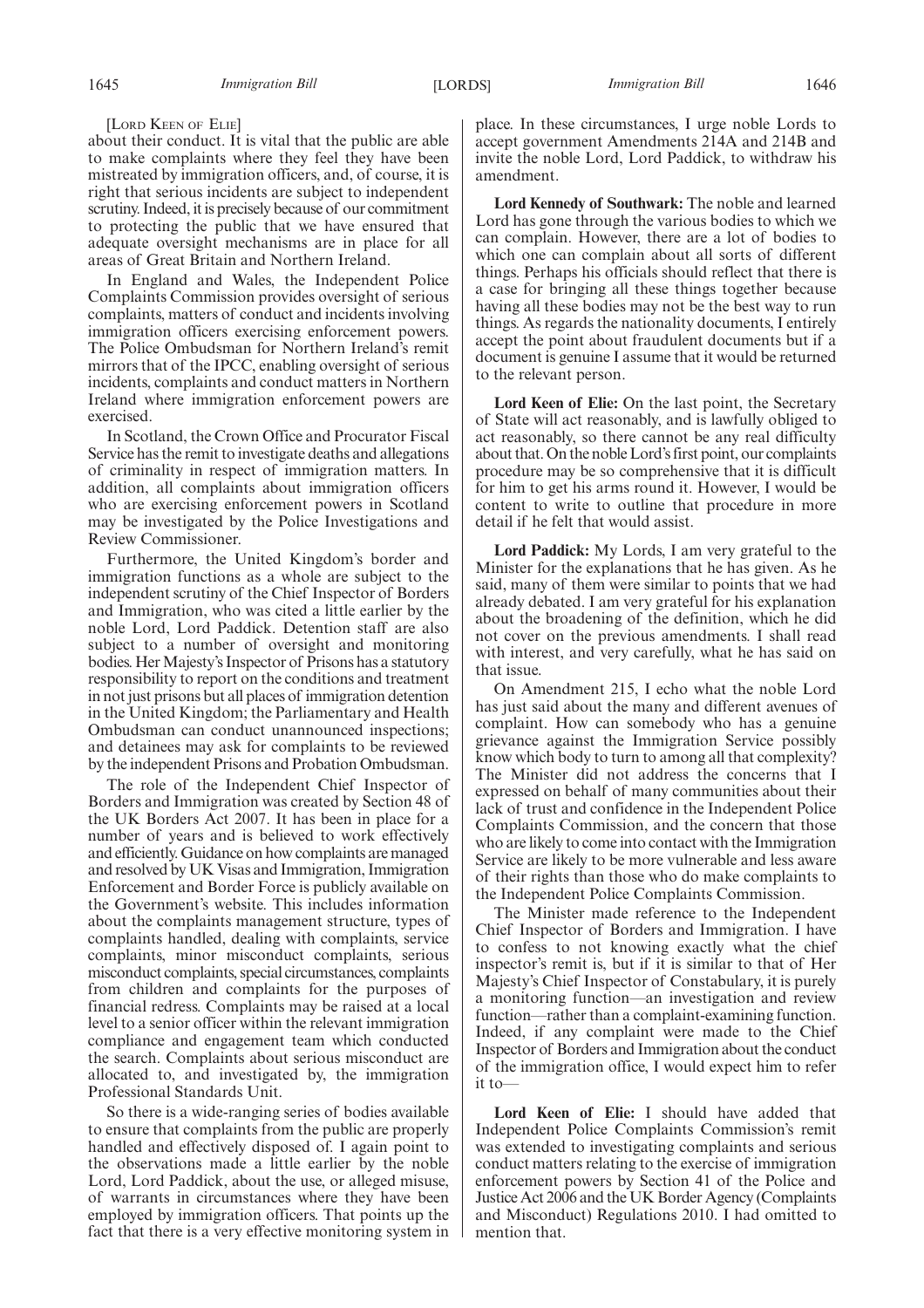**Lord Paddick:** I am very grateful to the Minister for that.

As I was saying, I expect that we would find in practice that complaints made to the Independent Chief Inspector of Borders and Immigration would just be passed on to the many and various organisations and bodies that the Minister highlighted.

I am therefore still unconvinced that there is no need to review whether the current procedures for making complaints against immigration officers are user-friendly to people who are going to find it very difficult to navigate all these different systems. But in the meantime, I beg leave to withdraw my amendment.

*Amendment 210 withdrawn.*

*Amendments 211 to 213 not moved.*

*Clause 29 agreed.*

*Schedule 6: Duty to supply nationality documents to Secretary of State: persons to whom duty applies*

*Amendments 214 and 214A*

*Moved by Lord Bates*

**214:** Schedule 6, page 100, line 9, leave out "Licensing" and insert "and Labour Abuse"

**214A:** Schedule 6, page 100, line 23, at end insert—

*"Education bodies*

The proprietor of a school or 16 to 19 Academy within the meaning of the Education Act 1996 (see sections 4 and 579(1) of that Act).

The governing body of an institution within the further education sector within the meaning of the Further and Higher Education Act 1992 (see sections 90 and 91 of that Act).

The governing body of a qualifying institution within the meaning of Part 2 of the Higher Education Act 2004 (see sections 11 and 21 of that Act).

The proprietor or governing body of a school within the meaning of the Education (Scotland) Act 1980 (see section 135(1) of that Act).

The proprietor or governing body of a post-16 education body within the meaning of the Further and Higher Education (Scotland) Act 2005 (see section 35 of that Act).

The proprietor of a school within the meaning of the Education and Libraries (Northern Ireland) Order 1986 (SI 1986/594 (NI 3)) (see Article 2(2) of that Order).

The governing body of an institution of further education within the meaning of the Further Education (Northern Ireland) Order 1997 (SI 1997/1772 (NI 15)) (see Article 2(2) of that Order).

The governing body of a higher education institution as defined by Article 30(3) of the Education and Libraries (Northern Ireland) Order 1993 (SI 1993/2810 (NI 12))."

## *Amendments 214 and 214A agreed.*

*Schedule 6, as amended, agreed.*

## *Clause 30: Detention etc. by immigration officers in Scotland*

## *Amendments 214B to 214D*

## *Moved by Lord Bates*

**214B:** Clause 30, page 37, line 27, at end insert—

"( ) The Criminal Law (Consolidation) (Scotland) Act 1995 is amended as follows.

( ) In section 24A (extension of period of detention under section 24) for subsection (7) insert—

"(7) In this section and section 24B, "custody review officer" means—

- (a) an officer who—
	- (i) is of a rank at least equivalent to that of police inspector, and
	- (ii) has not been involved in the investigation in connection with which the person is detained, or
- (b) in relation to the detention of a person under section 24 by an immigration officer, a constable—
	- (i) of the rank of inspector or above, and
	- (ii) who has not been involved in the investigation in connection with which the person is detained."

( ) In section 26A(2) (power of arrest of authorised immigration officers) omit "or immigration enforcement offence"."

**214C:** Clause 30, page 37, line 28, leave out "of the Criminal Law (Consolidation) (Scotland) Act 1995"

**214D:** Clause 30, page 37, line 37, leave out subsection (3) and insert—

"( ) Omit the definition of "immigration enforcement offence"."

*Amendments 214B to 214D agreed.*

*Clause 30, as amended, agreed.*

## *Amendment 214E*

## *Moved by Lord Bates*

**214E:** After Clause 30, insert the following new Clause—

"Powers to take fingerprints etc. from dependants

(1) Section 141 of the Immigration and Asylum Act 1999 (powers to take fingerprints from certain persons and their dependants) is amended as follows.

(2) In subsection (7) for paragraph (f) substitute—

"(f) any person ("F") who is—

(i) a member of the family of a person within any of paragraphs  $(a)$ ,  $(b)$  or  $(ca)$  to  $(e)$ , or

(ii) a dependant of a person within paragraph (c)(i)."

(3) In subsection (8)(f) after "person" insert "of whose family he is a member or".

(4) In subsection (9)(f) after "person" insert "of whose family he is a member or".

(5) After subsection (13) insert—

"(13A) For the purposes of subsection  $(7)(f)(i)$ , a person is a member of the family of another person ("P") if-

- (a) the person is—
	- (i) P's partner,

(ii) P's child, or a child living in the same household as P in circumstances where P has care of the child,

(iii) in a case where P is a child, P's parent, or

(iv) an adult dependant relative of P, and

(b) the person does not have a right of abode in the United Kingdom or indefinite leave to enter or remain in the United Kingdom.

(13B) In subsection (13A) "child" means a person who is under the age of 18."

(6) In subsection (14) for " $(7)(f)$ " substitute " $(7)(f)(ii)$ "."

(7) Section 142 of the Immigration and Asylum Act 1999 (attendance for fingerprinting) is amended as follows.

(8) In subsection (2) for "a dependant of" substitute "a member of the family of, or a dependant of,".

(9) In subsection  $(2A)$  for "a dependant of" substitute "a member of the family of".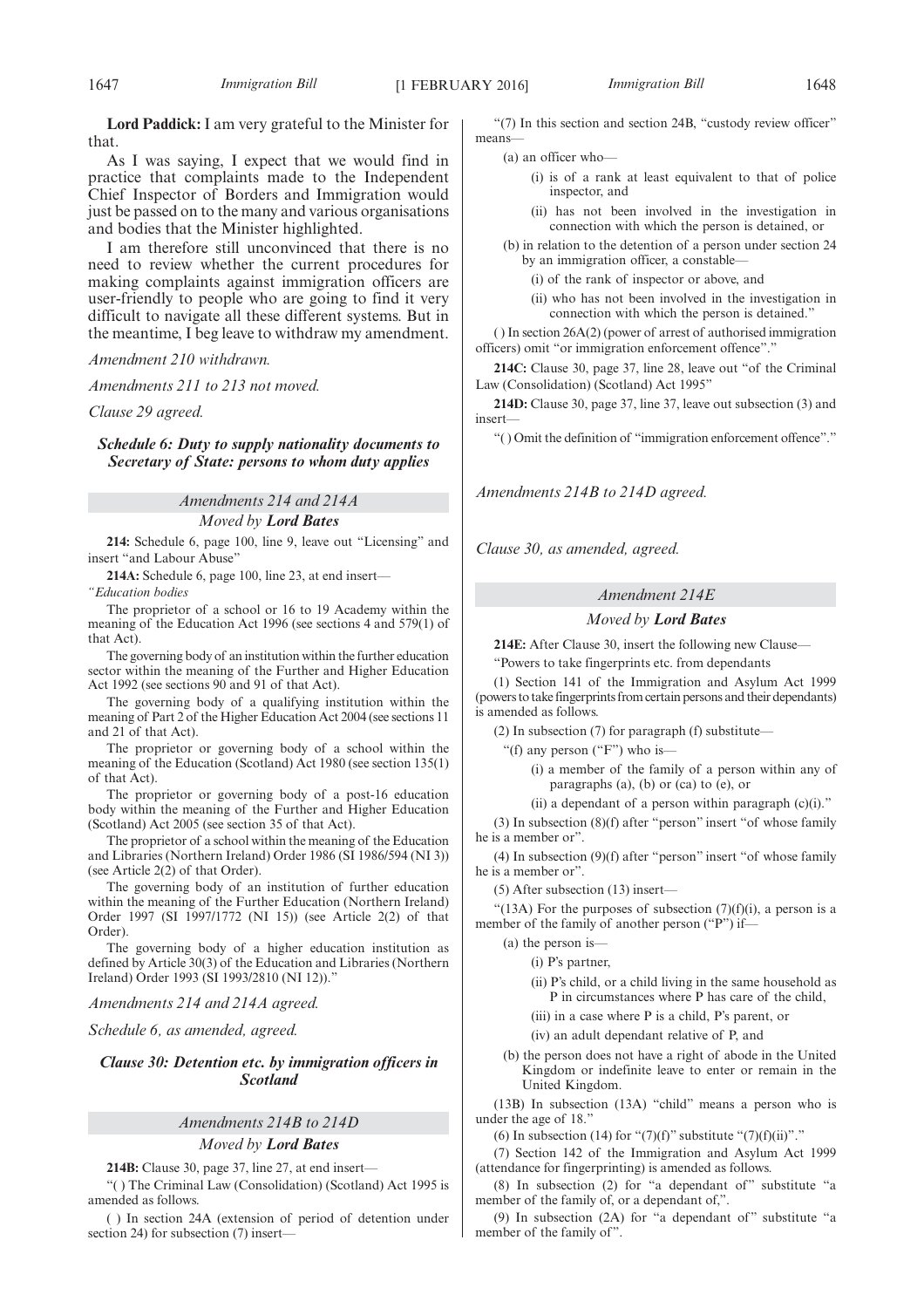[LORD BATES]

(10) Until the commencement of the repeal of section 143 of the Immigration and Asylum Act 1999 (destruction of fingerprints) by paragraph 17(2) of Schedule 9 to the Immigration Act 2014, subsection (9) of that section has effect as if after "the person" there were inserted "of whose family he is a member or".

(11) In section 144A(2) (application of regulations about use and retention of fingerprints etc to dependants) after "the person" insert "of whose family F is a member or"."

*Amendment 214E agreed.*

*Amendment 215 not moved.*

*Clause 31 agreed.*

## *Clause 32: Immigration bail*

## *Amendment 215A*

## *Moved by Baroness Hamwee*

**215A:** Clause 32, page 38, line 13, leave out "bail" and insert "temporary admission"

**Baroness Hamwee:** My Lords, my noble friend Lord Paddick and I have a number of amendments in this group, and we have added our names to other amendments in the names of the noble Lords, Lord Rosser and Lord Kennedy.

With this amendment we come to another big issue, starting with what may appear to be a triviality, although I do not regard it as such. The clause, of course, is about bail. The law as it currently stands is that if a person cannot lawfully be detained under immigration powers—for instance, because there is no prospect of removing her or him within a reasonable period, or at all, or because it is contrary to policy to detain because the person is a victim of torture or trafficking or is seriously mentally ill—that person must be released from immigration detention and cannot be subject to bail because the powers to grant bail and to impose bail conditions can apply only if there is a power lawfully to detain. Bail is not liberty, either conceptually or practically, because of conditions which may be applied.

The Master of the Rolls, Lord Dyson—I appreciate he may not be the flavour of the month in the Government's eyes, following evidence to the Justice Committee—recently referred to the long-established common law position that,

"The power to grant bail presupposes the existence of (and the ability to exercise) the power to detain lawfully. … It would be extraordinary if Parliament had intended to confer the power to grant bail where a person has been unlawfully detained or could not lawfully be detained".

But we have Clause 32 and Schedule 7, which say that a person may be granted bail,

"even if the person can no longer be detained",

which left my head spinning—but not spinning so much that I do not think that the language is important.

In this debate, we will all refer to "bail" because that is the term used in the Bill, but Amendments 215A and 216A would replace it with the term "temporary admission". Language should be accurate and should not imply what it is not. We are not wedded to the term "temporary admission". It is used in at least three immigration statutes which I have come across,

and indeed there is a government amendment using the term. But if the Government wish to propose an alternative which does not suggest that detention is the norm, and that is accurate and does not carry connotations—in particular, that does not suggest that persons seeking asylum are criminals—I would of course be happy to entertain it.

I am spending a little time on this issue because it is not just me and the other noble Lords concerned who are nodding. Article 31 of the 1951 refugee convention expressly protects those who claim asylum from being treated as criminals, and I am advised that the UNHCR and other international guidance recognises that detention must always be the exception—a point I would like to emphasise.

In the Public Bill Committee in the Commons, the Minister said that the language was chosen deliberately because it is commonly understood by practitioners, but the point, surely, is how it is understood by others. Anything that risks designating an asylum seeker or someone who is seeking to register his status as an asylum seeker, who is not illegal, as a criminal—instead of, as he often is, as a victim—should be avoided.

#### *7 pm*

Moving on to the other amendments, the language is not new but the restrictive provisions of the Bill are. We have added our names to Amendment 217, tabled by the noble Lord, Lord Rosser, because it gives a role to the judiciary, not the Executive. That is probably the most important issue in this part of the Bill. It highlights the importance of regular and frequent reviews of detention in every case. It is implicit in that, certainly as I read it, that detention should not be automatic nor roll on automatically.

We have also added our names to Labour's Amendment 220 and to Amendment 221, tabled by the noble and learned Lord, Lord Mackay of Clashfern. It was originally shown as being in his name and that of my noble friend Lord Paddick. I respect the noble and learned Lord's views and I wondered why my noble friend had done a little exercise of his own. It was only on Thursday that I discovered that he had not, when the noble Lord, Lord Pannick, called me and asked me to speak, since neither he nor the noble and learned Lords, Lord Mackay and Lord Judge, could be here this evening—so the unlearned gets to go first on this. I predict the weight of learning might come to bear at the next stage if the Government do not concede on this point.

Paragraph 2 of the schedule deals with conditions of bail and the sub-paragraphs allow the Secretary of State to override the decisions of the tribunal about residence conditions and electronic monitoring. The organisation Justice—at this point one might say Justice without adding "the organisation", I think—describes the power of the Secretary of State, who will have requested the First-tier Tribunal to impose conditions, which the First-tier Tribunal will have considered and refused, then to overturn the decision as,

"a direct affront to the rule of law".

The Constitution Committee asks whether it is compatible with the rule of law for the Executive to be able to override the decision of an independent judicial body, and quotes a number of comments from the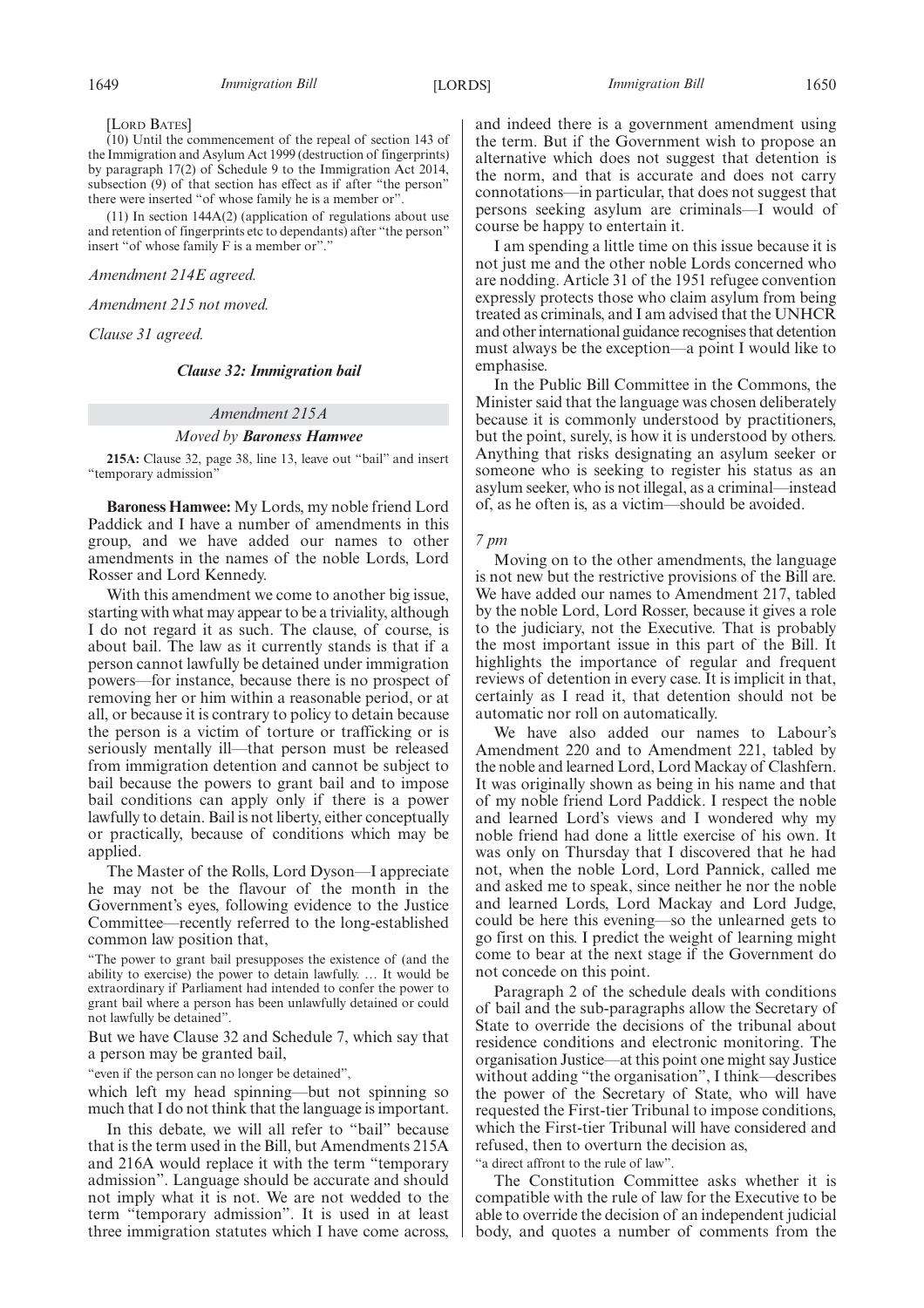noble and learned Lord, Lord Neuberger, in the recent Evans v Attorney-General case regarding freedom of information, when he said that,

"it is a basic principle that a decision of a court is binding as between the parties, and cannot be ignored or set aside by anyone, including (indeed it may fairly be said, least of all) the executive". The Constitution Committee also says in its recent report:

"It is also worth noting that, unlike the matter at stake in the Evans case, electronic-monitoring and residence conditions engage considerations of individual liberty—something that arguably renders the prospect of executive intervention more constitutionally dubious".

The Constitution Committee goes on to express concern about the provisions being,

"in tension with the principles of the rule of law",

and says:

"The usual process, should a Minister have concerns about a judicial decision, would be to appeal against it. The House may wish to ask the Government"—

which is what I am doing now—

"to clarify how their proposals comply with the rule of law. The House may also wish to ask the Government why, if the intention is to ensure the use of certain bail conditions for particular offenders (such as satellite monitoring for foreign nationals), they do not simply propose new criteria for the First-tier Tribunal to take into account when setting bail conditions".

In the Commons Public Bill Committee, the Minister said that the powers would be used "very rarely". That hardly requires a response other than, perhaps, as I commented earlier, if one is not afraid of something, why not provide for it?

Our Amendments 221A and 221D address matters to which the Secretary of State or the First-tier Tribunal must have regard when determining the grant of bail or bail conditions. One of these is that the person might cause a danger to public health. I would be grateful if the Minister could explain why incarceration would be applied in this case. For instance, would treatment not be more appropriate? If someone is not in the group of people who are seeking asylum and who might be subject to immigration bail—you or me, I might say—but causes a danger to public health, they would not be incarcerated. Other public health provisions might apply but they would not be subject to bail conditions.

The other matter I wish to raise this evening is,

"whether the person's detention is necessary in that person's interests".

My concern is whether this could be used in the case of mental illness and whether it might be open to abuse. It is a very wide provision and there are a number of cases in which the courts have found that the use of immigration detention to protect a person from himself is unlawful. In view of the time I am taking, I will not quote them now, but I have them to hand.

Amendments 221C and 221D are about electronic monitoring and related arrangements, which may require the person to communicate,

"in a specified manner and at specified times".

Amendment 221C would insert reasonableness. This comes from evidence that a number of your Lordships will have heard during the period when control orders were being applied that controlees were often required to report at times and in places which were very unreasonable and precluded them from normal activities. It seemed to me that, in another context requiring reporting, reasonableness would be appropriate.

The arrangements in the Bill would allow the exercise of functions by persons other than the Secretary of State or First-tier Tribunal, and my Amendment 221D would insert "on behalf of" those. I assume that is what was meant, or has outsourcing crept even further? Certainly, if it has, whoever exercises the functions should be subject to the supervision and control of the Secretary of State or tribunal in this context. I beg to move.

**Lord Keen of Elie:** My Lords, I hope it may be for the convenience of the Committee if I observe that, with regard to Amendments 220, 222 and 223, which raise the question of bail conditions and the Secretary of State's proposed power to address conditions already set by the tribunal, I recognise the important constitutional issues that the noble Baroness, Lady Hamwee, has raised. Given the proposed amendments from all sides of the Committee and the concerns expressed by the Constitution Committee and the Joint Committee on Human Rights with regard to this matter, the Government will think again about this. We anticipate bringing forward before Report a suitable amendment to Schedule 7 with respect to bail conditions. I hope that this assists the Committee.

**Baroness Lister of Burtersett:** Very briefly, I support Amendment 215A because I absolutely agree that this is not a trivial matter. I am not an expert on these issues but a social scientist who knows the importance of language. Some years ago, it was quite common among the media and politicians to talk about bogus asylum seekers. That did immense harm, so I absolutely agree that language which has connotations of criminality when applied to asylum seekers is totally inappropriate and could be very harmful.

**Lord Alton of Liverpool:** My Lords, I intervene briefly to support the point that the noble Baroness, Lady Lister, and previously the noble Baroness, Lady Hamwee, have made about the importance of the language we use. When the Minister comes to consider this issue again between now and Report, I wonder whether he will look at the nomenclature that we use here and whether "immigration bail", with its connotations of criminality, really is the right language for us to use at all. In particular, people seeking asylum are not criminals when one considers that they will include refugees, children, survivors of torture and trafficked people. It is quite wrong to imply that they are necessarily people who are therefore trying to break our laws.

I hope that the Minister will also return specifically to the point made by the noble Baroness, Lady Hamwee, about our duties under international law, especially Article 31 of the 1951 refugee convention, which expressly protects those who claim asylum from being treated as criminals. The UNHCR and other international guidance recognises that the detention of persons seeking asylum must always be the exception, so let us at least start from the basis that those seeking asylum will be among people who are genuine. They will be trying to escape from the most appalling situations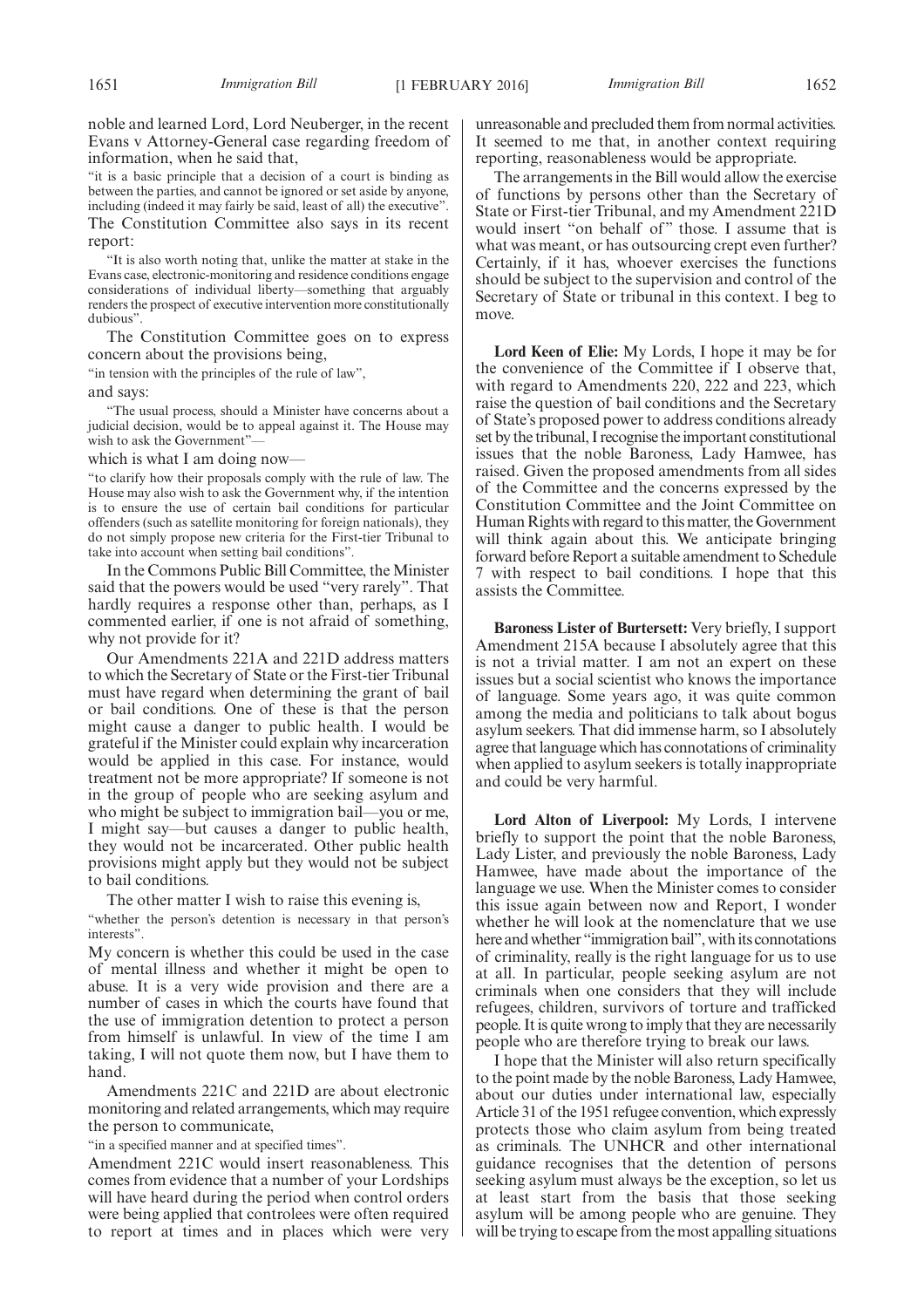[LORD ALTON OF LIVERPOOL]

in their own countries and are not criminals. We therefore must have some regard for their well-being and status.

I would like to raise one other brief issue in relation to Schedule 7, which is not covered by these amendments but on which I hope that the Minister will be able to provide some clarification. It appears that the introduction of a restriction on studies as a condition either of temporary admission or bail for those subject to immigration control is a new provision. I would be grateful if the Minister would spell that out. No reason for the restriction is given in the Explanatory Notes to the Bill, so I wonder whether we could take this opportunity in Committee to find out what that reason is. Breach of a condition of immigration bail is, as we have just discovered in these exchanges, a criminal offence and therefore has serious consequences. Those lawfully present and in touch with the authorities should not be restricted from undertaking studies. All those subject to immigration control will be on immigration bail, not just persons released from detention. The condition could potentially be applied to children and young people, preventing them accessing further education and even attending their school. I am sure that that is not what the Government had in mind but I hope they will clarify what the consequences of this provision might be.

## *7.15 pm*

**Lord Hylton (CB):** My Lords, for a long time I have been concerned about immigration detention and I have therefore visited two, if not three, of the detention centres. It is very important for us to take full note of the fact that the Shaw review was not available to the other place when considering the Bill. I emphasise that that review said that the length of detention should be reduced, whether by better screening, more effective reviews or a formal time limit. We also have to recall that this country makes more use of immigration detention than other, comparable western European countries, almost all of which have time limits for it. I also emphasise the extreme vulnerability of some of the people who get detained. I notice that my noble friend Lord Ramsbotham will speak to a specific amendment on this point later.

However, to reinforce that approach, I shall quote from a case detailed by the Detention Forum, which is a large consortium of voluntary organisations. A man whom the consortium code-named Jacques was, it said,

"detained for the purposes of removal to Denmark where he had previously claimed asylum. He had a traumatic history as a child soldier and was severely",

affected by post-traumatic stress disorder. The forum said:

"Despite being visibly unwell, and despite anecdotal evidence of staff feeling unable to manage the situation, he was detained for over two months before being removed to Denmark. During detention, Jacques suffered periodic blackouts and dizziness, which at least once led to injury. He was unable to communicate with staff or other detainees and exhibited erratic behaviour, at times running naked out of his room or speaking what was understood by staff as gibberish. In response, Jacques was regularly placed in isolation, which appeared to exacerbate his confusion and paranoia. The local visitors' group made efforts to raise concerns with the detention centre staff, but got no response from the healthcare centre. Attempts to support Jacques were made by a fellow detainee who spoke the same language as well as a solicitor who was willing to represent him for a temporary admission application and for unlawful detention. Jacques' paranoia made him unwilling to enter the room with the solicitor, and so it was impossible to represent him. Communication was so difficult that his fellow detainee was unable to do much to support him either".

That surely is the kind of situation which we should do our level best to avoid.

**The Earl of Sandwich (CB):** My Lords, my noble friends have been tempted to move into the next group of amendments. I can see why, as bail and detention are so inextricably intertwined, but I will try to resist that temptation. I would say that the question of bail has been raised on successive immigration Bills, and many of us remember that historic repeal by Labour of the clause that would have brought in automatic bail. This issue has a direct bearing on the next group of amendments and the old problem of the inadequacy of initial decisions.

I will simply quote here the words of the highly regarded Detention Forum, which was mentioned by my noble friend Lord Hylton. It said:

"Given the lack of automatic bail hearings for individuals who have been detained, and without the initial decision to detain being sanctioned by any kind of legal proceeding, the lack of effective case-working has serious and damaging consequences". I have had some experience of visiting detention centres where there are a lot of patient and courageous visitors who, just like the inmates themselves, have become frustrated with the system. There are some who have committed serious offences but there are genuine migrants and asylum seekers in their hundreds, anxiously awaiting either sentences or appeals for crimes that they have not committed. I understand that in 2014, more than 30,000 individuals were detained but only 12,000 removed. I support the later amendments on the need for a time limit to detention but I will not mention that now. We have already heard the example of Yarl's Wood and of the work of the Shaw report, so I will leave that for later.

**Lord Kennedy of Southwark:** My Lords, the intervention by the noble and learned Lord, Lord Keen, is helpful in respect of this group of amendments. It starts with Amendments 215A and 216A in the names of the noble Baroness, Lady Hamwee, and the noble Lord, Lord Paddick. These amendments seem practical and proportionate. I concur with the points made by the noble Baroness, Lady Hamwee: a person must be released if there is no power to detain and they cannot lawfully be detained, and it does not seem right to use the term "bail". I particularly agree with the point made by the noble Baroness, Lady Hamwee, and other noble Lords that language must be accurate. People seeking asylum should be seen as victims and not treated as criminals. That is an important point.

Amendment 217, which was tabled by my noble friend Lord Rosser, the noble Baroness, Lady Hamwee, the noble Lord, Lord Paddick and me seeks to add an additional clause that sets out a process whereby somebody detained has a clear procedure to go before the First-tier Tribunal within eight days, then after 36 days and then every 28 days for it to determine whether they should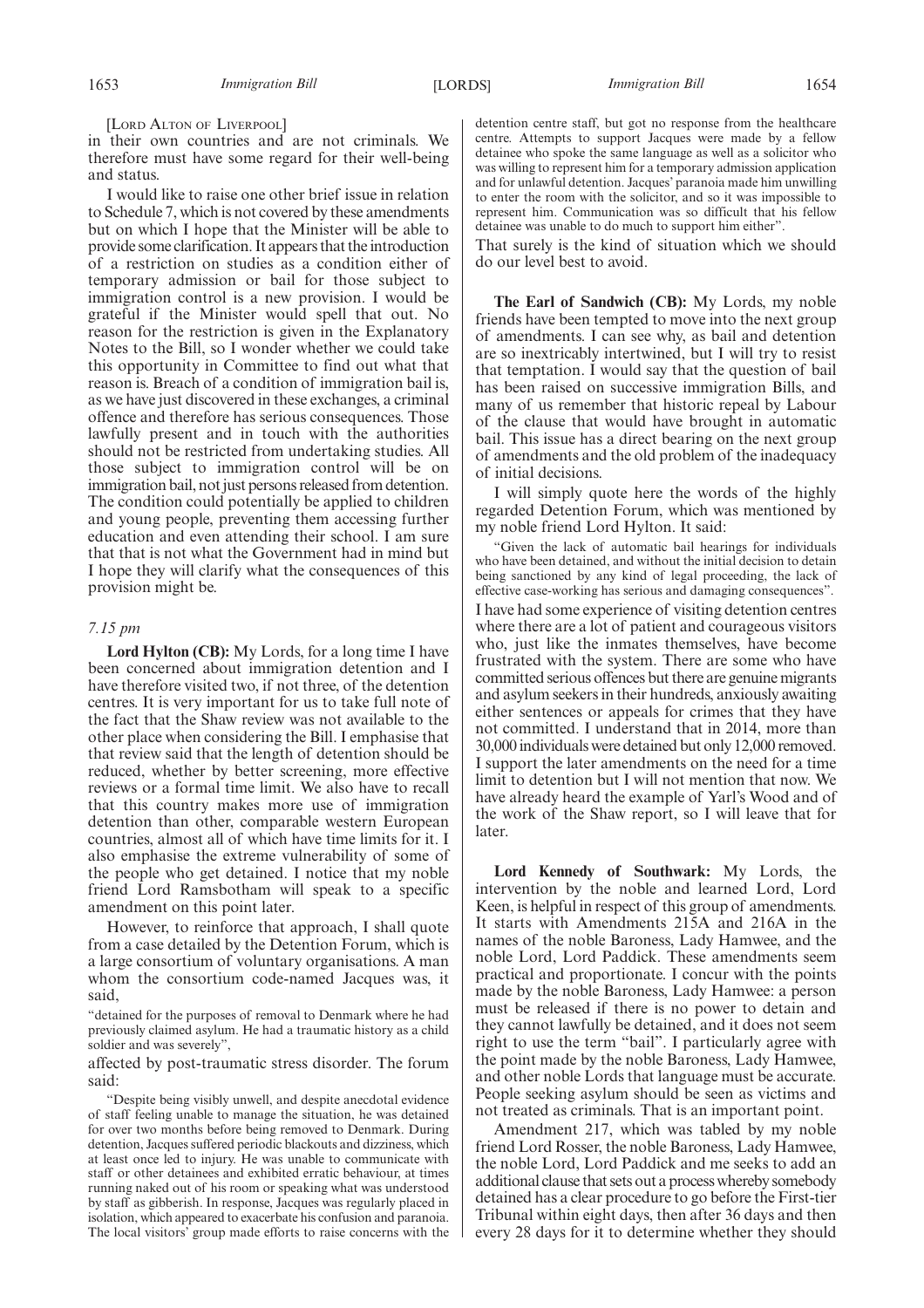be released on bail. This is an important role for the judiciary, as the noble Baroness, Lady Hamwee, said. The amendment makes provision for detention not to be indefinite and for a proper review process. Depriving somebody of their liberty is a serious matter. It is right that the reasons for detention should be vigorously tested and that the tribunal should be satisfied that there is no other reasonable course but to detain the person. We support this amendment.

Amendment 219 seeks to remove from the Bill the power for the Secretary of State to detain an individual granted bail by the tribunal without just cause. Amendments 220, 222 and 223 would remove the provisions that would allow the Secretary of State to override the decisions of the tribunal with regard to electronic monitoring or residence conditions on immigration bail. Amendment 224 would require the Secretary of State to make provide accommodation facilities for a person released on bail. This is an important provision under the heading:

"Powers of Secretary of State to enable person to meet bail conditions".

Ensuring that a person has a roof over their head should be a primary concern. Amendments 221A and 221B in the names of the noble Baroness, Lady Hamwee, and the noble Lord, Lord Paddick, seek to remove the words,

"causing a danger to public health", and,

"in that person's interests or".

I particularly look forward to the response of the noble and learned Lord, Lord Keen, on this. The noble Baroness, Lady Hamwee, made an excellent point.

Amendment 221C clarifies that the arrangements to communicate must be reasonable. It is an important requirement. These are difficult matters and the emphasis on the word "reasonable" is very welcome. Amendment 221D makes clear that the functions are exercised on behalf of the Secretary of State. The remaining amendments are in the name of the noble Lord, Lord Bates, and I looking forward to an explanation of them.

**Lord Keen of Elie:**I am obliged to the noble Baroness and to noble Lords for their observations on this part of the Bill and on bail. I notice that we have all referred to "bail" throughout the debate. Going back through various parliamentary reports over many years, the references are consistently to "bail". It is a term that we understand in this context. That is important because, as the noble Baroness observed, the use of language is significant in this context. It is as well to bear that in mind.

I shall look first at Amendments 215A and 216A on the use of the term "immigration bail". Let us be clear: no one is seeking to criminalise immigration or to treat immigrants as criminals. It so happens that the term "immigration bail" has come into common parlance in this context. Clause 32 and Schedule 7 are intended to simplify the current powers on bail and temporary release contained in various Immigration Acts, effectively reducing six different forms or statuses to one. The description "immigration bail" was chosen because it is a well-understood concept. The statutory underpinning for criminal bail and immigration bail are in entirely different pieces of legislation. The naming of immigration bail is not about criminalising people. It is about being clear about an individual's situation. The term "temporary admission" could have been chosen, but it is a less accurate way of describing the status as it would not capture, for example, the circumstances of individuals encountered in the UK without leave or those who had leave but are subject to a deportation order. In these circumstances, we resist the suggestion that "immigration bail", which is widely understood by those who engage in this debate, should be replaced by "temporary admission", which is less exact and less accurate as a means of describing the relevant status.

Amendment 217 is on automatic bail hearings. It would require a bail hearing in the tribunal after eight days of detention, then after 36 days and every 28 days thereafter. The Government take matters of liberty seriously and have made clear in the recent Written Ministerial Statement by my right honourable friend the Minister for Immigration that changes to policy and the operational approach to detention should lead to a reduction in the number of those detained and in the duration of detention before removal, especially for the most vulnerable. However, the Government do not consider that introducing mandatory and scheduled bail hearings will aid these reforms. There is already well-established judicial oversight available. Individuals detained under immigration powers have unrestricted opportunity to apply to the tribunal for bail at any time. They can also apply for a judicial review of their detention or for a writ of habeas corpus to the High Court, again at any time.

The current system is flexible by design, both in the interests of justice and in allowing the detainee ready access to the tribunal. Introducing automatic bail hearings at set periods in all cases would be a significant resource burden on the tribunal at the expense of the taxpayer and would take valuable judicial time that could be spent on other matters, potentially prolonging the time spent in detention and denying other appellants timely access to justice. Mandatory bail hearings at set intervals were placed on a statutory footing, as a noble Lord observed, the last time the Opposition formed a Government, being legislated for in Part III of the Immigration and Asylum Act 1999. However, they were never brought into force and were repealed in the Nationality, Immigration and Asylum Act 2002. What was the reason for the repeal? The plans were unworkable in practice and would have been a significant resource burden. That remains the position today, so we resist the amendment.

Amendment 221A would remove the requirement to consider the public health implications of bailing an individual. It is not about incarceration. In order to detain pending removal, there must be a realistic prospect of removal in a reasonable timeframe. Paragraph 3 of Schedule 7 sets out a number of factors that the bailing authority must have regard to when considering whether bail is appropriate and the conditions of bail that should be imposed. Naturally, risk to the public and community is a paramount consideration, whether that is the likelihood of the person committing an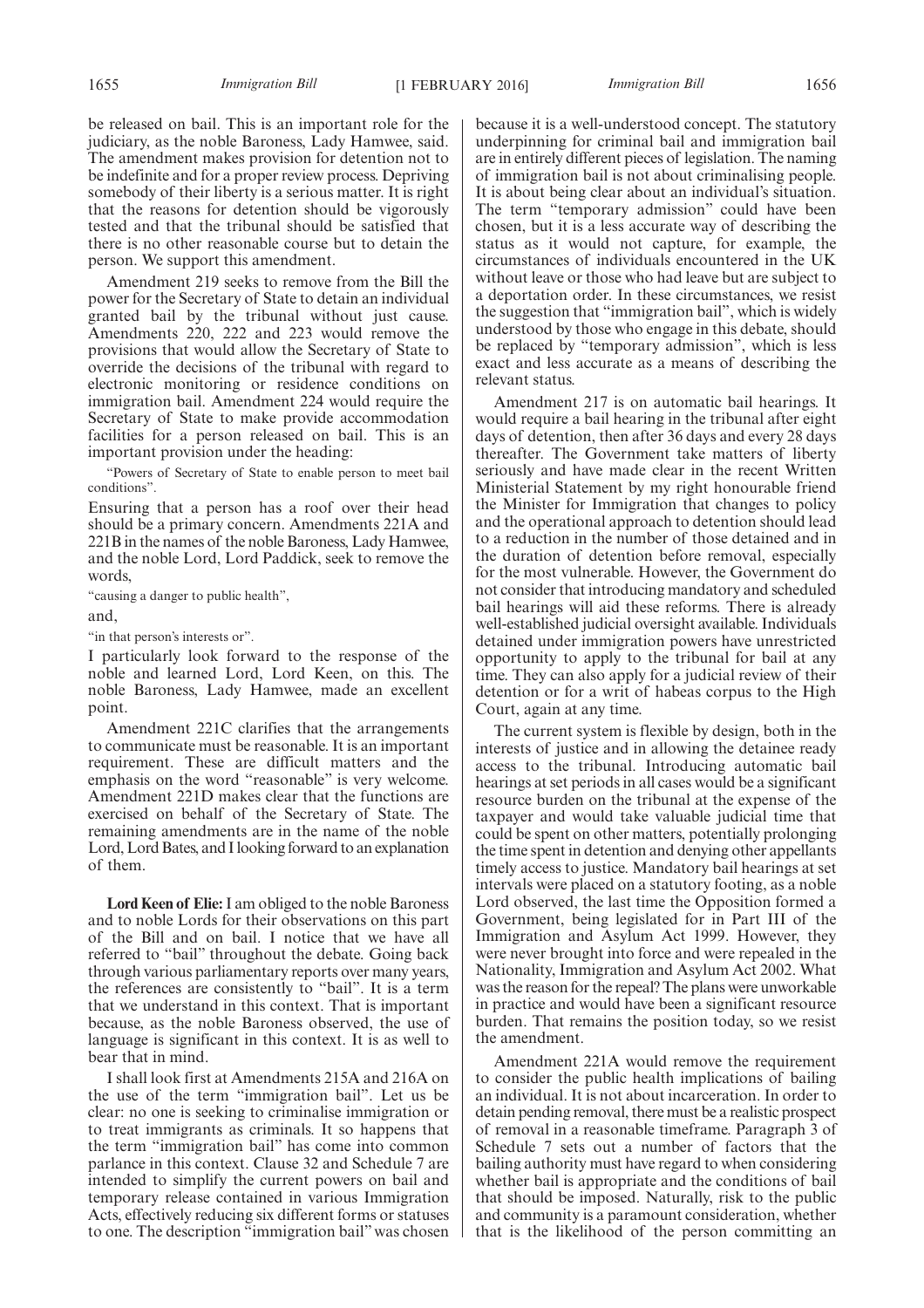### [LORD KEEN OF ELIE]

offence, the likelihood of the person absconding or the likelihood of the person's presence in the UK being a danger to public health. This would, for example, be a consideration if there were a pandemic and an individual were infected and detained pending removal. Clearly it would not be possible to detain under immigration powers if the sole consideration was protecting public health and there was no underlying immigration justification for the exercise of the detention power. It is a justifiable power in the context of protecting public health.

Amendment 221B would remove the requirement to consider whether it is in a person's best interests to be detained before being released on bail. I understand the reason why this amendment has been laid, as when could it ever be in anyone's best interests to be detained? First, let me be clear on a point of principle. It is the Government's policy that there is a presumption of liberty and that immigration detention should be used as a last resort. This is long standing and will not change. It is important to put that on the record and I am sure that the whole Committee will agree that this is right.

## *7.30 pm*

The thinking behind this provision is simple. When detaining under immigration powers, normally for examination purposes, there will be a very limited number of cases where the Home Office's duty to safeguard individuals at risk—both adults and children will mean that a very short period of detention may be justified while arrangements are made for an individual to be transferred to appropriate care. For example, a very short period of detention may be necessary for safeguarding reasons where an unaccompanied child arrives at a port, especially late at night, with uncertain or no care arrangements. At present there would be no lawful basis for detaining the child for their own benefit and their own protection.

I want to be clear to the Committee that detention under immigration powers to ensure that an individual is not put at risk and is safeguarded should be used in only a limited way, for the shortest period possible and only when there is a lawful underlying immigration power to detain. We are talking about a period of hours, not of days or weeks. Again, we resist this amendment.

Amendments 221C and 221D would make changes to the arrangements in support of electronic monitoring conditions and how they operate. These amendments are not necessary. The language on electronic monitoring in paragraph 4 of Schedule 7 is virtually a word-for-word reproduction of the current electronic monitoring power in Section 36(6) of the Asylum and Immigration (Treatment of Claimants, etc.) Act 2004. It is simply a case of importing the existing provisions into the new bail power.

Amendment 224, spoken to by the noble Lord, Lord Kennedy, concerns accommodation and support provided to anyone released on bail. This would be an unnecessary provision. Paragraph 7 of Schedule 7 provides a power for the Secretary of State to ensure that a person can meet bail conditions by paying for the costs of their accommodation and travel expenses

in appropriate circumstances. It is not right to mandate in statute that the Secretary of State must pay for accommodation and travel costs, particularly in these times of austerity.

The arrangements in the Bill are designed to replace Section 4(1)(c) of the Immigration and Asylum Act 1999, which is repealed under the Bill but which to date has been used to provide accommodation for persons released on bail in the limited circumstances where it is felt that that would be appropriate. The repeal is part of the wider changes to support provision for failed asylum seekers and other irregular migrants. The power is deliberately drafted in a narrow way because it will not generally be necessary to arrange accommodation for those on bail or to pay for travel expenses. The individuals will usually be expected to accommodate themselves—for example, with friends or relatives. This is not any different from the way in which Section 4 is currently used. If the person really is unable to arrange their own accommodation, the powers can be used to provide it on a case-by-case consideration of the particular circumstances, including whether they are able to avoid the consequences of being left homeless by returning to their own countries.

The noble Lord, Lord Alton of Liverpool, made a point with regard to restrictions on studies and the provisions in Schedule 7. This existing power is used only in the context of a terrorism-related issue which is subject to SIAC provisions. I would be content to write and elaborate on that in due course. I had not anticipated that the point would be raised, but I emphasise that this is an existing power used only in the most exceptional circumstances pertaining to terrorism. If the noble Lord wishes me to write further on that, I would be glad to do so.

**Lord Alton of Liverpool:** My Lords, I am grateful to the Minister for giving that clarification. It would be a convenience and a help to the House and to those who have made representations about this if further clarity could be given. If the power is to be used only in circumstances relating to terrorism, that seems a reasonable and justifiable provision.

**Lord Keen of Elie:** I am most obliged to the noble Lord and I undertake to write on that point.

The government amendments that arise here are essentially consequential amendments. Amendments 224E to 224K are consequential amendments to legislation to ensure that the provisions in Schedule 7 work as they should, by bringing existing legislation into line with Schedule 7, removing references to provisions which have been or are being repealed by Schedule 7 and, where necessary, inserting references to the relevant provisions in Schedule 7. Amendments 229ZA and 230ZA are consequential amendments to Schedule 8 to the Bill to reflect the amendments and repeals made in Schedule 7.

I am conscious that your Lordships had in mind not only the question of bail but the question of detention. However, as that is going to be addressed in a further group of amendments, I will come to that when we address that further group. I hope your Lordships will support the amendments standing in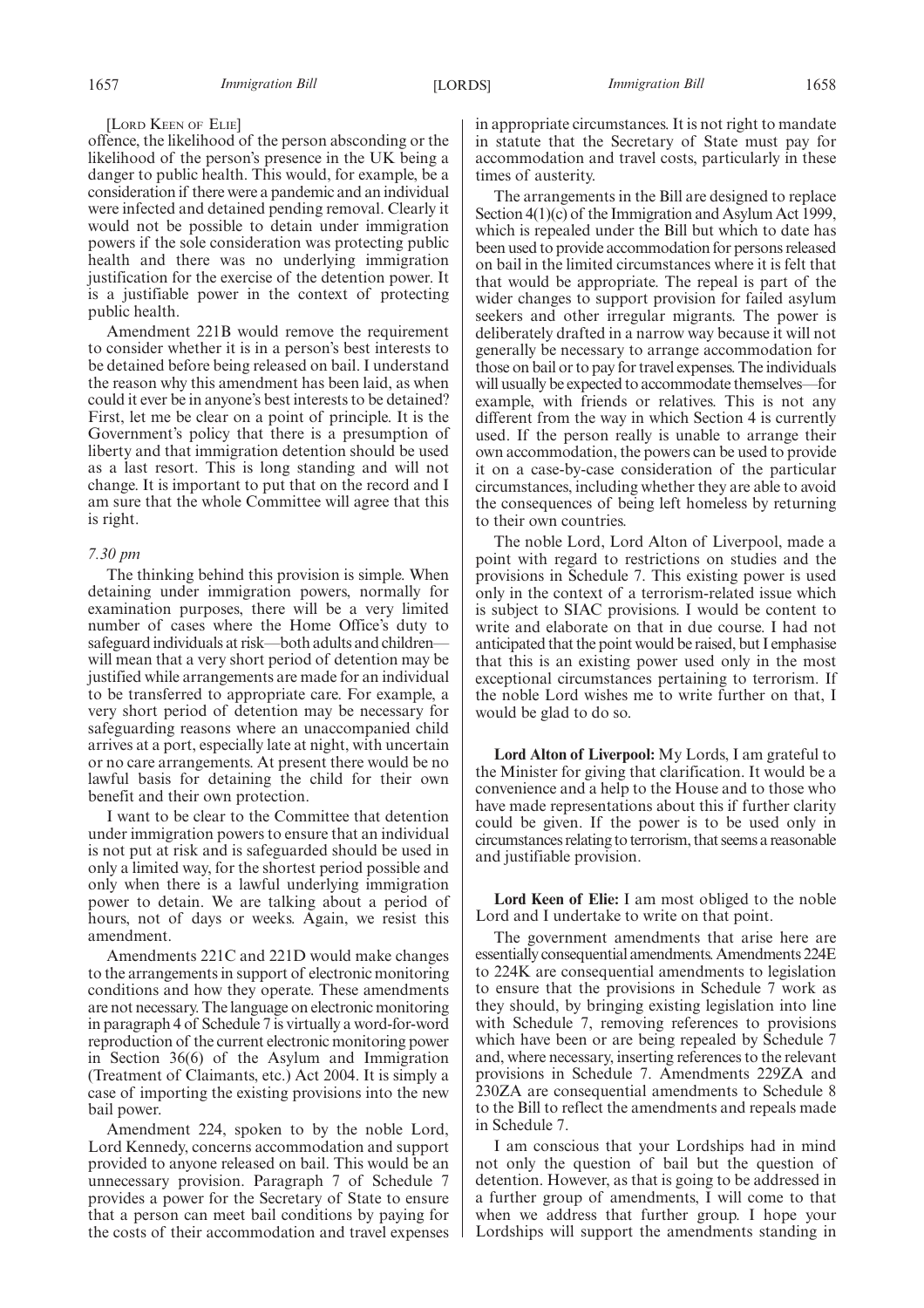the name of my noble friend Lord Bates, but I ask that noble Lords withdraw their amendment—I say noble Lords, but I address that to the noble Baroness, Lady Hamwee.

**Baroness Hamwee:** My Lords, I think we are all Lords, whether Lords or Baronesses. I am obviously pleased to hear that the Government are considering the issues around the relationship between the Executive and the judiciary raised in the three amendments, although I am not entirely surprised, as I felt that the arguments—they were not mine—were irresistible. I was also interested to hear the response on the restriction of studies. It will be very helpful to see the detail of that.

I said when I moved my amendment that I would use the term "bail" in the debate because that is the term used in the Bill, although "temporary admission" is in fact used in a government amendment later. When we are bringing six statuses into one, it seems the perfect time to change the terminology. It does not necessarily have to be temporary admission—I heard what the noble and learned Lord said—but any ideas will be gratefully received on this. It is clearly something that other noble Lords feel as strongly about as I do.

I will just pick up two other points. On safeguarding for a very short time, I would be much happier if I saw that short time limit reflected in the legislation. After all, we are talking about detention here, and it is particularly ironic if it is applied to people who are on their way to care and support, which are the categories referred to. As regards public health, I suspect that if one holds a visa and comes in through a recognised route, but is found at Heathrow or wherever to be suffering from a communicable disease, one's destination is hospital not detention.

We will wait to see the amendments on the central issue of the Executive's power in this regard—or otherwise—and I beg leave to withdraw my Amendment 215A.

*Amendment 215A withdrawn.*

*Clause 32 agreed.*

*House resumed. Committee to begin again not before 8.38 pm.*

## **Neglected Tropical Diseases**

*Question for Short Debate*

## *7.39 pm*

## *Asked by Lord Trees*

To ask Her Majesty's Government what assessment they have made of the effects of Neglected Tropical Diseasesinimpairing social and economic development in developing countries in the light of the publication of the third progress report of the 2012 London Declaration on Neglected Tropical Diseases.

**Lord Trees (CB):** My Lords, it is a great pleasure to open this debate on neglected tropical diseases, which I will refer to as NTDs. This is the third debate we have had on this subject in as many years. I thank my noble friend Lady Hayman for her leadership in initiating the previous two debates. Certainly this House cannot be accused of neglecting these diseases. Nor should we: they are of huge global health and socioeconomic importance, as is now being recognised. Coincidentally, this Wednesday former US President Jimmy Carter will give a talk in this House convened by the Lord Speaker about one NTD, guinea worm disease, and its eradication.

NTDs are a group of infections associated with poverty in tropical and sub-tropical countries. Some, such as rabies, have a high mortality rate but most are characterised by their chronicity and high levels of disability such as gross disfigurement, blindness and inability to work. As such, sufferers are unable to be productive within their already poor communities and instead become a burden on the very limited healthcare resources of their countries. More than 1 billion people are affected in 149 countries worldwide. It is estimated that some 300,000 deaths per year are caused by NTDs.

However, until recently, in comparison with for example HIV, TB and malaria, these diseases received very modest international attention and support. The bundling and aggregation of these diseases and their branding as "neglected" was a masterstroke of public health communication. In 2012, WHO published its road map laying out targets for the control, elimination or eradication of 17 NTDs by 2020. Momentum gathered pace, with the London Declaration on NTDs in 2012 enshrining further commitments. Last year, the UN sustainable development goals to 2030 included NTDs within goal 3, aimed at "healthy lives" and "well-being" for all" people.

This progress is substantially contingent upon the massive commitment by the pharmaceutical industries to donate key drugs essential for many of the control programmes. Donations worth a staggering \$3.8 billion per year are a massive gesture of corporate generosity. While there is still some need for research to develop drugs for some NTDs and situations, there is available now a free toolkit of drugs for many NTDs.

Notable among these drugs is ivermectin, the mass administration of which to populations in Africa and Central and South America has massively reduced the incidence of clinical onchocerciasis—river blindness. Noble Lords may be aware that the Nobel Prize for Medicine in 2015 was awarded partly for the discovery and development of ivermectin by Campbell and Omura. Noble Lords may not be aware that this drug was in fact developed and initially marketed for veterinary use in 1981 as a wormer for cattle and other species. It was so successful commercially that the parent company, Merck, was able to commit to donate ivermectin for the control of onchocerciasis and lymphatic filariasis or elephantiasis for as long as needed. I mention this not only because of its significance in NTD control but to highlight the connectivity between human health and veterinary science—the so-called "one health" concept. That relationship is particularly close with respect to human tropical diseases.

That brings me to another NTD which exemplifies the "one health" approach—rabies. I am not an expert on rabies but, of all the lectures I had as an undergraduate veterinary student, one I particularly remember was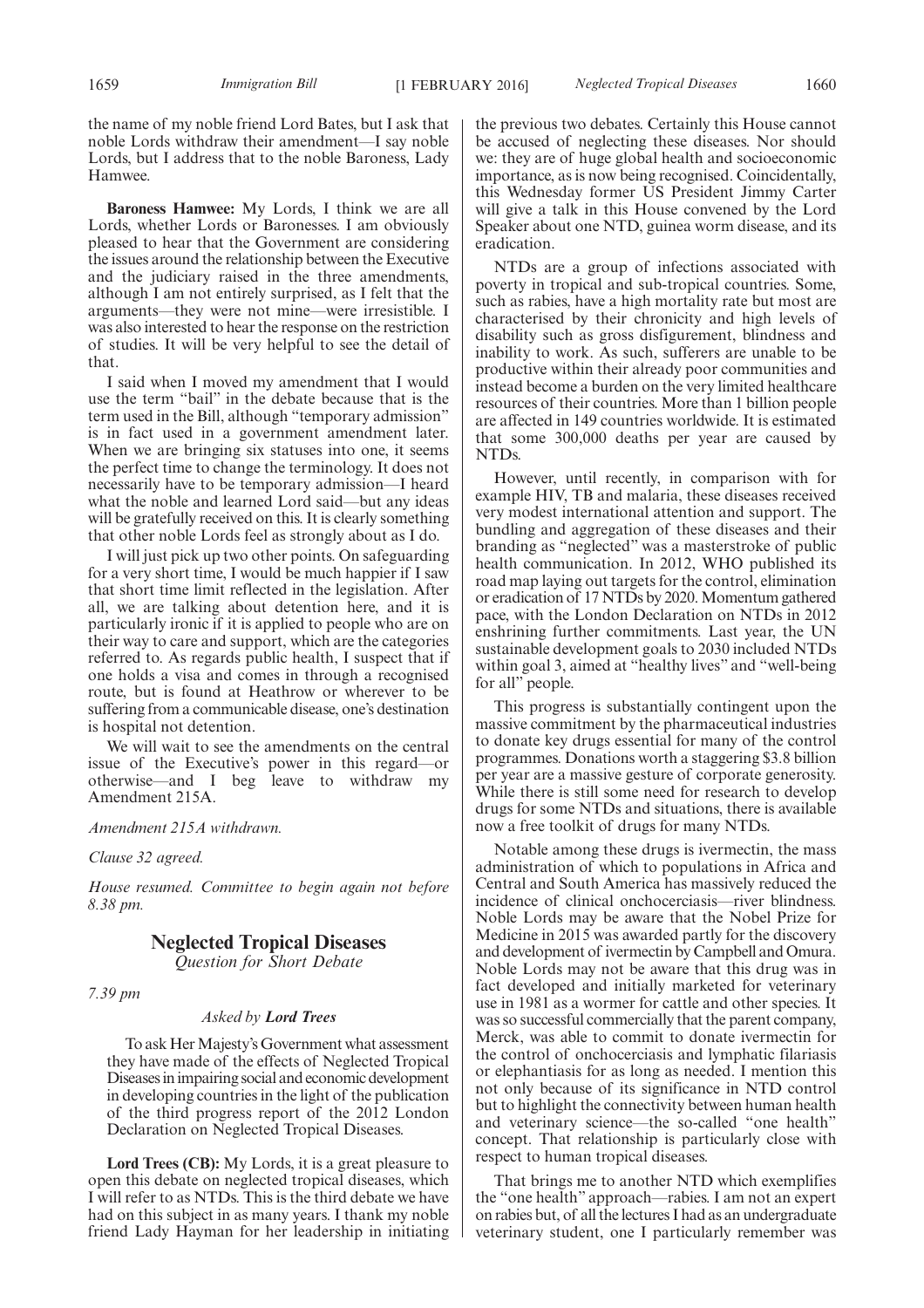## [LORD TREES]

on rabies. From nearly 50 years ago, I still remember the main message: the key to controlling human rabies is to control dog rabies. Human rabies was endemic in Britain until late in the 19th century. We eradicated it by stopping dogs biting people. Worldwide, 99% of human rabies is still contracted from dogs. Rabies is a horrible disease. It is still endemic in many countries in Asia and Africa. It is estimated that about 60,000 people die of it a year, of whom nearly 50% are children. During the nine minutes of this speech, someone somewhere will have died of rabies. Once clinical signs appear, death is inevitable; it is a very unpleasant death and you know what? It is entirely preventable. We have all the tools we need: a vaccine for humans, a vaccine for dogs and post-exposure treatment for humans.

The cheapest of these interventions and the principal means of control is to vaccinate dogs. By vaccinating 70% of the dog population, the transmission cycle is stopped. I am pleased to say that there is now a growing movement to tackle this problem, catalysed by the awareness that the elimination of nearly all human deaths from rabies is achievable. A number of campaigns at national, regional and local level in South America, Asia and Africa, conducted by health authorities, NGOs and charities, are starting to control rabies through control of rabies in dogs. I am pleased and proud that many British scientists and vets are active in this area. Late last year, WHO and the World Organisation for Animal Health, in collaboration with the FAO and the Global Alliance for Rabies Control, organised a conference in Geneva which agreed a framework of actions to achieve the WHO goal of eliminating dog-mediated human rabies by 2030. Later this month, my noble friend Lord Crisp and I will host in this House the launch of the End Rabies Now campaign from the global alliance.

For rabies and many designated NTDs, real progress is being made. I am sure we will hear further examples in today's debate. However, in spite of the donation of many of the drugs needed, there are still significant challenges. These relate more to the delivery of existing drugs and interventions than the development of new ones. Professor David Molyneux, a leading world expert on NTDs, argues that the availability of drugs is no longer a barrier to achieving universal coverage for most NTDs. It is estimated that there is an annual funding gap of \$200 million to \$300 million a year to ensure effective delivery of interventions and drugs we now have and that are given free. This funding gap should partly be met by the endemic countries themselves. Although extremely poor and with limited resources, it would only require a tiny percentage of their healthcare budgets to fund delivery of the free drugs available for NTD control.

The developed world could also do more. The UK's leadership in this area through DfID is commendable, but globally only about 0.6% of donor governmental financial aid for healthcare is provided to tackle NTDs. Our affluent neighbours in Europe and some other countries could do more. Action against NTDs will benefit the poorest of the world's poor. A recent study showed that tackling NTDs is highly cost-effective in terms of return on investment. The third progress report of the London declaration on NTDs said:

"This makes NTD programs a pro-poor best buy".

I commend DfID for its commitment and support for the control of NTDs, reinforced by the recent announcement of the Ross fund. Is the Ross fund additional money to that which the UK has been committing for NTD funding? Secondly, what are the Government doing to urge other affluent nations to follow our example? Collectively, we need to close the funding gap and ensure that the great progress to control NTDs achieved in the last few years will be sustained so as to permanently eliminate these infections and the terrible diseases they cause.

#### *7.49 pm*

**Lord Sheikh (Con):** My Lords, I take a great interest in this subject, as I was born and brought up in east Africa. It has now been four years since the launch of the historic London Declaration on Neglected Tropical Diseases. We cannot underestimate the importance of eliminating these diseases. They affect over 1 billion people across the world. Many of them are among the very poorest and in the hardest-to-reach areas, and they lack adequate sanitation. These are neglected diseases affecting neglected people. The personal suffering affects families and communities, resulting in greater economic hardship for all. In short, these diseases cost developing economies billions of dollars every year. Eliminating them will help to eliminate poverty. More widely, it will also greatly assist in achieving many of the new sustainable development goals. It is therefore crucial that work on eliminating NTDs forms part of wider initiatives on tackling poverty. I commend our Government's continued commitment on that front.

I am very proud that we have enshrined into law our commitment to spend 0.7% of gross national income on overseas aid every year. We are the first G7 country to meet this target and can now set an example to other countries around the world. I was very pleased last week to see the Chancellor pledge £3 billion of our international development budget towards combating malaria. I will shortly be leading a delegation of parliamentarians to Sudan, where tackling malaria will be very high on our agenda.

I am pleased that, on the whole, progress on neglected tropical diseases continues to be very positive. The most recent report states that a growing number of endemic countries are achieving their elimination goals and that more people are being reached through these programmes. This is due mainly to the increasing number of domestic programmes and greater political and funding commitments at a national level. For example, Bangladesh now funds 85% of its own NTD programmes. The Philippines provides 94% of its own funding. Honduras has been highly commended for becoming the first Latin American country fully to finance its own NTD programme.

I want to mention specifically the creation of the Addis Ababa commitment in December 2014, when 25 African countries pledged to increase their contributions to tackling NTDs. This is extremely significant, not least because many of these diseases are most prevalent on the African continent. I visited Addis Ababa in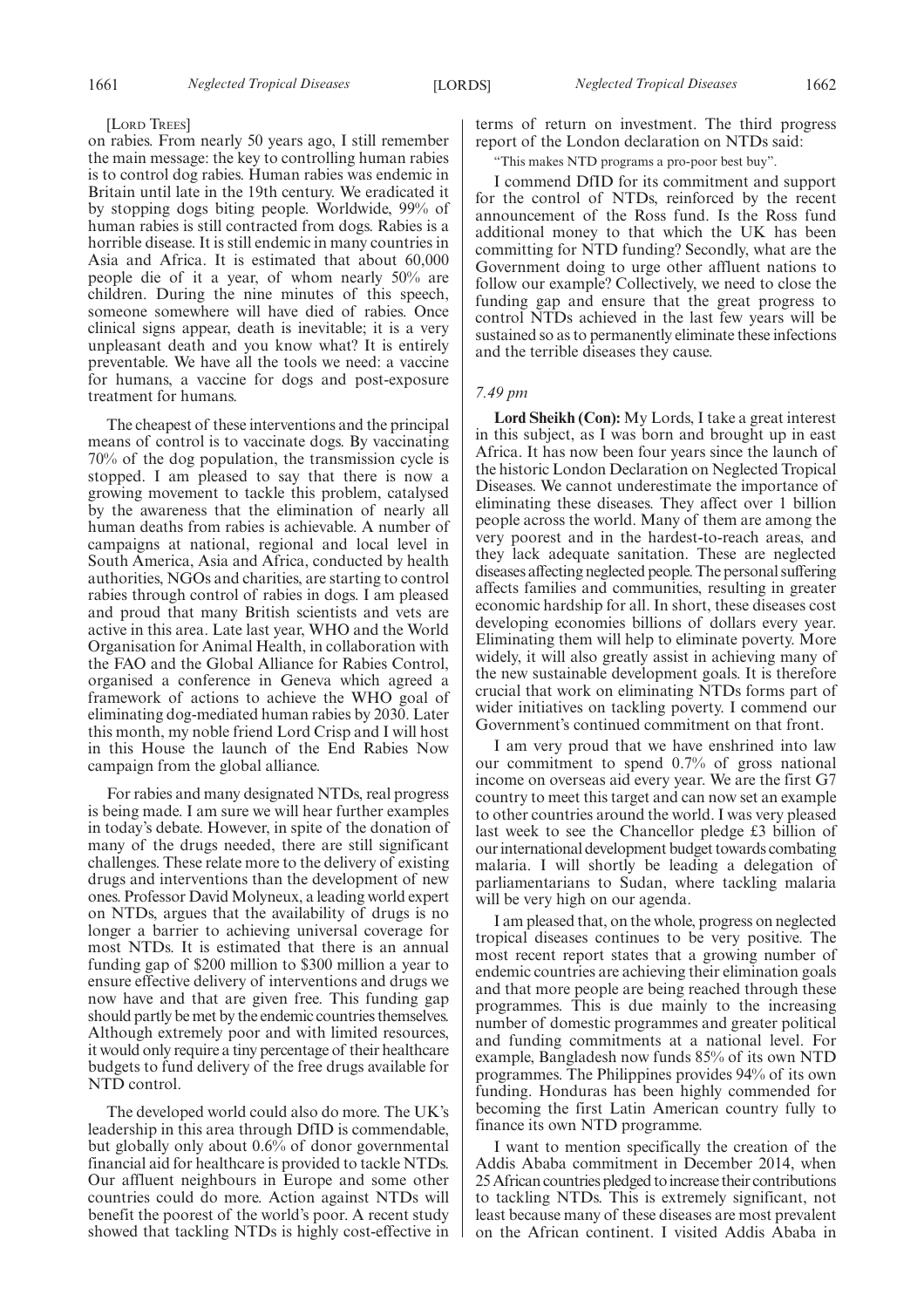October last year as part of a wider visit to Ethiopia, and I learned about the good work that is going on with its vaccination programmes and its attempts to tackle these diseases. I am pleased that these diseases are now high on the global agenda. Despite all this welcome news, it is crucial that the international community continues to drive forward and keep up momentum.

## *7.53 pm*

**Baroness Warwick of Undercliffe (Lab):** My Lords, I share the concern of the noble Lord, Lord Trees, and others, that we must keep up the momentum in combating these awful diseases if we are to meet the World Health Organization road map targets. It is still shocking that so many of the world's poorest men, women and children suffer from avoidable infections that, where they do not kill, bring deformity, disability, blindness, and stigma. Virtually all the world's absolute poorest, those existing on barely more than a dollar a day, have one or more of the most common NTDs, such as river blindness, roundworm or hookworm. Adults with these diseases cannot work to support their families, and children affected by them cannot attend school. Families struggle to afford food and basic services, including healthcare, and communities blighted by these diseases are forced deeper into poverty, with few prospects for the future.

Combating NTDs is one of the best paths to cutting this cycle of poverty and enabling sustainable social and economic development. Indeed the third progress report of the 2012 London declaration confirms that NTDs provide one of the strongest returns on investment in public health. It suggests that, if countries achieve the WHO's 2020 goals for NTDs, their healthier citizens would generate some \$623 billion in increased productivity between now and 2030. If these NTD goals are reached, the ongoing health benefits up to 2030 would be comparable to those achieved for HIV/AIDS, tuberculosis and malaria. Yet, compared to those "big three" diseases, the cost of reaching the WHO targets for NTDs is relatively modest.

Clearly it is vital that we do not let up in our collective attempts to combat any of these diseases, so I was pleased to read in the report that progress is being made. However, the report also makes it clear that progress is not being made fast enough to meet key milestones. To reach them, we need greater collaboration across countries, between development organisations and across government departments and sectors. One welcome recent announcement has been the £3 billion from the UK and the Gates Foundation for the Ross fund, to support R&D and work towards the eradication of malaria. This is good news, especially in light of the disturbing spread of the Zika virus. By understanding the prevention and treatment mechanisms for mosquito-borne diseases, such as the development of genetically modified sterile mosquitoes, the global community will be much better prepared to respond to, and prevent, diseases such as Zika. I mention this because I understand the Ross fund will also encompass work that targets neglected tropical diseases, where the need for more partnerships, greater collaboration, new approaches and better preparation continues. What further steps can the UK take to continue to lead the world in R&D and, in particular, to encourage more product development partnerships and support the research to deliver such products where they are most needed?

A few weeks ago we heard the welcome news that the WHO has declared Liberia free of the deadly Ebola epidemic, which claimed some 11,000 lives in that country in 2012. Of course, I am aware that neither Zika nor Ebola are neglected tropical diseases, but I was struck by comments made by Jeremy Farrar, director of the Wellcome Trust. I believe they are just as relevant to any discussion of NTDs. He outlined the lessons that need to be learned from the Ebola epidemic, stressing the need to change structures and strengthen health systems around the world. He called 2016 a pivotal year by which changes of global governance of health and preparedness need to be effected. He also said that if we do not change now we never will, but I am more optimistic. For our continuing work to combat NTDs there is hope, and there is political will. The progress report shows us that controlling NTDs can make a greater contribution to endemic countries' health and economies than any other investment. Getting more health for less money is a target we must continue to pursue.

## *7.57 pm*

**Lord Bruce of Bennachie (LD):** My Lords, I recognise the importance of tackling neglected tropical diseases, for the reasons that other noble Lords have already identified. I do not have specialist knowledge of this subject, but I had the good fortune to have on the International Development Committee Jeremy Lefroy, chairman of the all-party group, who focused on it and kept me informed of the importance of it. It is no accident that the all-party group focuses on malaria and neglected tropical diseases, because their eradication is clearly linked. That is part of the theme that I would like to take forward. There should be no conflict between the silo approach to tackling specific diseases and ensuring that other diseases that impact on the same communities are tackled as well. For example, when evidence was provided about treating and preventing HIV/AIDS, it became obvious that malaria, TB, hepatitis and other diseases are linked to immune deficiency. It quickly becomes apparent that to tackle these diseases requires strengthened health systems, which can then provide the infrastructure for diagnosis, treatment and prevention and, equally important, health education.

I have seen at first hand, on successive visits to Ethiopia, the valuable impact of community health workers, who are recruited from their local communities and trained to offer informed advice on a range of public health matters, basic treatments and referrals. This can make a huge contribution to tackling, preventing and treating diseases. The British Government have been a major backer of the fight against high-profile diseases and, in particular, the quest to eradicate malaria. The announcement last week of the partnership with the Gates Foundation is of course welcome. The Liverpool School of Tropical Medicine, with which I am sure the noble Lord, Lord Trees, is very familiar, is a world leader in its field and can make a contribution to the challenge.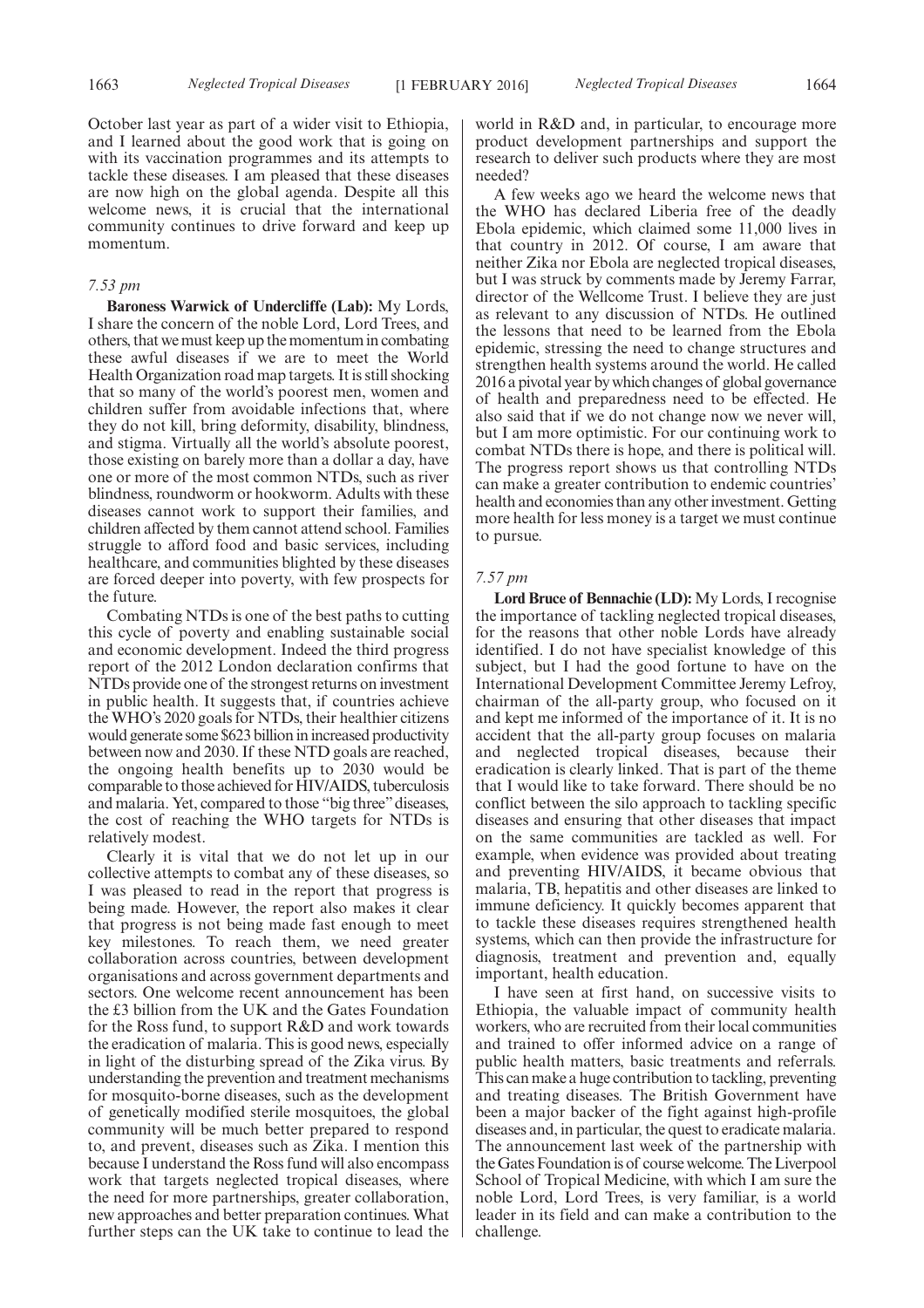[LORD BRUCE OF BENNACHIE]

I ask the Minister to give us a little more information on how the £200 million identified within the Ross fund for NTDs will be spent, and how the spending on NTDs, malaria and other major diseases can be interlinked in ways that will give a synergy in tackling them.

I was aware of the fact that, prior to the Ebola outbreak—I take the point that Ebola is not one of these diseases, but this is instructive—the UK Government were planning to reduce spending on health systems in Sierra Leone and Liberia, but in the event ended up spending five times as much as they had been planning to in order to tackle the outbreak. Although they were late in tackling it, there was a very good example of cross-government co-operation when they finally addressed it.

What must be hoped for after such an event is that the health systems of affected countries have been strengthened so that there is a legacy and they have the ability, in future, to tackle these things much more effectively. We cannot just zoom in and zoom out; there has to be a continuing capacity to deliver. The Global Fund and other targeted funds have been criticised, not for failing to deliver their objectives but for not always leaving that legacy behind. I suggest that the Government consider, in their engagement with the Global Fund and their own substantial initiative, that the Global Fund should also address NDTs. It is logical to do so at the same time. These diseases cause death and disability to hundreds of millions, and people who are sick or disabled inevitably compromise development. They cannot work and their children suffer, missing out on education and having to work to help the family income, as well as being at risk themselves.

In my maiden speech in this House, I broadly welcomed the Government's development strategy but warned of the dangers of short-term changes in priorities. We have just heard that the demands of the Syrian refugee crisis have put pressure on DfID's development budget. It is therefore important that we get maximum synergy and that the Government co-ordinate everything they do on all these diseases, because in that way we can eradicate them much more quickly.

## *8.01 pm*

**Lord Patel (CB):**My Lords, I am going to concentrate mainly on strategies to develop treatment for neglected tropical diseases. I am a doctor by background, as everyone knows. I was born in Tanzania and I visit there often in relation to charity. Last year, I was bitten extensively by the flies that carry sleeping sickness and every time I doze off I wonder if I caught it, so I am concerned about finding treatments.

Effective control against NTDs can be achieved if several public health approaches are combined, guided by local epidemiology and the availability of appropriate detection, prevention and control measures. Due to the nature of many of the parasites that cause NTDs, it has proved very difficult or impossible to develop vaccines that are suitable for mass administration. Other approaches are therefore required, and we are familiar with them, including: vector control, such as spraying to kill insects; strategies to reduce contact with insect vectors, such as bed nets; improved hygiene, housing and new drugs; and, more recently, as the House of Lords Science and Technology Committee report suggests, the genetic modification of insects, and today's news about gene editing, which can also apply to insects.

To reduce the burden of NTDs using drugs, we must address three main urgent issues. First, many current drugs to treat NTDs are extremely toxic and difficult to administer. Secondly, many drugs now simply do not work because parasites have become resistant, for a variety of reasons. Thirdly, disease diagnosis remains challenging. Additionally, the development of new treatments for NTDs is hampered by a historic lack of systemic drug discovery, due to the lack of a commercially viable market for drugs and insufficient understanding of parasite biology, resulting in a lack of validated drug targets—that is, good approaches to develop drugs.

Three years ago my university, the University of Dundee, made a commitment that by 2020 it would try to find cures for some of these diseases. To tackle those issues, the university has combined renowned scientists with expertise in NTDs with professional drug discovery within its drug discovery unit, mainly recruited from pharmaceutical industry and led by Professor Paul Wyatt. I declare an interest: not only have I been an associate of the university since I went there as a medical student, but I am now chancellor of the university. With support from organisations like the Wellcome Trust and the Gates Foundation, Dundee has been making good progress across the areas. A new and exciting antimalarial compound has recently been developed, with the potential not only to cure but to prevent and block the transmission of malaria with a single dose, and it is now going to clinical trials.

These are some examples, but the main thing is that, with support from the Gates Foundation, the university has made available a set of 70,000 compounds to initiate new drug discovery programmes for multiple NTDs. The new team is using cutting-edge technologies to determine the mechanisms by which drugs kill parasites. I hope that such strategies will lead to finding cures for many of the NTDs. To quote Richard Horton, editor-in-chief of the *Lancet*, in praising Dundee University's effort:

"Something very special is taking place in Dundee … a drug discovery unit for parasitology … has torn down disciplinary walls to put chemists next to biologists, industry scientists beside academics. The result is a portfolio of promising new medicines for malaria".

I hope that the Ross Fund will be used to fund clinical trials when the time comes, because there will be no other way of doing so.

#### *8.06 pm*

**Lord Crisp (CB):** My Lords, I welcome this debate and the continuing attention that it gives to neglected tropical diseases, at a time when they are becoming more prominent and well known. After all, as my noble friend said, it was only a few years ago that some UK academics coined the phrase, in a masterstroke of marketing. It is very good to see that NTDs are now mentioned in the sustainable development goals, great foundations and indeed great NGOs are tackling them here I declare an interest as a recently retired chairman of Sightsavers—and there are great efforts in that regard by the UK Government.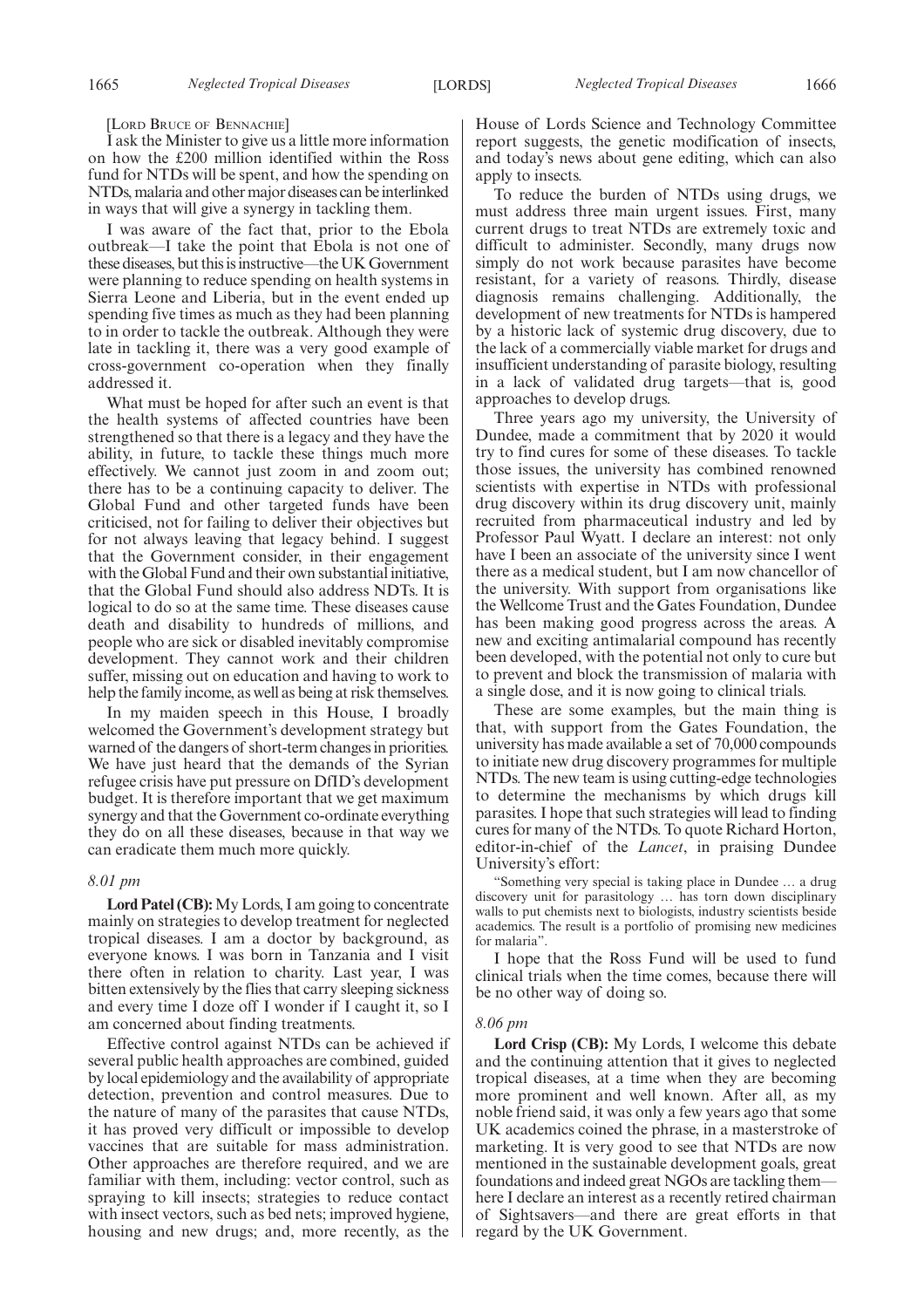This is an area, like much in development, where the UK is a world leader. As an example, DfID funded the mapping of blinding trachoma globally, with Sightsavers as its lead co-ordinating agent. I am delighted to say, although I claim no personal credit, that Sightsavers delivered the mapping on time and on budget. Arguably, this is the largest ever public health mapping exercise, and is now bearing results as we can target the right areas globally to tackle the disease.

My noble friend Lord Trees draws attention to neglected tropical diseases in impairing social and economic development. This is two way—they do not occur in prosperous countries. He mentioned rabies, but trachoma was a major problem in 19th-century Europe. There are strong links between prosperity and these diseases, which are, as has already been mentioned, the diseases of neglected people, who are certainly excluded from prosperity. They impact most heavily on women because they are generally the care givers, and on their children, because they are most likely to come into contact with dirty water. My noble friend also makes a strong point that some things are associated with neglected tropical diseases as a class, not just with individual ones: poverty, dirty water, low levels of education, high birth rates, and much more.

My noble friend Lord Trees references the third report on progress since the 2012 London Declaration on Neglected Tropical Diseases. It points out that there has been pretty good progress: NTDs provide one of the strongest returns on public health investment, and points to the extraordinary levels of partnership here, between the public, private and voluntary sectors, and globally, nationally and locally. It is a terrific example for elsewhere.

However, here is the rub: it is now all about implementation: chasing down—as I suspect President Carter may say to us—the last guinea worm. As the report says,

"Coverage is increasing, but the pace is too slow to meet key milestones".

We all know what will happen if the pace is slackened or people slow down. It happened with polio a few years ago, when it was eliminated in a number of countries but came back because people did not chase it down to the last moment. The paradox is that catching those last few microbes or worms is very expensive, and it is very important that we keep up the political will here in this country and elsewhere. The biggest risk for many of these diseases is that we do not finish the job properly; that is still an issue, for example, for polio. Like others, therefore, I urge the Government to keep up and even increase their current commitments.

Finally, I have two questions, which relate to the point made by my noble friend Lord Trees about the social and economic impacts, and which largely follow what the noble Baroness, Lady Warwick, and the noble Lord, Lord Bruce, have already said, on integration. We know that successful and sustainable elimination of these diseases will depend on many other developments, including provision of clean water, economic development and the education of adults and children. I therefore ask how the Government, through their wider development programmes, are integrating their support for eliminating NTDs with these wider programmes. I also note that this depends on surveillance and the provision of even basic health systems. How, therefore, are the Government both supporting the development of health systems in the poorest countries in the world and ensuring that these will be able to address NTDs?

## *8.10 pm*

**Lord Stone of Blackheath (Lab):** My Lords, it is a shame that we have to use the term "neglected", but yes, ever since I joined the advisory board of the Schistosomiasis Control Initiative—SCI—I have found that whenever I mention schistosomiasis to friends and acquaintances they say, "What? What's that?". First, I explain the scale, that over 260 million people in the world need treatment for schistosomiasis and 120 million of these are of school age, and then, as noble Lords all know, that schistosomiasis causes malnutrition and anaemia in children and blood in their urine; if untreated, it goes on to cause liver fibrosis and bladder cancer; and female genital schistosomiasis increases the risk of HIV. I can only think that the world neglects such diseases because over 90% of these cases are in sub-Saharan Africa. However, wherever these diseases exist, their effects are appalling.

I myself come at this not as a medic, an academic or someone working in an NGO but as a businessperson seeing the numbers and the cost-effectiveness of compassion. Reaching out to treat these young children before the worms cause this extensive damage costs less than 50p per treatment per child per year. However, the recent "scorecards" show that schistosomiasis is lagging behind in coverage, and programmes targeting the intestinal worms still have a long way to go to reach the World Health Organization's target of annual treatment with 75% coverage of children at school age. This can be rectified. We have had generous help from the Bill and Melinda Gates Foundation, philanthropists such as Luke Ding through Prism the Gift Fund, the END Fund and, of course, DfID.

Along with this, SCI, which is centred at Imperial College, provides the drugs, microscopes, training materials, vehicles and other transport and ensures that the programmes are managed efficiently. As has been said, the pharmaceutical companies Merck, GlaxoSmithKline and Johnson & Johnson have generously offered to donate all the drugs that are needed to treat 100 million children with praziquantel every year against schistosomiasis and 600 million with deworming pills.

Where, then, is the problem? As was said, it is in delivery that there needs to be help. To treat children in schools, working with local governments, SCI has built a network in 11 countries. This network is set up, but in many of these countries many of the children are simply not at school. Delivery to these outlying children is vital.

The world can afford to help. The economics of the case are that, each and every year, 50 million years' work is lost through people's disability resulting from NTDs. Were these people well and able to contribute fully to their society, even at just \$1 a day, as my noble friend Lady Warwick said, in each of these countries, this would mean an extra \$18 billion a year for the African economy.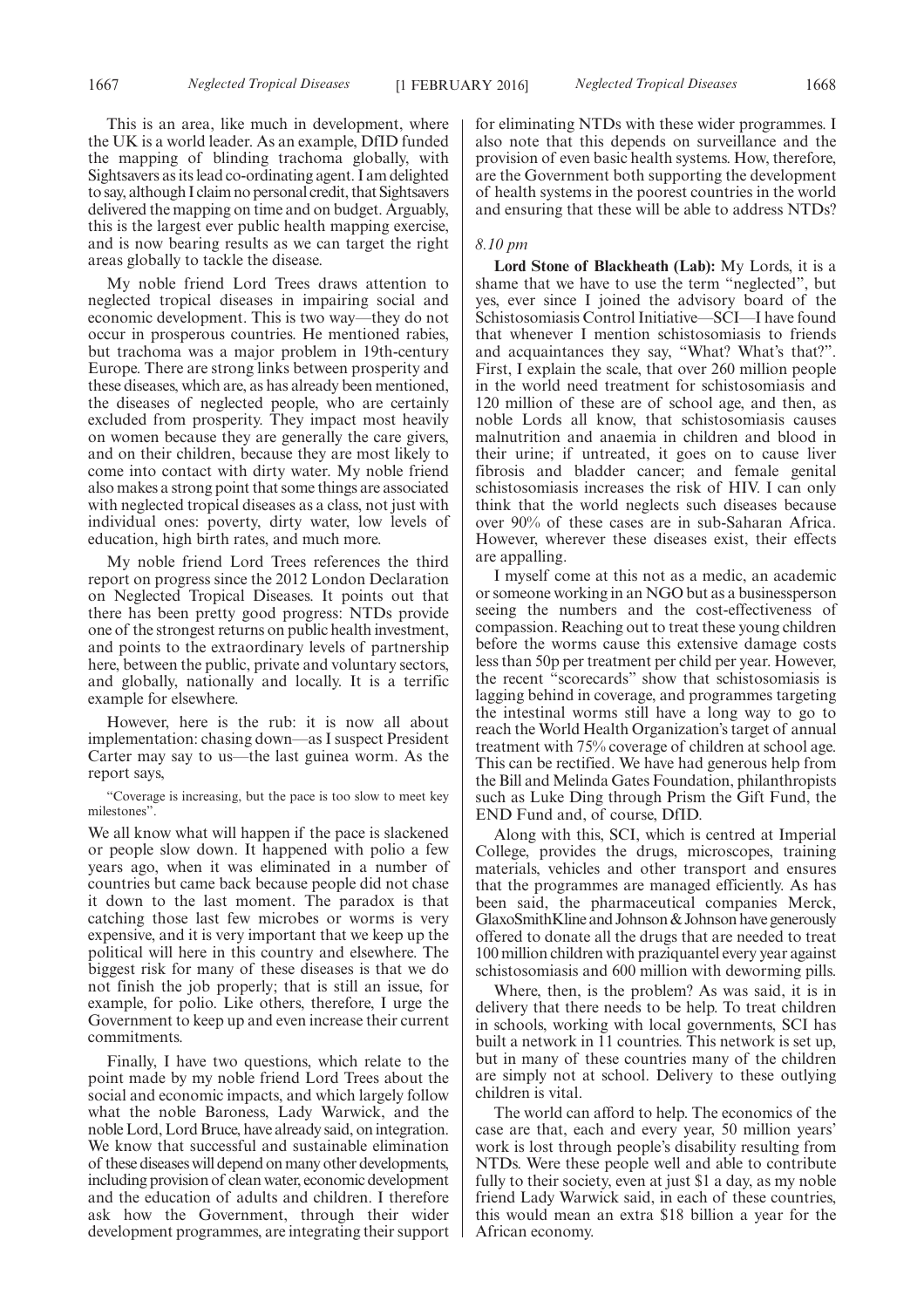#### [LORD STONE OF BLACKHEATH]

I urge the Minister to follow up this excellent debate with a meeting of DfID with the expert people working on this at Imperial College, the Liverpool School of Tropical Medicine and Sightsavers, so we could see how we might allocate more money to those who are already implementing treatment to millions of children so that they may treble their coverage in the next five years to have a chance, as was said, of eliminating these diseases in many more countries.

Dealing with these NTDs in this way could change the world immensely for the better. It would give these young girls and boys a better future, help their countries begin to thrive and thence would add \$18 billion a year to the wealth of their continent and, therefore, to the world's economy. I thank noble Lords.

#### *8.14 pm*

**Baroness Hayman (CB):** My Lords, I am delighted to follow other noble Lords in today's debate, and I draw attention to my interests as declared in the register. I am delighted, too, not to be introducing the debate tonight but speaking last from the Back Benches, because so many other speakers have dealt with the basics around NTDs. That includes the devastating effects that they have, not only on individuals in terms of debilitation or disfigurement and people often being excluded from their own society because of the effects of the diseases, but also the later effects on child development, educational attainment and pregnancy outcome, and of the interrelation of NTDs with other diseases such as HIV or malaria. All these things together are not only the results of the poverty in these communities but in themselves engender that poverty again. So NTDs are both the result of and the cause of poverty. We have done a great deal to recognise that and much progress has, as has already been stated, been made through the WHO road map, the London declaration, the announcement of the Ross fund and the inclusion of NTDs in the sustainable development goals. But there is much still to be done.

The funding gap, even for the provisions that we know about, has been pointed out tonight, but it goes wider than that because, as other noble Lords have pointed out, we need to tackle this problem not in individual silos. The public health measures that will defeat these diseases are to do with water and sanitation, public health education and the provision of basic services; without those, we will not get very far, and those are expensive items.

In the minute or so that I have left, I want to concentrate on the issue of vaccines. We know that we need to improve the toolbox that we have already. We know that we need better diagnostics, better medicines and better insecticides, and that is something that may become much more important in terms of Zika. But also, we need vaccines. There is some evidence that although for many diseases mass drug administration is extremely effective, for other diseases it is not so effective. Therefore, we need to not take our eye off the ball of vaccine development. We saw this in relation to Ebola, a different sort of disease that has already been mentioned tonight. Zika, I think, is a neglected tropical disease, but it is so neglected that it is not even included with dengue and chikungunya as one of those insect-borne diseases of the poor. It is not one of the 17 top priorities for the WHO. However, that is changing. It changed tonight by the declaration of an emergency. We need vaccines as well as all the other measures, and we know that product development partnerships are very important in getting round the failure of the market often to provide. So my question to the Minister is: what consideration is given within the Ross fund to extending its remit so that it would also cover vaccine development?

## *8.18 pm*

**Baroness Barker (LD):** My Lords, as the noble Baroness, Lady Hayman, said, in the last two hours the WHO has declared the Zika outbreak in Latin America a global public health emergency. A silver lining may be that, as a neglected tropical disease, Zika may now receive the attention that it perhaps should have done already.

As my noble friend Lord Bruce of Bennachie made clear, public health is now a global issue and we have, in the last 20 years or so, because of the HIV/AIDS crisis and others, developed ways in which we can globally address those issues. The Global Fund brought together the private sector, Governments and the research community, and has made a major impact not only in the development of new treatments but in the new ways to get those treatments to people as quickly as possible. The Global Fund is due for replenishment this year. Will the Minister say whether the UK will remain committed to its level of contributions to that fund and encourage other international donors to do the same? As my noble friend said, the co-incidence of these diseases on the world population makes it important for that reason.

Many noble Lords referred to the announcement in the spending review of £1 billion for the Ross fund. Will the Minister indicate whether that will be additional to the funding previously made available for neglected tropical diseases and HIV? Can she tell us about the structure of that fund and whether the research findings that it funds will be made publicly available? How will access to any medical tools produced as a result of that fund be ensured?

As many noble Lords have indicated this evening, our current model of R&D for medicines is failing. If we continue to rely on a solely market-led R&D, the discovery of new medicines and, crucially, the access to those medicines by neglected populations will be hampered severely. Will the UK Government consider commissioning an economic paper to analyse the economic impact of our current market-oriented R&D model and a future model for R&D development in which the cost of research into drugs is decoupled from potential profits to companies? Much of the basic research on which the drug companies base their work is already publicly funded by Governments through academic institutions and so on. It is time that we moved to do that.

Will the UK Government, strong leader and advocate as they have been on public global public health issues, initiate a dialogue with the pharmaceutical industry and civil society to see whether it would be possible to reach agreement over a new R&D treaty in the run-up to the World Health Assembly? Noble Lords will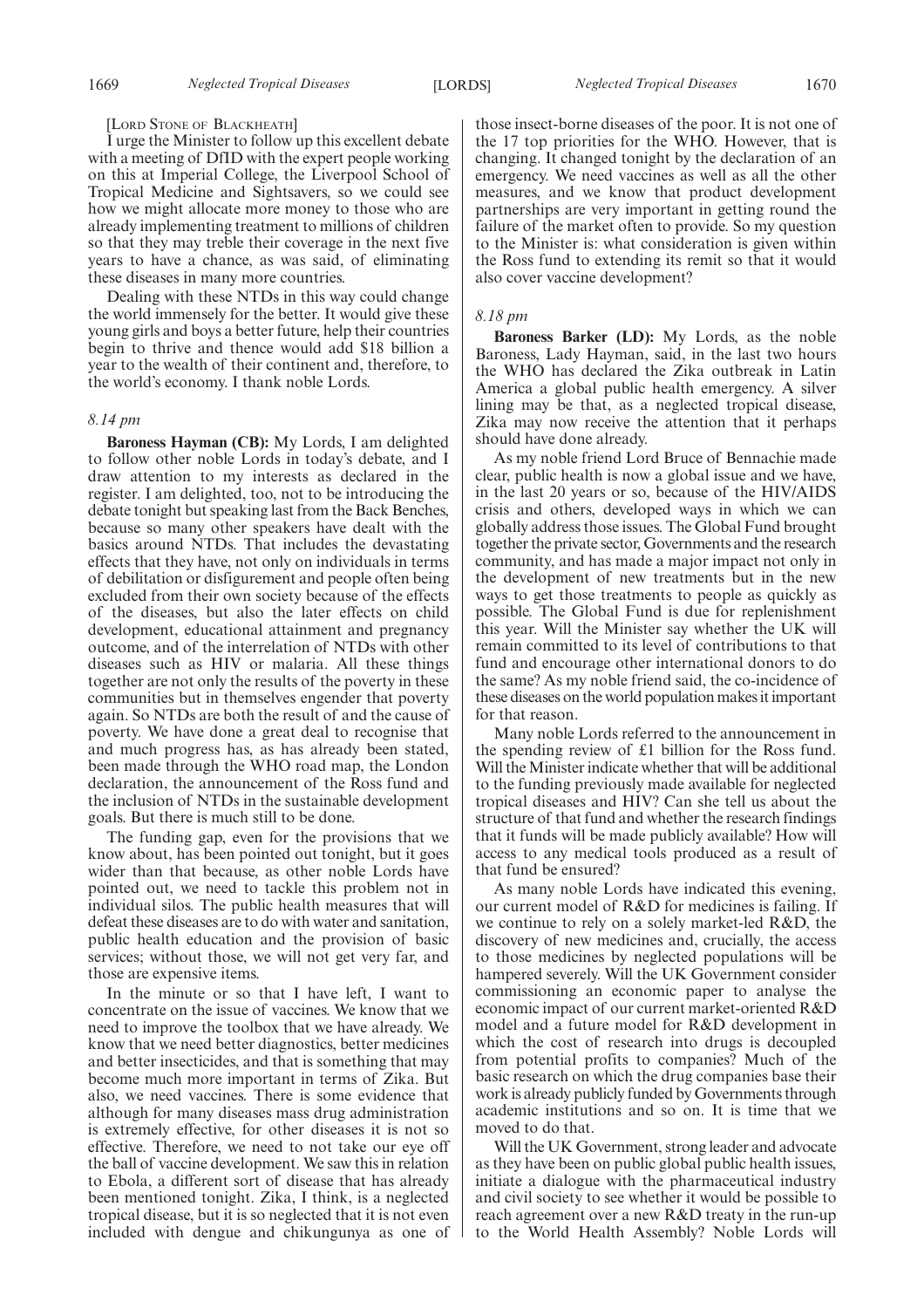know about mechanisms such as product development partnerships. They have proven to be instrumental in making sure that the poorest people on earth get access to the best medicine in the world, much of which is produced by our academic institutions.

## *8.22 pm*

**Lord Collins of Highbury (Lab):** My Lords, I, too, thank the noble Lord, Lord Trees, for initiating this important debate on neglected tropical diseases. Although the most common infections among the world's poorest communities, they receive little public attention. As we have heard from many noble Lords, while not always fatal, their effect on individuals and communities can be devastating, the brunt of which is often felt by women and children, and act as a serious impediment to economic development in many countries.

The third progress report on the London declaration highlighted the dramatic health and economic benefits from investing in combating NTDs. The positive returns of relatively inexpensive programmes are significant, with an economic rate of return of 15% to 30%. As the noble Lord, Lord Trees, highlighted, NTDs are now recognised in the SDGs through Goal 3, which relates to healthy lives, and are explicitly included in Target 3.3. This is a major step forward for the profile of NTDs and a global commitment towards ending these diseases. Continuing this momentum through to national implementation strategies and national action plans will be critical to achieving the WHO NTD road map targets.

Global coverage is increasing, with around 43% of at-risk populations being reached by at least one drug, compared with around 35% in 2008. As the noble Baroness, Lady Barker, said, individuals with NTDs are at higher risk of contracting or not recovering from HIV/AIDS, malaria and TB because they weaken the immune system. Will the Minister take forward for Global Fund board discussion an assessment of the value of strengthening HIV/AIDS, TB and malaria investments through collaboration with national NTD programmes?

The risks to achieving the WHO targets remain not least the wars and conflicts that we have seen, and vector control. There are risks to promoting mass drug administration as highlighted by the noble Baroness, Lady Hayman, which include undermining already fragile healthcare systems. Ebola has shown us the devastating effect that infectious diseases can have on countries with weak and underfunded health systems. Investment in new diagnostics and treatments must be matched by investment in strengthening health systems. I, too, welcome the launch of the £1 billion Ross fund with the Gates Foundation. Like other noble Lords, I hope the Minister can clarify how much of the £200 million announced for NTDs through the fund is new funding and how much is existing allocated resource.

I should also like to know what steps are in place to ensure that money allocated from the Ross fund for research is complemented by investments in health system strengthening and efforts to deliver treatments and care to the people who are most in need. Finally, what steps will the department take to measure the impact of its NTD funding on women and girls, who disproportionately suffer from these diseases and the stigma attached to them?

## *8.26 pm*

**TheParliamentaryUnder-Secretaryof State,Department for International Development (Baroness Verma) (Con):** My Lords, I, too, start by thanking the noble Lord, Lord Trees, for securing this debate and all noble Lords for their thoughtful contributions. I think that we should be proud of the role that the UK continues to play in its work on neglected tropical diseases, which I shall now refer to as NTDs. Her Majesty's Government remain strong in their commitment to fighting these diseases, which, as my noble friend Lord Sheikh and the noble Baronesses, LadyWarwick and Lady Hayman, and others, said, affect the poorest of the poor. Every year neglected tropical diseases affect the lives of more than 1 billion people, causing disability, disfigurement, stigma and an estimated 500,000 deaths.

As noble Lords will be aware, at the high-profile London Declaration on Neglected Tropical Diseases in 2012, we made a commitment to spending an additional £195 million on NTDs, and last year the Chancellor announced the new £1 billion Ross fund, which has been mentioned by all noble Lords. I am pleased to inform the House that that includes support for NTDs both for research into new drugs and diagnostics and for the implementation of programmes. These commitments are a clear indication of our continuing commitment to improving the lives of the poorest people in the world and to the principle of leaving no one behind that is at the heart of the global sustainable development goals.

I want to make two important points, one on results and the other on resources. I also want to congratulate the noble Lord, Lord Crisp, and the organisation Sightsavers International on their work, along with DfID, on the mapping of trachoma, a disease that results in blindness. As the noble Lord said in his remarks, it was the largest mapping programme in the world and has provided us with valuable information on the geographic distribution of the disease so that we can target resources where they are most needed.

Our support for tackling bilharzia—I may have pronounced that wrongly—which is a disease that often kills young people in young adulthood, is also yielding real results. Our programme here, as noble Lords have said, is delivered through Imperial College. It has already delivered 60 million treatments and aims to deliver a total of 200 million by 2018. Our support for combating elephantiasis, which is managed by the Liverpool School of Tropical Medicine, is also showing results. This is a disease which results in abnormal enlargement of parts of the body, causing pain, severe disability and social stigma. At least 24 million treatments are provided annually through the UK's support, and 17 of the 73 elephantiasis-endemic countries are now able to stop treatment as they are thought to have achieved elimination. This is a huge achievement and the result of much effort by endemic countries and partners such as DfID.

Later this week, as the noble Lord, Lord Trees, alluded to in his opening remarks, former US President Jimmy Carter, who has led the international campaign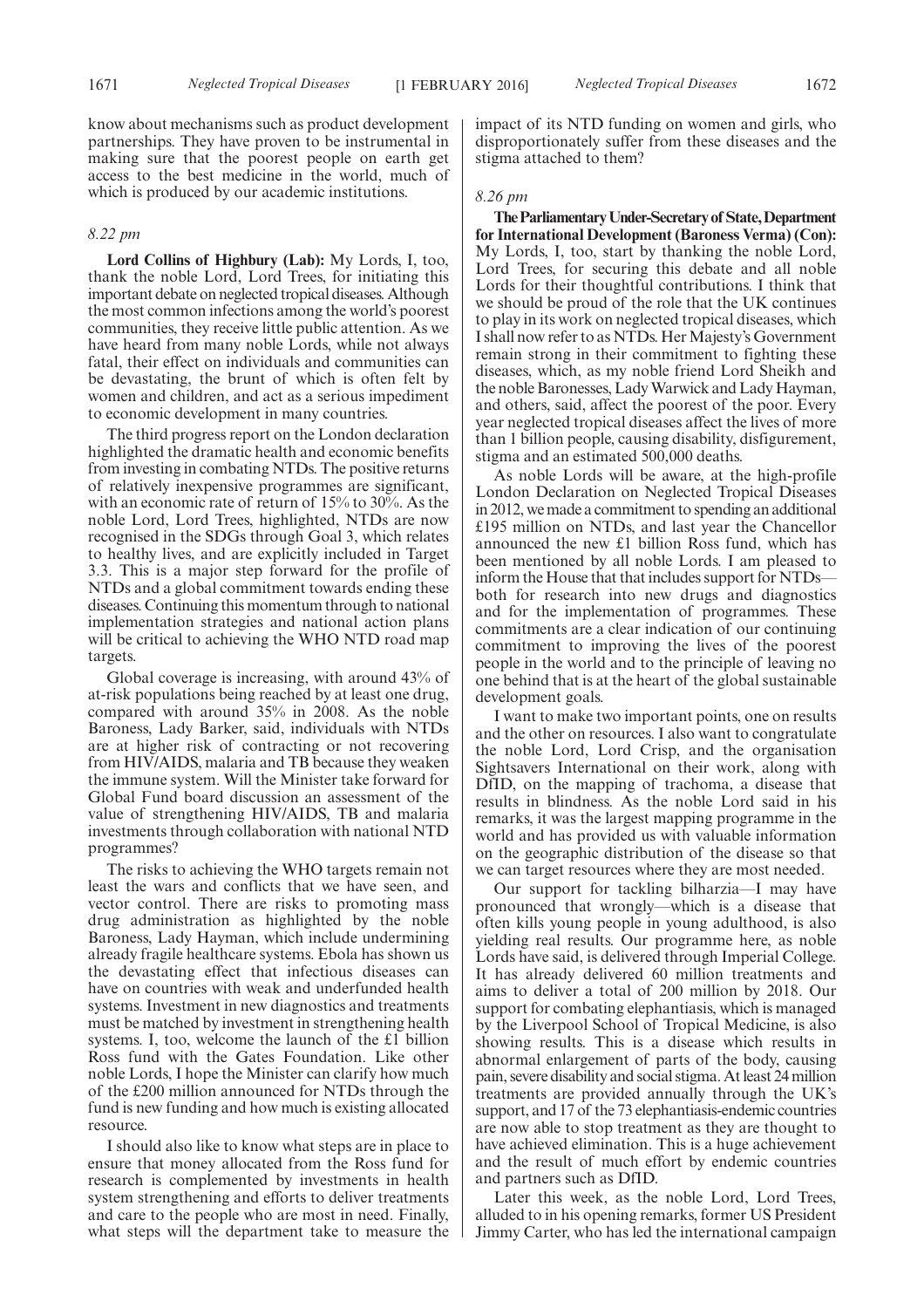[BARONESS VERMA]

for the eradication of guinea worm, will be speaking in the Robing Room. Over recent years the UK has been the second largest donor to the eradication effort after the Bill and Melinda Gates Foundation. In 1986 guinea worm disease affected 3.5 million people. In 2015 there were only 22 cases. Noble Lords will agree that this is an enormous achievement, but many challenges, as has rightly been pointed out, remain before we can consign this disease to history. I agree with the noble Lord, Lord Crisp, and others that we need to remain vigilant and push commitment to ensure that we can consign it to history.

Coming to my point on resources, the UK is the second-largest donor to support the implementation of the NTD programmes. At present, the donor base is far too narrow and the UK actively encourages efforts to raise additional funding from other partners. We are doing our bit, and as my noble friend Lord Sheikh said rightly, the 0.7% commitment demonstrates that the UK is delivering and is committed to what the UK firmly believes in—but we need others to do much more.

I agree with the noble Lord, Lord Trees, that it is important that we recognise the very substantial contribution of the pharmaceutical companies. Most of the medicines used for neglected tropical diseases are donated.Without that vital contribution, our progress would be much slower and much more costly. For the period 2014 to 2020, pharmaceutical companies have pledged drugs valued at \$17.8 billion.

Of course, national government leadership in endemic countries is essential and domestic resources must increase if progress on NTDs is to be sustained. In turn, we will continue to show leadership in our health system strengthening work, supporting health worker capacity and access to essential medicines and equipment.

The noble Lord, Lord Stone, asked if I would meet him and others. I am always happy to meet noble Lords with their interested groups. I very much take the view that sharing best practice is a good way of learning how we can better our own strategic and effective delivery. The noble Lord will just have to do what noble Lords do: contact my private office. I am sure that that meeting will be put in place.

I shall now respond to some of the questions that were asked. If I run out of time, as always, I will write to noble Lords. The noble Baroness, Lady Barker, and others asked about the Global Fund replenishment. As one of the largest and longest-standing donors to the Global Fund, we are working hard to ensure a successful replenishment for 2017 to 2019, but we will make our own decision on the contribution in a few months' time, after we have seen the outcomes of the multilateral aid review that is currently being undertaken by the department.

The noble Lord, Lord Crisp, the noble Baroness, Lady Hayman, and a number of other noble Lords asked how we are integrating NTD programmes with other sectors such as water sanitation. It is absolutely right that we look at integration across sectors, with water and sanitation being very important. We are increasingly doing so. We also have to encourage our

partners to do the same. I hope that noble Lords who are involved in a number of organisations will take that message out because it is very important that we speak with one voice on these issues.

The noble Lord also asked how we are supporting the development of health systems in developing countries. I am pleased that DfID is a leader in supporting countries to strengthen their health systems. The noble Lord, Lord Collins, and a number of other noble Lords spoke about Ebola, where we saw that the response was slow in the beginning because of the weakness of those health systems. It highlighted to us that we need to make sure that we not only provide the funding but ensure that the capacity on the ground can respond to the issues and challenges that those people face. So it is essential that we ensure that they have the proper capacity and access, and proper medicines and equipment.

The noble Lord, Lord Patel, the noble Baroness, Lady Hayman, and others asked whether the Ross fund would be used to support clinical trials. The £1 billion Ross fund will include funding for research, including funding to develop, test and deliver a range of new products, including drugs and vaccines.

The noble Baroness, Lady Warwick, asked what further steps the UK can take in research, including product development partnerships. We support the Drugs for Neglected Diseases Initiative, or DNDi, a product development partnership developing new drugs for a range of NTDs, but we also support product development partnerships for new diagnostics. So it covers a wide range, not just of products with partners but the diagnostics behind them.

My noble friend Lord Sheikh rightly spoke about his experiences. He has vast experience in Africa. I am glad that he reminded us all of our commitment to 0.7%. Working with the Gates Foundation, we have demonstrated our joint ambition to see an end to malaria. My right honourable friend the Chancellor of the Exchequer made that announcement very recently.

All noble Lords said that we need to encourage others to step up. I absolutely agree. These issues and challenges will never be dealt with by individual countries or individual organisations. Part of our undertaking as a department is to make sure that we press at different fora and conferences for others to step up. We worked at the recent G7 meeting, which committed to addressNTDs, and we are also working with developing countries to encourage them to commit domestic resources.

I have fast run out of time. I still have a couple of responses, but I will finish by saying that while much progress is being made, millions of people still need treatment and do not get it. The international community sees DfID as a global leader in tackling NTDs, but we cannot and must not be complacent. We need to continue to strive to have a transformational impact on the lives of the most vulnerable people across the world, ensuring, as we deliver our promise of leaving no one behind, that no one is left behind.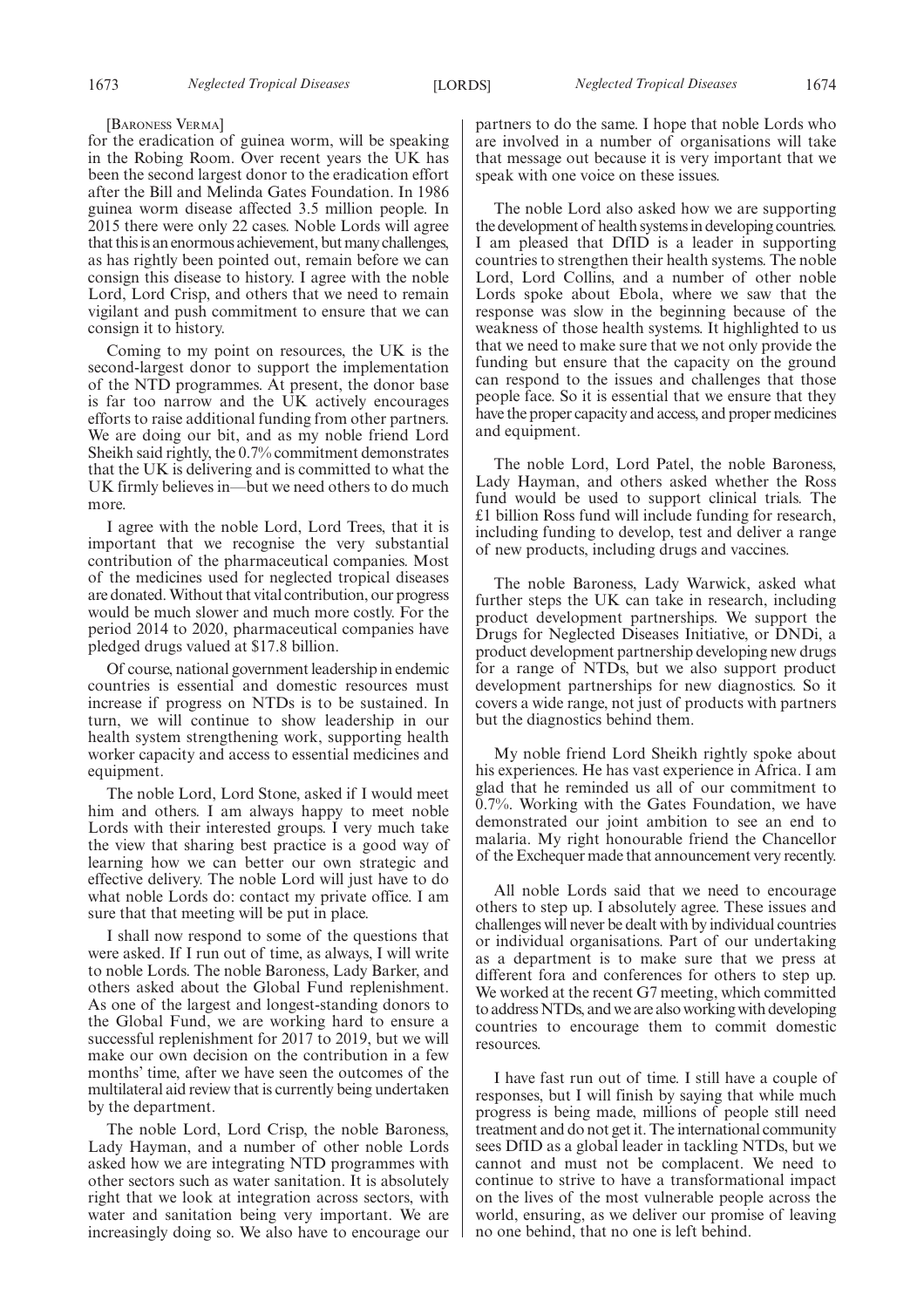# **Immigration Bill**

*Committee (3rd Day) (Continued)*

*8.39 pm*

## *Amendment 216*

## *Moved by Lord Rosser*

**216:** After Clause 32, insert the following new Clause—

"Review of immigration detention

(1) Before the end of the period of three months beginning on the day on which subsection (1) of section 32 comes into force, the Secretary of State must commission a report on detention under the following powers-

- (a) paragraph 16(1), (1A) or (2) of Schedule 2 to the Immigration Act 1971,
- (b) paragraph  $2(1)$ ,  $(2)$  or  $(3)$  of Schedule 3 to the 1971 Act,
- (c) section 62 of the Nationality, Immigration and Asylum Act 2002, or

(d) section 36(1) of the UK Borders Act 2007.

- (2) The report under subsection (1) must consider—
	- (a) the process for, and detail of, introducing a statutory maximum limit on the length of time an individual can be detained under the relevant provision;
	- (b) how to reduce the number of people detained under the relevant provision;
	- (c) how to minimise the length of time an individual is detained under the relevant provision;
	- (d) the effectiveness of detention in meeting the Secretary of State's objectives; and
	- (e) the effectiveness of procedures to review decisions to detain and to continue to detain.

(3) The report under subsection (1) must be prepared and published by a panel appointed by the Secretary of State.

(4) The panel appointed under subsection (3) must be independently chaired.

(5) On completion of the report, the Chair of the panel must send it to the Secretary of State.

(6) The Secretary of State must lay the report before both Houses of Parliament within three months of receiving the review."

**Lord Rosser (Lab):** Our Amendment 216 in the form of a new clause provides for an independently chaired report on immigration detention, including, among a number of other issues, looking at introducing a statutory limit on time in detention.

Detention takes place in what are called immigration removal centres. They are, as the name implies, intended for short-term stays. That, though, is not how they are always used now. The use of detention has expanded rapidly over the last two decades. In 1993, 250 detention places were available in the United Kingdom. At the beginning of last year, the figure had reached just over 3,900. The number of people starting detention in the year to June 2015 was just over 32,000—up 10% on the previous year. Yet Home Office policy is that detention should be used sparingly.

In the last Parliament, an all-party group looked at immigration detention. We are unusual in this country in having no limit on administrative detention for immigration purposes. The recommendation of the all-party group calling for the introduction of limits on indefinite immigration detention was endorsed by the House of Commons last September. Included in the evidence heard by the all-party group, which had parliamentarians from both Houses, and in which opposition members were in a minority, was a case of a young man who had been raped, tortured and trafficked before arriving in this country. He had been detained for three years in an immigration removal centre. The inquiry also heard evidence which reflected reported incidents of deaths and of allegations of sexual assault in immigration removal centres.

Home Office-stated aims are that those who have been trafficked should not be detained, those who have been tortured should not be detained, and that detention should be for the shortest possible time. There is clear evidence that these aims are not always achieved. The all-party group inquiry into immigration detention heard evidence that detention was worse than being in prison, since people in prison do at least know when they will be getting out. People in prison have also been convicted of an offence, unless they are on remand awaiting trial. For people in immigration detention, the uncertainty can be hard to take. Their life is in limbo. They are not told a great deal—or, indeed, perhaps anything—about how long they will have to stay, and they do not know whether they will be deported.

There is, I agree, little sympathy for people in immigration detention, which is precisely why the present situation goes on and on. The view, expressed to me again in a conversation two days ago—last Saturday, is that those coming to this country are doing it only for the benefits they can obtain and for the use of our National Health Service. Unfortunately, too many of those in a position, and with the power, to influence public opinion on this issue choose to use their position and power to reinforce, rather than refute, that impression.

The all-party inquiry heard from medical people with knowledge in this field that the sense of being in limbo in immigration detention, and the hopelessness and despair it generates, leads to deteriorating mental health. One such witness said that those who are detained for more than 30 days have a significantly higher level of mental health problems. In the first three quarters of 2014, 37% of those detained were detained for longer than 28 days, even though 28 days reflects best practice in other countries. Home Office guidance provides for detention to be used only as a genuine last resort to effect removal.

The inquiry also heard from a person with knowledge as a team leader at the prisons inspectorate that lack of any time limit encourages poor casework and ineffective procedures. The evidence this person gave was that a quarter of the cases of prolonged detention that the prisons inspectorate had considered were the result of inefficient casework rather than because it was inappropriate for people to be released.

Despite these places being called immigration removal centres, most people who leave detention do so for reasons other than being removed from the United Kingdom. According to government statistics, more than half the detainees are released back into this country. The system would therefore appear not only potentially damaging for those involved but expensive and a poor use of resources, since detaining someone costs £36,000 a year, with the overall cost being, as I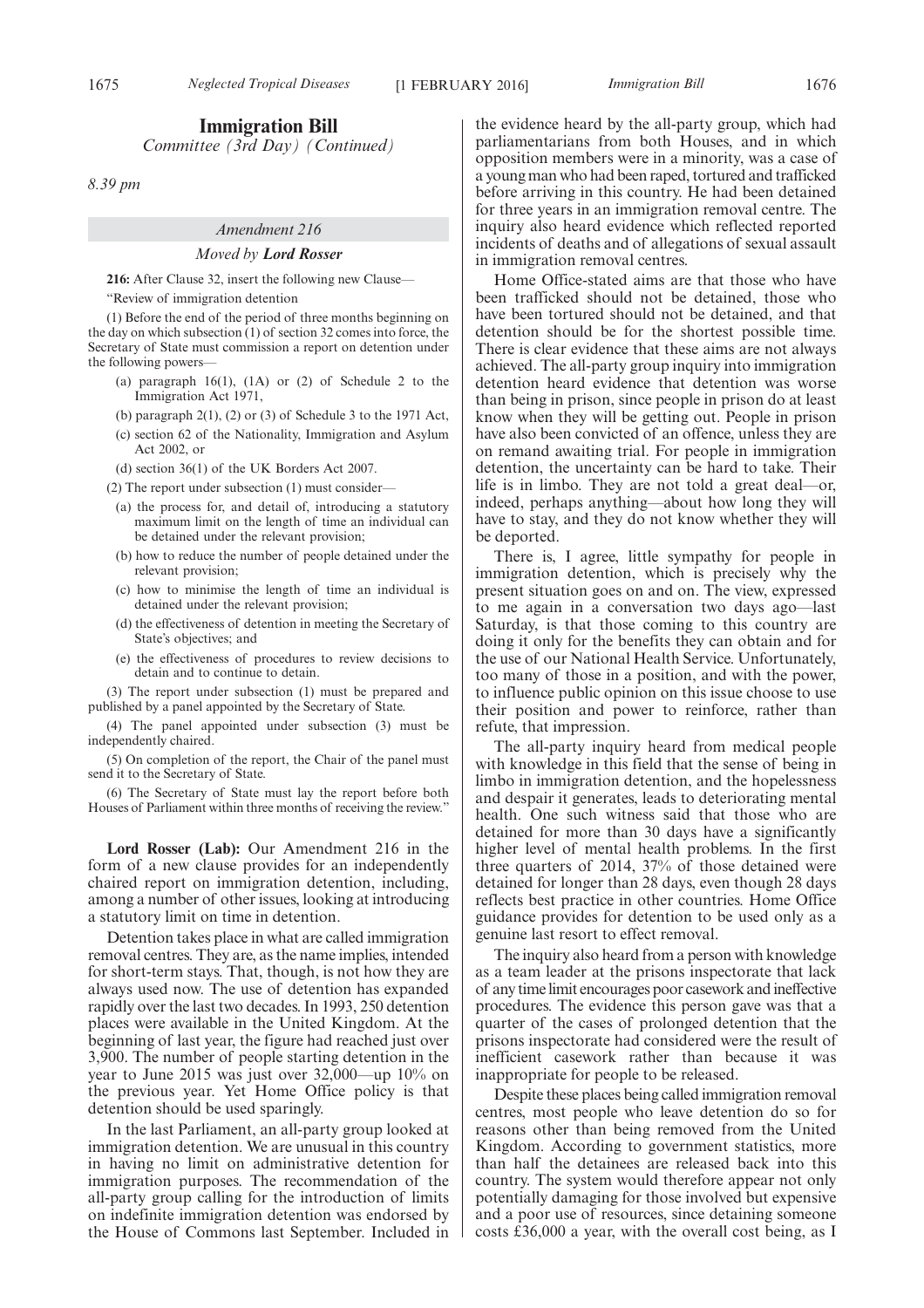#### [LORD ROSSER]

understand it, just over £164 million—or some 165 times the figure the Government used in this House the other week to justify the new offence of illegal working because of the greater opportunity it was considered it would provide to secure more money under the Proceeds of Crime Act—namely, just under £1 million.

#### *8.45 pm*

Having a time limit would not only bring an end to the prospect of indefinite detention but would change the culture within the system, which arises when there is no limit to the length of time someone can be detained, without any independent outside check on or review of whether that continuing detention is justified and proportionate in the light of all the circumstances. Decisions to detain and for how long are taken as an administrative or executive decision, with no automatic judicial oversight. Yet we are not talking about people who are detained because they have committed criminal offences.

There needs to be a wider range of community-based alternatives to detention, enabling people to remain in communities while their cases are being resolved or when arrangements are being made for them to leave the country. According to the Home Office's own evaluation, the family returns process, designed to reduce the number of children detained, has resulted in most families being compliant with the process and no increase in absconding.

Following a visit to Yarl's Wood immigration removal centre last year, the Chief Inspector of Prisons said that the rigorously evidenced concerns that have been identified in an unannounced inspection provided strong support for the calls for time limits on administrative detention. He went on to say that a strict limit should now be introduced on the time that anyone can be administratively detained.

Not only have we heard the views of the all-party group inquiry report on immigration detention and the views of the Chief Inspector of Prisons; there is now also the government-commissioned report on immigration detention and the welfare in detention of vulnerable persons, by Stephen Shaw, the former Prisons and Probation Ombudsman.

In the Commons debates on this Bill on immigration detention, the Minister referred to detailed analysis being conducted by the Home Office; to coming back to the Commons in the new year, before the Bill had passed through both Houses; to setting out the broader piece of work the Government are undertaking; to responding to the Shaw report before the Immigration Bill had started its Committee stage in the House of Lords; and to setting out proposals for a new detained fast-track. I am not clear whether the documentation we have had so far from the Government is intended to have met all those undertakings, or whether there is more to come. No doubt, the Minister will clarify that point when he responds.

As far as the report commissioned by the Government from Stephen Shaw is concerned, the remit was to conduct an independent review of policies and procedures affecting the welfare of those held in immigration removal centres. Bearing in mind that the remit did not refer to considering the central issue of a statutory limit on detention, it had a surprising amount to say on the issue of detention and its impact—perhaps to the concern of the Government.

For his report, Mr Shaw commissioned a review by Professor Mary Bosworth of the evidence linking detention with adverse mental health outcomes.Mr Shaw said that he regarded her review as,

"a study of the greatest significance".

Two of Professor Bosworth's key findings were, first:

"There is a consistent finding from all the studies carried out across the globe and from different academic viewpoints that immigration detention has a negative impact upon detainees' mental health".

## Secondly:

"The impact on mental health increases the longer detention continues".

#### Mr Shaw himself also said:

"Most of those currently in detention do not represent a serious (or any) risk to the public, and many represent a very low risk of non-compliance because of their strong domestic links to the UK".

#### He also said:

"Ideally, voluntary returns options should be exhausted, and a community-based approach attempted, before detention is considered".

#### In his conclusions, Mr Shaw stated:

"Most of those who have looked dispassionately at immigration detention have come to similar conclusions: there is too much detention; detention is not a particularly effective means of ensuring that those with no right to remain do in fact leave the UK; and many practices and processes associated with detention are in urgent need of reform".

#### He ended by saying:

"Immigration detention has increased, is increasing, and—whether by better screening, more effective reviews, or formal time limit—it ought to be reduced".

One assumes from that that Mr Shaw does not regard a formal time limit on immigration detention as being beyond the pale, as apparently do the Government, who, in their Written Statement on Shaw, referred to,

"the potential abuse of the system that arbitrary time limits would create".—[*Official Report*, Commons, 14/1/16; col. 28WS.]

In his report Mr Shaw also recommended that, in common with individuals who have been trafficked or tortured, there should be a presumption against detention for victims of rape and other sexual or gender-based violence; that for pregnant women it should be an absolute exclusion; and that for those suffering from serious mental illness the words,

"which cannot be satisfactorily managed in detention",

should be removed from the enforcement instructions and guidance.

The Government gave a response to Stephen Shaw's report in a Written Statement on 14 January 2016. In it they said that they accepted,

"the broad thrust of his recommendations".—[*Official Report*, Commons, 14/1/16; col. 26WS.]

That of course is as long as a piece of string. In order to clarify the Government's position, perhaps theMinister could say which of Mr Shaw's 64 recommendations the Government accept and which they do not. I beg to move.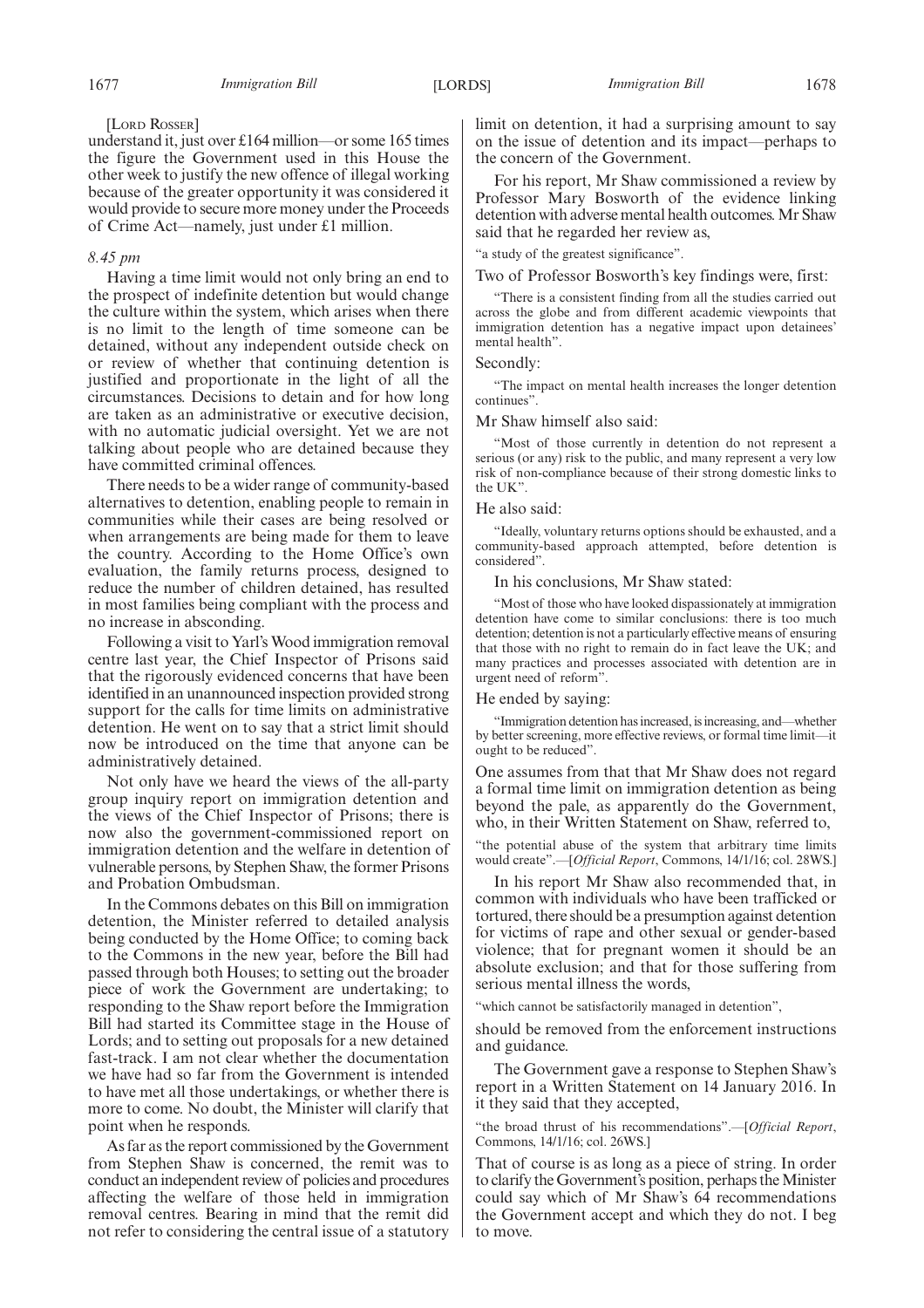**Lord Ramsbotham (CB):** My Lords, before speaking to the amendments in my name and those of the noble Baronesses, Lady Hamwee and Lady Lister of Burtersett, perhaps I might put a more general question to the Minister, to which I do not expect a definitive answer—it may be above his pay grade to give one.

An enormous number of government amendments were tabled just before Report in the other place, none of which was discussed in Committee. Since the Bill has been before this House, the Government have tabled more than 150 amendments; they have received a 350-page report from Stephen Shaw, which they commissioned on the welfare of vulnerable persons in immigration detention, to which they have published a one-and-a-half-page response; they have received a report commissioned by SERCO on detention arrangements in the immigration removal centre at Yarl's Wood; they have also received an internal report on immigration detention, announced by the Minister at Second Reading, about which no details have been disclosed or released.

This unprecedented volume of associated activity after a Bill has been formally introduced in the other place suggests that the Government do not know exactly what they want to achieve, and that the Bill as currently constructed is not fit for purpose. I speak from the point of view of someone who fervently hopes that the Bill, as ultimately approved, will improve the way in which immigration and asylum issues are conducted in this country, and I bear in mind the increasing strain under which the system is going to come as climate change pressures are added to those it is currently under. Given that, I put it to the Minister that further processing of something to which the Government have already made more than 200 amendments—which must be something of a record—seems a pretty pointless exercise until they have worked out exactly what they intend.

My question to the Minister is therefore in the form of a proposal; namely, that on common-sense grounds alone further processing should be suspended and the Bill temporarily withdrawn, as happened to the Health and Social Care Act 2012, until it has been adjusted to include the Government's many changes of mind and the implications of any recommendations they accept from the reports they have commissioned. In addition, such a pause would enable them to think again about some of the unnecessary bureaucratic complexity that the Bill, as currently constructed, will add to the demands on already overstretched officials on the front line, when simplicity should be the name of the game.

In speaking to my amendments, I first acknowledge what the Minister said about detention being used only as a last resort. The Government's short response to the Shaw report states:

"Where it is necessary for the purposes of removal",

of those with no right to remain in this country,

"and taking into account any risk that an individual may abscond", the enforcement action that they take,

"will involve a period of detention (which of course can be avoided if the individual departs voluntarily)".

As the noble Lord, Lord Rosser, said, immigration removal centres—the official title of places in which immigration detention is conducted—are presumably intended to be only short-term holding facilities. This explains their lack of suitable facilities for anyone held for more than a few days. However, the Government do not appear to have made up their mind about what rules govern detention in short-term holding facilities because, despite a promise made as long ago as 2002, these rules have yet to be published. True, draft versions appeared in 2006 and 2009 but nothing more. The situation appears to be that announced by the noble Lord, Lord Taylor of Holbeach, in answer to a Question of mine in October 2013, namely that:

"The … Short-Term Holding Facility Rules have yet to be finalised and … there is at present no fixed date for when they will be made".—[*Official Report*, 30/10/13; col. *WA 261*.]

Can the Minister update the House on the current position?

Commenting on the Shaw report the Detention Forum, a network of 30 organisations working in the immigration arena which was mentioned by my noble friend Lord Hylton, has said that the damning conclusions of the wide-ranging recommendations demonstrate that fundamental reform is needed. I would have thought that 350 pages and 64 recommendations deserved more than a mere one-and-a-half pages of government response, particularly when everyone outside the Home Office who knows anything about the way that immigration detention is currently conducted knows that something so obviously flawed is in urgent need of fundamental reform. Report after report by successive chief inspectors of prisons and immigration are nothing more than catalogues of failure which successive Ministers, and senior Home Office officials, have done nothing to correct over too many years. Seen against what those currently responsible must know to be urgently needed, the Government's three proposals in their miserable response amount to nothing more than a sticking-plaster exercise. I hope that taken overall, my amendments and Amendment 216, moved by the noble Lord, Lord Rosser, will give those responsible for reform a comprehensive list of subjects that any review should encompass.

The Government's first proposal, to adopt a wider definition of those at risk, is covered by Amendment 216ZC. I declare an interest in their second proposal, as a vice-president of the Centre for Mental Health, which has been commissioned to carry out a detailed assessment of the mental health needs of those held in immigration detention and report next month. Following receipt of this report, the Government then allege that the Home Office and the Department of Health will publish a joint mental health action plan in April. I simply do not believe that a fully comprehensive mental health treatment action plan can be produced in this ridiculously short time. To suggest that it is possible discloses a lack of understanding of what will be required—no doubt spurred on by wanting to give the impression that, after years of masterly inactivity and refusals to listen, urgent action is about to be taken. As Chief Inspector of Prisons I reported on the inadequacy of mental health arrangements in what were then called immigration detention centres in 1998 and, 17 years later, nothing has happened. Is it really likely that they are now to be transformed in a matter of weeks?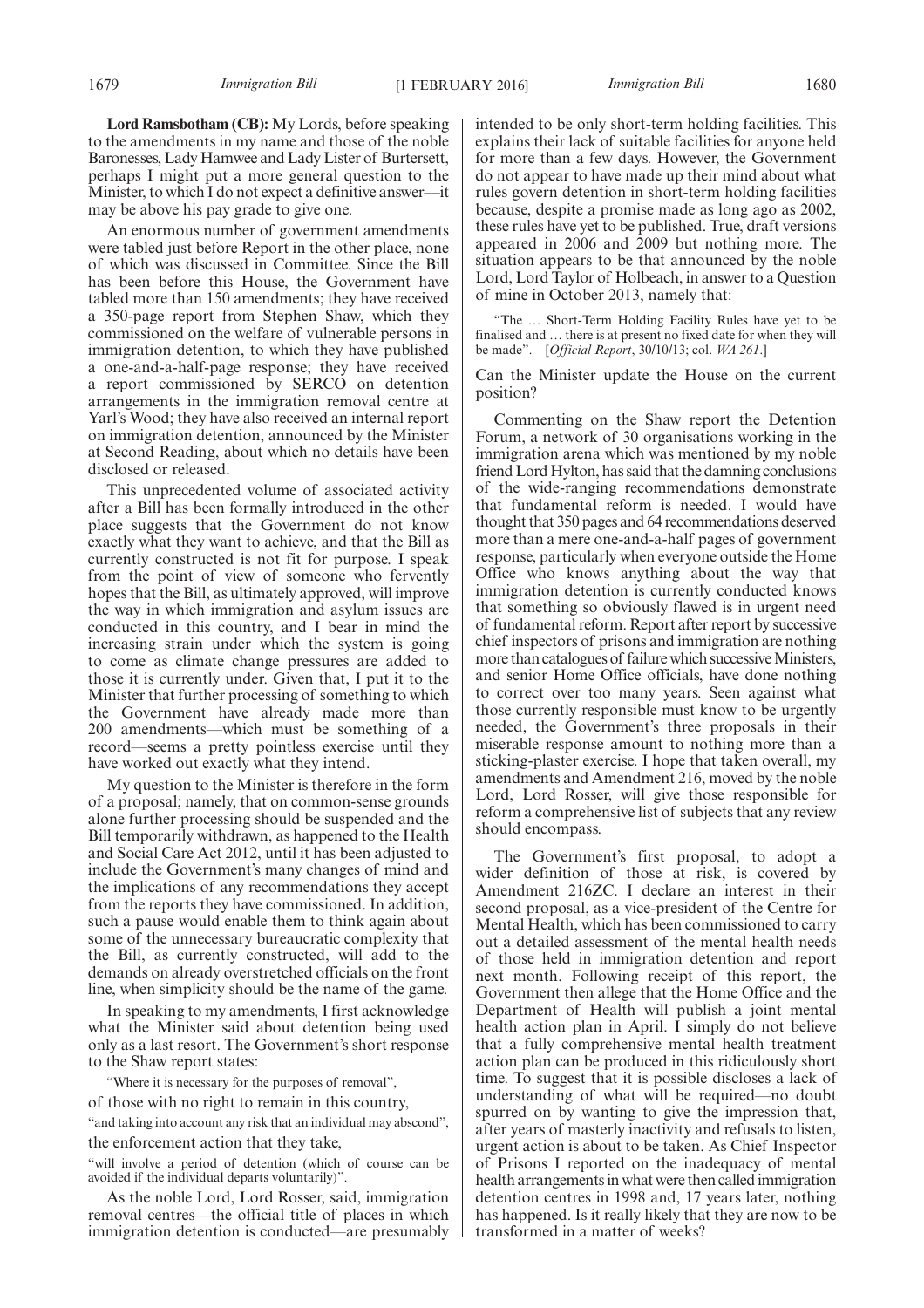## [LORD RAMSBOTHAM]

The Government's third proposal is also beyond the capability of the Home Office to deliver, bearing in mind how long we have been waiting for short-term holding facility rules. They say that they will,

"implement a new approach to the case management of those detained, replacing the existing detention review process with a clear removal plan for all those in detention … combined with a more rigorous assessment of who enters detention through a new gate-keeping function".

#### *9 pm*

As my Amendments 216ZB and 216ZD point out, there is far more to detaining someone in a removal centre than making a clear removal plan, which is something that should have been an automatic procedure for years.

I now move on to timing. The Government's response to the Shaw report says:

"It is a long-established principle … that where an individual is detained pending removal there must be a realistic prospect of removal within a reasonable time".

The committee established by the All-Party Group on Refugees and the All-Party Group on Migration, of which I was a member, recommended that immigration detention should be limited to a period of 28 days and the other place formally voted in favour of that on 15 September 2015. The committee also recommended that,

"the Government should introduce a robust system for reviewing the decision to detain early in the period of detention. This system might take, for example, the form of automatic bail hearings, a statutory presumption that detention is to be used exceptionally and for the shortest possible time, or judicial oversight".

This appears to be in line with the current statutory requirement on the Home Office that,

"detention should ... be reviewed during the initial stages" that is, in the first 28 days.

"This does not apply in criminal casework cases, where detainees come from prison, or remain there"

in an immigration removal centre—

"on completion of custodial sentence".

The guidelines also state that:

"Criminal casework cases involving the detention of children must be reviewed at days 7, 10, 14 and every seven days thereafter".

I submit that, totally wrongly, too many reviews are conducted not by a court or tribunal, but by officials. Noble Lords may have seen an interview with the retiring Chief Inspector of Prisons, Nick Hardwick, which was published in the *Guardian* on Saturday 29 January, in which he spoke about his anger that comparatively junior officials in the Home Office were able to lock up someone who had not been convicted of anything. He added:

"If you lock someone up in a detention centre, you are punishing them, whether that's your intention of not … Even if you're trying not to run it like a prison. Even if you have the best staff in the world … it's still a prison ... It should be very exceptional that you lock someone up without going before a court, and at the moment, it's not exceptional enough ... It ought to be a huge decision to lock someone up, and the problem is that if you make that huge decision often enough it becomes not such a huge decision; it becomes routine".

My Amendments 218, 218A and 218B are designed to ensure that the Secretary of State, having denied civil servants the routine power to lock anyone up, also ensures that detention should be for no longer than 28 days, after which a detainee should be released on bail, unless that is refused on the grounds that that is not in the public interest by a First-tier Tribunal.

All my amendments reflect my agreement with the Detention Forum that the Shaw review is a damning demonstration of the need for fundamental reform. I do not believe that such reform can be carried out during the time that this Bill is being processed through Parliament. Therefore, in order not to waste the time of either House, I recommend that the Bill be withdrawn so that due consideration can be given to the legislative implications of processing the recommendations contained in reports that the Government have commissioned. There is more than enough evidence of what is required of the system, and many people are only too happy to contribute their expertise to such a process. I await the Minister's response with interest.

**Baroness Hamwee:** My Lords, were my noble friend Lord Avebury able to be here, I think he, too, would have started with short-term holding facilities. I feel I am letting him down by not having a specific amendment on the point.

When the all-party group undertook its inquiry, to which much reference has been made, I was particularly struck by the paradox of detainees both fearing and hoping for sudden change—or that things would stay the same way. It was well expressed by Dr Melanie Griffiths, who is quoted in the report as saying:

"By being detained indefinitely, without knowing how long for and with the continual possibility of both imminent release and removal, detainees worry that detention will continue forever and also that it will end in unexpected deportation the next morning. They have the simultaneous concern both that there will be sudden change and never-ending stasis. It is the lack of temporal predictability that prevents deportable individuals not only from being able to plan for the future, but also from having the 'stability' of knowing that the present will remain uncertain for a protracted length of time".

A number of these amendments are concerned with time limits and timescales. The inquiry made a number of recommendations and comments, one of which was about the link with mental health. As the report expresses it, there is,

"a considerable mental health cost to detainees".

The report also said that,

"the lack of a time limit, far from aiding Home Office effectiveness, was itself an incentive to poor case-working".

The Government say that an arbitrary time limit is unnecessary, because we should have whatever is reasonable—although of course what is reasonable is often in the eye of the beholder. They also say that an arbitrary time limit—"specific" would perhaps be a better word—would become the norm and an incentive for non-compliance. However, those of us advocating a time limit do not wish to overlook the individual characteristics or indeed the changes over time and the changes of combinations of factors which may apply to individuals. We do not like a tick-box approach to vulnerability.

There are a lot of amendments in this group. I have signed up to all of those in the name of the noble Lord, Lord Ramsbotham, and started by supporting Amendment 218, which is the straight 28-day amendment, rather than the proposal for a review, which is in the first of the amendments in the group. After the Shaw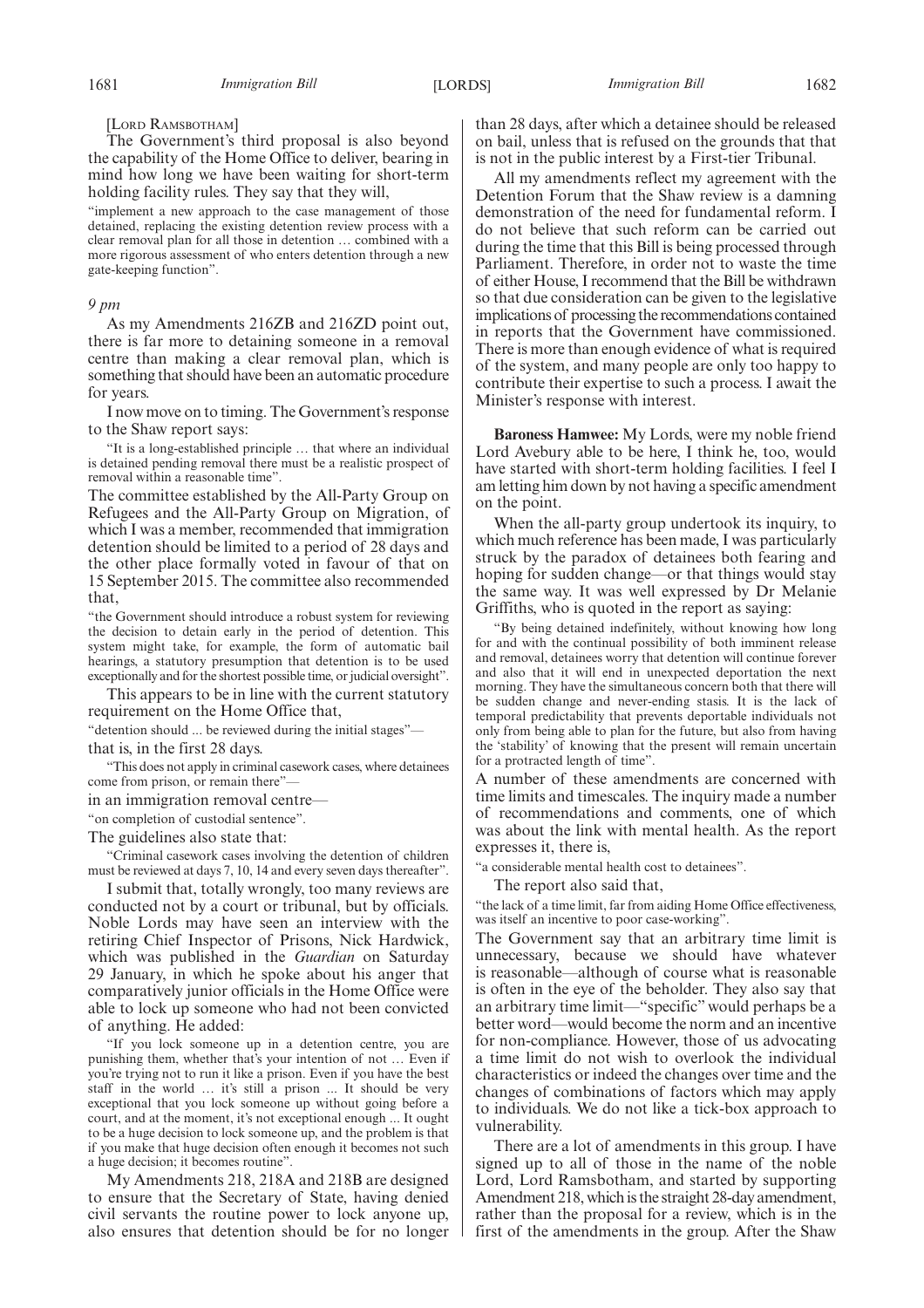report was published, and after we had addressed the issue at Second Reading, I discussed with the noble Lord, the noble Baroness, Lady Lister, and other members of that inquiry whether we might look for an alteration—I was going to say slight relaxation, as it were, but that would be a very bad term for me to use in the context—to the 28 days in the event of something exceptional.

The first of the two approaches in Amendments 218A and 218B is that the Secretary of State would go to the tribunal on the basis that bail is not in the public interest. I hope that would answer the critical comments made by the noble and learned Lord, Lord Brown of Eaton-under-Heywood, at Second Reading that there must always be some exceptions. We have had a go at a reference to offences which are in Schedule 4 to the Modern Slavery Act. That was suggested by somebody who has been concerned with this subject for a long time. I am not sure that it would be my preferred approach, but the intention was to present some possibilities to the Government as to how they might achieve 28 days, or a specific time limit, but with any absolutely necessary exceptions.

The other amendments—particularly Amendments 216ZA, 216ZB, 216ZC and 216ZD—are drafted directly from the Shaw report in the hope that the Government will give a detailed response to each of them. As the noble Lord said, we had a short response in the Written Ministerial Statement. I hope that the Minister, whose task tonight is considerable, has been briefed to give a response to each point. We could have tabled 64 amendments but that might have tested the patience of the Committee a little too much. Of course, none of this actually needs legislation; the Government could just get on with it. The essential items that lend themselves to an amendment are ones to which I and, I know, others would like a detailed and specific response.

**Baroness Lister of Burtersett (Lab):** My Lords, I rise to support the various amendments in this group, focused in particular on the case for a time limit and for the absolute exclusion from detention of pregnant women.

As has already been said, like the noble, Lord Ramsbotham, and the noble Baroness, Lady Hamwee, I was a member of the all-party parliamentary inquiry into detention. Unlike them, I knew very little about detention beforehand and so was perhaps the more shocked by what I heard from both professionals and people who had been detained. One message that hit me with particular force was the impact of detention on the mental health of detainees—we have heard a bit about that already. It is clear that this was true for Stephen Shaw, too. In his very fine report, he states at the outset that,

"the impact of detention upon detainees' mental health, has been at the heart of this review. For that reason alone, it is not possible to distinguish the fact of detention from the consequences for welfare and vulnerability".

He based this conclusion in part on a literature review by Professor Mary Bosworth, to which my noble friend Lord Rosser referred and which Shaw suggests was perhaps the "most important contribution" made by his report. He concludes that it,

"demonstrates incontrovertibly that detention in and of itself undermines welfare and contributes to vulnerability".

Professor Bosworth's review found a clear link between duration of detention and mental health outcomes. She also points to qualitative studies that indicate that the uncertainty arising from no time limit creates additional difficulties, and concludes that in the absence of clinical studies,

"it is clear at the very least that uncertainty makes detention more difficult".

That resonates with what we heard in our inquiry. For instance, Dr Robjant of the Helen Bamber Foundation told us that its clients talk about it increasing their sense of hopelessness and despair.

Despite the restrictions placed on his remit, Stephen Shaw raised serious questions about numbers detained, the length of detention, the impact of the unknown length of detention on vulnerability, and the need for alternatives. He emphasises from the outset that his recommendations, in themselves, do not go far enough. We must take seriously what in my view is a clear steer that we need to go beyond recommendations designed to mitigate the "diswelfares" associated with detention, important as they are, and address the underlying question of the role of detention itself, and in particular the question of the absence of a set time limit on its duration.

Since the parliamentary inquiry's report, the UN Human Rights Committee has recommended that the UK introduce a time limit. In oral evidence to the Public Bill Committee on this Bill, a representative of the UNHRC stated that his one wish would be the introduction of a time limit on detention—which, he underlined, was within the scope of the Bill. In addition to the unanimous vote in the other place in support of our inquiry which has already been mentioned, there was strong support for a time limit when the report was debated in your Lordships' House in March, including from the former Home Secretary, the noble Lord, Lord Hurd of Westwell, who deemed it "deeply unsatisfactory" that detainees,

"have no certainty in their lives about when they might be removed from detention".—[*Official Report*, 26/3/15; col. 1569.] This point was echoed by the noble Lord, Lord Cormack, who said that,

"it is worse than that, because it deprives people of hope".—[*Official Report*, 26/3/2015; col. 1578.]

We have heard other arguments in favour of a time limit, which I shall not go into. Let us now use the opportunity of this Bill to provide hope for migrants and asylum seekers deprived of their liberty by a detention system shown to be deeply unsatisfactory by legislating for a time limit and encouraging the Government to develop effective community alternatives.

## *9.15 pm*

I turn to Amendment 216ZC, which incorporates Shaw's recommendations concerning presumption against detention. I thank the Minister for responding to our March debate by extending Shaw's remit to include pregnant women and women who have been subject to rape or sexual violence. I applaud Stephen Shaw for the clear lead that he gave on this, including his recommendation that there should be an absolute exclusion of pregnant women, not just, as now, a presumption against exclusion. The recommendation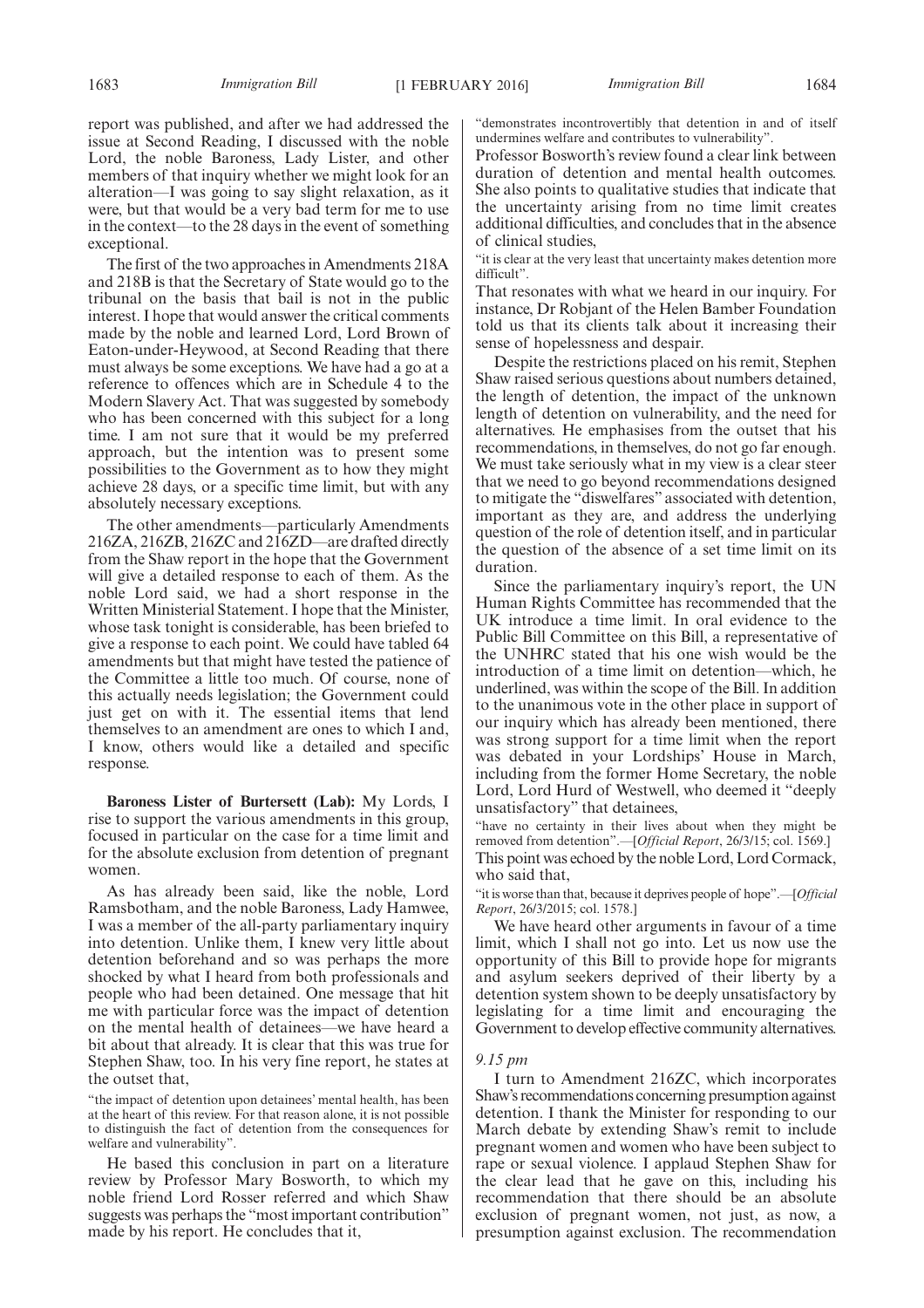[BARONESS LISTER OF BURTERSETT]

was based in part on the evidence of the damaging impact of detention on the health of pregnant women and their unborn children, submitted by the Royal College of Midwives and Medical Justice, among others. In fact, Medical Justice published a report on the matter in 2013 and, in the foreword, the Royal College of Obstetricians and Gynaecologists declared that it was unacceptable that pregnant asylum seekers were being incarcerated. The study concluded that current policy is ineffective, unworkable and damaging.

Like the Medical Justice study, the Shaw review found that the Home Office policy of a presumption against the detention of pregnant women is not being implemented properly. Mr Shaw was told by HM Inspectorate of Prisons that there is little to suggest that pregnant women are being detained only in exceptional circumstances. This was the finding of the parliamentary inquiry, too. The Shaw review also found that it is very rare for the detention of pregnant women to result in removal.

The ministerial Statement in response to Shaw, described by the noble Lord, Lord Ramsbotham, as a miserable response, did not make clear the Government's response to his recommendation on pregnant women, but the implication seemed to be that it had not been accepted. So I tabled a Written Question that asked whether the Government had accepted the recommendation and, if not, why not. The reply was that the Government's position on the Shaw review was set out in the ministerial Statement—as if I had not read it—and that its recommendations, including on pregnant women, would be taken into account as they developed arrangements for the proposed adults at risk policy. The term "taken into account" is rather vague, so the response is disappointing and really not good enough.

Stephen Shaw's report was dated September. I do not know when it was actually handed in, but it cannot have taken that long to print, even though it is a very substantial report. So it really should be possible to give us a clear yes or no answer as to the Government's response to this important recommendation. I therefore ask the Minister to do so now. I very much hope that it will be a yes. If it should be a no, I trust that he will provide a clear explanation so that we can assess whether this is an issue to which we want to return on Report.

**Lord Roberts of Llandudno (LD):** My Lords, I thank the noble Baroness, Lady Lister, for using one word especially—the word "hope". We have responsibility not only to our own people but to the whole world community. As we deny that responsibility and act in ways that make people very much inferior and in fear, they will grow up to be people without that hope. People might resort to extremism and terrorism. Our opportunity in this Bill is to restore hope to people. I heard from Calais just half an hour ago that both the mosque and the Christian church there have been bulldozed today, removing another element of hope for those people. It is an opportunity. We deal with clauses, amendments and all sorts of things, but we are basically dealing with people—people just like ourselves.

I must not take long, and I will not. The Universal Declaration of Human Rights states that everyone has the right to liberty and to protection from arbitrary detention. Are we in violation of that declaration? Article 31 of the United Nations Convention Relating to the Status of Refugees specifies that states shall not impose penalties or unnecessary restrictions on the movement of refugees entering their territory without authorisation. Are we also denying that here in the United Kingdom?

What if we compare ourselves with other countries in Europe? France has a limit of 32 days and Belgium of two months. Here, though, two years ago—the only figures that I could get were for 2013—400 immigrants were detained for more than six months. At the moment there are about 3,500 people detained in our removal centres—many more than there were a few years ago. Just think of the cost of this. It was revealed in an Answer in June 2011—and the figure will be higher now—that the cost of detaining an individual at an immigration centre was £102 a day. We are acting totally against what would be best for our own people.

So there is so much to be done. As the noble Baroness, Lady Lister, said, the psychological and physical effects of indefinite detention must be totally devastating. You have family and opportunities at home or elsewhere but you do not know when you are going to be released. I know that the Minister has a good heart; I have spoken to him many times on these issues, and I hold him in great respect. Can we in the House of Lords not move in such a way that the rest of Parliament will have to listen to us? We have the opportunity here to bring hope to many more people.

**Lord Dubs (Lab):** My Lords, I support the thrust of these amendments. I shall refer to two or three specific points. Amendment 216 is very moderate and the Government ought to have no difficulty in accepting it. The sort of review envisaged would give us more information; I think it would help to make the arguments clearer and might well come out more in favour of the tougher amendments that are also part of the group. It is up to the Government to say why they do not want this information to come to light and why they are against such a moderate amendment.

I turn to the question of time limits. I agree very much with the points that have been made. To detain vulnerable people and to give no sense of how long they are to be detained is not something that we as a country should be proud of doing. In a debate today on earlier amendments, it was put to us by the Minister that if people were in detention, they had other ways of getting out and processes they could go through—I think one example was judicial review and another was habeas corpus. It would be very difficult to achieve these safeguards, costly without legal aid to pay for them and indeed costly for the Government to defend such cases if people had the power to bring them. I do not think that that is a positive way forward.

Apart from supporting time limits, I also support the point made so clearly by my noble friend Lady Lister: to detain pregnant women must be entirely unacceptable. They are not going to run away, they can be of no danger to society, and I cannot understand what benefit there is to the country or to anybody else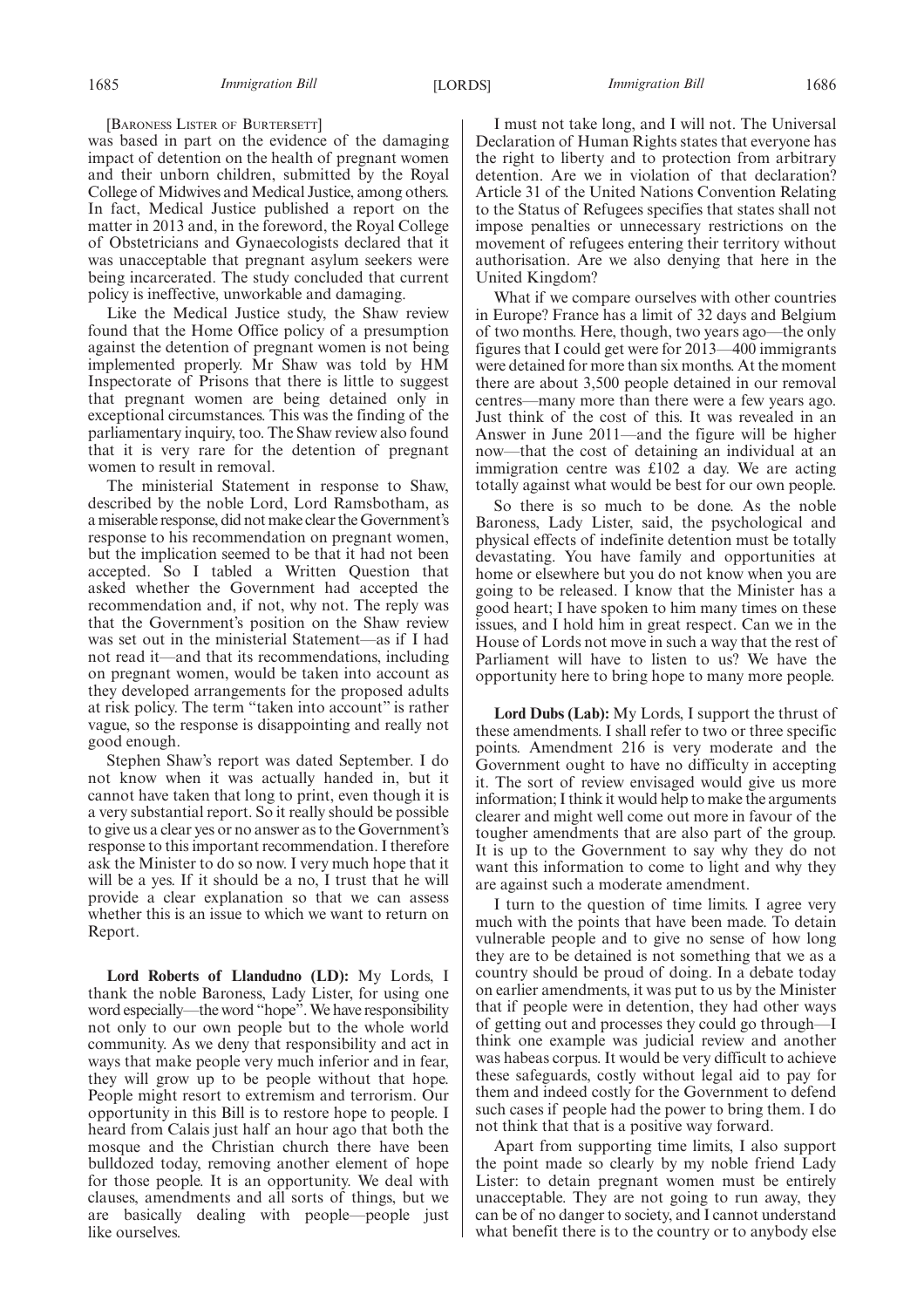in detaining people who are so vulnerable by definition of their pregnancy. That also goes for some of the other categories listed in Amendment 216ZC, such as victims of torture. How can we contemplate detaining victims of torture, who surely have already suffered enough? For some of these people Britain is a country of hope, with high standards, and when they find that the way they are treated does not meet those high standards, as the noble Lord said, hope is gone.

So I very much hope that the Government will come forward with some positive responses to these amendments.We cannot as a country allow our reputation to be blemished and besmirched by the practices we adopt in detaining some of these people, who surely have more rights than we give them at the moment.

**Lord Hylton (CB):** My Lords, at Second Reading I said that indefinite detention without charge was completely repugnant to public opinion in this country. Therefore I welcome Amendment 216 and other amendments in this group. It is hard to imagine a subject which calls out more loudly for review than this one. My noble friend Lord Ramsbotham, with his long experience of inspecting official institutions, pointed out very strongly that for years now we have been subject to drift on this very subject. We have excuses, palliatives and promises, which have fairly seldom been fulfilled.

It may help if I give some figures on the length of time that people have been held. During the full year 2014, 857 people were held for longer than six months, and by the time that those people had been released, 26 had been detained for between for between two and four years and one person had been held for over four years. Of course, these figures do not include those held in prisons under immigration powers. Of the 161 people who were released after more than 12 months, only 70 were actually removed from this country, while 86 were granted temporary admission, temporary release or bail. That throws some light on the seriousness of how things have been running lately.

**Lord Alton of Liverpool (CB):** My Lords, I will briefly intervene to support the speeches that have been made thus far in favour of these amendments. In doing so, I will return to something my noble friend Lord Ramsbotham said earlier on about the inappropriateness of our procedures. It seems that the cart and the horse have been confused here. Why did we bother asking Stephen Shaw to carry out his review and examine these procedures while we were steamrollering through legislation? Surely we should have waited for that review in the first place.

The terms of reference for the Shaw review were interesting in themselves. They were to "review the appropriateness" of the Government's,

"policies and practices concerning the welfare of those who have been placed in detention, whether in an immigration removal centre or a short-term holding facility, and those being escorted in the UK".

That goes to the very heart of this legislation. Surely it would have been wise to await the findings of that review before the other place considered this legislation, and before we in Committee were asked to look at 64 recommendations and consider which of those could be incorporated in amendments, as the noble Baroness, Lady Hamwee, said before.

Stephen Shaw called for a complete overhaul of the Rule 35 process, a supposed safeguard against the detention of victims of torture which—as the noble Lord, Lord Dubs, implied in his remarks earlier on—he said is not working. That something as serious as people who have been subject to torture is now being addressed in amendments to legislation at this stage shows again the inappropriateness of the procedures we are using.

## *9.30 pm*

Although Shaw does not explicitly endorse the parliamentary inquiry's recommendation that a 28-day time limit should be introduced, he does argue that detention should be reduced,

"whether by better screening, more effective reviews, or formal time limit".

It would clearly be helpful to our debate, at least at this late stage, if when the Minister comes to reply he would say which of those proposals—better screening, more effective reviews or a formal time limit—the Government are likely to support.

In recommendations 62 and 63 of his report, Shaw calls on the Home Office to consider ways of strengthening legal safeguards against excessive lengths of detention and to explore alternatives to detention. I wonder whether rather more light could be shed on that too. What does that mean? What could the alternatives to detention that Shaw had in mind be, and are the Government examining such things?

I support what the noble Baroness, Lady Lister, said earlier about pregnant women. Will the Minister tell us how many pregnant women are in detention centres at present? What is the average length of stay? How many women in the last year or last five years have given birth in our detention centres? Shaw makes clear that a fundamental change of culture is required, not simply legislation. How are we going to go about that?

Finally, will the Minister tell the House what examination has been made, as Shaw did, of experience elsewhere? Currently, there is no statutory maximum time limit on how long an individual can be held in immigration detention, but this makes the United Kingdom an outlier among EU member states, most of which are signatories to the European Union returns directive, which specifies a six-month time limit. Many member states operate a shorter time limit. For example, in France the time limit is 45 days, in Spain and Portugal it is 60 days, and in Belgium it is two months. In Ireland, which along with the UK is the only EU member state not signed up to the returns directive, the maximum time limit is 21 days. What account have we taken of experience overseas and why are we not signatories to the returns directive? Is that still on the agenda and, if not, why not?

**Lord Stunell (LD):** My Lords, I support this run of amendments. I do so not with a lot of expertise but with real puzzlement. I hope that the Minister can deal with one or two of my puzzles relating to the cost, effectiveness and impact of the current policy and the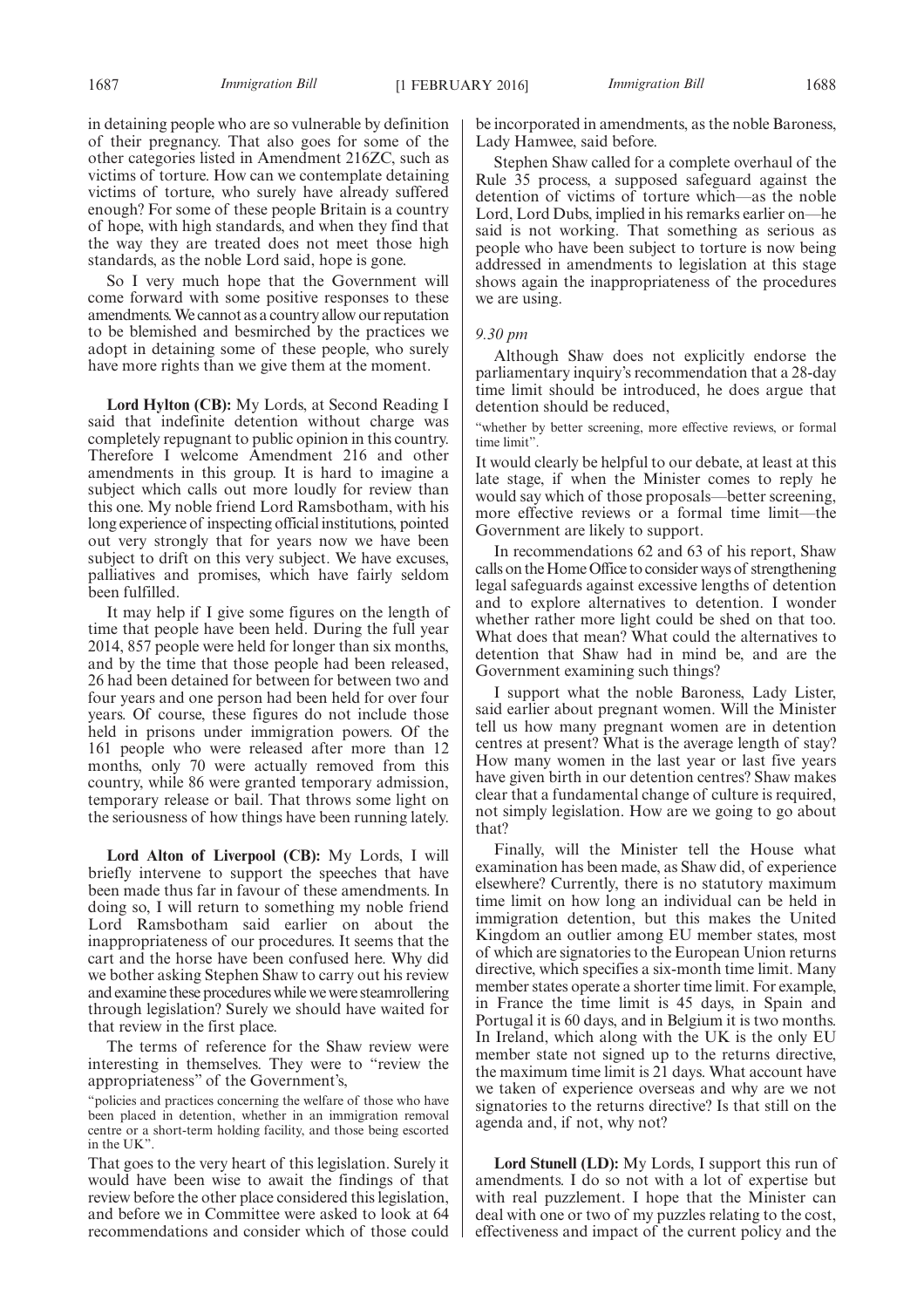[LORD STUNELL]

possible risks there might be should it ever be changed. Does the Minister have a ready list of other policies that cost £160 million a year and produce no measurable benefits what ever to anybody? If he has, I recommend that he talks to the Chancellor about how that might be used effectively elsewhere by the Government.

The percentage of people who are detained and who subsequently return is not that high. Does the Minister have the figures for the returns percentage of those who are not detained? I strongly suspect that detaining people is no more successful in encouraging them not to return than not detaining them. However, the Minister may have some evidence that would contradict my impression, and I think we should hear it.

There are two impacts that I would like to hear some evidence from the Minister about. One of those is the impact on the United Kingdom's reputation for the rule of the law—the noble Lord, Lord Dubs, made the point just a few minutes ago—our reputation for fairness and our reputation for pragmatic common sense. We rather pride ourselves on our pragmatism and common sense when it comes to public administration. Does the Minister have any evidence that those countries that have a set time limit find that that leads to them having fewer returners than we do? What evidence is there that our asylum seekers—those who reach our shores—are more dangerous than those who get to France, Spain or Italy? Are they more likely to abscond than the people who go to those countries? In terms of the importance of having this policy at all, are we more successful in getting returners by not having that time limit than those countries are by having one? If that is a central part of the justification for the current policy, I am sure that the Minister will have those figures at his fingertips.

Then there is the impact on detainees themselves. The mental health impact and the impact on pregnant women have been mentioned. Bearing in mind that two-thirds of these people will be let out into the community eventually, the mental health costs and the costs for the children will fall on the National Health Service. What assessment have the Government made of the additional National Health Service costs generated by the impact of returning detainees to the community, with all the problems so ably set out in the Shaw report? I notice from an earlier debate that when it came to reporting complaints about treatment by immigration officers, the Government pointed out that there were five different routes to register a complaint. Obviously, if you do not speak English and have no experience of democratic public institutions and how they might be able to help you, those are formidable barriers to taking advantage of that help. So far as I understood from the puzzled looks around this Chamber, none of us knew how the process worked, never mind someone detained in Yarl's Wood. What information is put in the way of detainees about how they can claim the rights that the Minister sets out as being available?

My final question is the same as the one I started with. What purpose does it serve to have the current policy, which costs public money, is not effective and has such a negative impact on the UK's reputation abroad and on detainees themselves? I hope that the various amendments in front of the Committee today will provide some opportunities for the Minister to take back to the ministerial team a clear view that something has to change—to save money, to save the reputation of the United Kingdom and to save detainees the indignities that we are inflicting on them.

**Lord Green of Deddington (CB):** My Lords, I find myself once again in a minority of one in the Committee, but I am reassured that I am not in such a minority in the country as a whole.

The Bill and these amendments should be considered in a wider context. The removal of immigration offenders is central to the credibility of any immigration system. Furthermore, detention is an essential component of the removal process. Of course it is undesirable for people to spend long periods of time in detention, but in practice that is not the outcome of a majority of cases. The noble Lord, Lord Hylton, mentioned some statistics, but there are others from the same year, 2014. About 30,000 people were detained in that year, but 63% were detained for less than 28 days, of whom 37% were detained for less than seven days. Only 11% of those detained spent more than three months in detention and, of those, 62% were eventually removed from the UK, which suggests that those cases were among the more difficult ones and that detention was necessary to achieve removal.

Individual cases vary enormously. I do not think anyone would favour pregnant women being held in detention, but any specific time limit would be an invitation to those concerned and their lawyers to game the system. Let us not forget that 50% of all those who claim asylum in this country are in fact refused, and that includes those who have made an appeal and have lost it. That is the average over the past 10 years, so broadly speaking we are talking about a significant number of people who the immigration courts have decided no longer have the right to be in this country. Those are the people we are talking about here.

Those who attended the Second Reading debate will have heard the most eloquent intervention by the noble and learned Lord, Lord Brown of Eaton-under-Heywood, in which he stressed the complexities of the issues and the fact that detention is permitted only where there is a reasonable prospect of removal. That is the case law and he set it out clearly, and it seems to me a reasonable approach to this issue.

There are of course other entirely different approaches to reducing the time spent in detention. One example is to have effective returns agreements with third countries and to combine those with dedicated resources for enforcement so that the entire process speeds up. Meanwhile, any significant reduction in the use or indeed the prospect of detention could only encourage people to stay on illegally in the hope, and even the expectation, that they could dodge removal. Finally, we cannot be blind to the extraordinary events that are taking place in southern Europe. This is surely not the time to weaken our capability to return economic migrants to their countries of origin.

**Lord Alton of Liverpool:** My Lords, given that my noble friend has placed a great deal of reliance on public opinion and how he thinks public policy should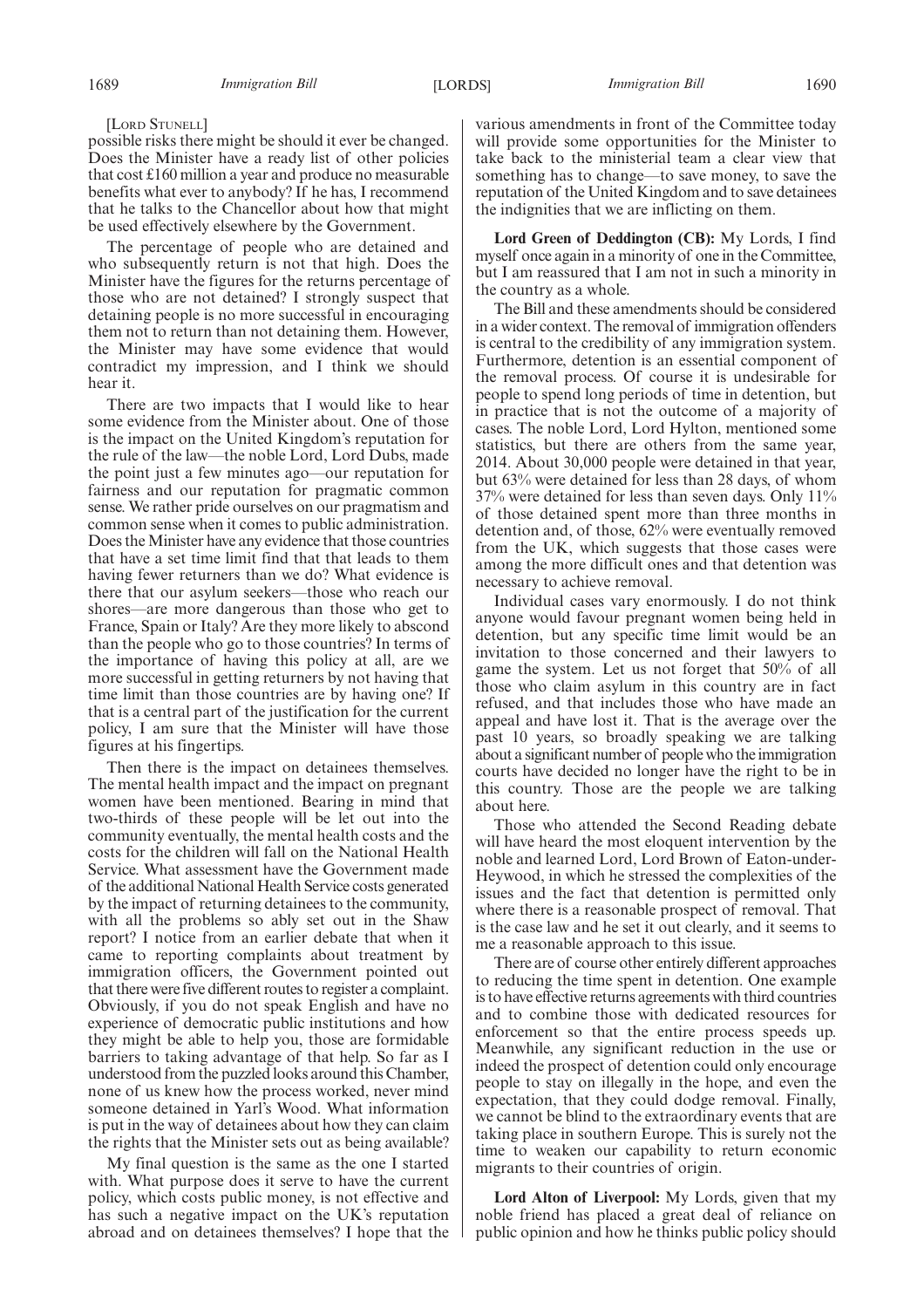be shaped, and given that he has cited figures from 2014, has he had a chance to reflect on the figures produced by the House of Commons Library about the cost of running detention centres in the way we are at the moment? The cost was £164 million in 2014, while the cost of keeping one person in a detention centre is £36,000 a year. In addition, £15 million was paid out in compensation for illegal and unlawful detention. Surely he would agree with those of us who have been putting an alternative point of view that it is an issue which needs to be tackled at a fundamental level.

**Lord Green of Deddington:** Yes, I certainly agree that detention is a very expensive business in all circumstances; that is true. The people I would be most concerned about are those who plan to come here as economic migrants and who would have no right of asylum. They are the people who need to be deterred. It is not so much public opinion; it is having an asylum system which is seen to be effective. By all means, people who have been tortured need to be dealt with, but it would surprise me if many were actually in detention. They would not be there if their cases had not been heard and refused by the immigration courts.

**Baroness Lister of Burtersett:** I am not sure whether the noble Lord has read the report of the inquiry to which a number of us contributed, but we did quote from the International Detention Coalition about the experience in countries that do not rely so much on detention. The noble Lord seems to be worried about what that might mean in terms of the effect on compliance. The coalition found that alternatives to detention,

"maintain high rates of compliance and appearance, on average 90% compliance. A study collating evidence from 13 programs found compliance rates ranged between 80% and 99.9%. For instance, Hong Kong achieves a 97% compliance rate with asylum seekers or torture claimants in the community, and in Belgium, a pilot working with families facing removal had an 82% compliance rate".

Alternatives to detention have proved to be very effective and can address some of the concerns of the noble Lord.

**Lord Green of Deddington:** Yes indeed, but I would imagine that the conditions are very different in Hong Kong and to a certain extent in Belgium. You have to look at the circumstances that you find in a particular country. What we have here is a very large illegal population which people can quite easily join. I am not against looking at the kind of alternatives being suggested, but let us be pretty sure that they are going to be just as effective. Any move at this point to weaken, not so much the asylum system but our capability to remove those who have failed asylum, would be an extremely foolish step to take.

**Baroness Hamwee:** My Lords, this may be the last intervention, before the noble Lord sits down—again, using the language of this place. He has based his comments on immigration offenders. I wonder if he could explain what he means by that term. Certainly there are individuals who have committed offences within our criminal justice system and who are—not on the way to being deported; that being the problem liable to deportation. There are people who have sought asylum but who are not offenders in the way that I would understand the term. Indeed, their claims have not been determined, which as we have heard in other debates, is a big problem. Could he just disaggregate that term?

## *9.45 pm*

**Lord Green of Deddington:** The noble Baroness's point is rather similar to the point she made about bail earlier in the debate. The term "immigration offenders" is a broad term and applies to anyone who does not have, or no longer has, a legal right to be in the UK. It could be a whole range of people who do not have a right to be here; they have not taken opportunities for a voluntary return, or even an assisted voluntary return, both of which are available to them. Therefore, they might find themselves in detention for those reasons.

**Baroness Hamwee:** Does that include those who have sought asylum but whose claim has not been determined?

**Lord Green of Deddington:** Not when I use the term, and I do not think that it applies to those people. It applies to those whose cases have been rejected, and rejected on appeal, and they do not return home when they could do so.

**The Advocate-General for Scotland (Lord Keen of Elie):** I wonder whether I might, as it were, intervene at this point. I was obliged for the contributions from all corners of the House about what is a difficult and demanding issue. Having regard to the observations of the noble Lord, Lord Stunell, I notice that the immigration system with which he is struggling is a product, at least to a material degree, of the Immigration Act 2014, which is in turn the product of a coalition Government, in which I believe he was a Minister. That said, clearly there is room for improvement. On that we can agree, and that is why the Bill is before the House.

**Lord Stunell:** I thank the Minister for giving way, and of course he is absolutely right. I am very proud of the fact that we secured some mitigation of the existing scheme in what was achieved on child detention, which I am sure he welcomes.

**Lord Keen of Elie:** One of the points that the noble Lord referred to, and which was referred to also by the noble Lord, Lord Alton, was the question of set time limits, and the limits that apply in the context of the EU returns directive. It is important to have a full understanding of the EU returns directive. It sets a limit on immigration detention of six months and is extendable to 18 months. Some EU countries have shorter limits—France, for example—but Germany allows for the full 18 months' extension under the directive. So one has to have regard to the full terms of the EU directive.

The United Kingdom has not signed up to the EU returns directive; we prefer to maintain control of our own borders. There are other issues to be considered as well. The very legal system within each of these European countries is distinct, so for example, in some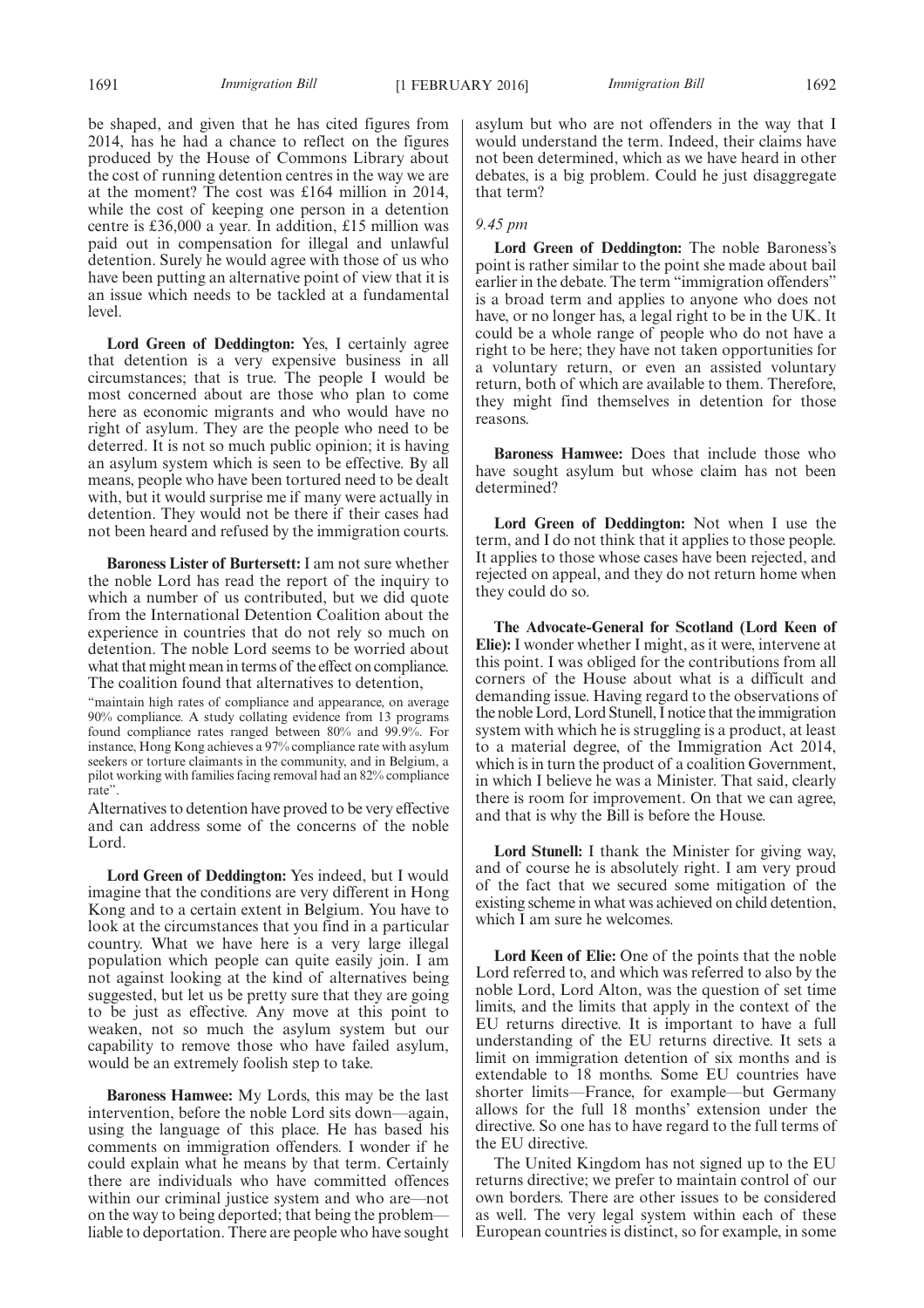[LORD KEEN OF ELIE]

there is no concept of judicial review of executive action, as we understand it, and therefore no scope for review of executive action in the context of immigration control and the application of immigration policy. So one has to be a little careful when seeking to rely on comparative law and comparative data.

We are, of course, working towards the voluntary return of illegal migrants to this country, as well as implementing various schemes to deal with those who refuse to return. I notice that during the last two years there have been more than 50,000 voluntary returns by migrants to this country. Again, that is simply to put the matter in context.

The noble Lord, Lord Ramsbotham, raised issues about the Bill itself and whether, given the amendments that have been made, it should not at this stage simply be withdrawn for the Government to consider many of the changes that they might have in mind, or, indeed, have regard to the amendments that have already taken place. Again, at a general level, I note that the Bill deals with a whole series of issues: labour market reform, housing, driving and driving licences, illegal working, the appeals process, immigration and bail. Only one or two aspects of that are immediately impacted by the issue that we are addressing in the context of detention.

The noble Lord also alluded to the number of amendments—but again, to put that in context, amendments took place following the consultation on labour market enforcement. When one examines them, one sees that a great number of the amendments address only a few discrete issues. For example, a whole series of amendments were required because of the nature of the local rules that apply to taxis and taxi licensing. From Portsmouth to John O'Groats, there seem to be varying rules regarding that matter. In addition, as the noble Lord, Lord Kennedy, noted, there had to be extensive amendments with regard to warrants under the judicial system in Scotland. So one has to get this into context and have a sense of proportion about what the Bill is doing.

Reference was made to Stephen Shaw's report, which we welcomed, considered and continue to consider. Stephen Shaw did not make any recommendations about legislation. Much of what he says, so far as it is to be implemented, will be implemented by guidance, not by primary legislation. Again, it is important to get these points into context so that we understand what we are dealing with.

I will come back to some of the individual points raised, but first I will deal with the individual amendments, beginning with Amendment 216. This would require the Secretary of State to commission an independent report into the use of immigration detention, which would need to consider: how effective current use of detention is; how effective current safeguards are; how to reduce the numbers in detention; and the practical steps needed to introduce a maximum time limit for detention of 28 days.

While I understand the intentions behind the proposed new clause, in our submission it is not necessary. Stephen Shaw has undertaken an independent review of our approach to the detention of vulnerable individuals. The Government have published his report and our initial response to it, through a Written Ministerial Statement published on 14 January. It is not the length of that response that is material; it is the quality of it that truly matters. In it, we have set out our ambition to see a reduction in the number of those detained, and the duration of detention before removal, which in turn would improve the welfare of those detained.

The Government have broadly accepted the recommendations that Stephen Shaw made, and in particular will introduce a strengthened presumption that adults at risk should not be detained unless there is clear evidence of immigration risk factors. I take this opportunity, which I am sure that the whole Committee will echo, to thank Stephen Shaw for his thoughtful and in-depth consideration of these very material issues and for his associated recommendations.

If Amendment 216 is agreed it will simply duplicate the work that Stephen Shaw has undertaken and delay the Government's programme of implementation while the outcome of the new review is considered. Here we are addressing thisGovernment'smanifesto commitments.

Amendment 216ZA would place a statutory requirement on the Secretary of State to review our policy on detention and bail conditions, and consult as part of that exercise. Again, Stephen Shaw has already done much of this. He has undertaken an in-depth review of our policy and made recommendations for improvements. We will take forward this work and, again, it will be implemented not by primary legislation but by consideration of guidance.

Amendment 216ZB requires a review of the rules and regulations about how individuals are treated while in immigration detention. I wish to make it clear to the Committee that the Secretary of State takes her duty of care to these individuals very seriously indeed. Healthcare is provided by the National Health Service and there are meaningful activities provided. Individuals also have access to legal advice—a point that was raised earlier—and to translation services.

Immigration removal centres are not prisons and do not have as strict a regime as prisons. Individuals are allowed to associate and move freely throughout the centres. However, the Government have accepted the broad thrust of Stephen Shaw's report and will be taking further action to review our policies and procedures to ensure that detainee welfare is at the heart of immigration removal centres' regimes.

Amendment 216ZC would mean that an individual who claims to be vulnerable could not be detained on the authority of the Secretary of State; a request would need to be made to the tribunal to authorise detention. It would also have the effect of preventing the detention of pregnant women in any circumstances. I understand the intention of this amendment, and the whole House will agree that vulnerable individuals should not normally be detained. That is our current published policy. In response to Stephen Shaw we will be further strengthening our approach, introducing a new "adult at risk" concept into decision-making on immigration detention. This means adopting a wider definition than at present of what constitutes an adult at risk, with a clear presumption that people who are at risk, including pregnant women, should not be detained.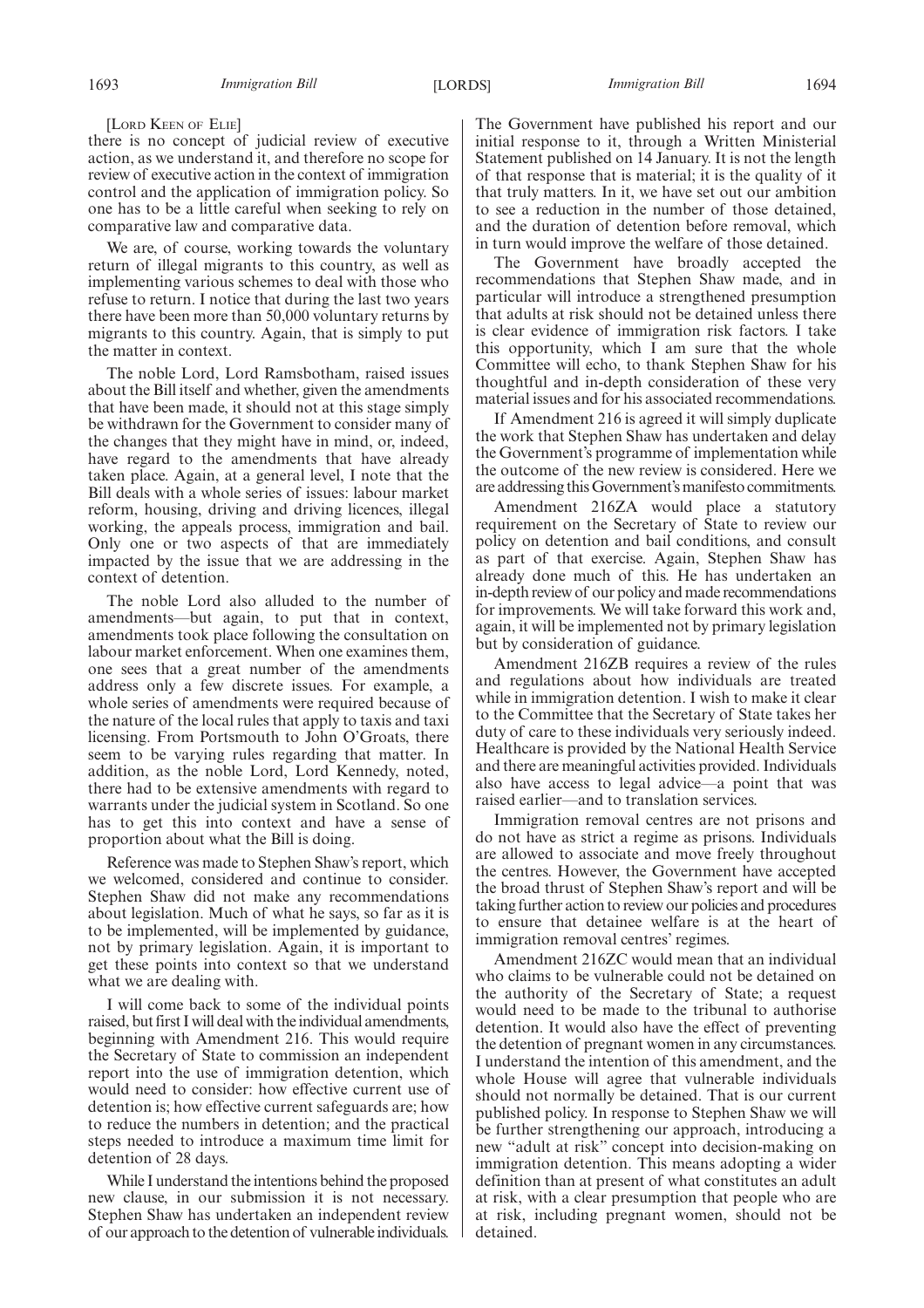**Baroness Lister of Burtersett:** I may be pre-empting what the noble and learned Lord is about to say. However, Stephen Shaw is very clear that presumptive exclusion should be replaced with an absolute exclusion. The noble and learned Lord talks about strengthening presumption. That is qualitatively different from absolute exclusion. Do the Government accept the recommendation of absolute exclusion and, if not, why not?

**Lord Keen of Elie:** The present published guidance means that we do not, and should not, detain pregnant women except in exceptional circumstances. There are, in fact, very few pregnant women in the estate. The Government are reflecting on how to implement Stephen Shaw's policy in regard to adults at risk, and will address that in due course. However, as I say, it will be a matter of guidance.

**Baroness Lister of Burtersett:** I am sorry to press this. I accept that it is a matter of guidance. We put it in an amendment to have a debate on it. However, it seems to me that there is an attempt to slide out of answering the question of whether presumptive exclusion in the guidance will be replaced by absolute exclusion, because that is very clearly what Stephen Shaw recommended. I am not getting a clear answer on that.

**Lord Keen of Elie:** The clearest answer I can give is that it is a matter for consideration at present by Ministers. They will consider it because they have already said that. They noted the recommendations in Stephen Shaw's report. They have not yet determined in a black and white way that they will implement all 64 recommendations and no one would expect them to have done so in this timescale, but they will address them.

**Lord Alton of Liverpool:** My Lords, the noble and learned Lord, Lord Keen, has probably exhausted that line of argument for the moment. However, he was also asked during the debate not whether there are few or many but how many pregnant women are in detention centres at present, what their length of stay has been and whether any babies have been born there. If he cannot give those figures this evening, rather than simply saying "very few", which was the phrase he used a few minutes ago, perhaps he will agree to write to noble Lords and let us know exactly what the numbers are.

**Lord Keen of Elie:** I am perfectly happy to write to noble Lords to give the figures for the number of pregnant women at present in detention and perhaps over a period of six months to cover both before and after Stephen Shaw's report, so that there are some meaningful figures they can work from. I cannot give exact figures. That may not surprise your Lordships. I am advised that there are very few pregnant women in the estate. However, more precise figures will be given.

The adults at risk policy will take a more holistic and dynamic approach to the assessment of vulnerability, based on the best available evidence. That is what Stephen Shaw has identified as the most ambitious approach to ensuring that adults at risk are safeguarded. However, the approach in the proposed new clause would not be workable in practice. It does not take into account the realities of howindividuals are discovered. For example, how would we handle cases at the border who can be returned on the next flight? Following this amendment, an individual could not be lawfully detained without an order of the tribunal. That would be an administrative challenge to obtain and would require significant extra resources. The same would be true of an individual encountered jumping off the back of a lorry. And what would happen if someone was already detained and raised these issues?Would they be unlawfully detained until an order of the tribunal was given? It is simply not workable in practice.

## *10 pm*

Amendment 216 would require the Government to undertake a review of the quality of immigration detention. In the light of Stephen Shaw's recommendations, the Government are taking a close look at the quality and fitness of the accommodation on the detention estate and at the regimes within the detention centres. This is not, however, a matter for legislation. The Government already have a raft of guidance and standards in place for ensuring that the regimes in detention centres operate at appropriate levels and in the interests of the welfare of detainees.

Amendment 218 would introduce a statutory time limit on detention, with a requirement that a detained individual be released on bail after 28 days. Amendments 218A and 218B require release after 28 days if, in relation to Amendment 218A, the tribunal has not already refused bail as being not in the public interest or, in relation to Amendment 218B, unless the individual has been convicted of an offence listed in the Modern Slavery Act 2015. We consider Amendment 218 to be a blunt tool. It would be a statutory requirement to release from detention, no matter what risk was posed and no matter how imminent the removal of an individual might be.

While there is no fixed statutory time limit on the duration of detention under immigration powers, it is not the case that there is no limit on the length of detention. It is limited by statutory measures, by the European Convention on Human Rights, by the common law and what is sometimes referred to as the Hardial Singh principles, and by legal obligations arising from Home Office policy. Home Office policy is clear: detention must be used as a last resort and only for the shortest period necessary.

Published statistics show that the majority of individuals leave detention after 28 days or fewer, with over 90% having left detention within four months. The facts do not bear out the accusation that immigration detention is indefinite. Yes, there are exceptional cases, and one can often cite those without regard to the exceptional facts that lie behind them. Again, without full knowledge of the facts of those individual cases, it is very difficult just to take them out of context and say that there are people who have been there for X period of time.

**Baroness Lister of Burtersett:**I am sorry to intervene again, but "indefinite" does not mean that people are there for ever. It means that people do not know how long they will be there, and that is what has had the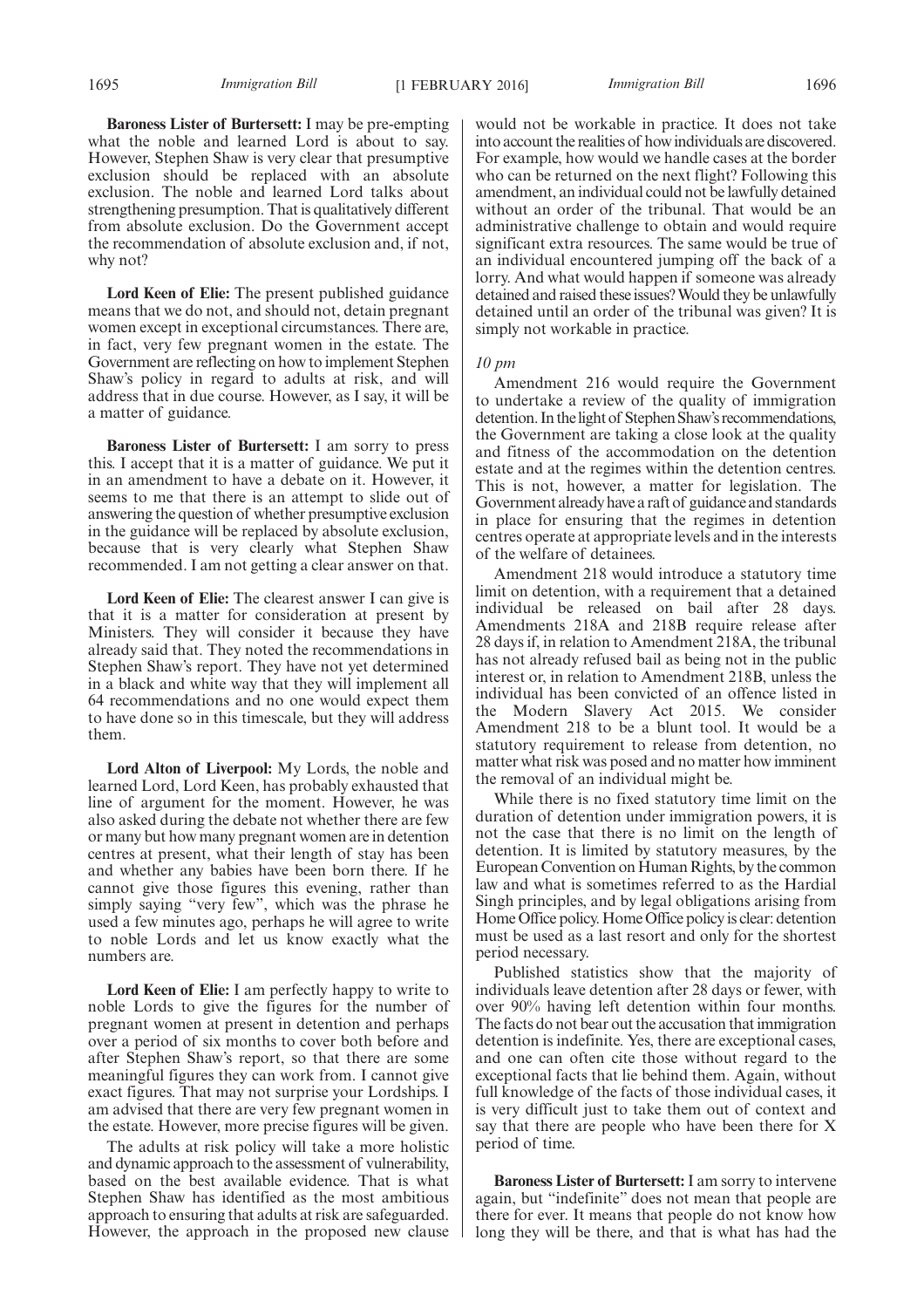[BARONESS LISTER OF BURTERSETT]

terrible psychological impact on people. From that perspective it is "indefinite", because there is no clear time limit that gives people certainty and hope.

**Lord Keen of Elie:** With respect, it is not possible to say to somebody that they will be in detention for X period in this context. For example, if they choose not to co-operate by producing any documents, or they do not tell the truth about their point of origin or their journey—where they arrived in Europe, for example—it may be very difficult to investigate their circumstances, and they may yet during that period pose a risk, whether to the public or otherwise. Therefore, detention is not necessarily, and cannot be, dictated by reference to a fixed period. But of course, it is open to them to go to a tribunal and apply for bail—and that is the whole point. So it is not, in that sense, indefinite: they have the opportunity to canvass before the tribunal the issue of whether or not they should remain in detention.

At Second Reading, we heard a number of noble Lords speak on detention. As has been said, there was a contribution from the noble and learned Lord, Lord Brown of Eaton-under-Heywood. He rightly identified that:

"There are two basically different circumstances in which people are detained under the legislation: first, on initial application for asylum and, secondly, when, much further down the line, it is sought to remove people whose rights of whatever sort have expired and it is proposed that they finally be deported".—[*Official Report*, 22/12/15; col. 2473.]

The detained fast track generally related to the first category that the noble and learned Lord, Lord Brown, identified. Many noble Lords will be aware that the detained fast track has been suspended since July following my right honourable friend the Immigration Minister's decision that he could not be certain of the level of risk of unfairness to certain vulnerable applicants who may enter the process. I can confirm to the noble Lord, Lord Rosser, that the detained fast track will remain suspended until my right honourable friend is sure that the right structures are in place to minimise any risk of unfairness and that effective safeguards can be put in place. A Statement will be made when that point is reached.

**Lord Roberts of Llandudno:** Can the Minister tell me in what circumstances that was suspended? Was it not because of a High Court action, which found that it was illegal?

**Lord Keen of Elie:** There was, among other things, a determination as to the legality of the process. I accept that—but that is why it was suspended and why it remains suspended at the present time.

Those who are detained for any length in the removal centre estate will normally be cases that fall into the second category mentioned by the noble and learned Lord, Lord Brown: those who have had their application to remain in the United Kingdom refused, whose rights have expired and who it is proposed should finally be removed. I ask the Committee to reflect on the fact that if all individuals complied with a notice that they should leave the United Kingdom, there would be little need for immigration detention, and certainly very limited need for detention beyond a very short period. However, some individuals choose not to comply with the law and do not leave the United Kingdom when they should. That is the position we are in.

Amendment 218A would require a bail hearing in every case of detention within 28 days. As I have explained previously, mandatory bail hearings by set deadlines are incredibly resource-intensive for the tribunal and have been rejected previously as being unworkable in practice. Amendment 218B wouldimpose a requirement to release on immigration bail after 28 days of detention, unless an individual had been convicted of an offence under the Modern Slavery Act.

I can understand the noble Baroness's reasoning for the amendment. The offences listed in Schedule 4 are very high-harm offences. But what justification could there be for detaining beyond 28 days anyone other than these high-harm criminals? Matters are not that simple. We seek to remove national security threats under deportation powers—individuals who do not have a conviction but where there is clear intelligence that they pose a risk to the public. This power would prevent detention of these individuals beyond 28 days. It would lead to the release, for example, of Abu Qatada, despite the clear threat that he and others like him pose.

The noble and learned Lord, Lord Brown, went on to say:

"Many participants in this debate have urged and will urge, benevolently, for fixed limits—sometimes as little as 28 days—to immigration detention. I say to those noble Lords: do not underestimate the ingenuity and persistence of many of those who seek to defeat immigration controls. Time and again, down the years, the system has been cleverly played, often by those who are least deserving of our sympathies. In the present edition of one of the standard textbooks on immigration law, the chapter on detention and bail extends to 96 dense pages and endless footnotes. A case on this topic in the Supreme Court in 2011 … stretched to 115 pages of judgments. This is a difficult area of the law and I respectfully suggest that we should not rush to impose some limit".—[*Official Report*, 22/12/15; col. 2474.]

Again, the noble and learned Lord, Lord Brown, summarised the position well. I ask this House to heed his wise words and not to legislate in haste. It is for these reasons that I ask that the amendment be withdrawn.

Before I sit down, I notice that I have not responded fully to the points made by the noble Lord, Lord Ramsbotham. In particular, he raised the question of consultation on the short-term holding facility rules. It is regrettable that we have not yet consulted on those rules. However it has to be remembered that they operate not in a vacuum but under the statutory framework contained in Part 8 of the Immigration and Asylum Act 1999 and its associated schedules. They are also covered by the Home Office's detention services orders. Now that the Shaw report has been published, we will take forward consultation on the draft rules.

**Baroness Hamwee:** My Lords, before the noble Lord, Lord Rosser, responds, the picture that has been painted of the situation, including those who are subject to detention, does not seem to accord with the observations which so many of us have heard, including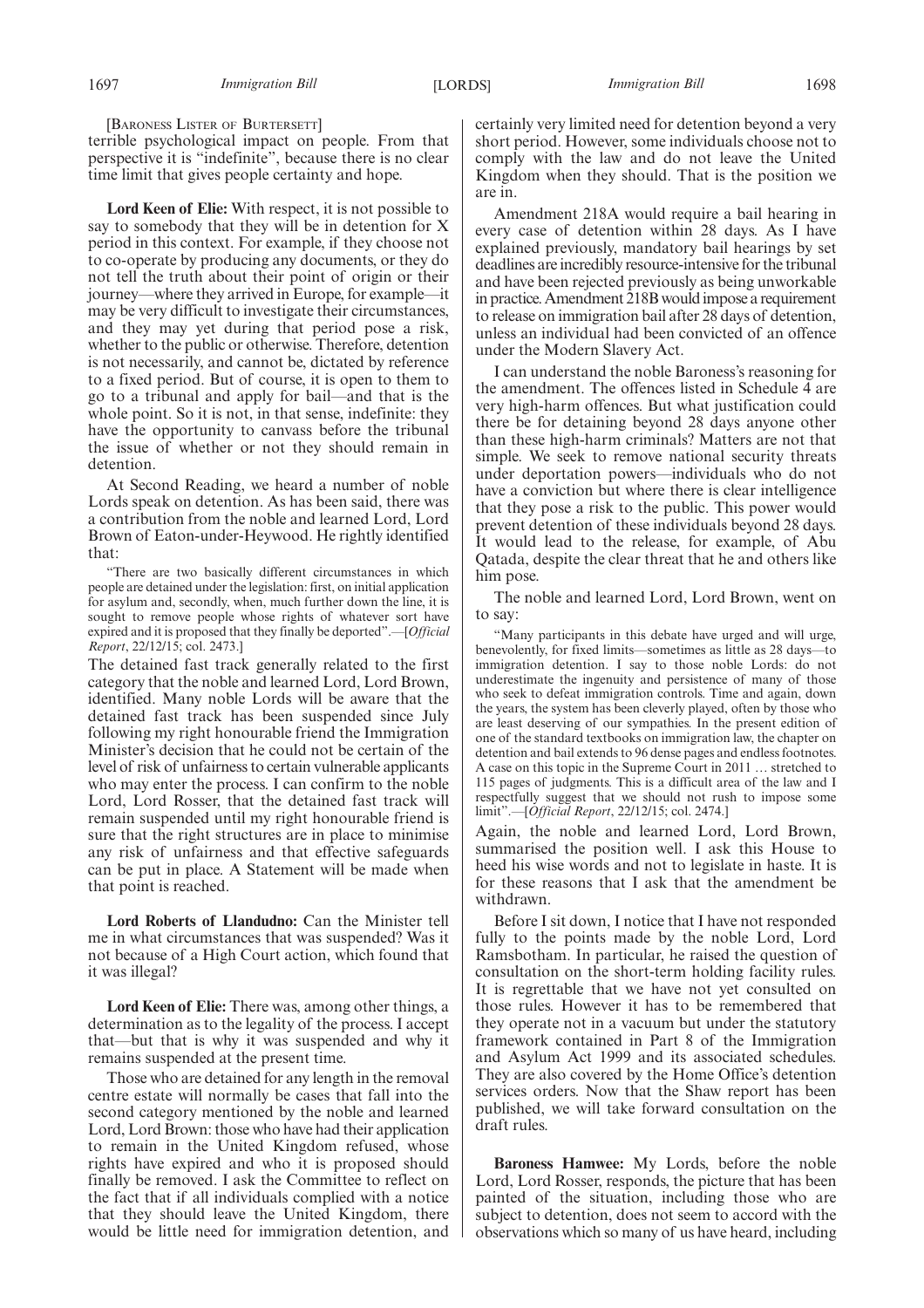those of Stephen Shaw. The noble Lord, Lord Rosser, quoted the last sentence of Mr Shaw's conclusions, which is in paragraph 11.8. He said:

"Immigration detention has increased, is increasing, and—whether by better screening, more effective reviews, or formal time limit—it ought to be reduced".

It seems unlikely to me that it has been increasing because the number of people who have been convicted of offences and are due for deportation, but for some reason or another are not being deported, would account for that increase in the way in which I heard the explanation.

I took seriously the comments of the noble and learned Lord, Lord Brown of Eaton under Heywood. I ask again whether there is not a way in which those of us who are concerned properly to get to a situation where there is not the lack of hope to which noble Lords have referred cannot together find, with some imagination, a way of dealing with this that will give a structure to detention immigration but allow for the very rare exceptions that it might be proper to make.

**Lord Green of Deddington:** May I give one example of how this arises? There are some countries that require an interview with their consul in London to re-document someone who is here as an illegal immigrant and in detention. That requires an interview to which the person in detention has to agree. If there is a time limit of a month, he will know perfectly well that all that he has to do is to refuse the interview for a few weeks and he will be out.

**Baroness Hamwee:** I am not quite sure how that fits in with what I was saying. I am certainly not arguing that there should not be a good returns process; in fact, I have tabled an amendment to that effect later in the Bill.

**Lord Alton of Liverpool:** If the noble Baroness will allow me, one thing that does not seem to have been referred to in the course of our debates is the exponential increase in the number of people detained. I think that there was an 11% increase last year, with around 31,000 people being detained in this country. Does that not underline the importance of what she is saying about looking for alternatives to this? I gave the figures earlier: the cost to the public purse is around £36,000 per person detained. Millions of pounds are being spent on something that does not give great credit to our nation. Surely we should look for an alternative to this. We know that such alternatives exist elsewhere, which is where Stephen Shaw seems to be pointing us. Is that not what we should be doing between now and Report?

**Baroness Hamwee:** Indeed, and the sentence before the one which I quoted referred to a system,

"both … more protective of the welfare of vulnerable people and",

delivering,

"better value for the taxpayer".

**Lord Rosser:** I am sure the Committee will be relieved to know that I do not intend to say a great deal but, first, I thank everybody who has contributed to this debate and for the views that have been expressed.

## *10.15 pm*

I am naturally disappointed by the Government's reply that things will be done through guidelines when it has been pointed out on more than one occasion during this debate that it is precisely because Home Office guidelines are not adhered to that we have ended up in this situation of concern over immigration detention. I am sure that the Minister will not mind me saying that statements that things will be in guidelines in future ring a little hollow. He said nothing whatever to give us any confidence that the situation in future will be any different from the situation that applies at the moment where it is clear that Home Office guidelines are not being properly and appropriately applied.

The Minister rejected my amendments, which basically call for a review. He did not say that there should be a time limit. He said that it should be looked at. He sought to say that that was what Stephen Shaw said. I am sorry, but he did not. He was not asked to consider a statutory maximum limit on the length of time an individual can be detained under the relevant provision, so I am not quite sure on what basis the Minister managed to make his statement that Stephen Shaw had already addressed the terms of my amendment. I suspect that I shall have to leave it in the context of registering my disagreement with the Minister's analysis.

The Government are clearly unmoved by what the Shaw review said. They are unmoved by the all-party inquiry into immigration attention. They are unmoved by the decision in the House of Commons, and they are unmoved by the view of the Chief Inspector of Prisons. If the Minister wishes to intervene, I am very happy to give way. There has been no indication that the Government intend to move on anything. I asked which of Stephen Shaw's recommendations were being accepted and which were being rejected. I have not been told of even one that has been accepted. I have been told that the Government continue to undertake a review of his recommendations. One of his recommendations—recommendation 62—has already been referred to.

**Lord Keen of Elie:** I believe that I did observe that we accept the broad thrust of his recommendations. At this stage, we have not determined which of the 64 individual recommendations we will implement. I cannot see that as surprising in the time available.

**Lord Rosser:** That comes back to the point that the noble Lord, Lord Ramsbotham, made about this legislation in relation to an inquiry that has just taken place. In my opening contribution, I commented that a statement that we are accepting the broad thrust of the recommendations is as long as a piece of string. Perhaps I can test the Minister on that. Recommendation 62 states:

"I recommend the Home Office give further consideration to ways of strengthening the legal safeguards against excessive length of detention".

Is that one that the Government intend to accept? I am only asking about one recommendation out of 64. The Minister shakes his head. That makes my point.

**Lord Keen of Elie:** With great respect, one could ask about one out of 64,000. It is not a question of which one but of addressing all of them in due course and in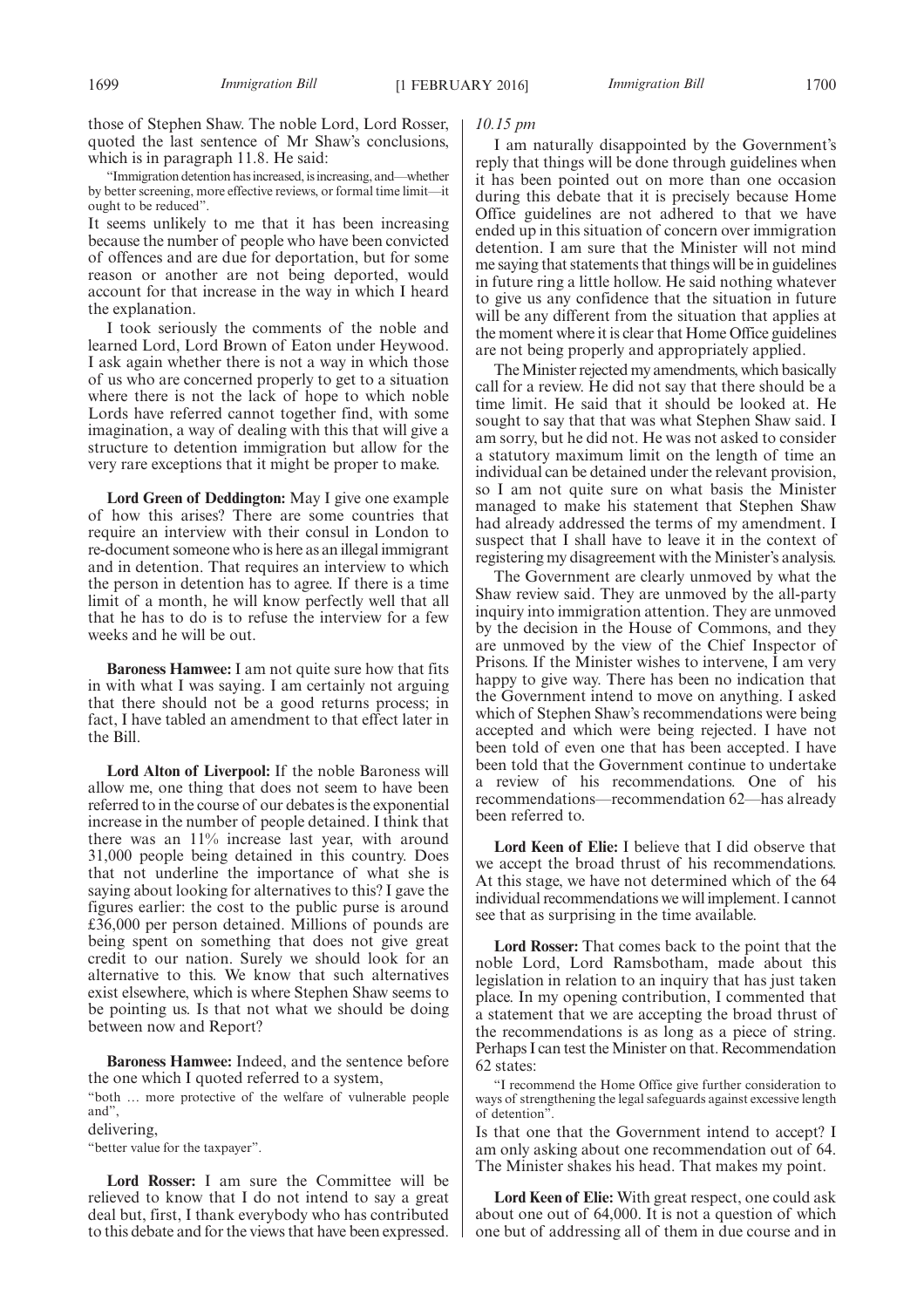[LORD KEEN OF ELIE]

the context not necessarily of primary legislation but of the need for further guidance. The noble Lord has underlined the potential need for further guidance in this area.

**Baroness Hamwee:** I suspect that the noble Lord may be coming towards a halt, if not to the end of the issue. It occurs to me that I do not think that any of us asked about the Home Office's internal review on this subject, which we heard about in previous debates.

**Lord Ramsbotham:** I think I asked.

**Baroness Hamwee:** Well, I do not think the question was answered. Has the Minister any news about that? I appreciate that we are taking a long time on this, but the size and substance of the issue justifies it.

**Lord Rosser:** The reason for asking about recommendation 62 was that the Minister sought to tell us there was not a problem because people could apply for bail. But recommendation 62 is based on Mr Shaw looking at the situation with regard to bail. It is in the light of having looked at it that he said:

"I recommend that the Home Office give further consideration to ways of strengthening the legal safeguards against excessive length of detention".

So I would have thought that the Minister, having referred to the very issue that prompted recommendation 62, might have a view on what the Government's response was to it. But clearly there is silence from the Government on that particular score.

I do not know whether the Minister intends to respond to the question about the Home Office internal review. As I understand it, the noble Lord, Lord Ramsbotham, has said that he raised the question and has not had a response to it. Is there an internal Home Office review going on? I am obviously not going to get an answer, so it looks like a secret review.

**Lord Keen of Elie:** There could well be a secret review, but in so far as there is an ongoing review, we will write to the noble Lord about its progress. However, I have mentioned the matter which the noble Lord, Lord Ramsbotham, raised, about the short-term holding facility rules and the review of those rules. I indicated that we were going to consult on those draft rules in the light of the Shaw report.

**Lord Rosser:** Is the purpose of the Home Office internal review to decide whether to accept any or all of the Shaw report recommendations, or is it on another issue?

**Lord Keen of Elie:** There is an internal review, and I have already indicated that we will set out the position in writing.

**Lord Rosser:** That is a very interesting reply; the Minister is not prepared to tell me what the purpose of the review is. That is a fair comment, because he could have stood up and told me. I asked him the question and he has not answered it. I will just leave it in this context. We detain people who are not criminals for an unknown period of time as an administrative or executive decision and not as a judicial one at any meaningful stage. The message that has come over from the debate so far, in the absence of anything very specific from the Government, is that the Government find that situation entirely satisfactory. A number of noble Lords in the Committee this evening do not find that situation satisfactory. None the less, I beg leave to withdraw my amendment.

*Amendment 216 withdrawn.*

*Amendments 216ZA to 216ZD not moved.*

#### *Schedule 7: Immigration bail*

*Amendments 216A to 224 not moved.*

## *Amendment 224A*

*Moved by Baroness Hamwee*

**224A:** Schedule 7, page 106, line 16, leave out "may" and insert "must"

**Baroness Hamwee:** My Lords, this is a shorter group. Amendments 224A, 224B, 224C and 224D are in my name and that of my noble friend Lord Paddick.

Paragraph 7 of Schedule 7 gives powers to the Secretary of State to enable a person to meet bail conditions. Paragraph 7(1) provides for when a person is subject to a condition requiring him to reside at a particular address and he would not be able to support himself at that address without assistance. Subparagraph (2) allows the Secretary of State to,

"provide, or arrange for … facilities for the accommodation … at that address".

My first amendment would again change this from permissive to mandatory. If the Secretary of State requires someone to live at a particular address, it seems to us that, in the circumstances spelled out of the person not being able to otherwise support himself, the Secretary of State should provide the facilities. Sub-paragraph (3) limits the power I just described,

"to the extent that the Secretary of State thinks that there are exceptional circumstances which justify the exercise of the power". We would take out the thinking element of that to make the limitation more objective.

Sub-paragraph (4) gives the power to make a payment for travelling expenses which the person incurs,

"for the purpose of complying with a bail condition".

Similarly, it applies,

"to the extent that the Secretary of State thinks that there are exceptional circumstances",

and we would make the same two amendments.

I rather wish now that we had also sought to delete the reference to "exceptional circumstances", given that by definition the person who is the subject of this cannot support himself. I failed to do that, but I do not think it invalidates the amendments. I beg to move.

**Lord Keen of Elie:**I am obliged to the noble Baroness. As she observed, Amendments 224A and 224B would create a duty to pay, in exceptional circumstances, for accommodation to anyone released on bail if the individual were required to live at a bail address not of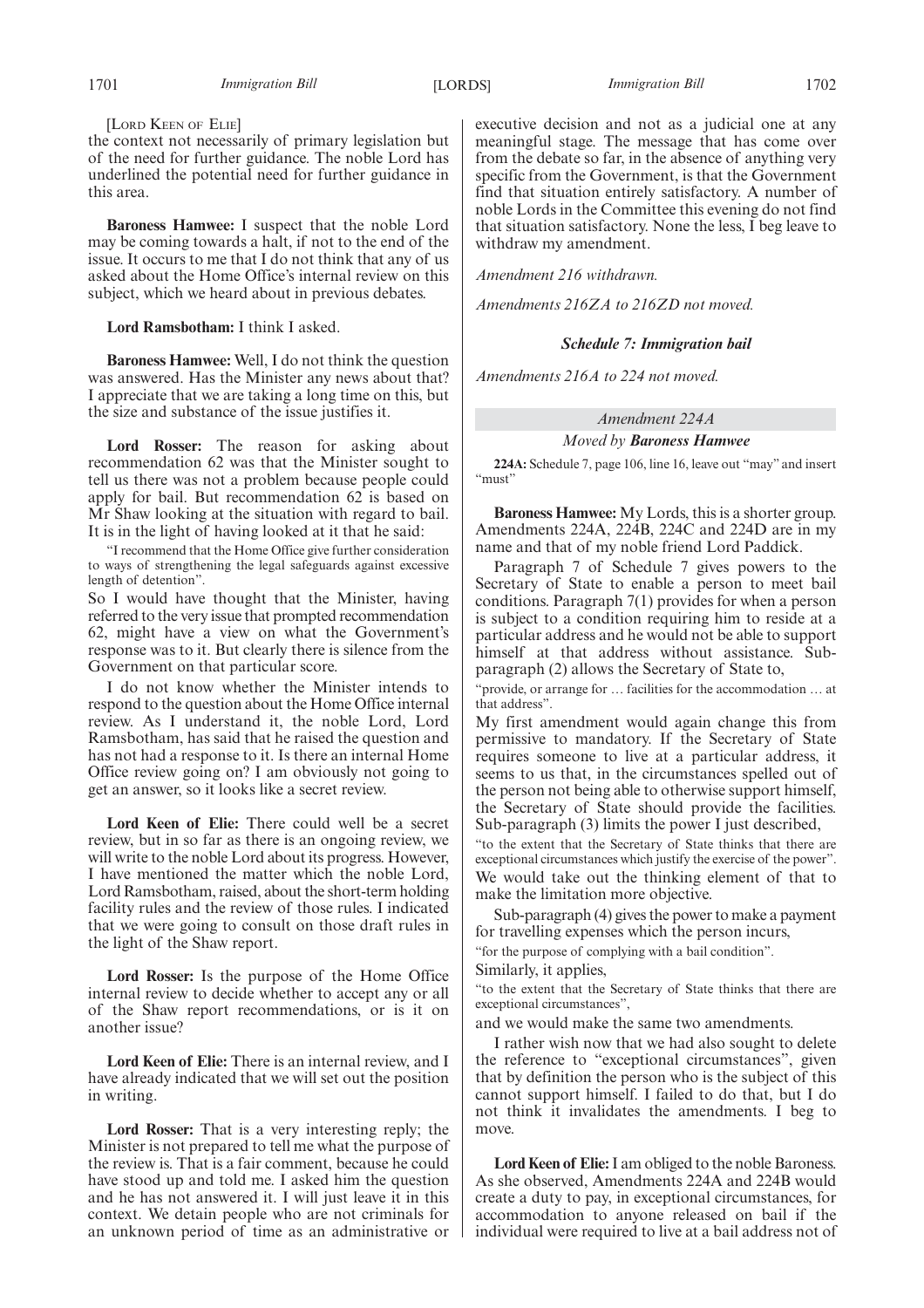their choosing or if the person could not otherwise support themselves. In turn, Amendments 224C and 224D would require the Secretary of State to pay an individual for travel costs incurred while complying with conditions of immigration bail where there were exceptional circumstances, again limiting discretion.

We would submit that these amendments are unnecessary. As was noted by the noble Baroness, paragraph 7 of Schedule 7 provides a power for the Secretary of State to ensure a person can meet bail conditions by paying for the costs of their accommodation and travel expenses in appropriate circumstances. It is important to note that the Secretary of State is given a discretion on the matter of exceptional circumstances. Individuals released on bail will be able to be supported by the Home Office under the Bill if their individual circumstances warrant it, generally because they do not have the funds to obtain adequate accommodation, cannot obtain it from friends or relatives, and are unable to avoid the risk of destitution while they are here except by leaving the United Kingdom.

However, if a person is an asylum seeker, they will be able to apply for support under Section 95 of the Immigration and Asylum Act 1999, and the Bill makes no changes to the support available to asylum seekers who would otherwise be destitute. They will continue to be provided with accommodation and a cash allowance to cover their other essential living needs.

In our submission, it is right that the Secretary of State, who is accountable to Parliament, has the final discretion on whether to provide accommodation to, or to pay the travel expenses of, those released on bail. It is not a matter that she should be obliged to respond to. In those circumstances, I ask that these amendments be withdrawn.

**Baroness Hamwee:** My Lords, I thank the Minister for that reply. It seems that whether the amendments are necessary or not depends on whether you are the Secretary of State or the person subject to the bail condition. However, I heard what the Minister said. I do not think it would be appropriate to pursue the matter now. I beg leave to withdraw the amendment.

*Amendment 224A withdrawn.*

*Amendments 224B to 224D not moved.*

#### *Amendments 224E to 224K*

#### *Moved by Lord Keen of Elie*

**224E:** Schedule 7, page 109, line 4, at end insert—

"In section  $11(1)$  (construction of references to entry)—

- (a) omit ", or temporarily admitted or released while liable to detention,",
- (b) omit "or by Part III of the Immigration and Asylum Act 1999", and
- (c) for "or by section 68 of the Nationality, Immigration and Asylum Act 2002" substitute "or on immigration bail within the meaning of Schedule 7 to the Immigration Act 2016"."

**224F:** Schedule 7, page 112, line 12, at end insert—

The Immigration and Asylum Act 1999 is amended as follows.

In section 10(9) (removal of persons unlawfully in the United Kingdom: application of Schedule 2 to the Immigration Act 1971)

omit paragraphs (h) and (i). In section 53 (applications for bail in immigration cases) omit subsection (4).

In section 95(9A) (support for asylum seekers etc: matters to which conditions may relate) in paragraph (b) for the words from "restriction" to the end of the paragraph substitute "condition imposed under Schedule 7 to the Immigration Act 2016 (immigration bail)."

(1) Section 141 (fingerprinting: persons temporarily admitted to the United Kingdom) is amended as follows.

(2) In subsection (7)(b) for "temporarily admitted under paragraph 21 of Schedule 2 to the 1971 Act" substitute "granted immigration bail under Schedule 7 to the Immigration Act 2016".

(3) In subsection (8)(b) for "admit him temporarily" substitute "grant him bail".

**224G:** Schedule 7, page 112, line 14, at end insert—

"(1) Section 23 (power for residence restriction to include requirement to reside at accommodation centre) is amended as follows.

(2) In subsection (1) for "restriction" substitute "condition".

 $(3)$  For subsection  $(2)$  substitute-

"(2) In subsection (1) "residence condition" means a condition imposed under Schedule 7 to the Immigration Act 2016."

(4) In subsection (4) for "restriction" substitute "condition"."

In section 30 (conditions of residence at accommodation centres) in subsection (7) for the words from "restriction" to the end of the subsection substitute "condition imposed under Schedule 7 to the Immigration Act 2016.""

**224H:** Schedule 7, page 112, line 18, at end insert—

"(1) Section 70 (power for residence restriction to take account of induction programmes for asylum seekers) is amended as follows.

(2) In subsection (1) for "restriction" in both places substitute "condition".

(3) For subsection (2) substitute—

"(2) In subsection (1) "residence condition" means a condition imposed under Schedule 7 to the Immigration Act 2016."

(4) In subsection (5) for "restrictions" substitute "conditions".

(1) Section 71 (asylum seeker: residence etc restriction) is amended as follows.

(2) In subsection (2)—

- (a) for the words from "restriction" to "restrictions)" substitute "condition which may be imposed under Schedule 7 to the Immigration Act 2016", and
- (b) for "that Schedule" substitute "Schedule 2 to the Immigration Act 1971".

(3) In subsection (3)—

- (a) for "restriction" in each place substitute "condition",
- (b) for "paragraph 21 of that Schedule" substitute "Schedule 7 to the Immigration Act 2016", and
- (c) for "that Schedule" substitute "Schedule 2 to the Immigration Act 1971".

(4) In subsection (4) for "restriction" substitute "condition"."

- **224J:** Schedule 7, page 112, line 24, at end insert—
	- "( ) in the heading, for "Temporary admission, &c" substitute "Immigration bail","

**224K:** Schedule 7, page 113, line 6, at end insert—

*"Criminal Justice and Immigration Act 2008 (c. 4)*

The Criminal Justice and Immigration Act 2008 is amended as follows.

In section 132(4) (special immigration status: effect of designation) in paragraph (b) for the words from "temporary admission" to the end of the paragraph substitute "immigration bail under Schedule 7 to the Immigration Act 2016."

*<sup>&</sup>quot;Immigration and Asylum Act 1999 (c. 33)*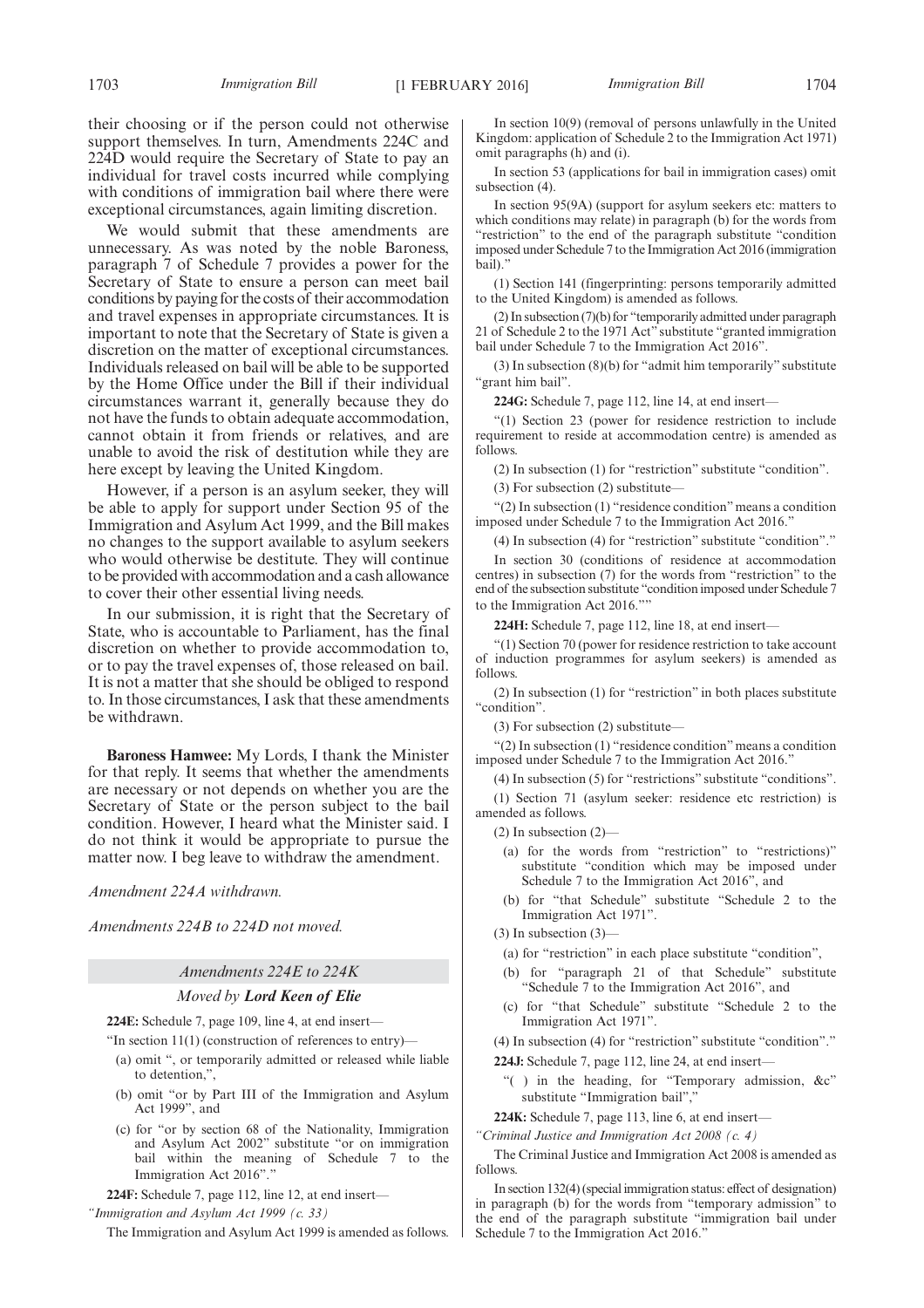In section 133 (special immigration status: conditions) for subsections  $(3)$  and  $(4)$  substitute

"(3) If a condition is imposed under this section on a designated person, the person imposing the condition may also impose an electronic monitoring condition within the meaning of Schedule 7 to the Immigration Act 2016 on the designated person.

(3A) Paragraph 4 (electronic monitoring conditions) of that Schedule applies in relation to a condition imposed under subsection (3) as it applies to an electronic monitoring condition imposed under that Schedule.

(4) Paragraph 7(4) and (5) (bail conditions: travelling expenses) of that Schedule applies in relation to conditions imposed under subsection (2)(c) as it applies to conditions imposed under that Schedule."

## *Amendments 224E to 224K agreed.*

*Schedule 7, as amended, agreed.*

## *Clause 33: Power to cancel leave extended under section 3C of the Immigration Act 1971*

## *Amendment 225*

## *Moved by Baroness Hamwee*

**225:** Clause 33, page 38, line 31, after "a" insert "material"

**Baroness Hamwee:** In moving Amendment 225, I shall speak also to Amendment  $\tilde{226}$ , which takes us on to the next clause, about cancelling leave to enter or remain where there is an extension of limited leave. Leave which is extended may be cancelled if the applicant has failed to comply with the condition attached to the leave. I suggest that in the first of the amendments, that should be a reference to a material condition, not to a trivial condition, although the Bill does not use that language. Leave may also be cancelled if the individual has used deception in seeking leave to remain. I suggest that if there is deception, it should be deception directly for the purpose of seeking leave.

## *10.30 pm*

These are very much probing amendments to ask how the power should be used and why it is necessary. Do the Government have recent experience in which the Secretary of State has been unable to cancel leave when, on a common-sense view, she should have been able to do so? I beg to move.

**Lord Keen of Elie:**I am obliged to the noble Baroness. As she observes, Amendment 225 seeks to change the wording of Clause 33 so that leave extended by Section 3C of the Immigration Act 1971 may be cancelled only when the failure to comply with a condition of their leave relates to a "material" condition. That would leave us in the situation whereby the original grant is not subject to that condition, but the extension was. The Immigration Rules allow for leave to be curtailed when a person has failed to comply with any condition attached to their grant of leave. However, the Home Office has published guidance on when failure to comply with conditions of leave may lead to curtailment of leave. For example, if a student is granted leave with the condition that they work no more than 10 hours each week, the guidance states that curtailment is appropriate if the student is working full time. However, when the breach of leave is very minor—for example where a student worked for 10.5 hours for one week only and was compliant with their conditions of leave in all other respects, the guidance states that it would normally be disproportionate to curtail their leave. In considering whether to cancel leave extended by Section 3C, caseworkers will apply the same principles as they do when considering whether to curtail leave under the Immigration Rules. So there is here consistency between the original leave and the extension allowed for, which is why the wording is as it is. The same considerations of proportionality will apply as in terms of the guidance that I have just indicated.

The effect of Amendment 226 is to change the power to cancel leave extended by Section 3C so that a person has to "deliberately" use or have used deception in seeking leave to remain. The wording of Clause 33 is the same as that used in the offence of deception in Section 24A of the 1971 Immigration Act and the wording used in the Immigration Rules to curtail immigration leave. The courts have confirmed that "deception" means something that is knowingly done and so the addition of the word deliberate is, with respect, unnecessary.

Both Amendment 225 and Amendment 226 would mean that the power to cancel leave extended by Section 3C would differ in its wording from equivalent powers to curtail leave under the Immigration Rules. This creates the risk of perceived differences between the circumstances in which Section 3C extended leave and leave granted under the Immigration Rules can be cancelled. I fear that if either of these amendments were to pass, much time and cost would be spent in the courts considering whether these differences in wording have the effect of creating different powers in practice.

I understand the concerns about how the power to cancel leave extended by Section 3C is to be exercised. I reassure noble Lords that the power to cancel leave extended by Section 3C is discretionary. For example, it would not be right to cancel leave extended by Section 3C where a person was unaware of the deception. In deciding whether to cancel leave extended by Section 3C, the same principles will apply as when considering the curtailment of immigration leave. For the benefit of the noble Baroness, the relevant decision on deception is the case of AA (Nigeria) v Secretary of State for the Home Department in 2010. In these circumstances, I invite her to withdraw her amendment.

**Baroness Hamwee:** My Lords, I did not disbelieve the noble and learned Lord when he said that there was case law on this. I understand that the term "deliberately" is encompassed within deception. As I said, my concern was to probe how the power would be used and why it would be necessary. From what we have heard, it seems to have been something of a tidying-up exercise, rather than because there has been a bad experience—the Minister is nodding his head.

I suspect that I am not alone in, as always, feeling just a little uneasy when we are told that the answer is "in guidance" so it will all be okay. Having made that observation, though, I beg leave to withdraw the amendment.

*Amendment 225 withdrawn.*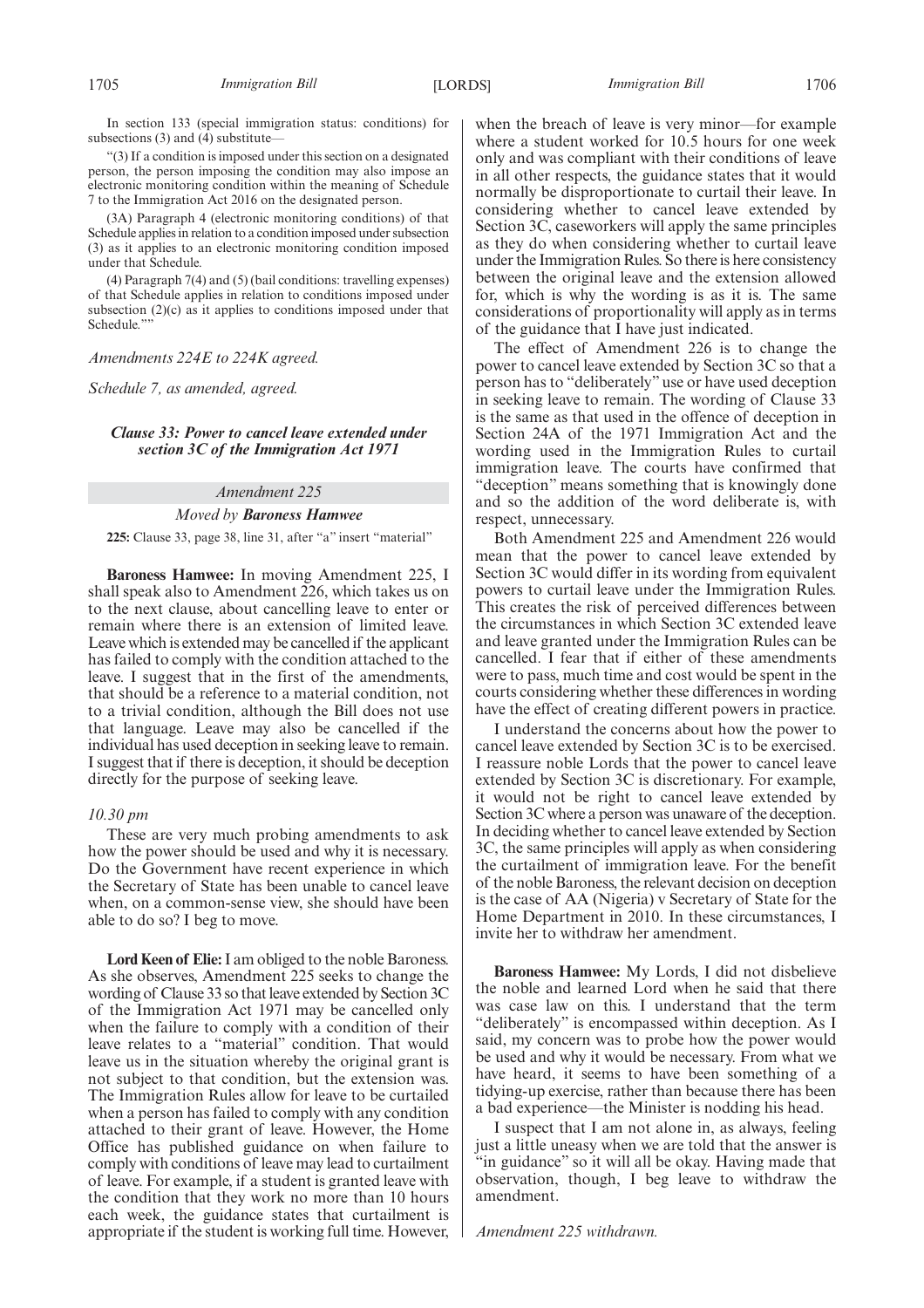*Amendment 226 not moved.*

#### *Amendment 226A*

## *Moved by Baroness Hamwee*

**226A:** After Clause 33, insert the following new Clause—

"Return of asylum seekers: countries deemed safe

(1) Schedule 3 to the Asylum and Immigration (Treatment of Claimants, etc) Act 2004 (removal of asylum seeker to safe country) is amended as follows.

(2) In paragraph 8, omit sub-paragraph (2).

(3) In paragraph 12, omit sub-paragraph (2)."

**Baroness Hamwee:** My Lords, I apologise to the House; if any noble Lords have tried to follow my drafting, they may have thought either that I had completely lost it or that my drafting skills had gone out of the window. They might be right on both counts because what I have produced is the direct opposite to what I intended. I contacted the Bill team to explain that earlier today, and was very grateful to receive a sympathetic response from the Bill team manager. Having managed to communicate what I intended, it will take me about two or three minutes perhaps five— to cover the principle of what I wanted to deal with: the use of a list of deemed safe countries of origin to which asylum seekers could be returned.

The Minister may be able to tell us whether there is any news about the common EU list that has been proposed and whether the UK is still not minded to opt into it. It is no secret that Liberal Democrats consider that there is a good deal to be said for an EU-wide approach to asylum and refugees.

It was not this that prompted my interest. I can see that it is administratively convenient to have a list of countries that are safe to return people to; I understand the rationale. However, this does not take account of the different characteristics and situations of different individuals. If there is a presumption that a country is safe, it becomes that much harder to counter the presumption by evidence, particularly if one is on the fast track, which is not being operated now, or any other equivalent of it.

There was a ruling in Canada in July that Canada's safe-country-of-origin list is unconstitutional because it is discriminatory on its face and serves to marginalise, prejudice and stereotype asylum seekers coming from countries that the Government have designated as unsafe. I have no doubt that the Home Office is aware of this and will be able to counter that if it were to be challenged on it.

The article which I saw said that:

"While it might seem reasonable to weed out claims of people coming from stable countries that respect human rights, the fact that Ukraine remained on the United Kingdom's SCO list throughout the crisis there—and still is today—is a warning how these lists can quickly become obsolete and not reflect changes in countries of origin".

I therefore wonder whether the Minister can give us any news on the EU list—I suspect that I know what the answer will be—but in particular, deal with the point about keeping lists up to date and that a country which might be safe for you and me might not be safe for him and her. I beg to move.

**Lord Keen of Elie:**I am obliged to the noble Baroness. Just to be clear, if I were to take the black letter of her amendment, I, like many of your Lordships, would be a little confused. Indeed, one part of the amendment appeared to remove the affirmative procedure of Parliament in approving the addition or removal of names from the safe list. I have no doubt that that was never her intention. I will therefore respond in the spirit in which the amendment was addressed.

There are various lists, of course; one has to be careful about this, because there are lists of countries for the purposes of Section 94, but in addition there are potential lists of safe third-party countries—that is, where someone has left one country but arrived in a safe country within Europe and then moved on to the United Kingdom. I will therefore deal with this at a fairly high level of generality, because the various lists have various different aspects to them. Indeed, the Part 3 list does not have any countries in it at the moment.

The Government have already made an announcement that they will not opt into the common EU list—just to be clear about that. However, in so far as we maintain lists of safe countries, we are conscious of the issues that can arise with respect to them. Indeed, it has been the subject of litigation in case law in this country, which cited, for example, Jamaica and the issue of whether it was a safe country of return. The Home Office keeps these lists, whether they are under the Immigration Act or under Part 3, under constant review, and consider all aspects of the list when deciding whether or not to maintain a country on that list or to remove it. I apologise for addressing the matter at that level of generality, but I hope that the noble Baroness will forgive me for responding to her amendment in that form.

**Lord Alton of Liverpool:** I would be grateful if I could ask him something about these lists—whether the Government accept that the guidance the Home Office gives can sometimes have extraordinary consequences. He will know that his noble friend Lord Bates was good enough to meet me to discuss the situation of detainees held in detention centres in the Far East—people who had escaped from Pakistan. These included people from the Ahmadiyya community, Shia Muslims, Hindus, Christians—they came from many backgrounds but all had faced what seemed to be absolute examples of persecution. However, the Home Office guidance simply said that these were people who risked discrimination. As the noble Lord, Lord Bates, knows, that became like holy writ as far as the UNHCR—which I met during the same visit, in September last year—was concerned. I had the Home Office guidance quoted back at me as though this was a trump card they were able to use to show that these people were perfectly safe and no consequences would befall them. However, in reality, because of that guidance many of those cases will not even be considered until 2020, and those people will go on living beneath the radar between now and then, living illegally in the country where they are because their asylum claims have not been settled and they are not allowed to work. Therefore the implications of Home Office lists and guidance can often be more far-reaching than maybe we ever imagine.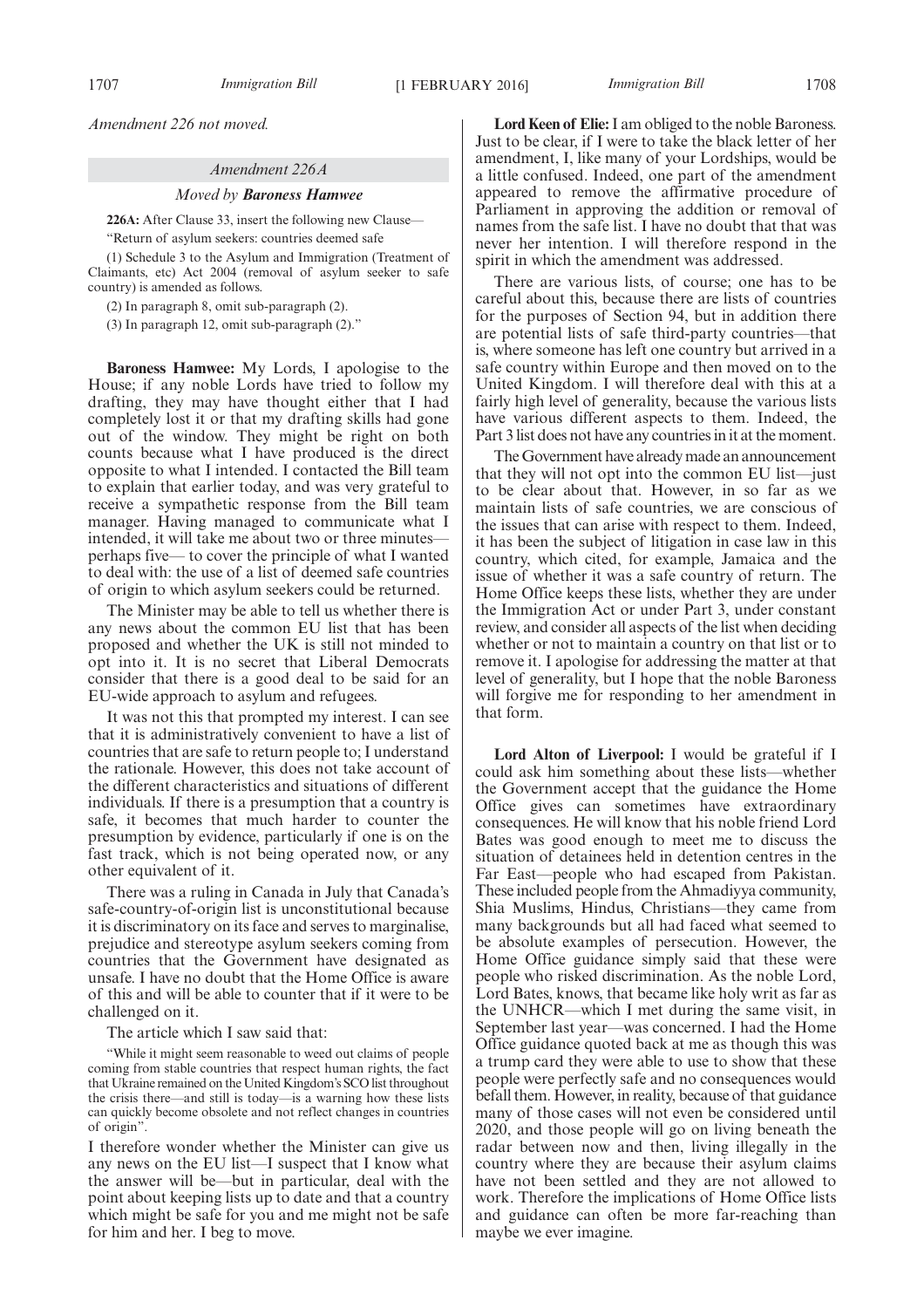## *10.45 pm*

**Lord Keen of Elie:** I notice what the noble Lord says and I do not take issue with it. I add only that, where an individual does identify particular circumstances pertaining to themselves, whether it be religion or whatever, those circumstances are taken into consideration. However, I appreciate the point that the noble Lord has made.

**Baroness Hamwee:** My Lords, I thank the Minister for his response. Jamaica is indeed an example, and maybe the Democratic Republic of Congo as well. In defence of my rubbish drafting, one of my then quite new colleagues told other colleagues that the most reassuring thing she had encountered in giving her confidence to speak in the Chamber was when I moved the wrong amendment and the sky did not fall. I may use this example in encouraging other new colleagues. I beg leave to withdraw the amendment.

*Amendment 226A withdrawn.*

*Amendment 226B not moved.*

## *Amendment 226C*

#### *Moved by Baroness Hamwee*

**226C:** After Clause 33, insert the following new Clause—

"Registration with police: requirement for review

(1) The Secretary of State shall undertake a review of the requirement that immigrants register with the police in accordance with section 4(3) of the Immigration Act 1971 and shall, within one year of the passing of this Act, lay before each House of Parliament a report on that review.

- (2) The report shall include an assessment of—
	- (a) the resources required to conduct the registration process;
	- (b) the usefulness of registration;
	- (c) the uses to which the information obtained through registration is put;
	- (d) the necessity for the requirement; and
	- (e) any recommended changes including efficiencies."

**Baroness Hamwee:** My Lords, I beg to move Amendment 226C standing in my name and that of my noble friend Lord Wallace of Saltaire. This amendment deals with the requirement for certain immigrants to register with the police and calls for a review of the arrangements.

The matter was brought to our attention by Universities UK because of the experience of foreign students being required to register with the police within seven days. Failure to register in that time limit may lead to the curtailment of leave or may affect future applications. We heard of students having to queue through the night or round the block to register. The question that was asked of us, and which I now ask of the Minister, is: what is done with the information garnered through that registration process? That is why subsection (2) in the proposed new clause refers to an assessment of the resources that are required, how useful the registration is, the uses to which the information is put, the need for the requirement, and any recommended changes, including efficiencies. I have not used the term "cost-benefit analysis", but that is essentially what it amounts to, together with a concern for the individuals.

I also wonder about the cost of the administration for this. There is a fee of £34: not only do you have to register but you have to pay £34 for the privilege of queuing through the night. The numbers arising at particular times make the administration really quite difficult to handle. There is also the issue of this country's reputation internationally as a result of this procedure. I beg to move.

**Lord Keen of Elie:** Again, I am obliged to the noble Baroness for highlighting this point. The new clause would require the Secretary of State to review the requirement that non-visitor migrants of specified nationalities register with the police, and then lay before both Houses a report on that review. In our submission, such a review and report is not necessary.

The noble Baroness correctly identified that there is a police registration scheme. The provision is set out in Section 3(1)(c) of the Immigration Act 1971. The requirements to register with the police are specified in the Immigration Rules. The requirement to register with the police is normally placed on a migrant who is aged 16 or over, from a non-EU country and who is given leave for longer than six months. The requirement is to register within seven days of obtaining qualifying leave to enter or remain. There are a number of exceptions where the requirement will not usually apply, including ministers of religion, people exercising access rights to a child resident in the UK, and those granted refugee status.

The requirement to register with the police is not onerous. In the Metropolitan Police area, where there is the highest concentration of migrants required to register, there is a designated office in Borough. For all other police force areas, the individual should register at the nearest police registration office. As the noble Baroness noted, there is a registration fee, currently £34, which reflects the administration costs of the police registration certificate.

The noble Baroness mentioned an occasion when students were reported to have had to queue. In October 2012, some long queues of migrants, mainly students, were seeking to register at the London Overseas Visitors Records Office. OVRO made changes to its process following that incident, including providing pre-booked timeslots for migrants required to register, and I am advised that there has been no recurrence of those queues. Universities are also given the option of collating the relevant paperwork from their students who are required to register and delivering it to the OVRO in bulk. The police continue to work and engage with those involved to manage peak flows in registrations and to minimise any inconvenience from that. I accept that there was an occasion in 2012 when there were delays, but that has not repeated itself.

The information required for registration is all information that will be held by the individual, including personal details, a current photograph, passport details, address in the United Kingdom, their last place of residence outside the UK, and details of their employment and/or place of study. This information is then on record for the police and other law enforcement to access, as necessary, in order to maintain security.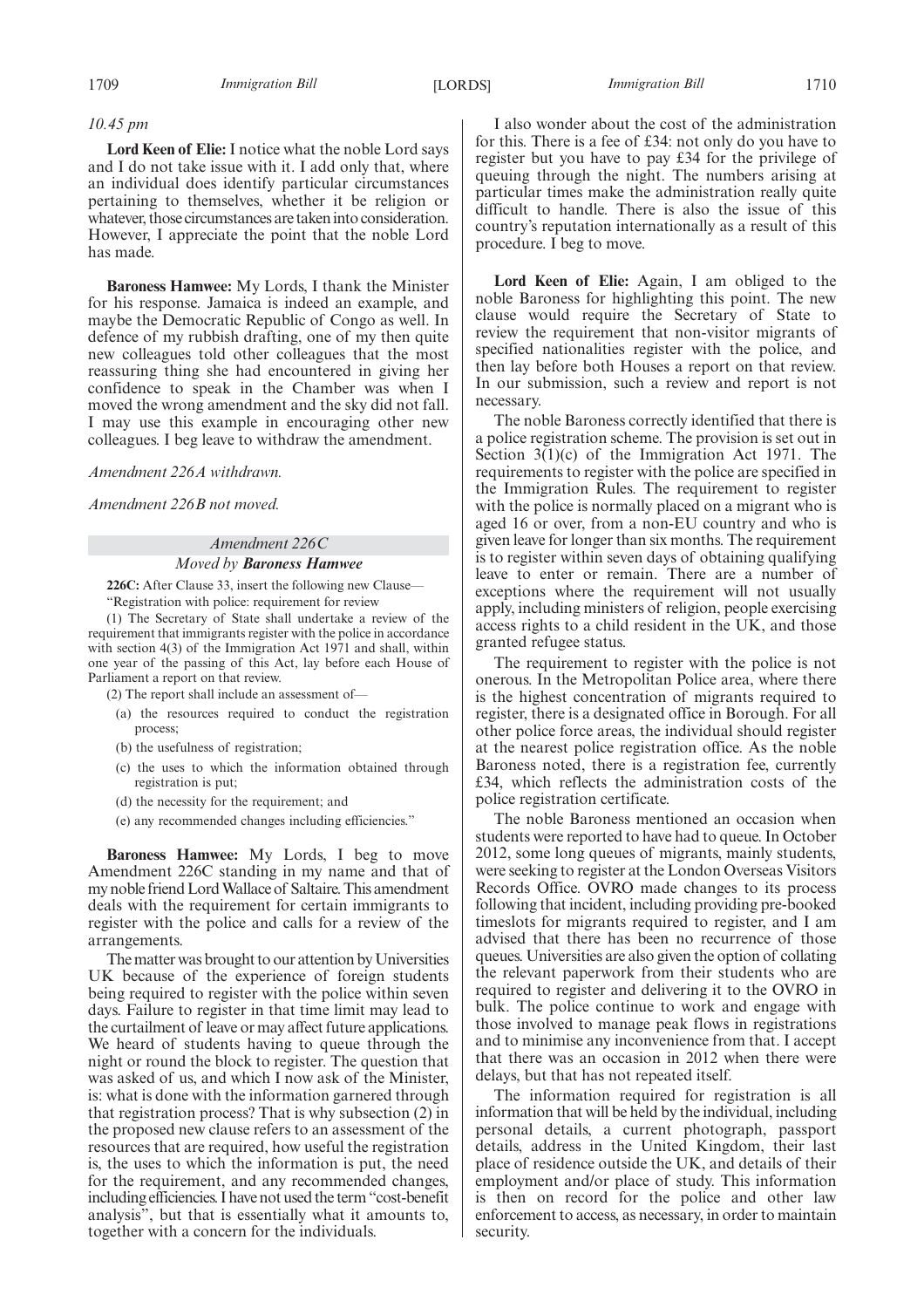The various requirements for those seeking to stay and live in the UK, as set out in the Immigration Rules, are periodically under review to ensure that they strike the right balance between immigration control and security in the UK. I believe that this current approach is proportionate, particularly in the current state of heightened security concerns, and it is unnecessary for there to be a statutory requirement for a formal review to be conducted and a report laid before both Houses. In light of these points, I invite the noble Baroness to withdraw the amendment.

**Lord Rosser:** How many people should have registered under this arrangement in 2014, or any other year that the Minister is aware of, and how many did register? What is the penalty for not registering and how many people have been penalised for not registering?

**Lord Keen of Elie:** I am obliged to the noble Lord for his three questions and I will write in response to provide the detail, which I do not have immediately to hand at this moment. I hope that was not a surprise to the noble Lord.

**Lord Rosser:** It was not, but I am grateful to the Minister for his response.

**Baroness Hamwee:** When the Minister writes, will he explain what he described to me to be functions of UK Visas and Immigration—if I have its current title correct? It sounded as though a degree of duplication is required on the part of the police. One would have thought that the visaimplications of all the administration, particularly around students, would have been taken care of without having to go to a central point to register. I agree that the amendment is not necessary, because it does not require an amendment for the Government to undertake a review. However, on the Minister's comment that the arrangements are not onerous, I wonder why it was so specifically raised with us by Universities UK, which will no doubt read the comments and give us its response. I beg leave to withdraw the amendment.

*Amendment 226C withdrawn.*

*House resumed.*

*House adjourned at 10.55 pm.*